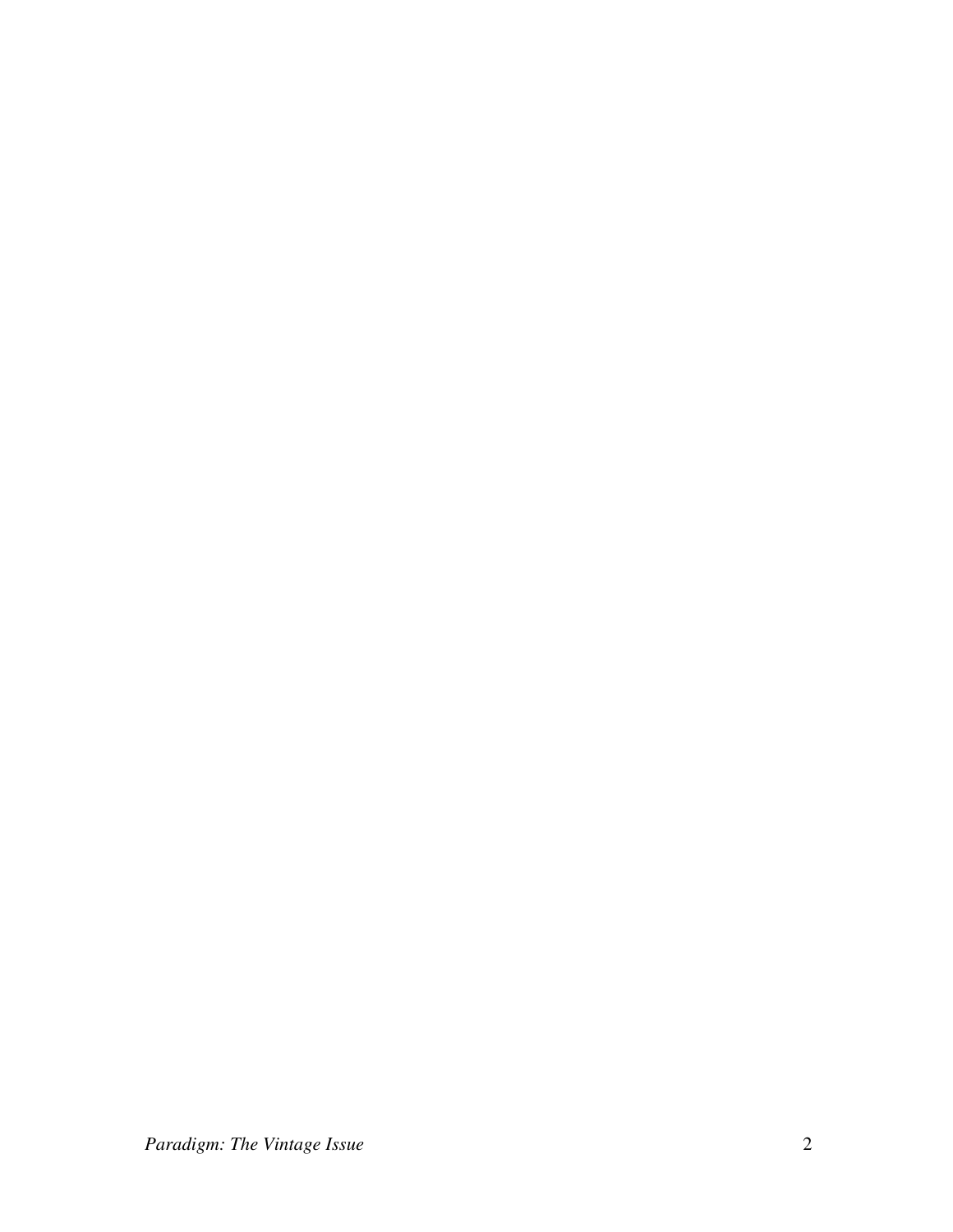## contents

#### FICTION • 5

A.M. or P.M. Nancy Bonnington • 6 Fiction Only. Randall Brown • 10 A Small, Meaningful Death. David William Hill ▪ 11 To Grieve in America. G. Abam Mambo ▪ 15 Yeast and Yarn. Monet Moutrie • 27 Ayanas. Shannon Prince • 30 Not Josef. Jay Todd • 37 The Foundation of the Heart. Sung J. Woo • 46 Glutton. Jennifer Yee • 55

#### NONFICTION • 63

China: Visiting Rites. Stephen Greenblatt • 64 Story-Telling. Stephen Greenblatt • 77

#### POETRY **• 80**

Birthday Afghan. Rebecca Balcarcel • 81 The Poet. Jonas Kyle-Sidell • 82 Private Nation. Jonas Kyle-Sidell • 83 Coming Off the Mountain. Casady Monroe ▪ 86 Vespers. Kate Schmitt • 88 One Small Piece. Kate Schmitt · 89 Uncle Jamesie Recording December's Unbroken Law. Tom Sheehan ▪ 90 A Time of Time. Alex Tamaki • 91 Calcutta, 10:05 am. Pinky Vincent • 82

#### STAGE & SCREEN

A Monologue. Casady Monroe • 94

#### CONTRIBUTORS ▪ 97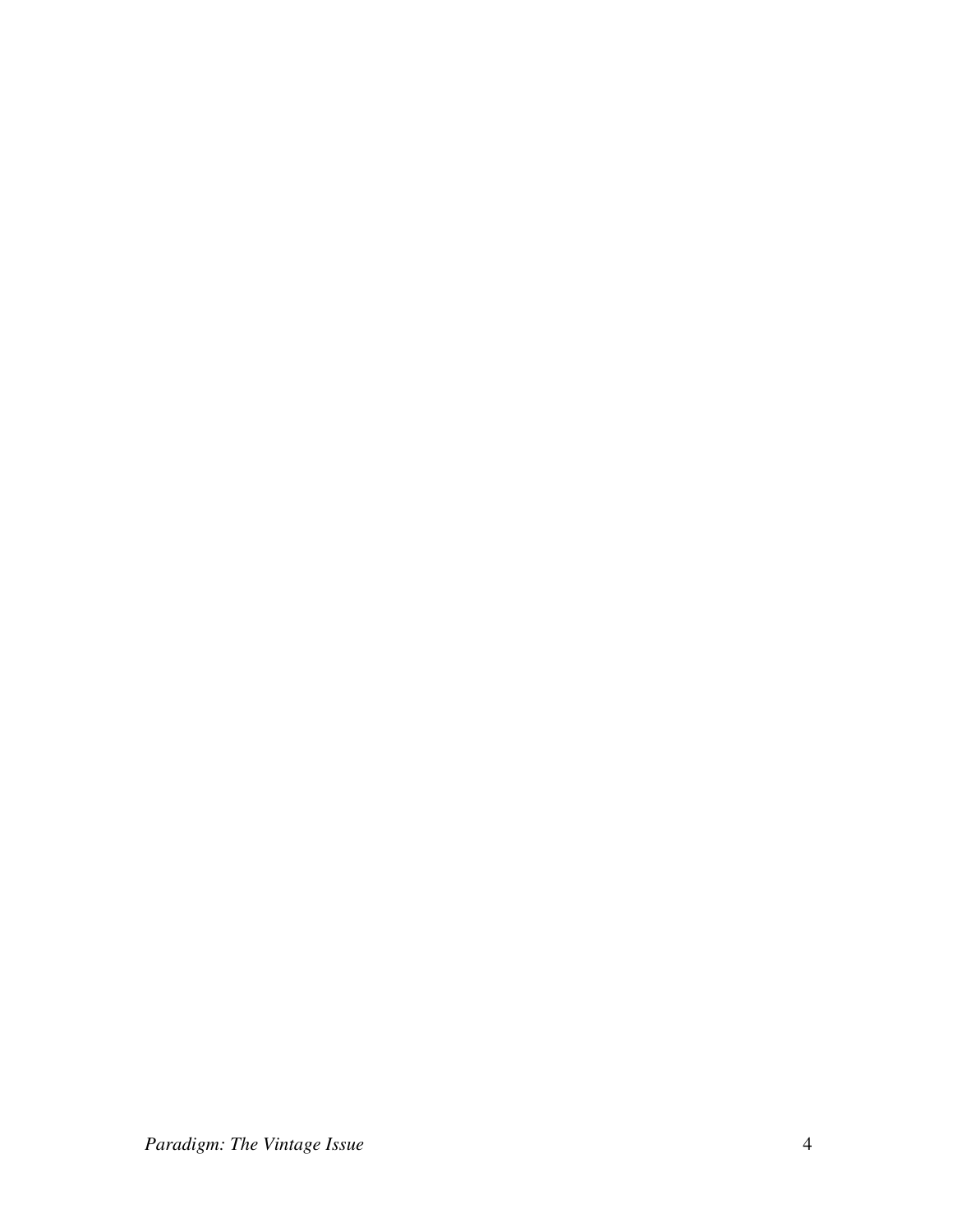# fiction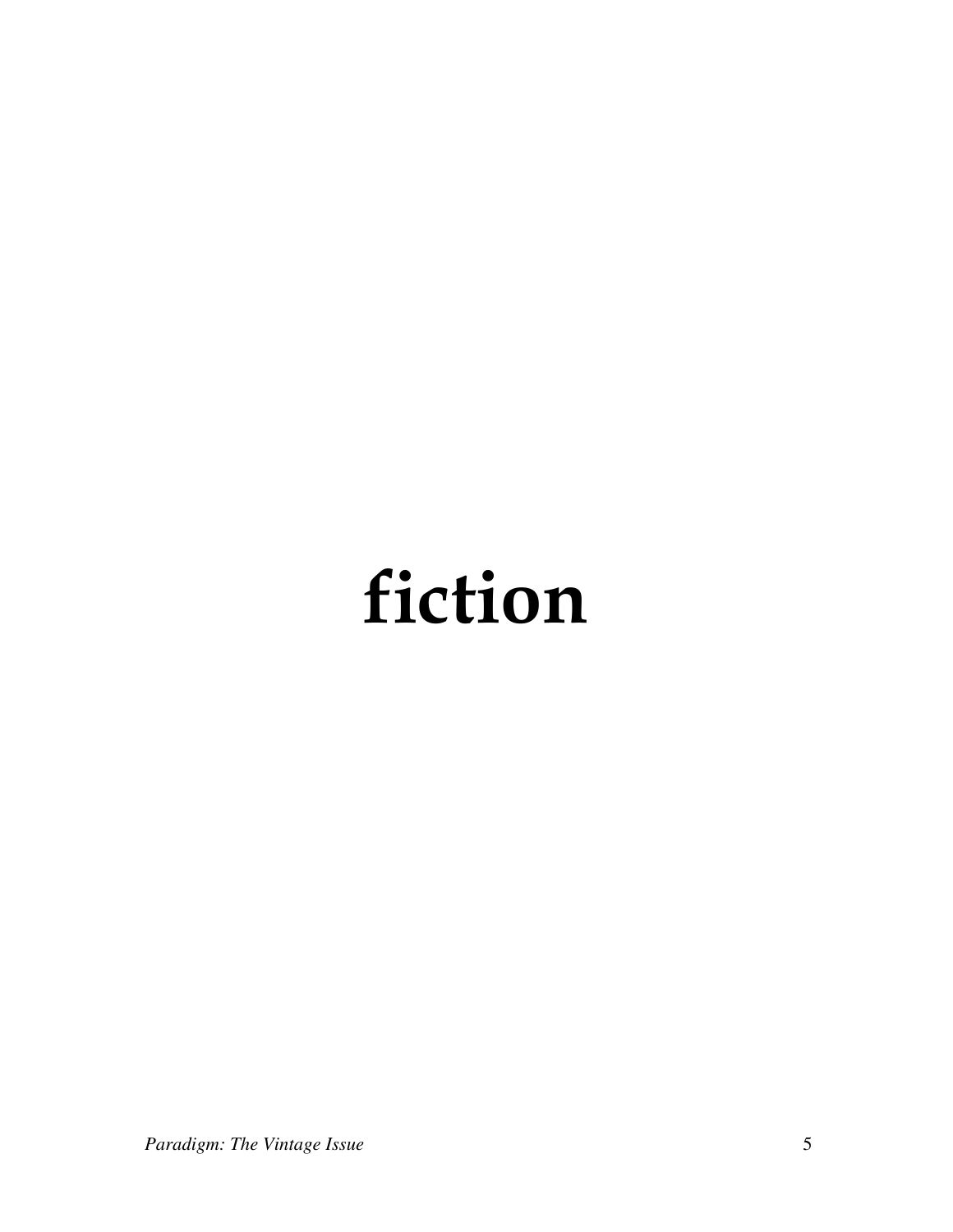Come outside on the ferry deck, away from the smell of dying coffee grounds, and look at the men chasing toupees away from the seagulls. There is a pair of lovers on the deck taking in nothing around them. You think they look like the caulking in bathtub cracks. The wind wants to put them into the ocean, but they are stuck to the gray paint. You see them sighing and their sigh is very loud. It goes into your ear—a homing device for explosive news. You must eavesdrop on Rashid saying to his girl that he is from Morocco and will return with her in the spring. Rashid wears makeup, but still looks like a man you want in your photo album. His hair is blue, and you think all hair must be blue near the Straights of Gibraltar. Belinda says she will finish school and have a wedding at home where Uncle Edgar can dance a jig and spike the punch with false teeth.

 You assume that Edgar loves Belinda with the eccentric twinge of lust in an old man's heart. That he will scoff at Rashid's magenta ballet shoes and talk about Uncle Bart who once tried out for the Rams. "Would have made it, but he had a trick knee."

 Sometimes the planets blink at the earth and turn grown adult beings into astrology buffs. You think that she wonders what his sign is, and why the lunar glow, pointed just right, can clear her complexion faster than a tube of Clearasil. She has to know that there is a reason for sending in the sweepstakes entry. Just by chance, and maybe she would be lucky, they would draw her number, and she would be in Morocco. She would lose a million dollars. The fates would laugh. She would kill herself. Not because she is overwhelmed by the philosophical issues of her existence, not because she is only fifteen, not even because she isn't home to claim her prize. She would die because the fates laughed. See the creases on her forehead deepen; that is the pain of humiliation.

 Belinda loves Rashid. You can tell that she loves beauty. He is beautiful. So is she. Belinda adores animals and that is wonderful. She has golden hair—it is more than blonde—it was molded from precious ores in the earth and seared to her scalp. When she brushes it it stretches, and the strands fall gentle like silk. She knows the face of the president, would recognize it if she saw it, but she isn't quite sure who the vice-president is. She likes romance novels, doesn't eat sweets, and once donated a dollar for a pin that said Greenpeace.

 You can stroll nonchalantly now and pretend to flick your ash over the rail. Get closer to Rashid. See how long they have been acquainted. He no longer stares at her breasts when they talk.

 Rashid has a brother who knows how to handcraft leather belts and key chain holders. He can sell the tourists maps of Morocco etched on cowhide. He would love Belinda—like a sister-in-law—and teach Rashid the art of leathery. Belinda's heart is confused. Her ears blush when she thinks of what to do.

 You think that Uncle Edgar probably talked of marriage when he was young, and he stopped gambling because his wife was a Christian goddess, and they lived in a cottage in Brooklyn, and he wrote poetry while she milked goats in the alley and fed stray chickens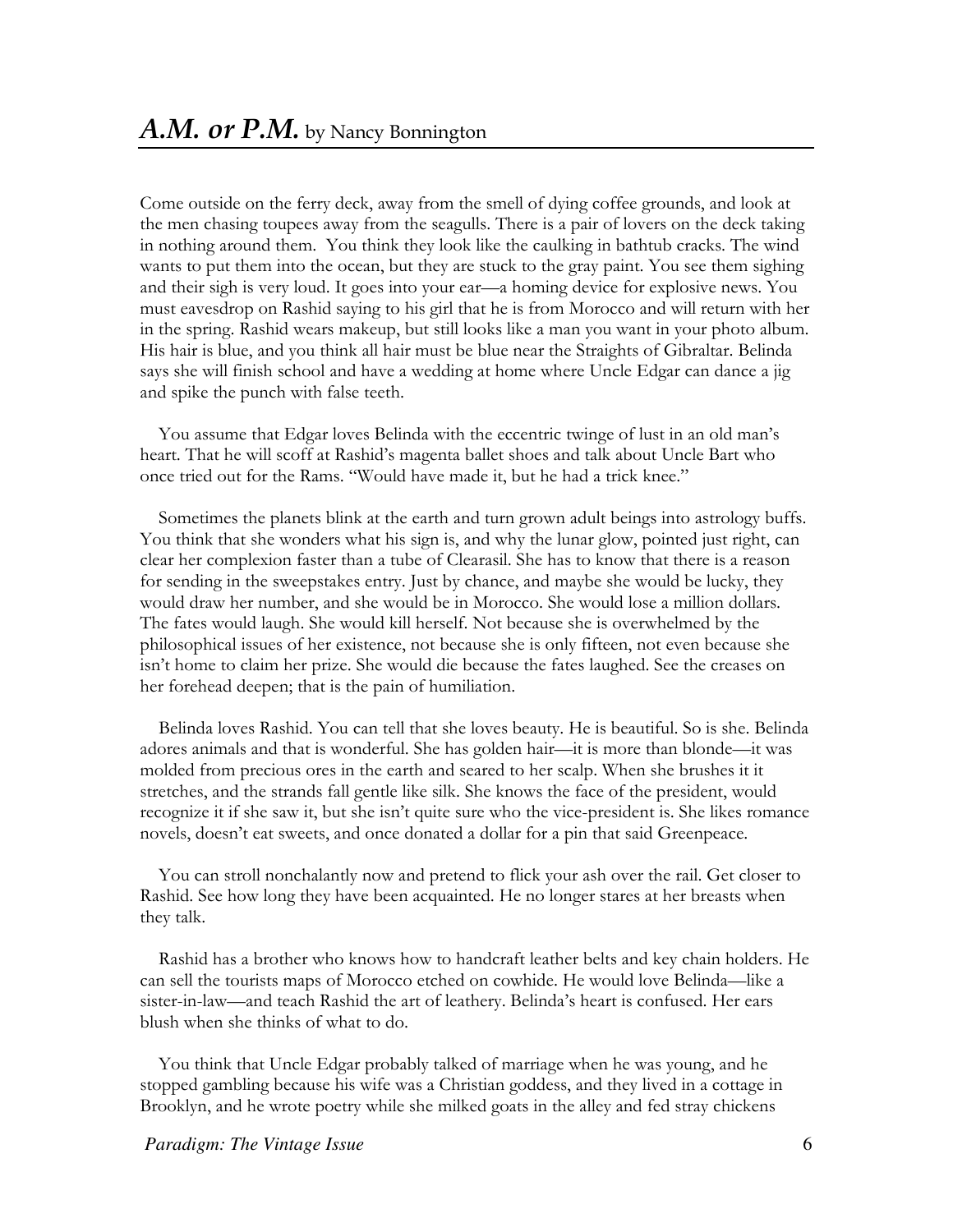until somebody told them that you can't have a cottage with goats and chickens in the middle of Brooklyn. They must have believed it, for Edgar quit writing poetry. It is written on Belinda's face, the eyebrows that do a grand plié. The generations that slip one into the next.

 You know that Belinda thinks the world of her great-uncle. He lives with her now because his wife is gone. He is senile, but she likes to make Earl Grey tea and watch him drink it. She likes to give him embroidered pillows that say "World's Greatest Uncle" on which he can rest his feet. She respects him because he knows how to pick a winner at the race track, can name all of the silent movie stars, and knows the meaning of life.

"Life is something we must get through," he told her once. And she knows it is true.

 Belinda twists a silver band that fits on her little finger. She kisses Rashid again for the gift and says he should buy a silver earring for himself. They both eat clam chowder on the island and wonder if the clams were cooked. They will eat again when they get to Seattle.

 You were once a child. You were stuck in an elevator. You forgot to stare above the door at the floor gauge, and you actually talked to the man in the brown polyester suit. You made him uncomfortable and that made you uncomfortable. Then you knew you were really alone—and always would be—in a tiny elevator stuck forever between here and there. That is how Belinda feels. She thinks of Morocco whenever she sees a tipped over coke bottle streaming into a sewer.

 Rashid is tightening a wool scarf around his neck. He stands up very tall and plucks Belinda's hand into his. She looks directly at his Adam's apple when she stands. He wants to tell her about Morocco while they watch the oil slick glide past. He tells her about the fishing harbors where the men still reel in their nets by hand. He tells her about the citrus fruits and olive groves that cover the plains below the Atlas Mountains. His home is in Agadir, and Belinda thinks of Casablanca and Humphrey Bogart and shudders.

 Belinda says she wants to stay in Seattle where she can go to the Farmer's Market, stare at the octopus and fish heads, and wonder who buys them.

"And you can stay here and work for my father in the shipyard," she says.

 Rashid can do no more to change her mind, and Belinda's ears are very crimson. Watch him make a spider's web with nervous fingers. He is afraid he will go home alone.

 Rashid is sixteen and has to shave the tip of his chin every day. His eyes are slabs of lava that pour right into his hair. He will never grow bald; he will have many girlfriends and be sought after for toothpaste and deodorant commercials.

 Rashid tries again. He tries harder. He says he cannot stay in the United States much longer because his student visa is running out, and they would arrest him. She wonders what prison is like for illegal aliens and whether Rashid would be raped by his fellow inmates because he is so terribly pretty. She says maybe she would go with him to Morocco. She is afraid to say no. "Maybe, Rashid. Maybe."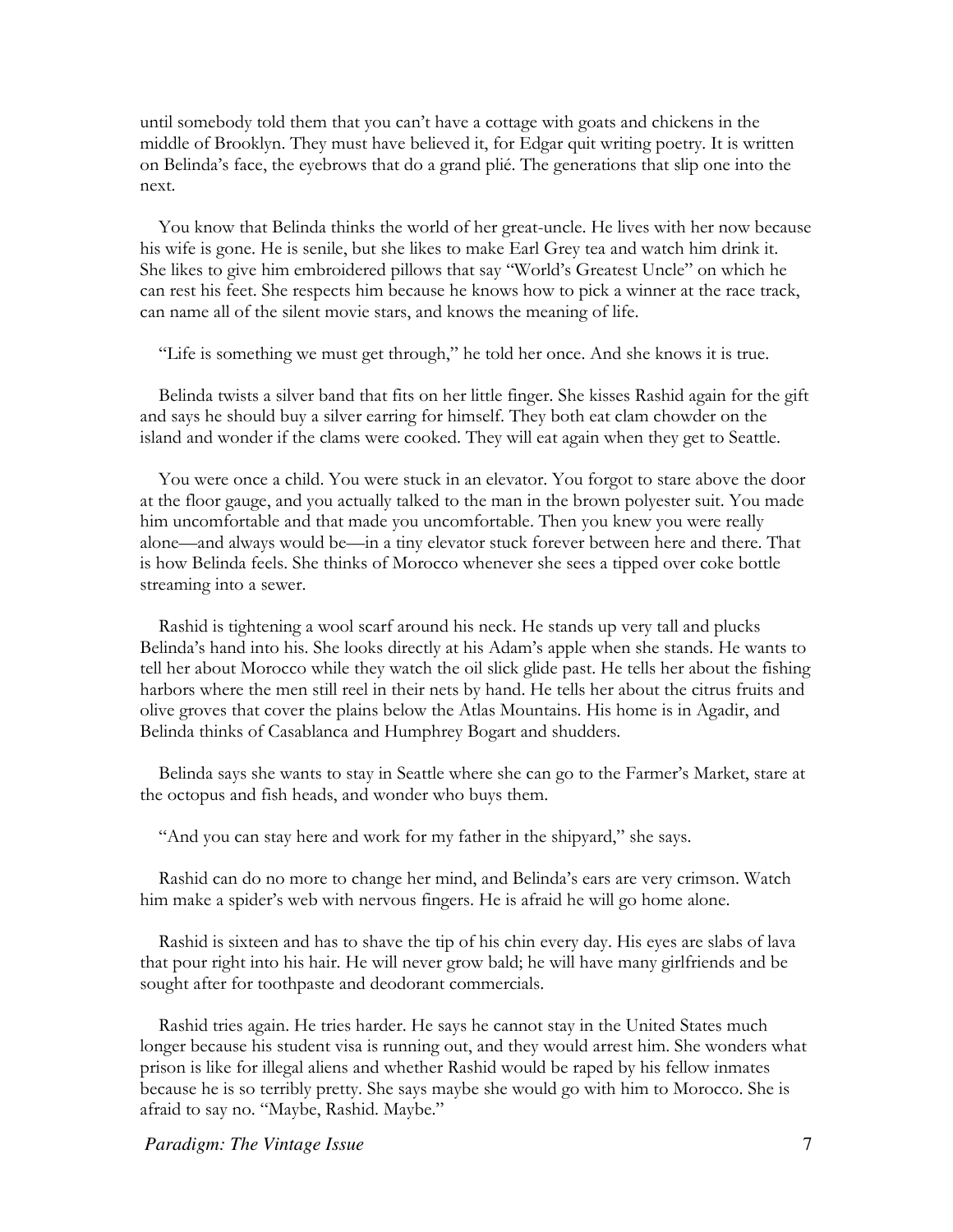Belinda holds his hand and she is far away. She is a ballerina in a glass dome. You find her in a remote shop (perhaps on the Boulevard Raspail), and you wind her up. The proprietor is cackling joie de vivre at his pet Chihuahua and poor Belinda pirouettes to "Sur la pont d'avion" around and around. She is wearing a pink tutu and a painted smile. She stops when the music stops and waits for someone to wind her up again, but you know Rashid's arm is growing very tired.

 Somebody else is on deck. She is an old lady. She is shrunken with age. She was once six feet tall, and now she is four feet tall, and in twenty years she will shrink right down to a small lump in the soil. The old lady asks Rashid what time it is.

"12:04," he says, precisely.

"AM or PM?" she asks.

Rashid stares at the poor woman who doesn't know the time of day. Belinda laughs.

"AM," Belinda says.

"No, PM," says Rashid. "Noon is PM and midnight is AM."

"But midnight is nighttime, and afternoon is daytime," Belinda insists.

 The old lady finds it too cold to stand on the deck so she disappears while Belinda and Rashid have their first argument. Rashid is very gentle. He does not want to upset Belinda.

"You're right. Sometimes I get mixed up," Rashid says. "It's 12:04 AM."

 Now you see Belinda is very stubborn. Never admits to being wrong. She is using Rashid for sport. You see what underlies her character. She is a tease.

She smiles. "AM," she says, and, "Maybe I'll go to Morocco with you."

 Rashid kisses her. Belinda closes her eyes, but Rashid does not close his eyes. He is scheming and his kiss is planned—not spontaneous.

"I want you with me in Morocco," he whispers.

 He is clever. Belinda falls for his bait. Her eyes are still shut and she says, "Why not? I could write to Uncle Edgar every week, couldn't I?"

 The wind is billowing through her blouse. His lips have thrown her off balance. Rashid puts his coat over her and shivers because he is a man and does not mind freezing.

"Are you hungry?" Rashid asks. "We'll eat on the pier if you like."

Belinda thinks about eating on the pier. She could eat at Ivar's and it is such a familiar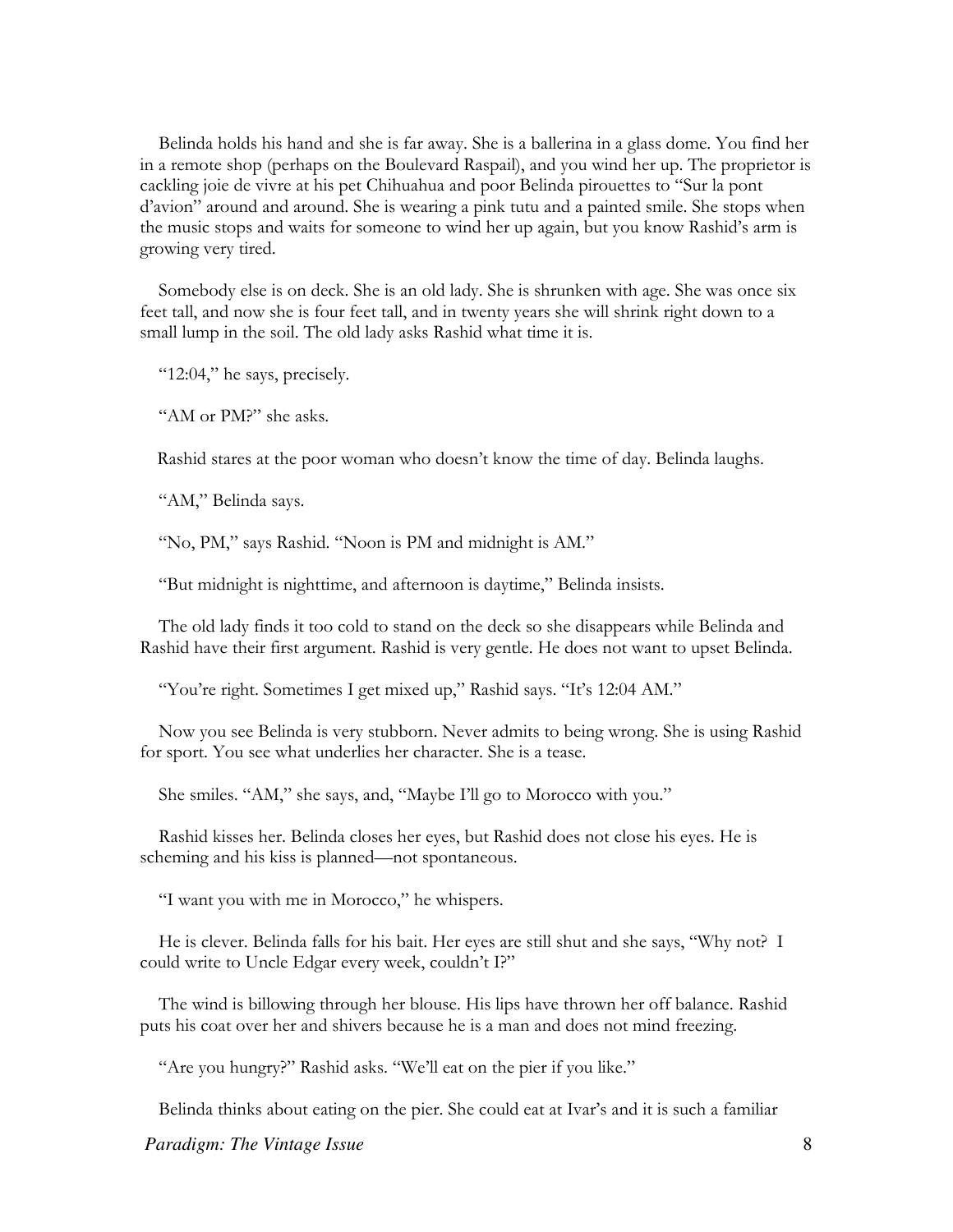place, she remembers that she must have a wedding at home because nobody makes their living by selling key chains in Seattle, and she doesn't want to fill out an absentee ballot when she is old enough to vote, and she would like to have a thirty-year mortgage on a house. Her friends have American accents, and she thinks Canadians are funny because they say "eh" a lot. That is culture shock enough. She cannot possibly leave home.

 The captain throws the engines into reverse and makes the deck vibrate. You must search for your car keys while the ferry screeches into the pilings, and Belinda and Rashid head toward the foot-passenger exit.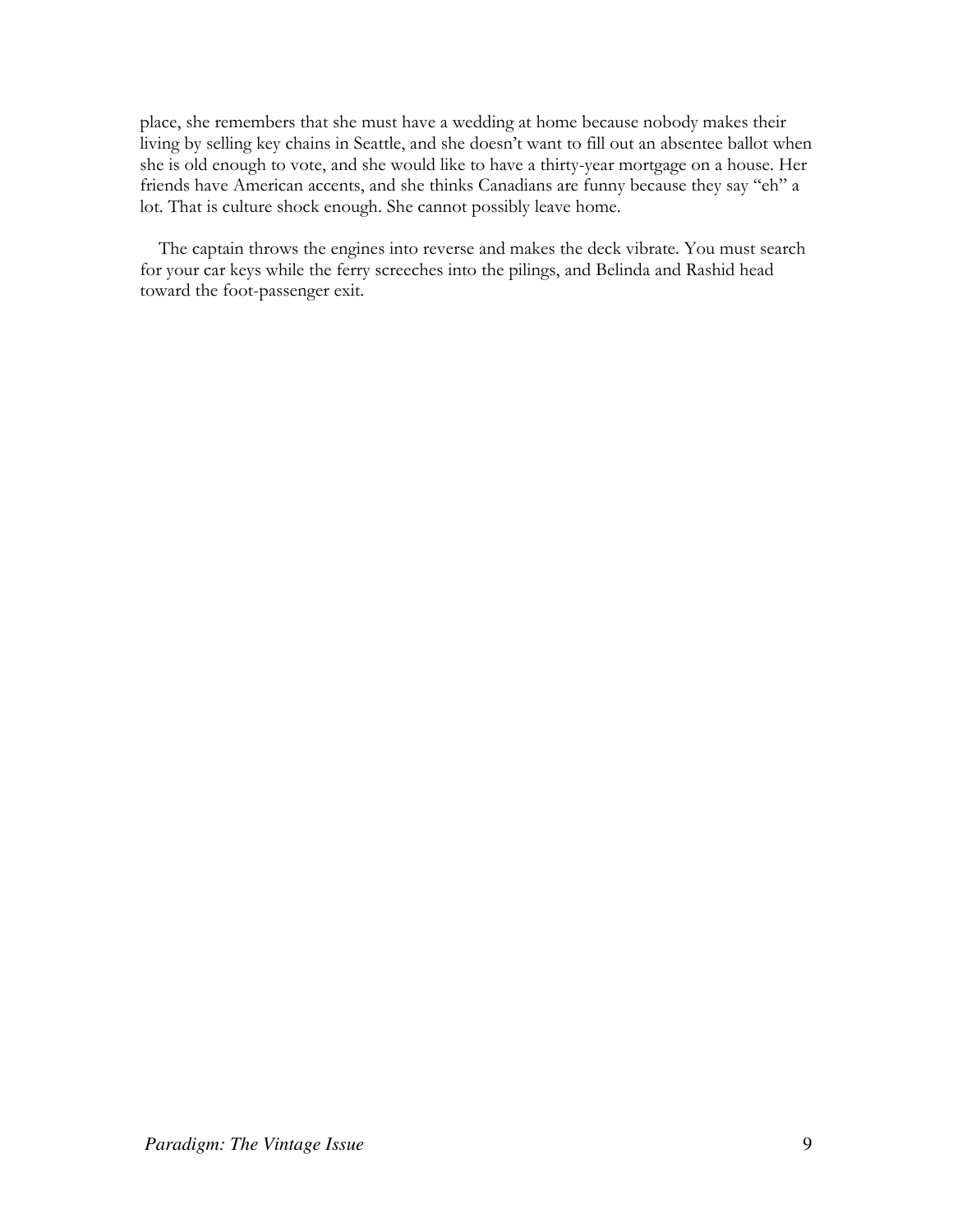Fiction Only. They had made that clear—and now he was brought before them and they would decide if they should remove him and his work.

 Witnesses. First his mother. Yes, I drank Schaeffer beer. Yes, I let no one hold him. Yes, I made him memorize a vocabulary word a day in exchange for Lucky Charms, Cap 'N Crunch, or Count Chocula. Yes, he makes me guilty. Yes, feeling guilty makes me want to drink. Yes, I have red hair.

 His father. Yes, I made him catch fly balls until it grew too dark. Yes, I walked around the house with that baseball bat. Yes, I brought his mother beers until she let me carry her upstairs. Yes, I demanded A's. Yes, I filled out his application for him to Tufts. Yes, I've never read anything he's written.

 His grandfather. Yes, I took him West. Yes, we tied flies on the banks and then cast them in secret streams to fish that had never seen an artificial. Yes, he drove to Huntingdon from Boston in the middle of the night because he knew I was dying. Yes, I'm dead. Yes, he jumped into the grave and pounded on the coffin.

 His third-grade girlfriend. Yes, he was smart. Yes, he was skinny. Yes, he was cute and funny. Yes, later, we all wondered what had happened. Yes, he got fat. Yes, he got angry. Yes, he kissed me. Yes, we met later, in senior year, at a party, and he screwed me against a tree. Yes, it hurt. Yes, I hated myself for it.

 His high school best friend. Yes, I was bald by tenth grade. Yes, the Curve Inn served me Old Milwaukee pounders a six-pack at a time. Yes, we drank in parking lots. Yes, we dreamed about girls who wouldn't date us. Yes, we were in the Science Fiction Book Club. Yes, we looked for alternative universes. Yes, we threw up a lot.

 His college girlfriend. Yes, he loved me, or said he did. Yes, I wanted to love him. Yes, he clung to me as if I were the only girl in the world. Yes, he was nice. Yes, he was sweet, Yes, we said things like we'd find each other later. Yes, we never did.

His uncle. Yes, I'm dying. Yes, they took out my colon. No, I never touched him.

"Well there you are," he tells the board.

 They deliberate and judge. "You're lucky," they tell him and let him stay. They warn him about too much truth, how it creeps in and denies the imagination. He makes promises he won't keep. He wonders how to get witnesses to lie.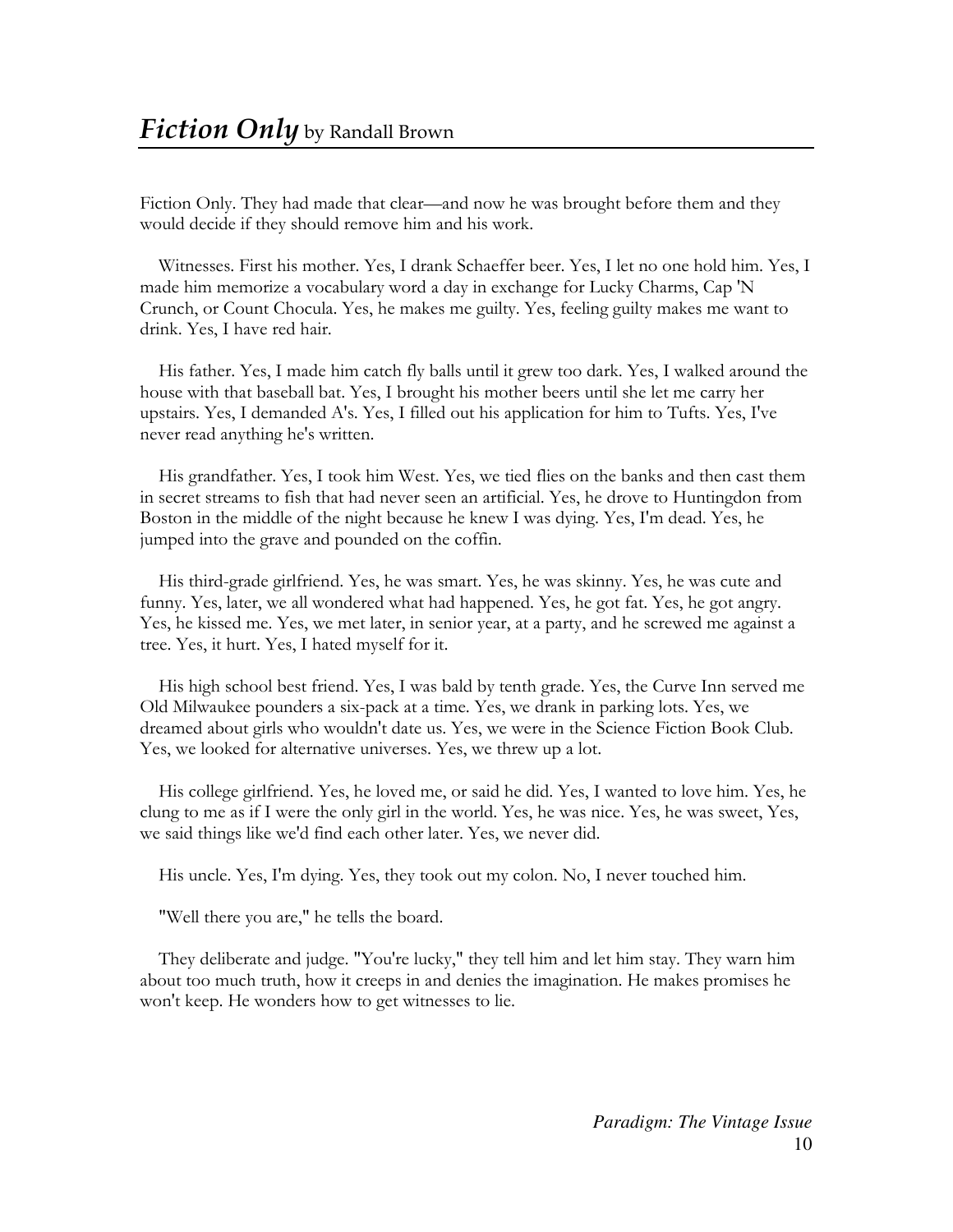Thomas was in the back yard, scooping dog shit for the first time in two weeks, after several days of rain that had turned most of the turds into mush and made it nearly impossible to separate them from the grass with the scooper, when he heard the thunk. He might have seen it, out of the corner of his eye, flying into one of the windows that surround the enclosed back porch. He knows he saw it fall to the ground. It all happened so fast, the thunk, the flash in his peripheral vision. His first thought was that someone, some neighborhood kid, had thrown something, maybe on a dare, probably just being stupid. With the scooper still in his hand, and ready to hop the fence and chase down the offensive little bastard, he approached and saw that he was wrong, that a bird lay on the ground below the window. It writhed in pain and turned over onto its back.

 The dogs hadn't noticed, but they saw that he was interested in something. Maggie, the little one, spotted it just as he scooped her up. He grabbed Emily's collar with his free hand and herded them both into the house. He gave them both treats to distract them, fished around in a drawer for pair of old, ratty garden gloves, and headed back to the bird.

 It was a large one, an adult for sure, with grey and black markings on its back and an orange breast. A robin? Around here? And February no less. The black and grey markings brought to mind the mockingbirds that are so common in the area, building nests in trees low to the ground, their chicks, every spring, leaving the nest before they can fly. He'd seen, only a week before, a pair of adult mockingbirds engaged in their elaborate mating ritual. They flew high in the air and latched onto one another, their wings flapping and flashing that bright white as they descended toward the ground, separating just in time to regain flight. Then they did it again, and again.

 But this was some other kind of bird. As Thomas crouched above it, the bird let its head fall to the side and curled its legs into the air. Thomas's breath heaved from his chest, a low, sad sigh. With the gloves on his hands, he touched the bird gently. It lifted its head and opened one eye. Then its eyelid fell back down, just halfway, and the bird's head leaned back into the ground. It was dead. It died right there, looking into Thomas's face, with an expression (Thomas swears the bird had an expression on its face) as if it had wanted to say something. A tiny, tiny drop of blood issued from the bird's beak onto the patio.

 It was this sight, for some reason, that jolted his memory, that brought back to mind what had been pressing on him all morning and afternoon, his reason for trying to stay busy, washing the dishes, catching up on laundry, tossing all the moldy leftovers from the refrigerator, scooping up dog shit.

 He'd found a lump. In the shower that morning, he'd checked himself for the first time, the first time even though Jenny often urged him to check. It reached the point of nagging, and so he lied. He'd been lying to her for several years now. Yes, I checked. No, nothing there. But for some reason, this morning, while standing in the shower, letting the hot water flow past his ears, he reached down to his groin. He moved his hand gently over one testicle,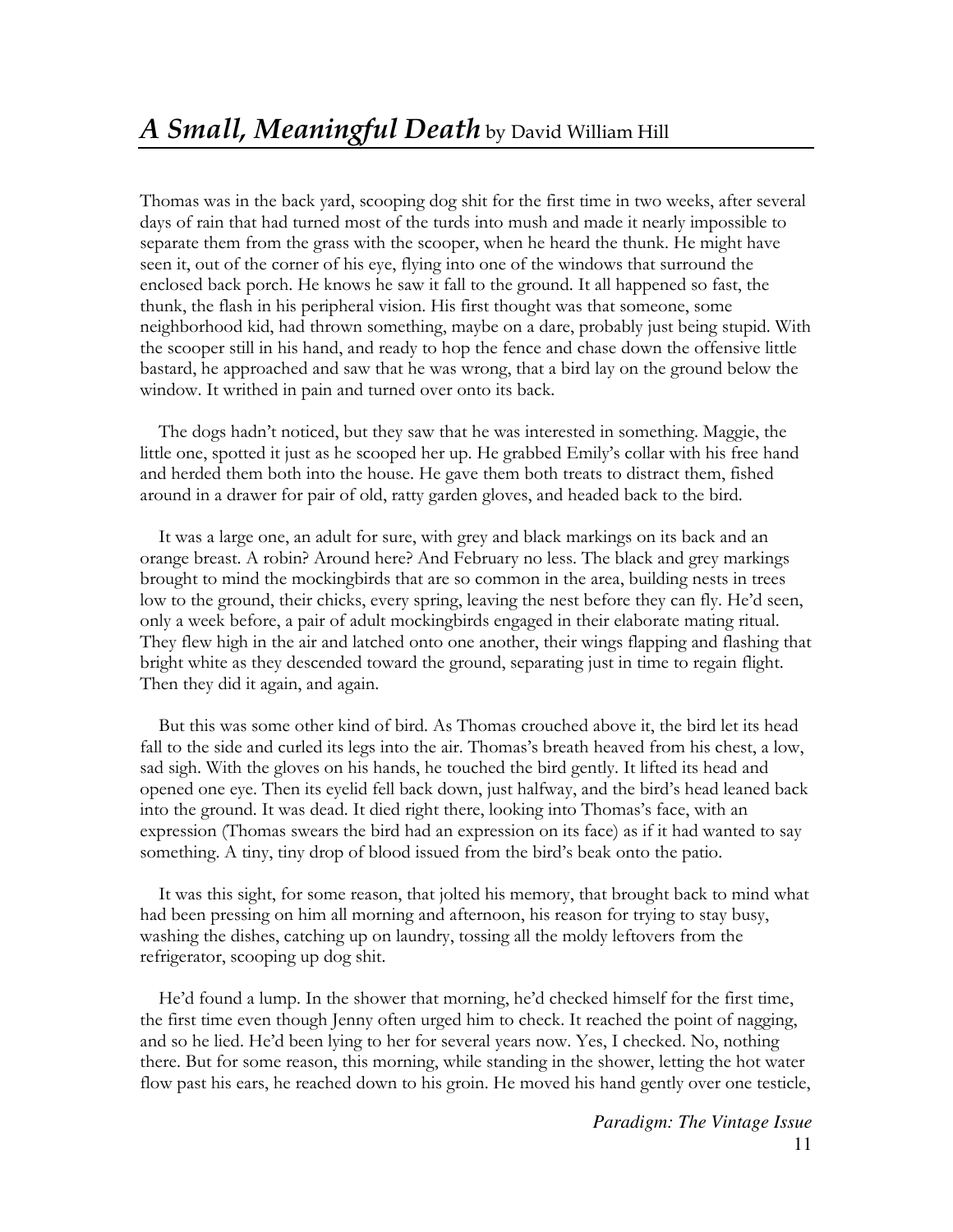pushing through the hair around his scrotum, and pressed lightly in several places. He felt it on the right side, the lump. He checked the left side for the sake of comparison, pushing on his testicle, searching for symmetry that might suggest everything was as it should be. He pushed so hard he nearly hurt himself. Stupid. Stupid for waiting so long to check. He might have called Jenny. He thought about it, but pride got the better of him. Instead he called the doctor. He needed a referral from his primary doctor, and no, it couldn't be called in. The doctor would have to see him. We have an opening Friday, two days from now. Is 11:45 okay? Two days. To pace, to keep busy, to not tell Jenny until he has more information. Keep busy, and now a dead bird on his hands.

 There was no mark on the window, no small crack or smudge of oil or bird saliva. Maybe it was chasing an insect and couldn't pull up until it was too late. A miscalculation. But no, it hit the glass too hard, probably didn't see it, thought it could fly right through the porch. Hit it at full speed. Had Thomas not been there, the dogs would surely have found the bird. Maggie, the little cocker spaniel, spent her days in the spring chasing flocks of sparrows all over the yard until her tongue stretched to the ground. This would have been a golden opportunity for her, and Thomas, finding her later with the bird on the porch, might have thought she finally managed to catch one. And it would have broken his heart to see it. His little cuddly dog, always a bird chaser, now a bird killer.

 He got the shovel from the garage and selected a place along the fence, near the nandina, not far from where the bird breathed its last. The hole would have to be deep enough to keep the dogs from picking up its scent and digging it back up. He dug down about two feet, nearly severing a pvc pipe, until the clay soil was too hard to break apart. He threw in a cup of organic potting soil to help the body decompose, then walked back to get the bird.

 He was gentle with it, nervous. As he tried to lift its body, the head rotated so that it faced backward. He wanted the head to face forward, but he was afraid he might turn it the wrong way. It took several attempts to slide his hands under the body. The bird kept slipping away from his grip, like a wet bar of soap. He eventually managed a firm hold and lifted it so that the head was pointed toward the ground, and it flopped over, facing forward. When he laid it in the ground, he took care that it was on its side, then adjusted the body until it was in a position that looked comfortable. The one eye, the one facing skyward, was still half open.

 Thomas thought there should be something more ceremonious here. He considered himself a steward of the semi-urban wildlife that took up residence in the neighborhood. Except for the rats and pigeons, of course. And the possums, whose carcasses littered the roads each morning. Some kind of prayer might be appropriate, but he was not a praying man. It was ridiculous to spend this kind of emotion on a hapless bird. It was nature at work. Birds died every day, and this one just happened to die in his yard. Still, he couldn't help it. Birds were special to Thomas. Despite his fierce proclamations of atheism, he saw something spiritual in them, and several times throughout his life he'd interpreted signs in their behavior, portents that informed him how events in his life might work out.

 Once, in college, in the midst of a severe depression over failing grades and a girlfriend who'd dumped him and all his money running out, he awoke to a blackbird hopping around on top of him. The window above his bed had been open all night, and this bird had flown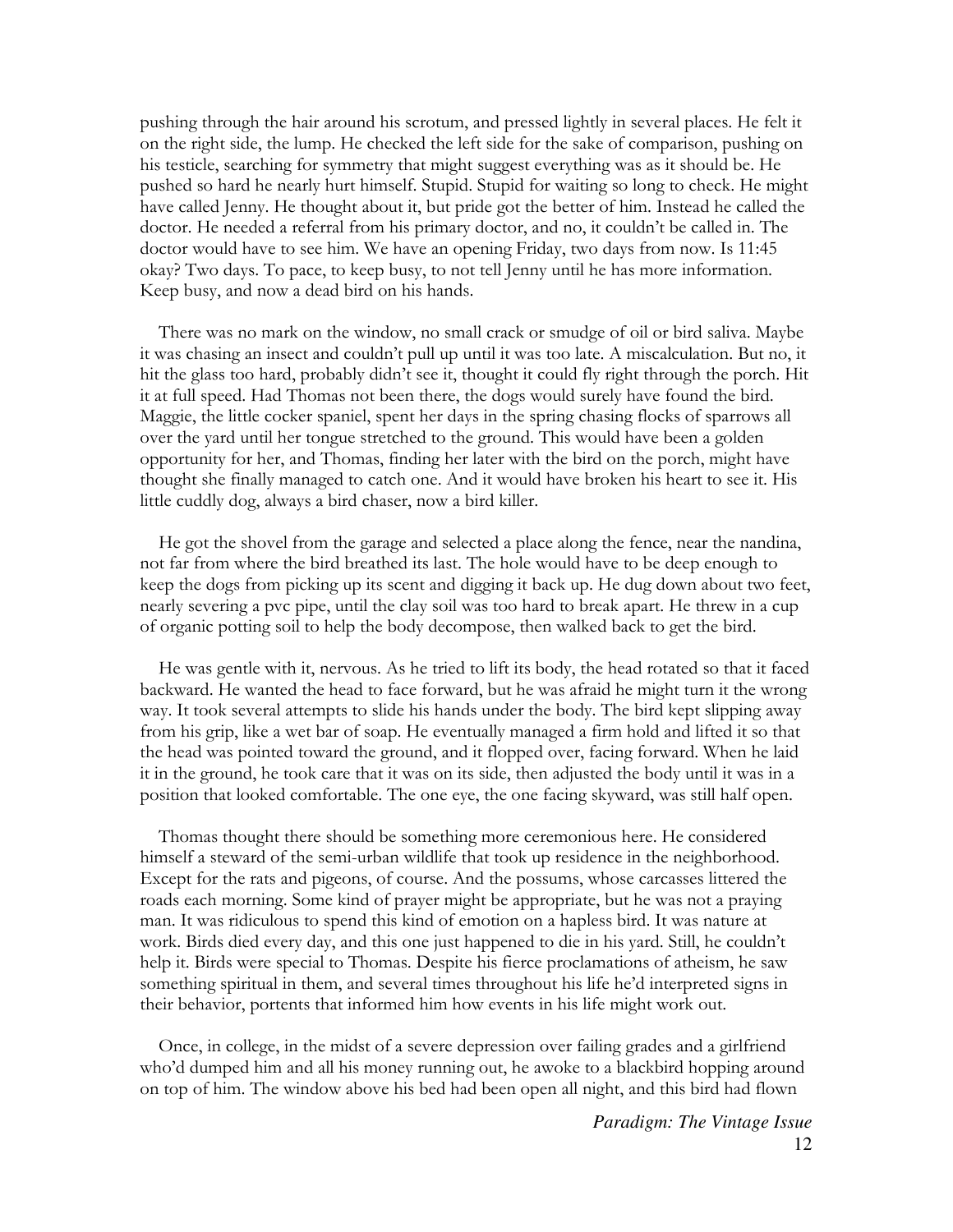in and landed on him. It cocked its head, chirped, hopped up to the windowsill, and flew away. Something about it had made him feel better, had made him want to get out of bed, despite the endless grey clouds that had plagued him for several months and would go on hiding the sun for several more.

 And the time he visited the cemetery, after his brother Henry's third or fourth suicide attempt, that time when Thomas was punishing himself with guilt over beginning to wish that Henry would finally succeed, that he would take enough pills or jump off a high enough bridge, so that everyone could just grieve for his loss and get on with their lives. Thomas took long walks in those days, just wandering around town, and when he found himself at the gates of the new section of what was then the town's only cemetery, he entered.

 He followed the road up the hill, gravestones stretching out across the landscape on either side of him. The place seemed both terrible and peaceful. He'd never been one to spend the night in a graveyard, as some of his friends had when they were younger. Horror movies terrified him, gave him nightmares, and there was no way he'd torture himself with ghost stories all night in a place like this. The gravestones varied in size and decoration, large and elaborate slabs with photographs embedded in them stood next to small plaques that didn't even stand upright, wouldn't even be visible if the grass were left uncut for a week. But no matter how much money was spent by those still among the living, everyone here was just as dead as anyone else. Why would anyone be in a hurry to die? And if he's in such a hurry, why so much fuss about it, trying and failing, failing again?

 Thomas didn't know how far up the road he'd walked when he came across a dead bird in the gutter, a blue jay, dead at least several days. Most of its body had been flattened, surely by the wheels of a car. Ants crawled all over it, through its agape mouth, its nostrils, its eyes, by now just hollowed out sockets. It was late in the day, he'd been walking for hours, and he felt the late afternoon chill settle in on his bare arms. He heard caws behind him and turned to see two crows, pacing back and forth across the road like guards in a cell block.

 Thomas traces his connection with birds back to his early childhood, on an afternoon he and some friends spent behind the house of an older kid they hardly knew. They were shooting BB guns at cans and other objects they found. Thomas doesn't remember exactly when or why, but at some point they started shooting at birds in the surrounding trees. He doesn't remember what kind of birds they were, but he remembers that he managed to shoot one, before he realized he had no interest in killing birds at all. His was the only shot fired in that moment, and the bird dropped to the ground like a rock. He was congratulated. Cheers went up. They rummaged around in the leaves until someone came up with it and twisted its neck to be sure it was dead. And the kid he hardly knew walked Thomas and the others over to what he called the sacred burial place for the birds he shot. It was a small hole, just a divot in the ground really, with a pile of six or seven decomposing birds. Thomas, as instructed, tossed his own bird on top of the pile, and everyone ran back to try and shoot some more.

 It was important to Thomas that this bird, this one that had just flown into his house, would not be treated like that. It was important to him that the bird's body be laid down gently, that it look comfortable at the bottom of the hole.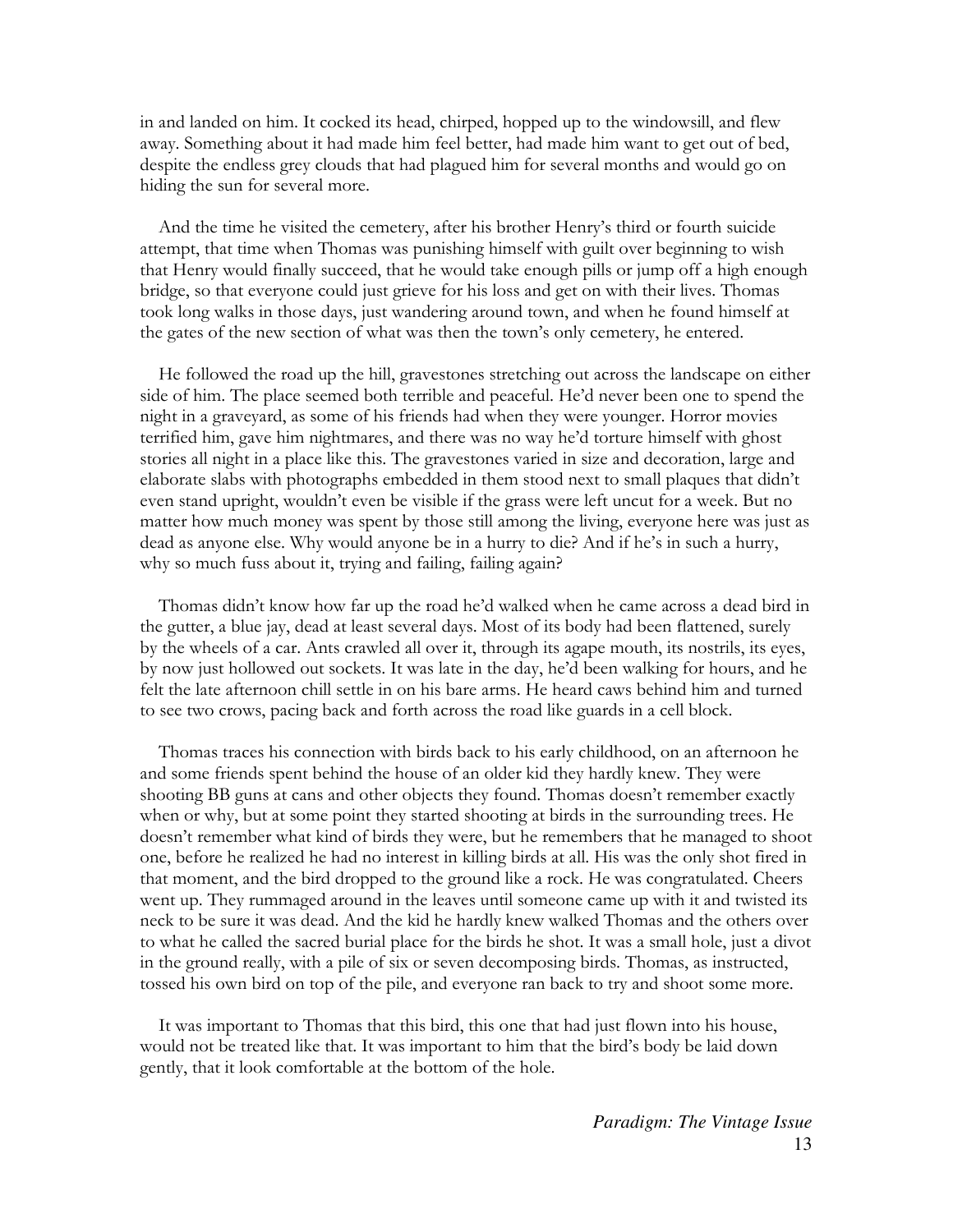But what kind of bird was it? He wasn't sure why this was important, but he stepped inside to retrieve his illustrated book on birds of Northern California. His mother had given it to him as a gift several years earlier. He'd never asked for it, had never looked at it much before now. He'd placed it in a prominent place on the bookshelf when she came to visit and hadn't yet bothered to stow it away somewhere else. The dogs leapt at him in the kitchen. He gave them treats and petted them for a moment to calm them down before returning to the yard.

 Kneeling on the ground before the freshly dug grave, he searched through the pictures of the book, but there were too many. He looked up "robin" in the index and turned to that page. It was close. It was similar. The picture in the book was of a male, but the description gave details of both male and female. The markings on the breast, the color of the wing and tail feathers. It was a female robin. According to the book, it would be migrating through the area at this time of year, just passing through on its way north. He set the book down and paused just a moment longer, leaning over the hole he'd dug. Then with his bare hands he scooped the moist dirt back into the hole until the bird's body was covered, until the ground was level again. He packed the dirt down with his hands, trying to make it look as though nothing had happened.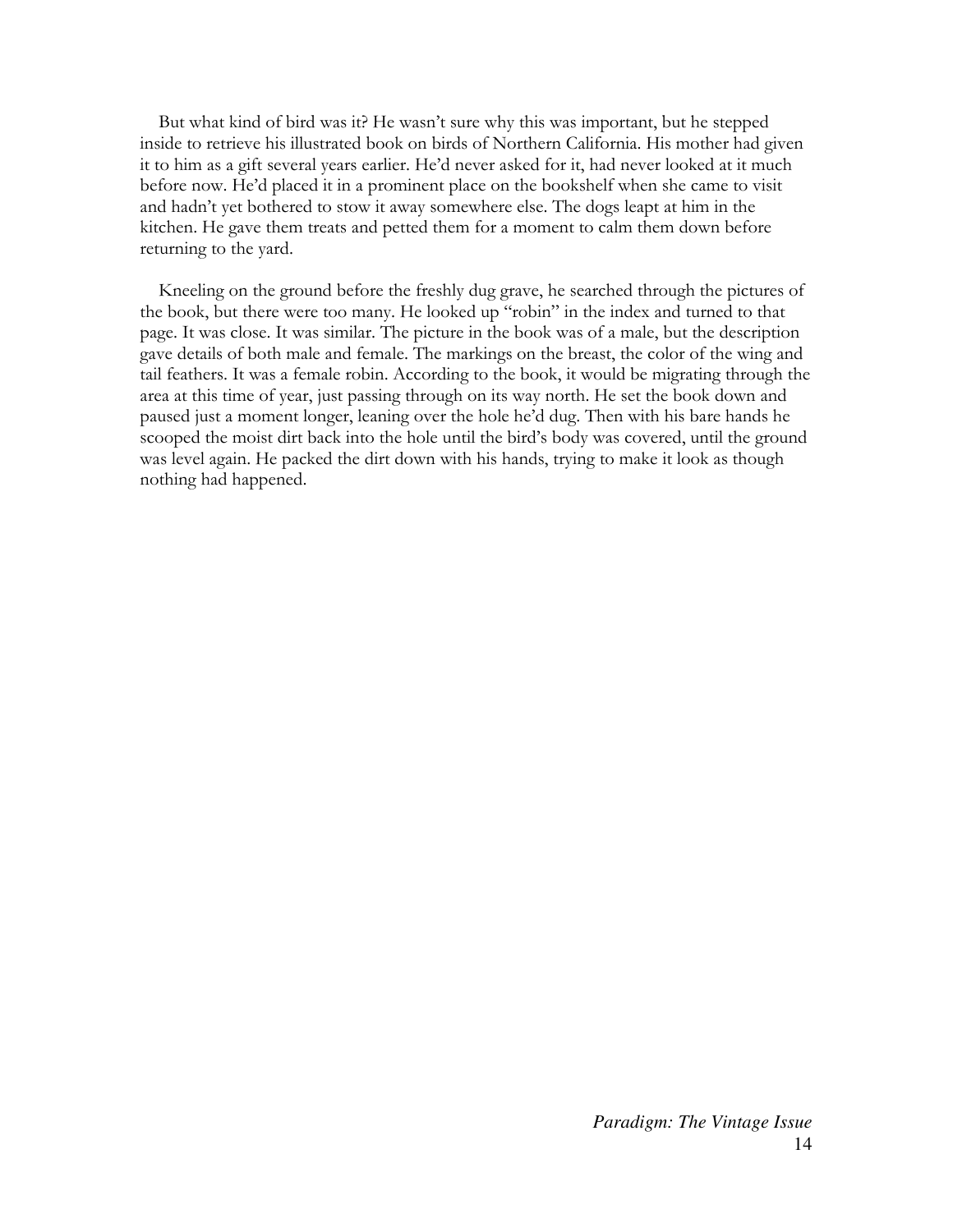You stand in the bathtub. The showerhead wheezes, spraying hot water across your face, which is half-raised as if in salute to a god. Your long arms are folded across your chest, each hand grabbing the opposite arm. A blue, plastic shower cap houses the tiny braids in your hair. Steam pervades the white-walled bathroom, settling on the sliding glass door around the tub, and on the white, enamel surfaces of the twin sinks. The mirrors are hazy, and vapor hangs midair like a nimbus cloud.

 The shower blasts on. You remain in the tub long after the water has washed off the sliminess of your Olay bar soap; long enough that your teeth begin to chatter. You want an explanation. A miracle. Perhaps even the oracle. You try to utter prayer and imprecation in the same breath. But speech eludes you. Instead, an ocean of tears rise from your insides, forcing its way out so that your whole being trembles. You recognize these hot, salty tears that blaze against your cheeks and soon mix with the shower water so you can't tell one from the other. You've cried such tears before. They're the kind reserved for the dead.

\* \* \*

 You remember the first time you met Ryan. He'd come through your cashier's lane at CVS on a spring Saturday morning three years ago. He'd handed you a box of Allegra as he hurriedly blew into the tissue in his hand. You remember it was Allegra because you've always liked the Allegra commercial with the woman skipping through the field of yellow lilies under clear, blue skies. He'd come by again later that morning, and had introduced himself while you scanned the two packets of gum and a fitness magazine he'd pulled off the rack last minute. He'd asked for your name. Ngwe, you'd said. Un-gwe, he'd tried to mimic. You'd rolled your eyes.

 That afternoon, he stopped by for a few bottles of water, and then later, for a pack of batteries, and just before your closing time, he showed up again waving two pairs of black socks. You eyed him with a little suspicion, and then he leaned over the conveyor belt and whispered: "I ran out of ideas of what to buy. Maybe next time, it'll be cereal or you could please just go out with me before I buy out the entire store."

 "Gum, batteries, and socks? I'm pretty sure it'll take you a while to buy out the entire store," you said, not cracking a smile. Then you handed him the plastic bag with his socks.

 "It could just be coffee. Or a smoothie, if you prefer. And it could be right over there," he said, pointing through the glass at the Starbucks across the street. "That way, if it's really bad, then at least you could… come back to work or something?" You examined his slightly freckled face, asking yourself why American boys thought drinking coffee, which you hated, was a great idea for a date. But you said okay. After all, you were curious. And he was not bad looking at all, with his sea-green eyes, pointy nose, and thin lips that easily widened into a warm smile.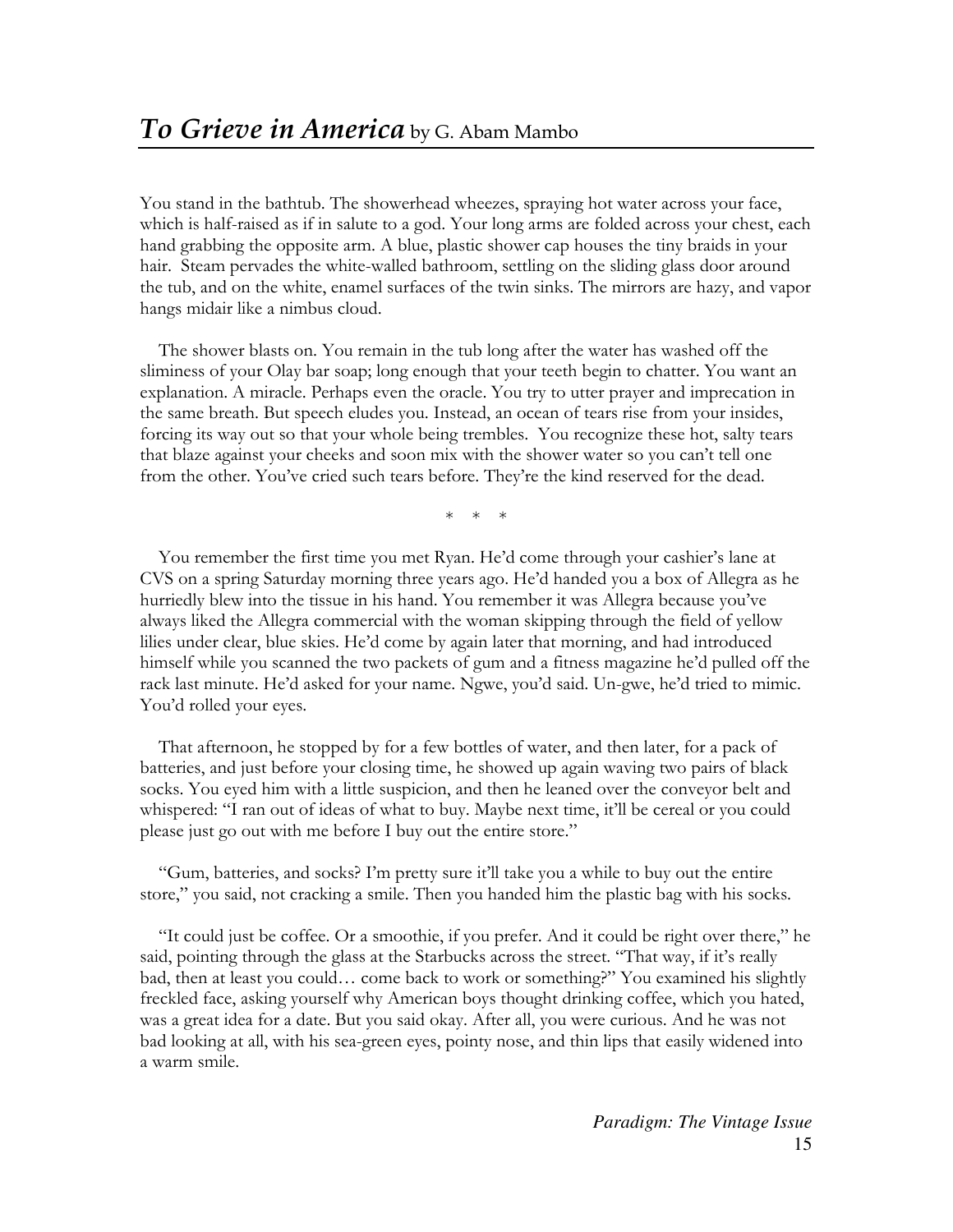On that first date a few days later, in the packed Starbucks across from your job, you felt terribly uncomfortable. You were quite certain people were looking at you, wondering what you were doing with the white guy. Or perhaps they were wondering what he was doing with you. Three white girls, probably in their late teens, were sitting on a table across from yours. Two of them were wearing matching University of Maryland sweatshirts, and the third girl was leaning heavily against one of the numerous opened textbooks on their table. They kept looking in your direction and giggling amongst themselves. It took you a while to pretend they were not there, not looking intently at you, then at Ryan. By the time you figured out that they were probably just talking about how good-looking Ryan was, you missed the first part of what he was saying. You caught him when he was talking about his dream to someday visit Mali.

 "I am not from Mali," you stated calmly. People were always mistaking where you're from. If they ever managed to place you on the African continent to begin with, and not in Jamaica, Haiti or even England, then they assumed from your dark skin, tall, willowy frame, and angular face, that you were from black, northwestern Africa.

 "I know. I didn't think you were," he said, embarrassing you. "They don't speak English in Mali and your English sounds like the kind Nigerians speak. I was guessing Ghana or Sierra Leone."

#### "Cameroon."

 "Ah! I don't know much about Cameroon. Except that it's kind of the reverse of Canada. Francophone majority, Anglophone minority, right?" He was showing off or trying to impress you. Either way, he only managed to annoy you.

"Or Canada is the reverse of Cameroon," you responded testily.

 "Okay…" he conceded, receding into his fleece jacket as though not to further offend you. An awkward silence ensued. You felt a little bad for attacking him like that. But you weren't exactly sorry that you had. It annoyed you when people thought and spoke of Africa and Africans only in comparison to something else. You waited for him to speak again but he didn't.

 "So, Mali, huh? Why?" You licked the whipped cream that sat like a crown atop your hot chocolate.

"Why not?" He tore a few sachets of sugar and poured them into his drink.

 "I mean, not that there's anything wrong with Mali, but it's not exactly a tourist location, is it? When people visit the continent, and by people, I mean you Americans and Europeans, they visit South Africa or Egypt or if they don't mind mosquitoes and malaria so much, then perhaps Nigeria. But Mali? That's definitely a first." He laughed at how seriously you were taking this.

"I see you've decided I'm going there on vacation." A smile played on his lips.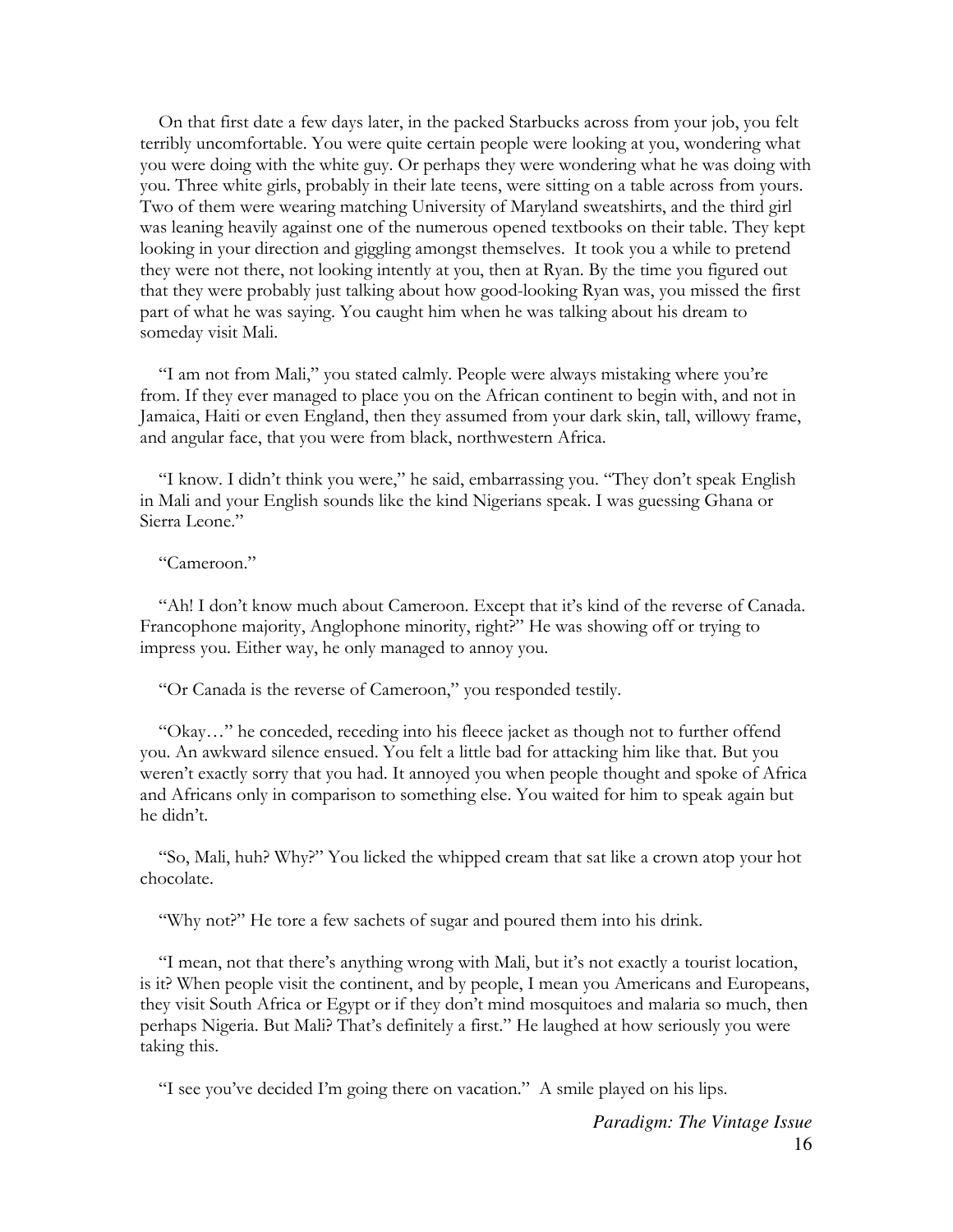"And you're not?" you asked indifferently, then sipped from your mug and placed it back on the small table standing between you.

"Nah. I want to learn about Dogon art."

"Ah…" You'd never heard of it.

 "My dad used to collect artwork from different parts of Africa when he traveled there many years ago. When I was a kid, he used to set them all up in the basement and teach me what each symbolized and what country each one came from. Then he'd quiz me about them and I got a nickel for every one I got right."

"Must have been very interesting." Even you were surprised by your sarcasm.

 "Not really, but that was how we bonded. I immediately took to the Dogon carvings, though. I felt I could relate to them. The ones my dad had were all in full human form, and the women had really beautiful, slender bodies. And some nice, perky breasts," he added with exaggerated flourish.

 "I'm sure they did," you nodded, finally allowing yourself a smile. The college girls had packed up and left and an elderly couple had taken their table near the window.

"And I was so fond of three of the women, that I gave them names."

"Now you're talking about those carvings as if they're real people."

 "They were to me at that time. See, there was Olivia, named after my grandma. There was Claire, after my mother whom I never really knew since she passed away when I was really young. And then there was Linda."

"Named after who?" You were beginning to feel more at ease.

 "The little sister I always wanted but never had." You finally had something in common, so this time you really smiled at him, and he smiled back. A friendship began to form.

 Later that evening, as he drove you home, because you didn't own a car yet, and he didn't want you to wait around for the nine p.m. bus, he told you he liked all kinds of women – black, white, Hispanic. "I don't discriminate. I love all God's creatures of the fairer sex."

"Good for you. I'm not interested in white men."

 "Me neither," he responded, making it hard for you to restrain your loud, rippling laughter.

 "I'm serious," you insisted, "you all are crazy. And my parents will kill me. They don't want to hear anything about American men. Especially white men." But you didn't stop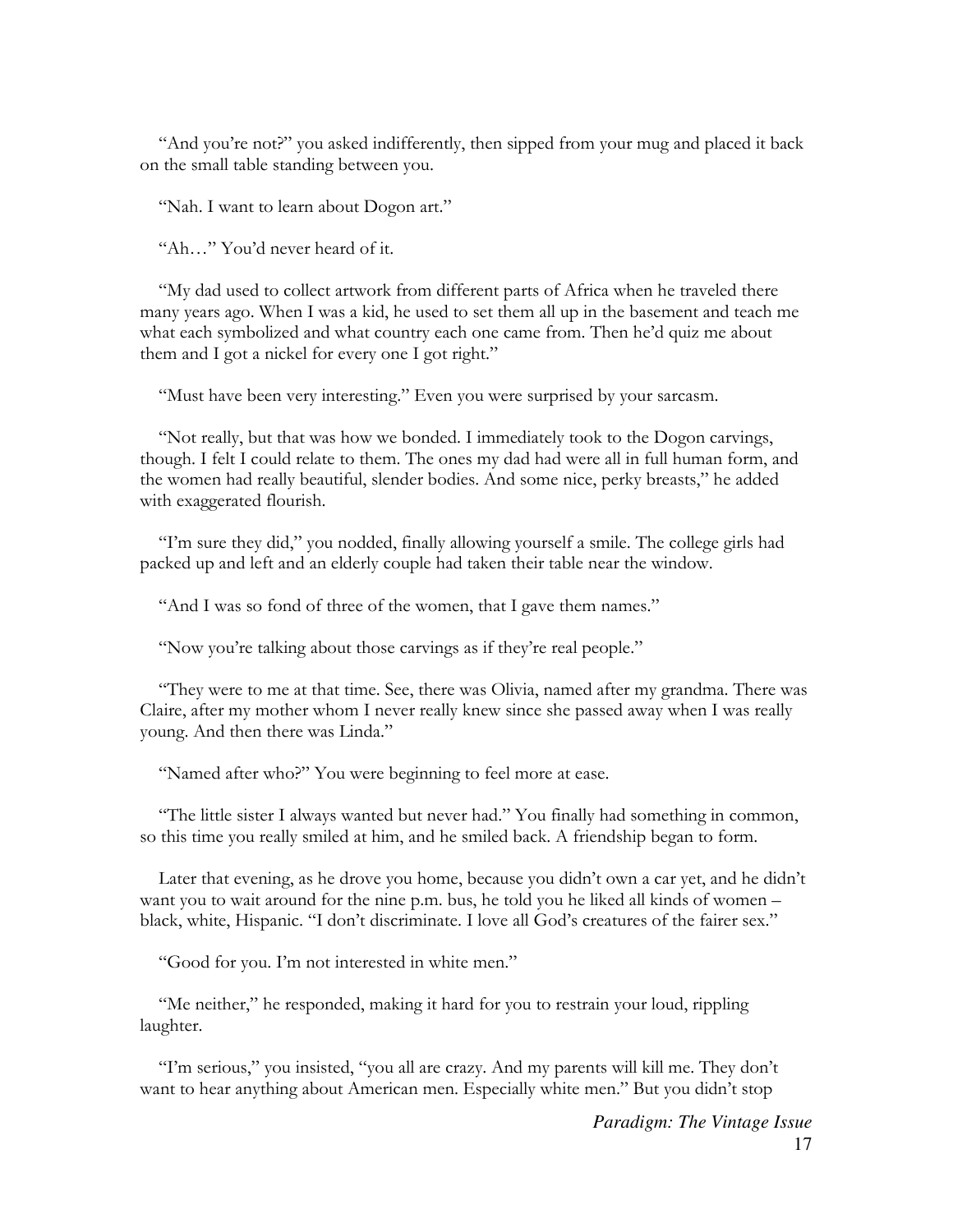laughing at his jokes. And when he asked if he could take you out to dinner as he drove into the parking lot in front of your building, you didn't said no. And when he walked you to the lobby, leaned forward to kiss each cheek and said goodnight, you knew you were going to fall in love. That it was only a matter of time.

\* \* \*

 You come home from your physiology class at about 8:30 p.m. It was especially boring today. You start to feel that the road to medical school will be a lot rougher than you'd expected. You drop your backpack on the worn carpet in the living room and go to stand near the window overlooking the highway. You've always liked the way the yellow and red car lights merge to give life to something as lifeless as a road. Then you look at the Howard University calendar hanging by a pushpin on your wall. You use a highlighter from your coffee table to cross out today. Tomorrow, Ryan will be home.

 It's been almost three years since you first met, and this year, he was able to secure a fellowship to fund his trip to Mali for a semester. You haven't seen him since he left right after New Year's Day six months ago. You can't wait; you can't wait.

 Collapsing unto the brown leather couch in the one-bedroom apartment, you switch on the television with the remote. You flip through the channels and stop on HBO which is showing Amistad. Although you've seen this movie twice before, you notice for the first time the stark contrast between Djimon's charcoal and Matthew McConaughey's tan complexions as they stand facing each other in an intense scene. You look at the framed picture of you and Ryan which is sitting on the flat surface of your old Sanyo television. It was taken shortly after Ryan proposed at last year's Thanksgiving dinner in his father's house. You're still surprised at how easy it was for Ryan to pick up and leave for Mali only a week after his father was buried. He'd cried a little, but then it was back to business as usual.

 In the picture, you and Ryan are facing each other, arms around each other's waists, huge smiles lighting up your faces, your engagement ring glittering on your left hand. You wonder now if you look like Djimon and Matthew, the dark and the tan juxtaposed. You fidget with your ring and think about your parents. Now you're certain of the reason you haven't told them about Ryan or the engagement.

 Morgan Freeman is saying something when you fall asleep a little after nine p.m. The loud ring of your phone startles you. You sit up and look at the round clock on the beige wall behind the TV. It is 11:30. You reach for the receiver.

"Hello?" you whisper, still half-asleep.

"Babe..?"

"Ryan? Is that you, sweetie?" you scream, jumping to your feet.

 "Yeah, it's me. I'm downstairs." Flinging your apartment door open, you run along the too-brightly lit, short hallway. You half fly down the stairs into the lobby, but when you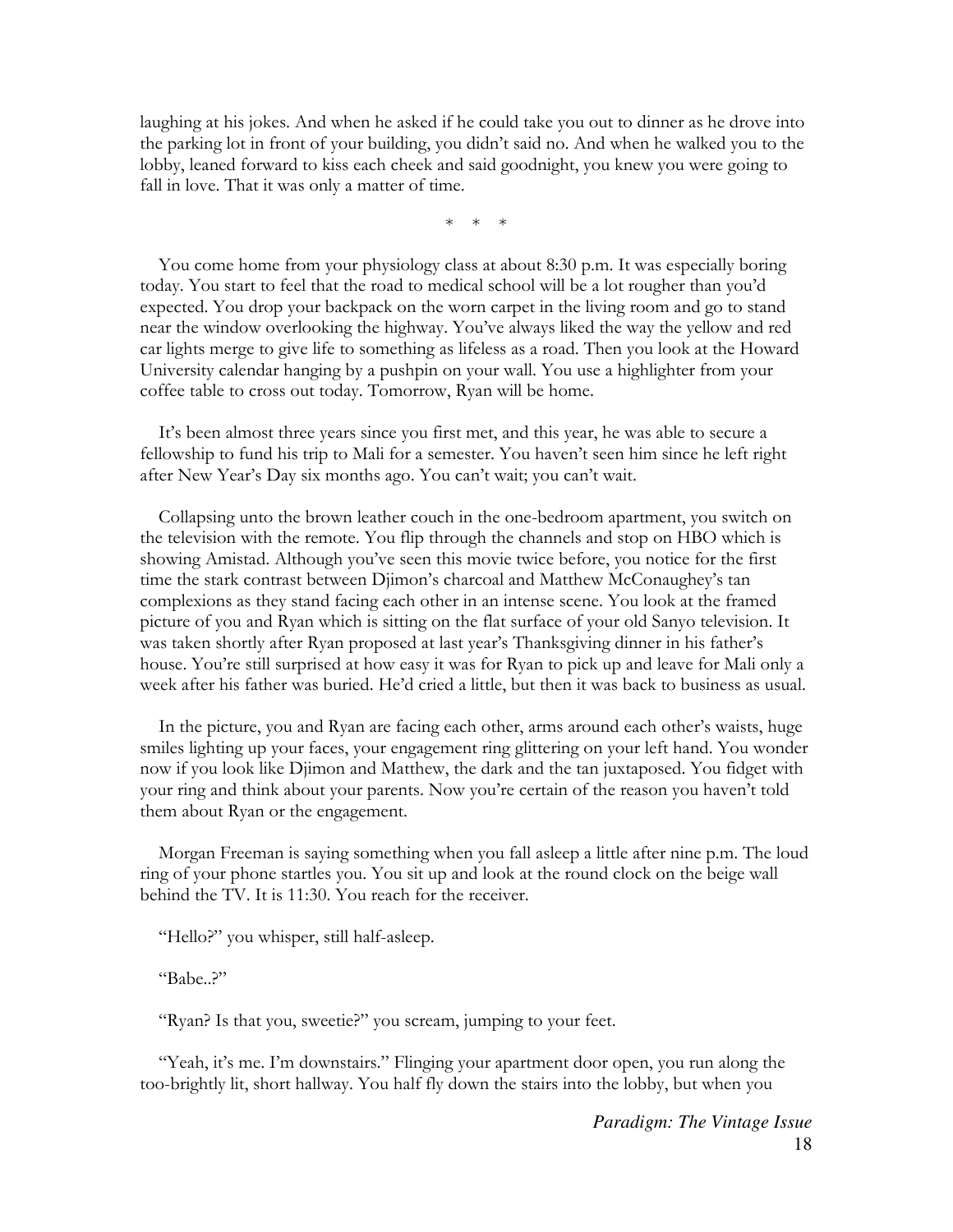reach the glass door separating you from him and see him standing there, leaning heavily on one leg, a black traveling bag in his left hand, you don't immediately open the door. You stare at him for a while, trying to suppress the smile that's threatening to separate your lips. Ryan drops his bag on the concrete steps, and spreads open his arms, a grin consuming his tanned face.

 You look at him through the glass as if to make certain it's him. As if to re-familiarize yourself with his greenish eyes, his thin, pinkish lips, his long chin, his big ears which seem more prominent now with his buzz cut. He stands there looking at you, as if he understands what you're doing. As if he's doing the same thing himself. Preparing his lips to greet yours; his hands to graze the sides of your long, graceful neck; his pointy nose to rub against the soft tip of yours. Then you both smile a knowing smile. And you open the door and throw your arms around his neck. He lifts you up and spins you around, all the while saying "Baby, baby, baby," in a deliberate way, making certain that it's you, reacquainting himself with the strong smell of Sulfur8 shampoo in your hair, and Jergens body smoothing lotion on your skin. You hang in mid-air, feeling little, feeling light. Then Ryan withdraws from your embrace, looks at you.

 "I'm home," he exclaims, as if you don't know. His eyes seem transparent in the fluorescent light of the parking lot.

 "I know!!!!" you scream in joy, jumping. You're like a little girl again. Ryan starts laughing, amazed at how happy you are to see him.

 "Shall we go upstairs now, mademoiselle?" he asks, picking up his bag, and places an arm around you.

 "I see you've learned a little French. But you know I would've been more impressed if you'd learned a local dialect," you reply, only half-joking. You turn around and pull the handle of the door. It doesn't open. You look at your empty hands as if you wouldn't have noticed if your bunch of keys were in them. Then you check your jean pockets and suddenly realize that in your haste, you forgot to take the keys with you. You look at Ryan, and smile foolishly, not trying to hide your embarrassment.

 "Obviously, you haven't changed. Still crazy," he says, pulling you in for another hug. Your ear rubs against his collarbone, which you can feel through the thin fabric of his t-shirt.

 "I know, right," you agree, holding him firmly around the waist, as if to squeeze the past six months out of him. "I'm glad you're home, Ryan," you say matter-of-factly.

"Me too, babe. Me too."

 The neighborhood is as alive as it always is on weekend nights. Loud rock music escapes from the open window of an apartment in the complex opposite yours. Your Mexican neighbors on the first floor – Marc and Selena – seem to be entertaining tonight as they do on most weekend nights. Male and female voices speak loud, fast Spanish, only interspersed by bursts of laughter. The chatter is accompanied by the chinking of many glasses toasting,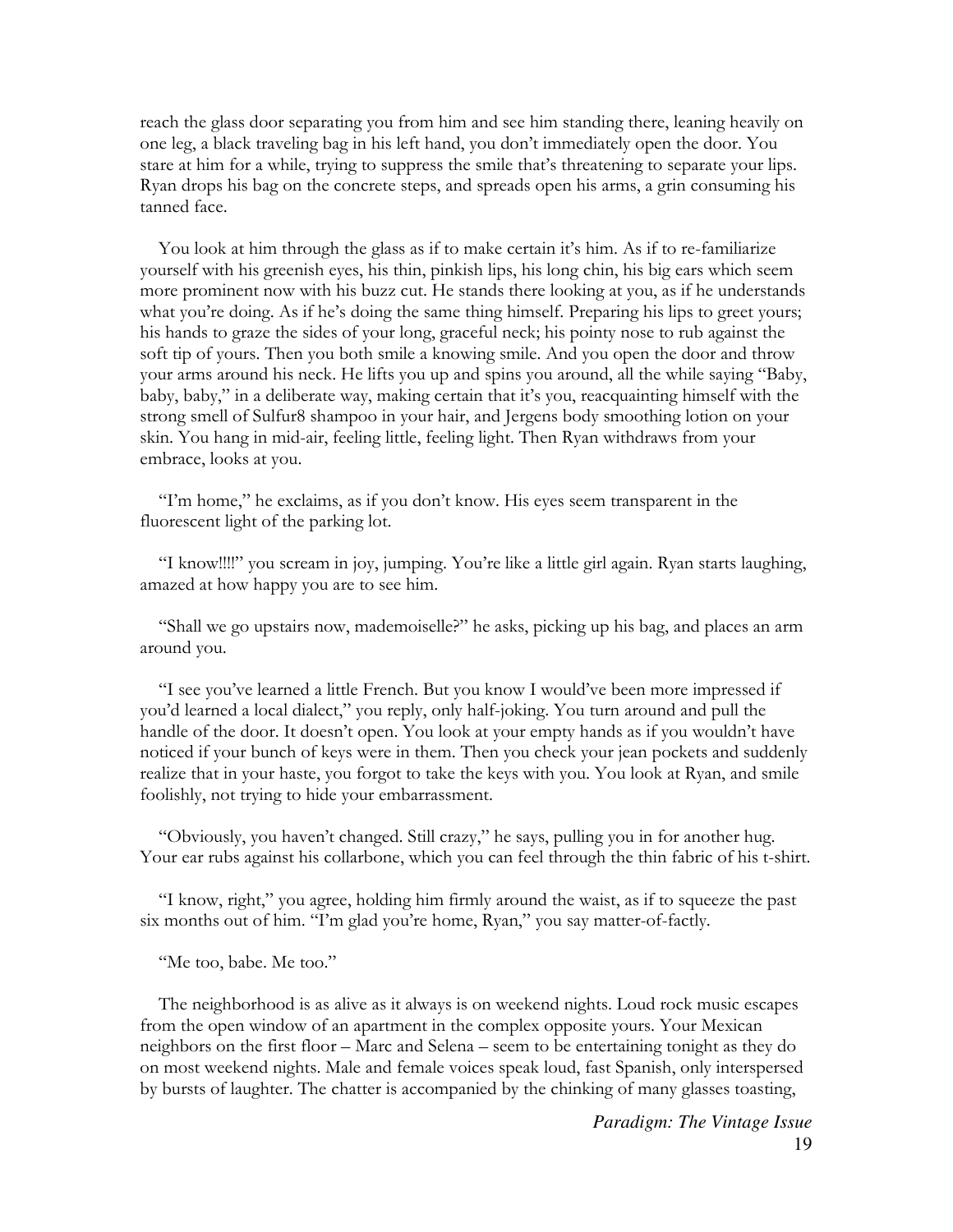probably to good health and long life. Marc's football teammates and their wives may be visiting again, and Selena must have made her special margarita, which you've enjoyed on those occasions when you both met to complain about your men and life in America. Kari, your next-door neighbor, is arguing with somebody - probably her boyfriend. She must be on the phone because you cannot hear anyone responding to her loud, "What the hell do you take me for?" which she asks again and again.

"Babe," Ryan calls softly.

"Yeeeeaaaaah…" you drawl, reluctant to be drawn out of your reverie.

"Should we buzz one of your neighbors to let us in?"

\* \* \*

 Later that night, you both lie naked in your bed. You look at him under the glare of your tall bedroom lamp. He is a few shades darker.

 "The sun is harsh over there. Clear, open skies," he explains, reading the question on your face. He's leaning on his side.

 "Shoot, I'm not complaining. You know for me, darker is always better anyway." Ryan laughs, shaking his head. You snuggle up to him and playfully sniff around his neck. "You smell like desert," you declare giggling, then you drape one of your long legs over his hips.

"What does a desert smell like?" he asks, cupping one of your breasts in his right hand.

"Like sand." You lie on your back.

"So why not just say I smell like sand? Why desert?" He kisses your collarbone.

 "Because it sounds more exotic to smell like desert. We always come back from Ocean City smelling like sand. But to smell like desert, you have to go far away. Like to Mali."

 He looks at you and smiles, then kisses your belly. "You don't even know how much I've missed you. Being out there was fantastic, Ngwe, but I have missed you." He has since learned to pronounce your name correctly. "You know it's bad when I start missing your nagging."

"Whatever, silly! You know I only nag you because you're so messy."

"I know, honey, I know. I bought all this stuff which you'll love for our new place."

"What kind of things? Carvings of women with perky breasts?" you tease.

"I wanted to, but why do that when I have you right here?"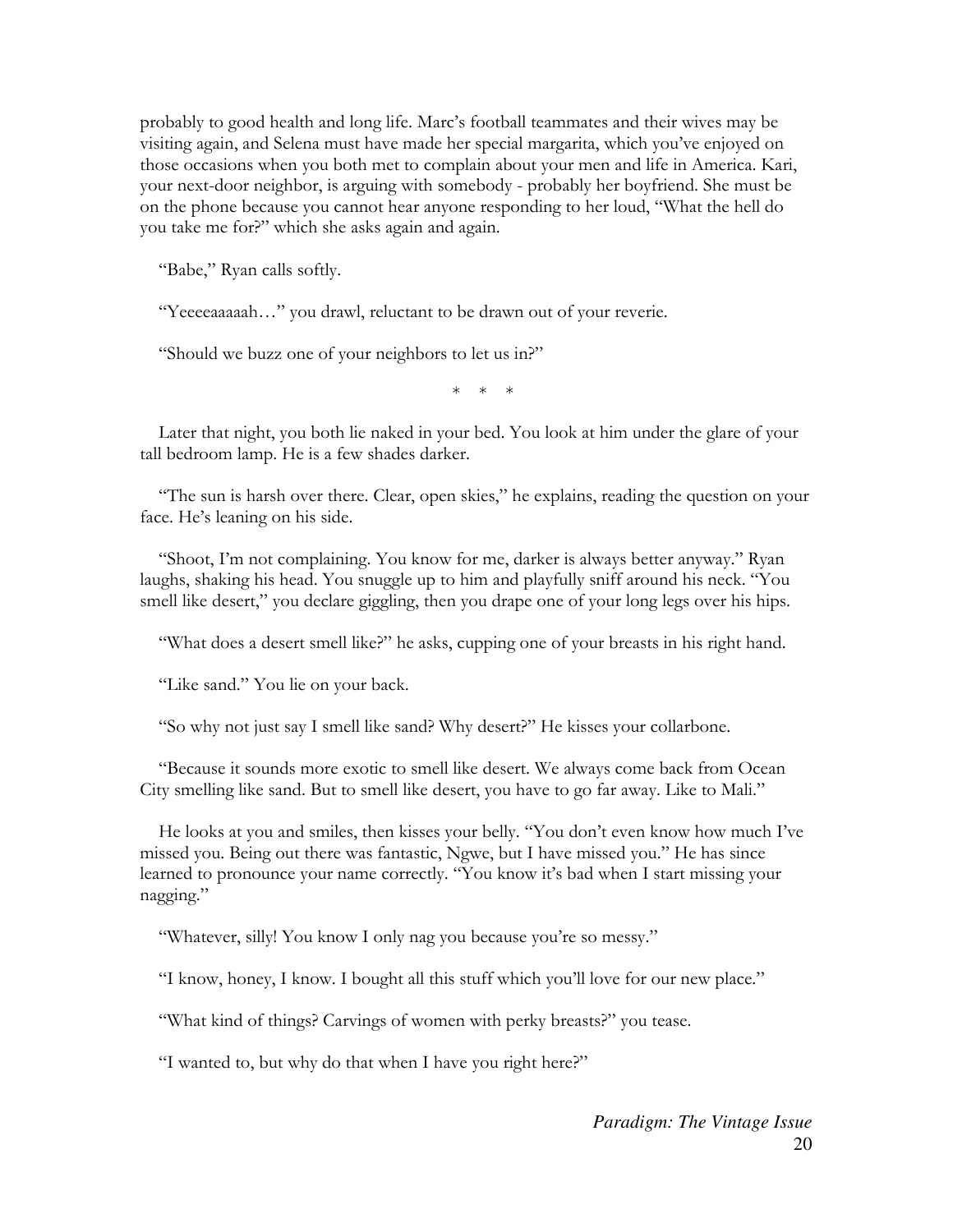"Oh please! Don't even give me that." You roll your eyes, then gently scratch his scalp. He loves when you do that.

 "It's true. I just hope that my bags make it here soon. I don't want any of that stuff to get lost or stolen."

"Hmm…" you say, eyes closed.

"You think we should have babies soon?" You open your eyes.

 "After we're married, sure. But there's still medical school, remember? I think my parents are waiting for that more than they're waiting for a husband."

 "I don't know about that… Seems to me that at this point, your mom is ready to pay you to get married and give her grandkids." You both laugh because it is true. Your mother has been pestering you about marriage lately, and reminding you that at your age, twenty-four, she already had both your older brother and yourself. The last time you spoke with her she'd been especially serious about it. Get married, have children and send them to us, she'd said, and then you can do whatever it is you're doing in that America. Everything has been more urgent for your parents since your brother, Ben, died five years ago.

 "I'm with your mother on the marriage and kids thing," Ryan interrupts your thoughts. "I used to think that I'd be married long before I turned twenty-nine. My parents had me when my dad was twenty-two. My mom was probably younger."

 You say nothing, but reach out and gently take his face in your hands and kiss his forehead. And then the tip of his nose. And then his cheeks. You skip his lips and kiss his stubbly chin. You're sure that tomorrow you'll find small patches of rashes on those parts of your body his chin grazed. But you don't complain. You descend and kiss his throat and then the middle of his chest. He rolls over and rests on his back. You straddle him, placing your arms on either side of him, hoisting your naked body over his, so that part of your shadow is cast against his body.

"Have you told your parents about us?" he asks, catching you off-guard.

 "I was going to but I…." You pull away from him and collapse onto the pillow on your side of the bed

"You still haven't? So am I going to be your little, white secret forever?" His voice is calm.

"Ryan…"

 "I'm just asking because you can keep a relationship, or even an engagement, under wraps, but a marriage? I really want to see how you'll pull that one off."

"I'll tell them. I promise I will."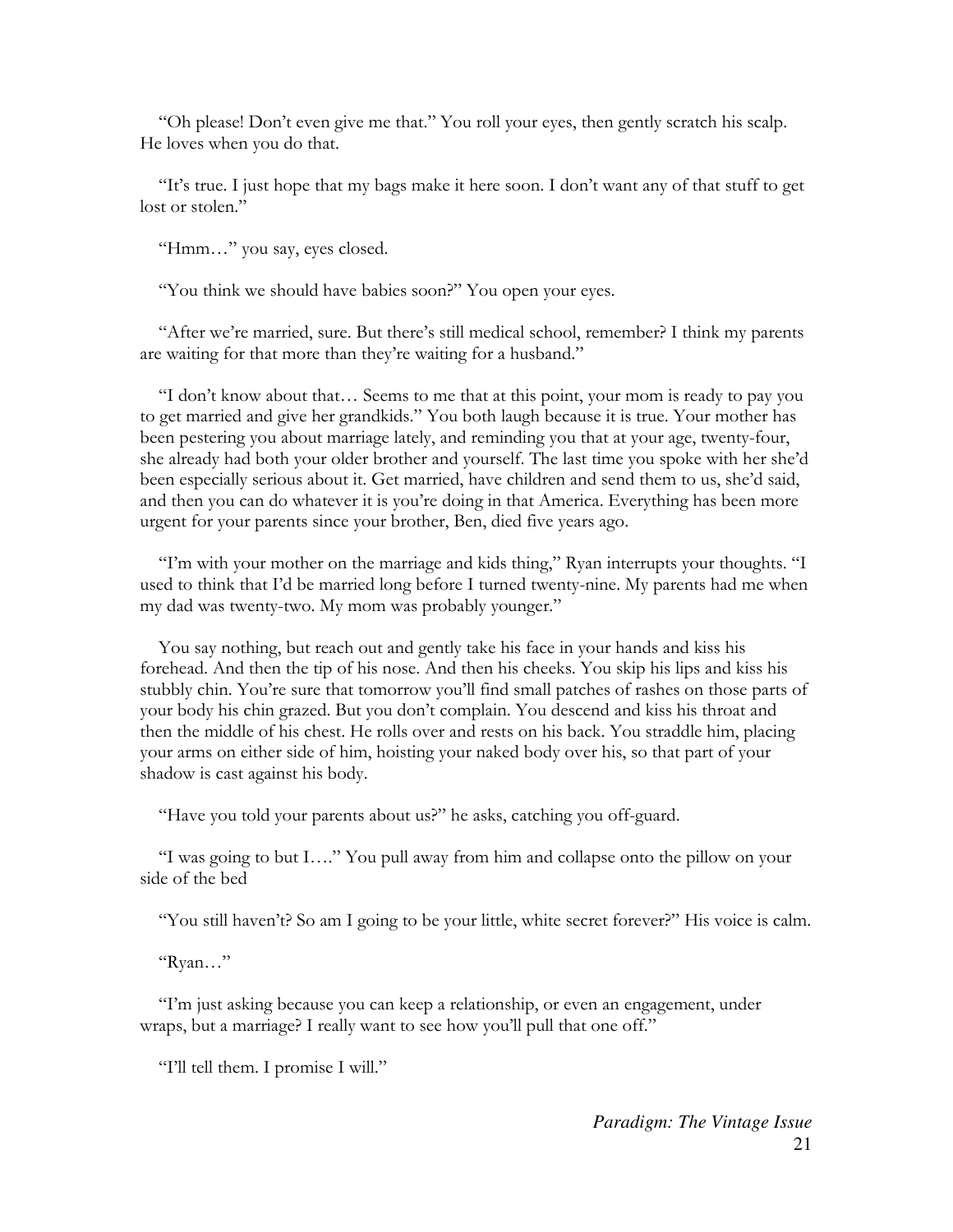"Yeah, just like you've been saying for two years."

"Babe, I will…"

"Sure you will. Maybe when our first kid starts grade school." He turns his back to you.

"Can we at least talk about this?"

 "What's there to talk about? You either tell them or you don't. Where's the in-between?" He gets out of bed, pulls a packet of cigarettes from his backpack and goes to smoke in the living room. You cannot stand it when he smokes. It's a habit he picked up not too long after you began dating. Smoking has become his way of resolving problems. It's as if he always finds resolution in the smoke rings he forms with his cigarette. Worse, you hate when he tries to kiss you after smoking. Not that he will try to kiss you tonight.

 Half an hour later, Ryan comes back to bed and pulls the comforter over his head. You want to hit him, but mostly, you want to slap yourself. When he starts snoring softly, you reach out and turn off the bedside lamp, and then remain on your side of the bed, trying not to cry.

 You know how your parents will take news of your marrying a white guy. Since Ben died, you have become their everything. To bring a foreigner into the family is something they were sure Ben would never do. You don't want to disappoint them. You don't want them to start grieving for your brother all over again.

 But you do love Ryan. Being with him came so easily after that day at Starbucks. Although he was like many Americans you knew, with only superficial knowledge of the rest of the world, he'd been blessed with a huge appetite for new things. Six months into your relationship, he had developed a tongue for some spicy dishes, and knew that eru could be eaten with garri, water-fufu or kum-kum, and that achu soup could be wonderfully cleansing, and that there was a difference between jollof rice and Chinese fried rice, even if he couldn't tell what the difference was. You knew he was not always interested in attending the African Student Association functions or the Cameroonian parties you attended, but he went. For you. He wanted to learn about you.

 But sometimes he didn't understand. Like when you kept sending money home to your cousin, Amah, who had kids with two different women and was always asking for money to start a new business, which he never did. Ryan couldn't understand why you made yourself breadwinner for people older than yourself, people who ought to be taking care of themselves. There were things like that which you thought Ryan would never understand. The few times you regretted being with him were the times when you had to explain. You hated explaining. Explaining how you were related to your father's step-brother's daughter's cousin. The concept of an extended family eluded him. He went as far back as grandparents and cousins. You hated that he didn't have an ear for Makossa or Bend Skin or John Minang's music. You hated that he will always be an outsider, and one who wouldn't even try to be anything else for fear of intruding too much in your world. Sometimes, you despised his complaisance – giving or not giving only as much as you required. You were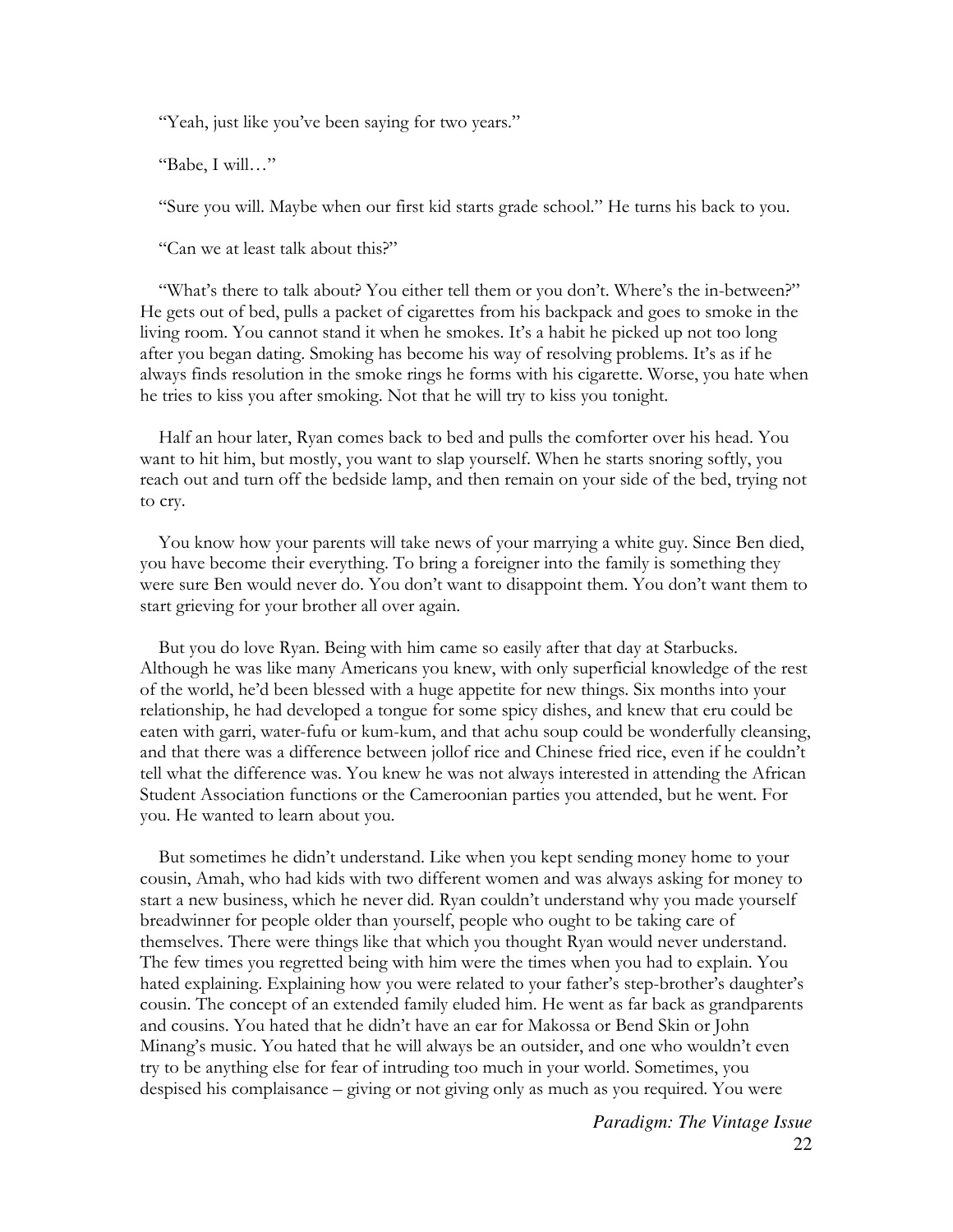sometimes ashamed to admit it, but you thought Ryan was soft. Too soft for a man.

 But you realized your own hypocrisy. You knew that the only sacrifice you'd made for him, which was not for him at all, was coming to America. You hadn't had to learn about his ancestry – could never even get it straight if he was Scandinavian or Swedish. You hadn't known any other relatives besides his late father, his only living aunt, and the dead grandparents he sometimes spoke of fondly. You had never visited Maine to see where he attended middle and high school, where his mother was buried. But Ryan had done some things for you. Wonderful things.

 He was special, really. But he was still American, still white. And he wanted to be an artist. Imagine that! You could just hear your parents now, especially your mother, Will he be able to put food on your table, or my daughter, do you want to be the man of the house and feed your husband? You just couldn't find the words to tell your parents that you had fallen in love with an American, a white man. And not even the kind that one could show off proudly and brag about, but an artist – not a lawyer, not a doctor, not even a professor like your father.

 That night, you sleep badly. And when Ryan emerges from the shower shortly after 10 a.m., you're waiting up, ready to apologize.

 "I'm sorry, Ryan. About last night and about not telling my parents. It's just that I'm so worried. Since my brother died, they're… kind of fragile, you know."

 "Hmm… That's what you always say, but it's not an excuse, Ngwe" he says, toweling himself, not making eye contact. You want to make Ryan Cameroonian, or just black – anything that will make it a little easier for your people to accept him.

 "Look, I know it's hard," he says sitting on the bed, the towel wrapped around his waist. "But it's not like my family didn't give me shit about being with you. That's the world we live in, but they're your parents, for Pete's sake, you can't hide us from them forever."

 "I'll tell them today, I promise. I will." Your eyes are pleading now. "I just needed some courage, and now that you're here, I promise I'll do it."

 "We don't have forever, Ngwe. I can't keep doing this. You're making me feel as though I'm in this by myself."

"You're not, I promise. I'm just being a coward."

 "I don't know…" is all he manages. Then he dresses up and tells you he'll be right back. He needs to take a gift over to his friend, Jimmy. He picks up his car keys which have been sitting on the corner of your dresser since January, and makes for the door. You know you've really hurt him. You hear the keys turn in the lock and Ryan goes out, then comes back in.

"I'll be back in time for lunch, so we can go grab something together."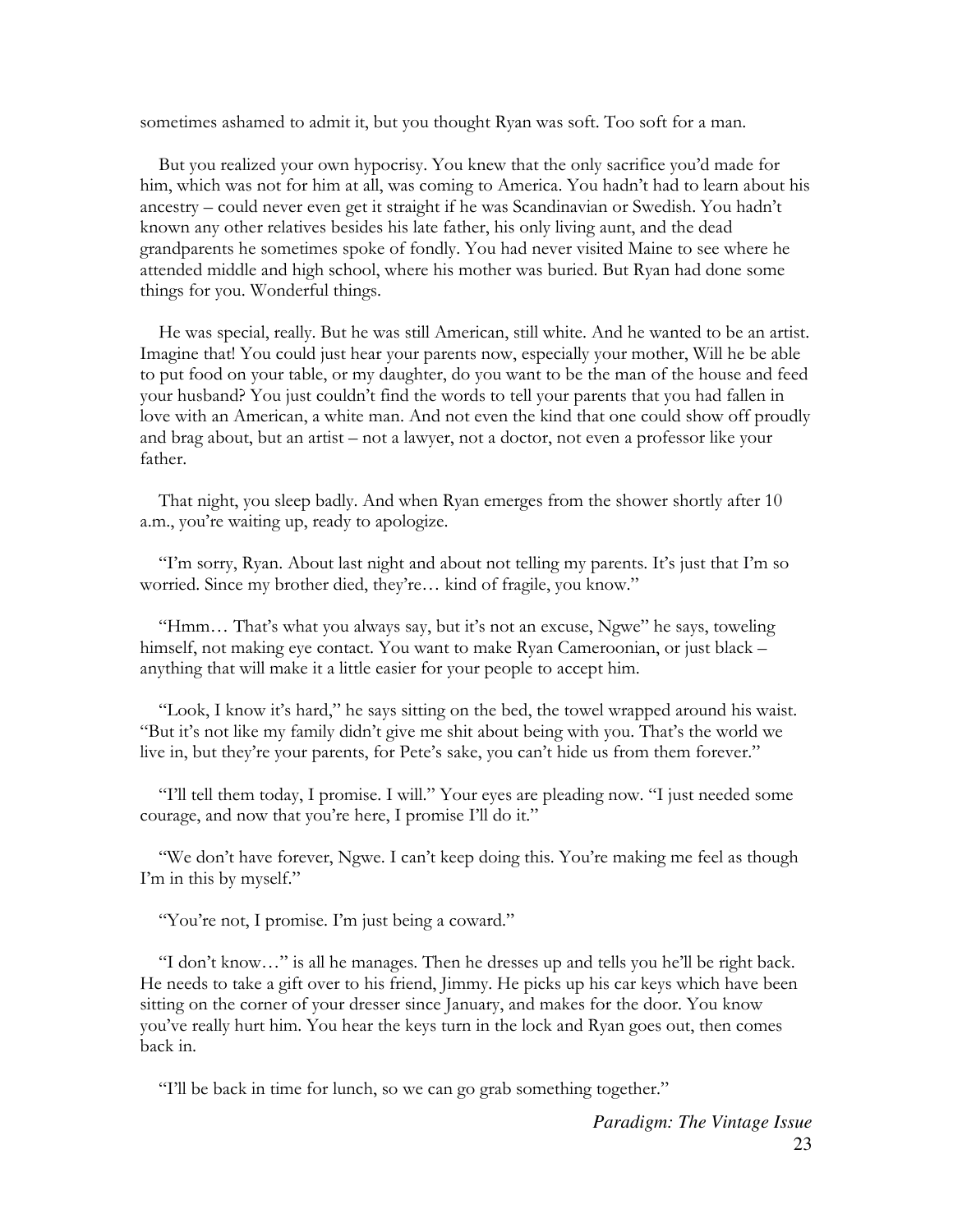"Okay. Sounds great," you enthuse. He smiles, before turning around.

 Ryan doesn't make it home for lunch. When you receive a phone call from Doctor's Community Hospital in Lanham at about 3 p.m., you start calling down your favors from God. At the hospital, the doctor says she did all she could, although the paramedic later tells you Ryan was pretty much dead by the time he was extricated from the crash. All he tells you is that a trailer slammed into Ryan. In that long hospital corridor, tears don't come to you, but suddenly, your legs can no longer bear your weight. You slide unto the hospital floor, confused, as your spirit seems to rise and float above you, unmoored.

\* \* \*

When you step out of the shower, you drape a large towel around your body and go to lie down on your bed. There's little else you're capable of doing these days. The tears stream down your face as you gaze steadily at the bare ceiling. You cannot help but feel that you are being punished; that he has been taken away from you because you didn't love him enough. Loneliness engulfs you. It's been two weeks since Ryan died, and four days since you last left your apartment. Your supervisor has called several times, asking you to return to work. Her first two messages are gentle, sympathizing, and as the days pass and you don't return to work, she sounds more threatening.

You suddenly feel as if you're in a new place – as if all that you knew about this country, about America, has been swept away with Ryan's death. Don't people mourn the dead? Don't they grieve? How can anyone expect you to show up to work so soon after Ryan's death? You remember seeing Ryan's relatives and friends, many of whom you didn't know, at his funeral. Some women had cried softly into their handkerchiefs, while the men held their heads high as if to salute the urn, to defy their tears. Later, during the reception, people had chatted light-heartedly in corners of the lounge, and had mingled in their stiff black clothes. At the end of the evening, Ryan's aunt had thanked everyone for coming to the reception. The way she'd said guests and reception had angered you.

 To you, those are festive words, words of celebration, not words of mourning. To you, people who come to mourn with you, to sympathize with you, are not guests. You feel out of place in your grief. You've been unable to cry among them because you couldn't cry in the subtle way they did. You knew too, that they would find you too emotional, your crying too outlandish, had you lamented in the way your heart told you to, in the way your heart hurt. So you didn't cry. You didn't cry at the funeral home, or during the service or during the reception. And when people had come up to condole with you, laying firm hands around your shoulder to tell you that getting on with life is what Ryan would have wanted, you want to smack them.

 But when that evening passes, and you return to your apartment, you fold over and begin to bawl. For days, you cry alone, ignoring the loud banging on your door, which you are sure belongs to Kari or Selena. Kari had asked you, days earlier, when she ran into you in the hallway, if there was anything she could do, if she could come over. You'd said no, thank you, fighting the urge to scream. When you lose somebody, people don't ask you if they can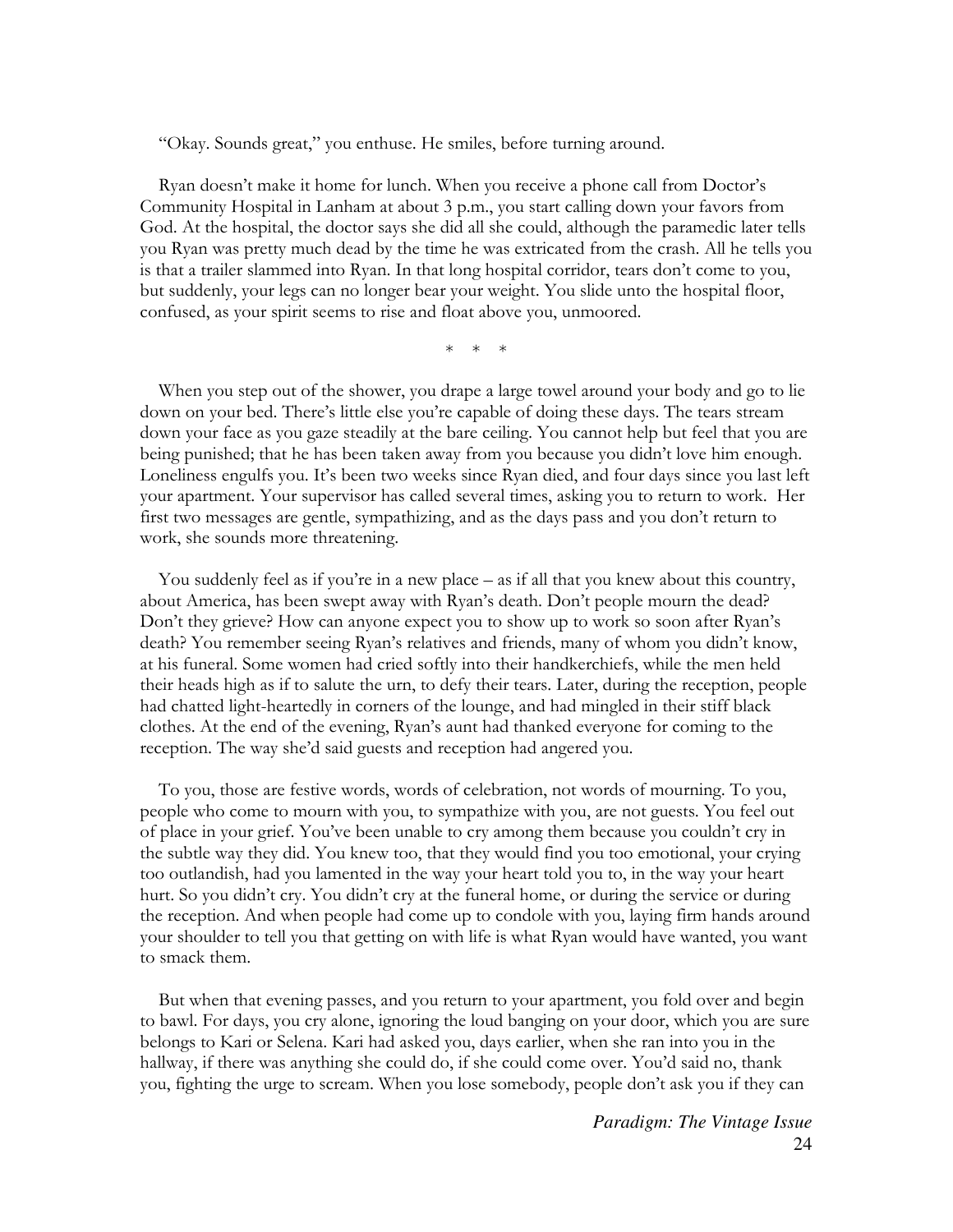do something, or if they can come over. They do something. And they come over. No one is invited to a funeral. No one is invited to mourn with you, but all are welcome. How don't these Americans understand this?

 Then you think of your brother, Ben. He had taken ill one Friday morning and died suddenly. The doctors kept telling your family they weren't able to diagnose the problem. You think of how only hours after the news of his death spread, your aunts and uncles descended on your house in Yaoundé from all parts of the country. Of how they took over everything – your uncles, the arrangements to transport Ben's corpse home to Bamenda from Yaounde, so he could be buried in the family cemetery; and your aunts, of hosting the world of sympathizers who kept pouring in. You think of all your friends who'd shown up to help the women cook and clean. Who'd swept the yard and made sure everybody had something to eat for days before his burial.

 Then your mind drifts to the orange, sunburned brick bungalow your parents own in Mbatu village. You think of the raffia palms stuck in the muddy soil around the front yard, announcing your family's bereavement. Of the rows of wooden benches and plastic chairs, which had been occupied for many days and nights before and after Ben's funeral. You remember the faces of the old women, your late grandmother's age-mates, who'd come to wipe your mother's tears; who'd sat with her and with you, and had told you not to cry, and when you hadn't stopped, had cried with you. You recall the younger women, your mother's age-mates, who'd organized the traditional dances for the different age groups; who'd cooked the large pots of plantains and beef streaming with vegetables and palm oil, which they'd served to the throngs of sympathizers. You remember the lamenting voices of the teenage girls who'd sang dirges, and shuffled solemnly around your brother's lifeless body as it laid in state. And who, every afternoon, had passed huge bowls of boiled corn and groundnut to all the mourners in the yard.

 You begin to wonder how different things would have been had Ryan died in Cameroon. Had Ryan been Cameroonian, Ngemba. Would the men have fired shots from their long rifles into the air to announce his passing? Would Loh Benson, piano in front of him and beer in hand, have told Ryan's story to the weeping, dancing village crowd? Would his beertinged voice have bellowed:

Ryan Garner was born… In 1977 He lived in this world… 'Til 2006 He lived in this world… For only twenty-nine years Ah-ah-ah

And would the crowd have chorused:

Tell me the story Tell me the story Tell me the story Yes!

You shake your head, trying to think of what Ryan's story would've been, told in Loh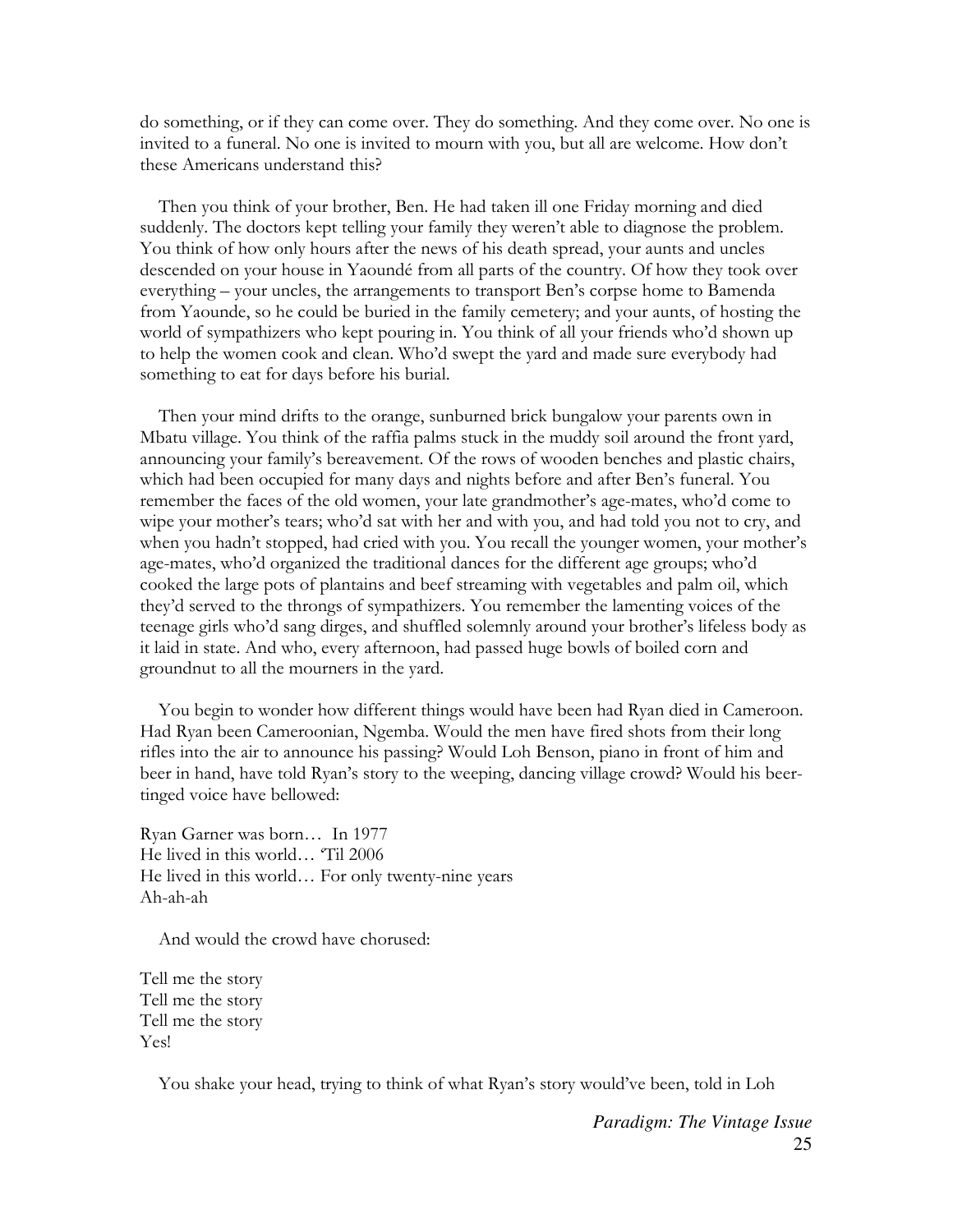Benson's way. How the artful funeral singer would've told the crowd that Ryan was engaged – that he was going to marry one of the village's daughters. That he had dreams that were cut short. You start singing with the voice in your head, and fall asleep chanting: Tell me the story, tell me the story, tell me the story, yes!

When you wake up the next day, you dial home. Your father answers the phone.

"Hi Daddy," you croak into the phone.

"Hey Ngwe! My daughter how are you?"

"Fine, Daddy. I just wanted to tell you and Mummy that I'm coming home."

"You are?"

 "Yes, Daddy. Just for a little while. A little holiday. I will call you guys later and explain. Please tell Mummy for me. Bye, Daddy." You hang up before he starts making inquiries. You search through your hand bag and pull out a card for a travel agency. You dial the number.

 "Yeah, hi," you say to the receptionist on the other end of the line, "I'd like to book a roundtrip ticket to Cameroon, please."

Maybe even just for a few weeks, you can mourn Ryan in the manner he deserves.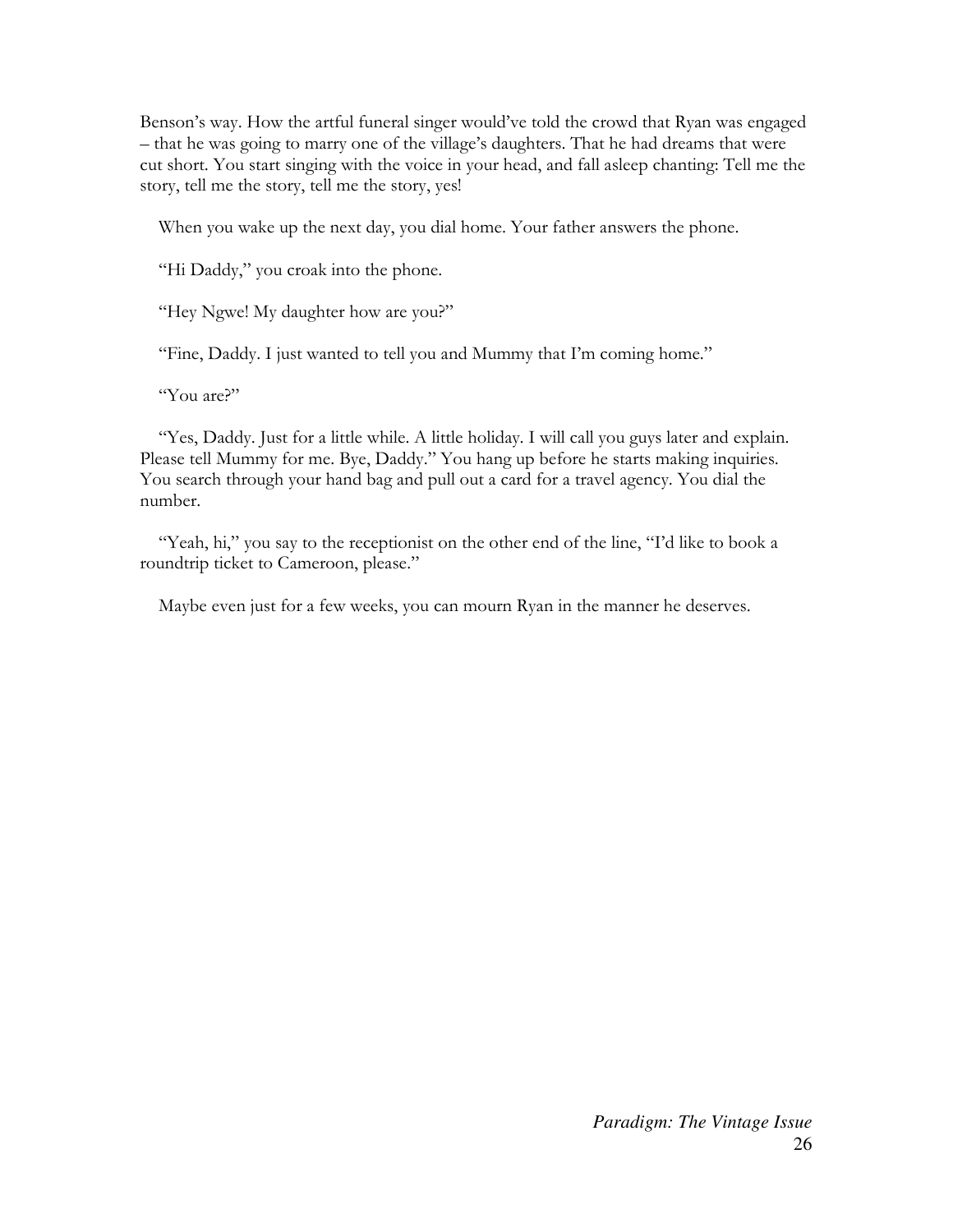Walking behind him with hair swinging back against black, I am moving for there is little else to do. The foot behind mirrors the foot ahead and we walk on. Amidst all of this I wish only for a thin piece of string to tie around my left ring finger, a tiny thread to remember him against this backdrop of black.

 There was a red thread. A red string that danced with me in that studio, all those years ago, waiting with me for my turn on the stage. Pivots and bends and breaking for granola bars and freshly baked bread. Her name was Lara and she had hair that was longer than my own; a delicate head with a long mane of bright ash hair. Beating against her body as she turned, wearing it down in the nights we spent together; breaking in tight knots as we stretched, waiting for the hour when the teacher would look at her and bend her knees deeper into the floor. "Find the measure of your spine pressing out and down into the planks below you. Feel it stretching and push always deeper." The measure of the spine is unknowable, curved and hidden beneath the flesh and ribs of our bodies, of Lara and me. My spine curves both back and forward and from side to side bending me in four directions, like a compass broken, unsure of what is truly north. I tell this to her again. She looks at my back, exposed, and runs her hands, cold and white, along my spine, dotting with fingerprints the flesh in my back. She can feel the curve. She nods, and she turns, and she asks me to do the same. I run my hands down her spine, starting at the neck, covered with a dewy hair too thin to forget, I move down, feeling the ridges meet my tips again and again. Curving in towards her stomach I stop: perfect.

 Lara and I were adventure. Always wanting to leave the studio doors and venture down the street into the light lit signs and shops of Acacia Avenue. Hungry girls dressed in tight leotards with pink leggings. On one corner, the farthest corner, sat an old man who would stare at our tiny bodies with quiet amusement. Not sexually, for our world was still unsexed, but with fascination, as if our bodies were examples of a new species, discovered along the coast in a fishing expedition. The man was always delighted, as if he had been the captain to haul up the new animal and display it to the world. Lara would hide her body behind a bag or her arms or even her hair, but I would arch and stretch and move my legs in long languid patterns, knowing my movement would stir his eyes to move quicker from left to right. His name was Roy. He had hair that fell in swooping curls, grey old curls, which reminded me of my grandmother and Lara of her mother. His eyes were blue and brown, each one flecked with the color of the other. But his body was old. His skin was dripping off of his bones, loose and speckled with the spots that come with age. His teeth were rotting, maybe even rotted, and I wanted to hand him a toothbrush or more appropriately a new set of teeth. But Roy never got anything from Lara and me. Besides seeing us walk, seeing me prance, Roy never received a thing.

 The bread shop was what brought us outside the studio. We had lunches too, like other girls, but the bread shop baked fresh yeast bread every morning. The bread shop had huge cylinders where flour and water and yeast and honey were turned and churned until a huge glob of sticky dough came blobbing out. The bread shop was the place where our noses and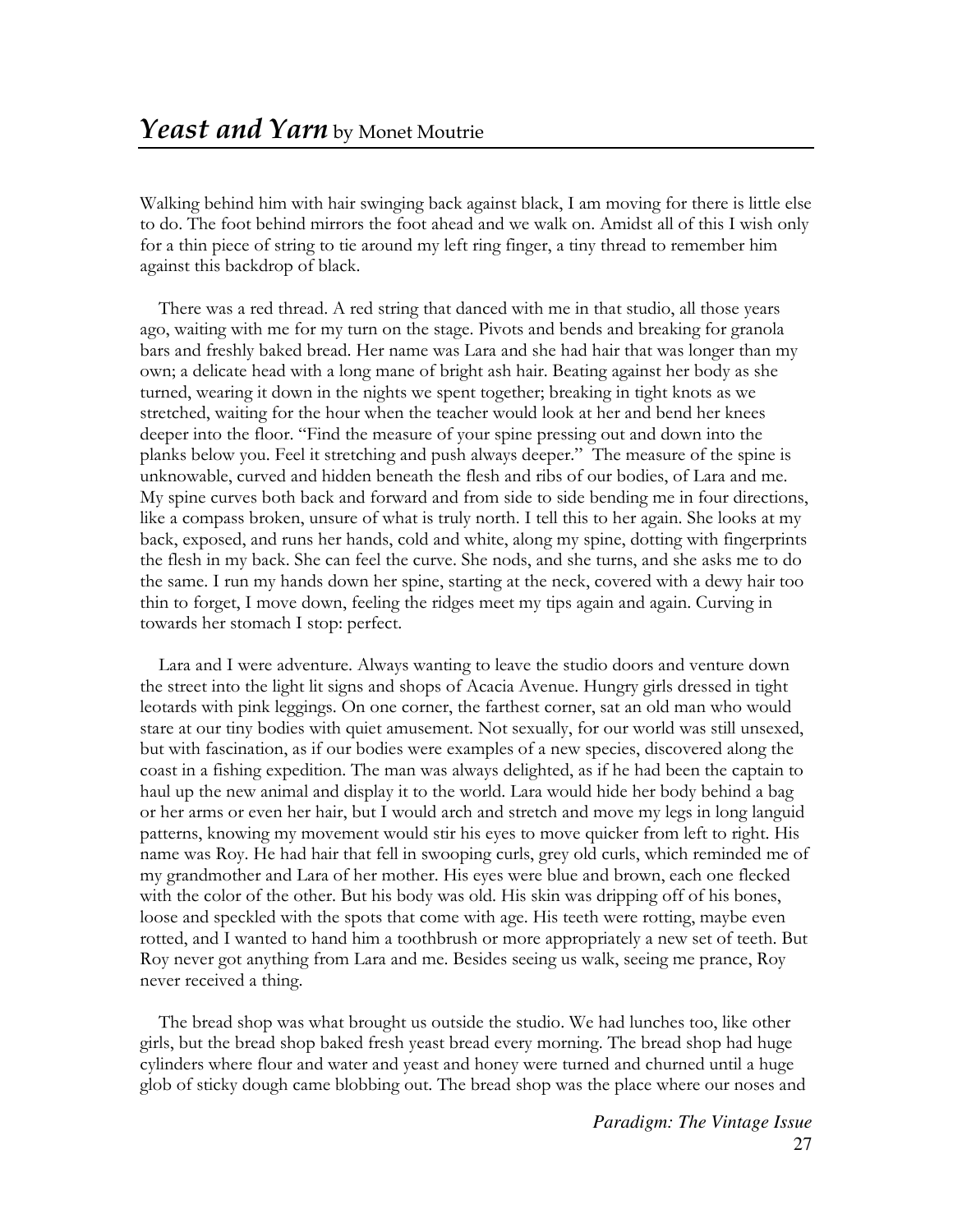our mouths and our stomachs got to dance. She would hand us each a slice of the warm bread, still wanting to stretch a little further and grow a little larger, but Lara would eat that bread before it had time to move. Dripping with butter, melted and salty, and honey, fresh from the bear that always sat half-empty on the counter, there was something divine about this bread. On some mornings we ate blueberry bread, on other mornings asiago cheese. The bread would change with our feelings, with the weather, with the length of our skirts. The bread would change because we came, or so I once thought. Rebecca would laugh at us. "Always coming, always dancing." We would smile at Rebecca, the woman with the bread, and she would smile back, laughing louder and more robustly than before. Rebecca must have loved us, always giving us bread, never asking for a dollar or even a dime. We never thought to offer her money, and Rebecca was never inclined to ask. So it continued for some time.

 Rebecca had been born at the same hospital on the same day as my mother. A tiny air force base in the West part of Louisiana. They had spent their childhoods together, attending the same school, playing on the same rusted playground, and watching the same sunrises. But they never knew each other. Never became friends. Even today, Rebecca and my mother don't know that they came from the same place, at the same time, so many hundred miles away. Funny how being born is such an unmemorable experience.

 "Your grandfather named me after his sister, you know? The one with the bright red lips?"

"Her? Auntie? She's old." And she was old. Older than anyone had ever thought.

My mother would shake her hips at me then, glaring at me as if I had ruined her story.

"You're just young, when you're young everything is old"

 Lara would eat her bread quickly; she was always hungry, always eating. Her bread would disappear before we rounded back towards the studio, before we past Roy sitting on the corner. But my bread, I made my bread last. I would eat the crust slowly, taking each darkened piece in with my front teeth and slowly chewing until the crust and my saliva had become one. Then I would hold the doughy insides, waiting for one minute, maybe even two, and thinking about how warm and soft bread could be. Like the flesh of Emma's baby. New and tender. Unmarked by harsh days and long nights. The best days for eating bread came on Fridays. On Fridays, Madame Julian would leave the ballet studio for an extra ten minutes. No one ever knew why. Perhaps a lover or a secret addiction. But ten minutes every Friday gave me ten more minutes to hold this bread and for me there was nothing more sublime.

 Near Halloween, fall in the state where I came from, the city would stretch its limbs for one last hurrah before the bitter blizzards and piercing wind would strip us of our foliage. Walking down Acacia street, Lara and I would marvel at the trees, each decorated with nature's display of earthy colors but also carefully adorned with ribbons and lights that hung from nearly every branch. Our town and Mother Earth had joined hands to create something not quite beautiful but still deliciously enticing, drawing locals and visitors to stare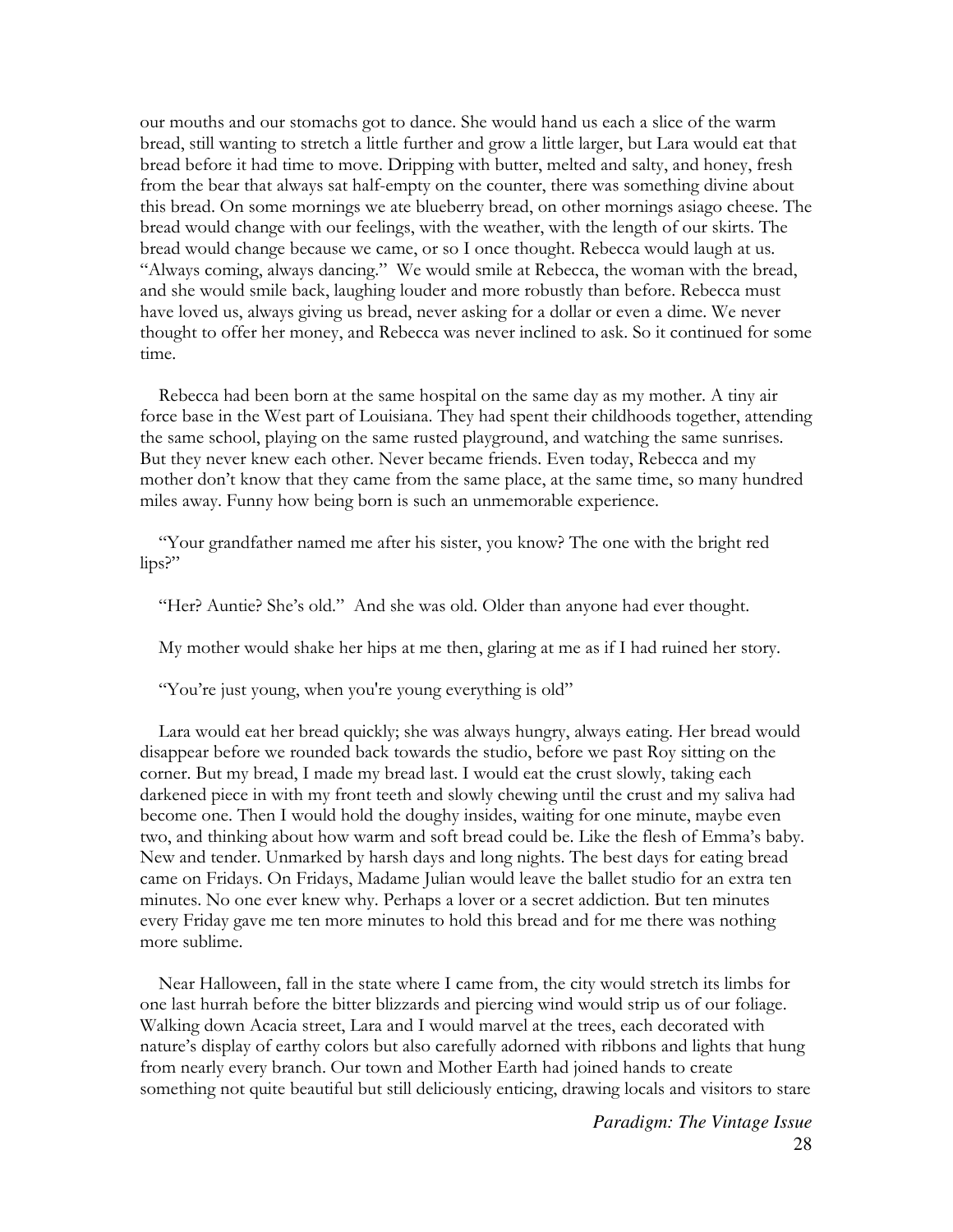and sit amongst all this death. The day was cool and the sun, although lessened by a few straggling rain clouds, shone down upon the sidewalk, leading us from the studio doors. Lara was skipping.

 The door leading to the bread shop was usually covered with various posters; musicians advertising their upcoming shows, community meetings held at firehouses or local libraries, the occasional ad for a baby-sitter or a lawn mower. The door was a key to the community; find it and you gain entrance into our daily world of living. But on this day I noticed only one poster, positioned slightly askew, and bearing the words "Night is shaking."

 Lara and I sat against a tree after we heard. The man in the shop had been gracious, clearly experienced in handling situations of such a sensitive nature. He had tried to offer us a few muffins left over from yesterday's sale, but my stomach was empty and I felt that it should stay empty, just for a little longer. Lara wanted to talk. She was curious and startled and disgusted. I wanted to sit. Above us, dangling like the leftover remains of a pig carcass, were two red strings. They had fallen out from amidst the others; two stragglers who had lost their place. Reaching up to grab the string my eyes met a bird, perched in the corner of the tree, peering down with a head slightly tilted and eyes beating like the heart of a hummingbird, quickly and unapologetic.

 I wanted Lara to see the bird too, I poked at her, nudging my face close and peering with her up through the leaves and the branches. But Lara looked at me, once only, took her hands behind her back, got up and walked away. I knew then that it was the string that I needed, something to tie tightly around my wrist, bearing the weight of what had just occurred. Rebecca gone. Wrists bleeding or bullet shot to the head. Lara leaving. Maybe returning, but like Rebecca, who really knows? It was this red string that would hold onto me, I thought, breaking only when I needed it to leave. And so I tied, twice to secure the knot, stepping up through the sunlight and walking back to the studio doors.

 Now we are walking towards some light, orange and misty against the red dirt that has soaked up the heat of an 18-hour day. Everywhere there is movement, but he is the only energy that my own body can follow. Four months and four days until I walk away, leaving this and the sun that has taught me how to forgive. I need the red string now, tossed away so many years ago, hailed as a childish expression of coping and grief. The beating of the drums stills my thoughts though, and I can dwell no longer on dancing girls and soft loafs of warm bread. It is the black against the backdrop that holds me in wonder, and the piercing color of crimson red.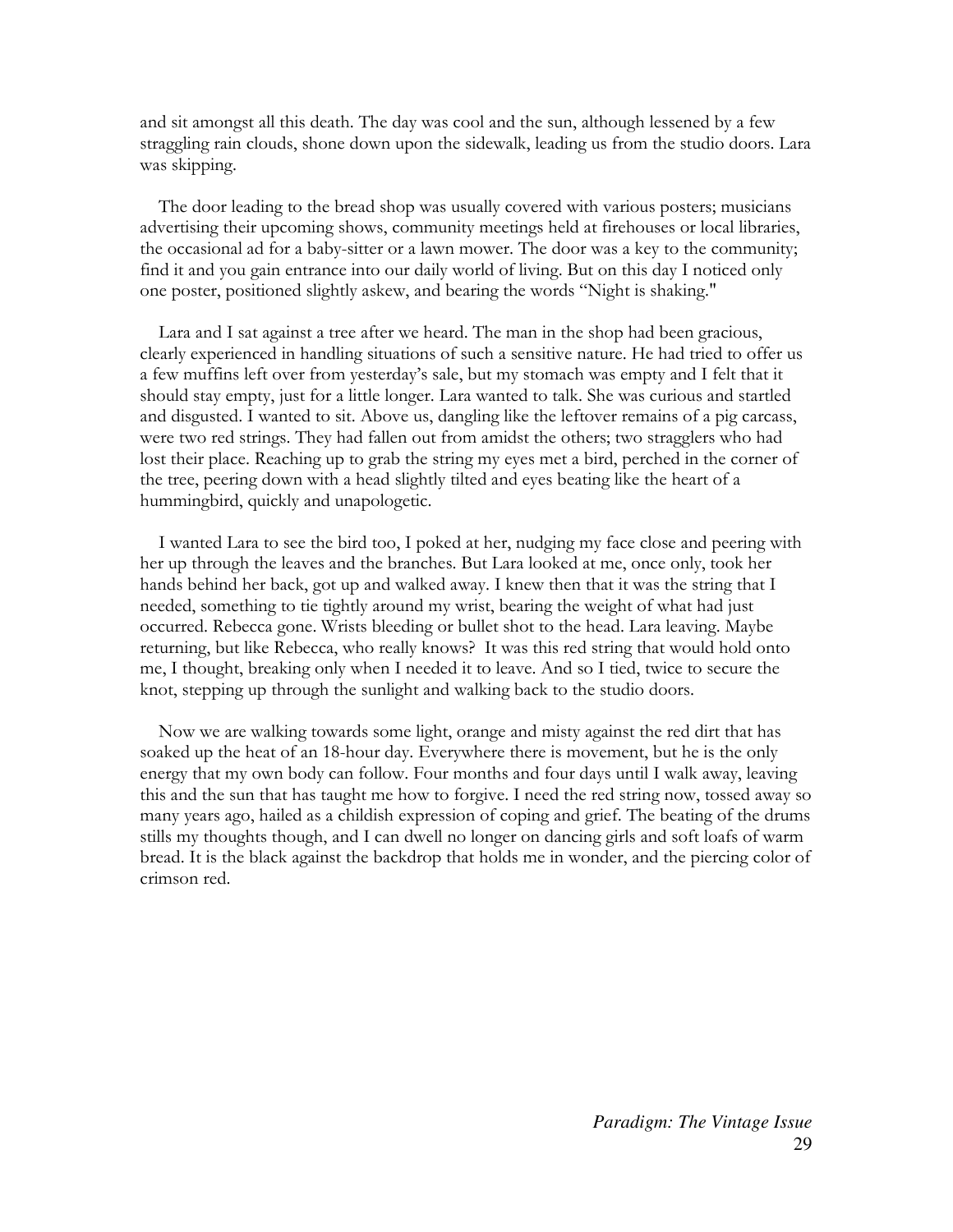There is a subtle difference between fugitives and nomads. The difference is how they remember. The Romani are secret fugitives. Ever since they have been slurred with the name "Gypsy," people have assumed their lives are the result of joyous wanderlust. They don't see that they have been driven, not lured, from place to place, and if they could, maybe would forget the scorn that necessitated the journey. My parents used to say they were nomads, and people believed them, even though they only moved once in their adult lives. But that move was so devoid of any reason that could be articulated, it seemed like a journeyman's simple desire for fresh beauty.

 You can tell if someone is a nomad, because they and their people remember across the ground and time. They can pick the right mountain, dune, or desert patch from what look to me like identical natural phenomena. It was not enough for me to decide that my parents were lying about being nomads to point out that they only ever made one trip, that journeying was not their habit. It was realizing that they arrived at their destiny not as a nomad would have, for the love of Montana, but as fugitives do – in an attempt to forget California.

\* \* \*

 It was established as early as 1854 that most people who go to California looking for gold will not find it, but it has been known since 1854 that most people you try telling this to will not listen. My father and mother were college graduate/rebels from two different colleges in two different states when they decided to migrate to California. They had been raised in states nobody thought of until it was time to eat – Delaware and Wisconsin, respectively. Then they'd been in college in states you didn't even remember were in the country until you were trying to rhyme something difficult in a poem – Arkansas and Missouri. They didn't want to go some place best known for being a porthole to another world, Kansas, or that you could never picture outside of the pilgrim days – Oregon. California was where they thought people too conscious for the corporate world, too pampered for the natural, would find a haven for their uniqueness, so they migrated heliotropically towards its sunshine. My parents met one night when they both attended a reading of Whitman at Los Angeles's Amaryllis Café – a grotto like place where people drank peach tea while sitting in wrought iron chairs surrounded by what were actually pink tiger lilies. Cozily sitting in the darkness at two adjacent tables, my parents didn't know they were about to cease being strangers.

"Unscrew the locks from the doors!

Unscrew the doors themselves from their jambs!"

 "I will not eat them, Sam I am," whispered my dad to my mom, who gave him a polite smile. "Do I contradict myself? Very well then I contradict myself -"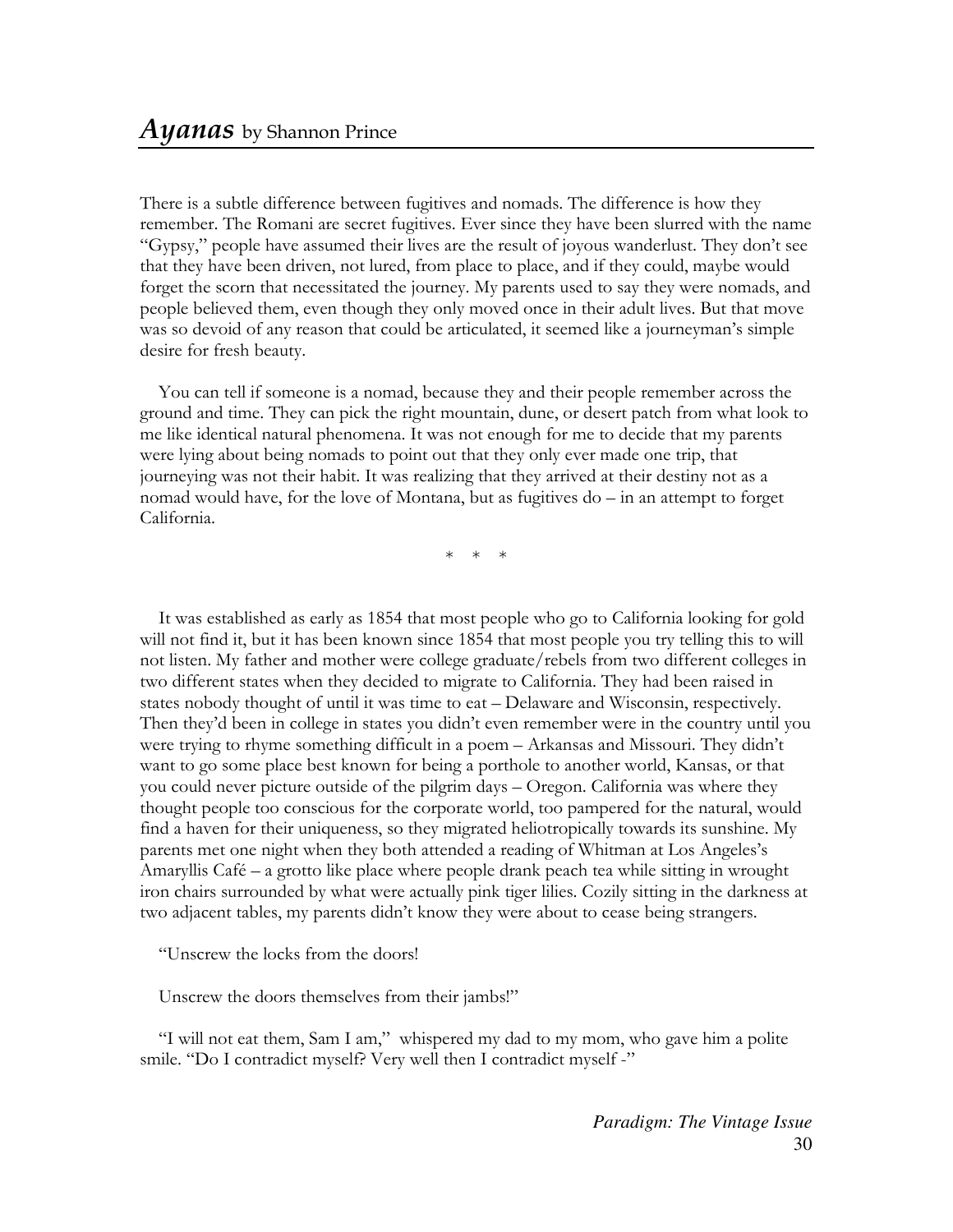"I meant what I said, and I said what I meant."

An elephant's faithful, one hundred percent," remarked my dad, as my mom leaned over and shushed him.

 "Who is he that would become my follower? Who would sign himself a candidate for my affections? The way is suspicious, the result uncertain, perhaps destructive -"

 "You'll get mixed up, of course, as you already know. You'll get mixed up with many strange birds as you go."

 "Be quiet!" my mom whined in anxiety, attracting the reader's attention and most of the audience's. After the reader made eye contact with her and pointed to the door, she embarrassedly slunk out and my dad tagged along after her.

 "What was that?" asked my mom in frustration. "I can't believe you got me thrown out of there. I practically live at Amaryllis. And I love Whitman. If I'd lived back then I'd have married him!"

"You know he was gay, right?" asked my dad.

 "That's neither here nor there," fumed my mom. "You know what I mean. I paid six dollars for a cup of Japanese white peach tea, which I was only able to drink 1/6 of, so you owe me 5/6 of a beverage."

 My dad gave her another bad kid smile. A date with my mom, was of course, what he had wanted in the first place.

 A California night is so many things… it is the sound of an ocean that strikes even atheists as holy… proximity to humans deified and proclaimed beautiful, wearing rare jewels excavated from the earth's hidden places, folk made eternal by the bright film records them… it is dreaming in a room that looks out onto the colored lanterns of Chinatown… it can only be outdone by a California morning.

 My parents found each other in the California night, recognizing that neither of them had yet found themselves, and all of the things left behind by the folk singers and beatniks to help them along were just not allowing them to make it. My father didn't like Walt Whitman, didn't like poetry in general, loved the quiet wonder of scientific magazines, not the content but the tone. My mother was fatigued from greedy excess, time spent trying to acquire the tastes for Joni Mitchell music, kelp, hemp jewelry. My mother and father grasped hands and covered their eyes with the limbs that were free and hesitantly entered the California morning. In that light, they hoped to find a place to be. Marriage bound them together though it did not make them safe… They had to eat, had to drink, had to sleep somewhere at night where having your mortality proven to you was not a constant fear, so they had to work, but where? How much of a company's seal poisoning, tree maiming, child sacrificing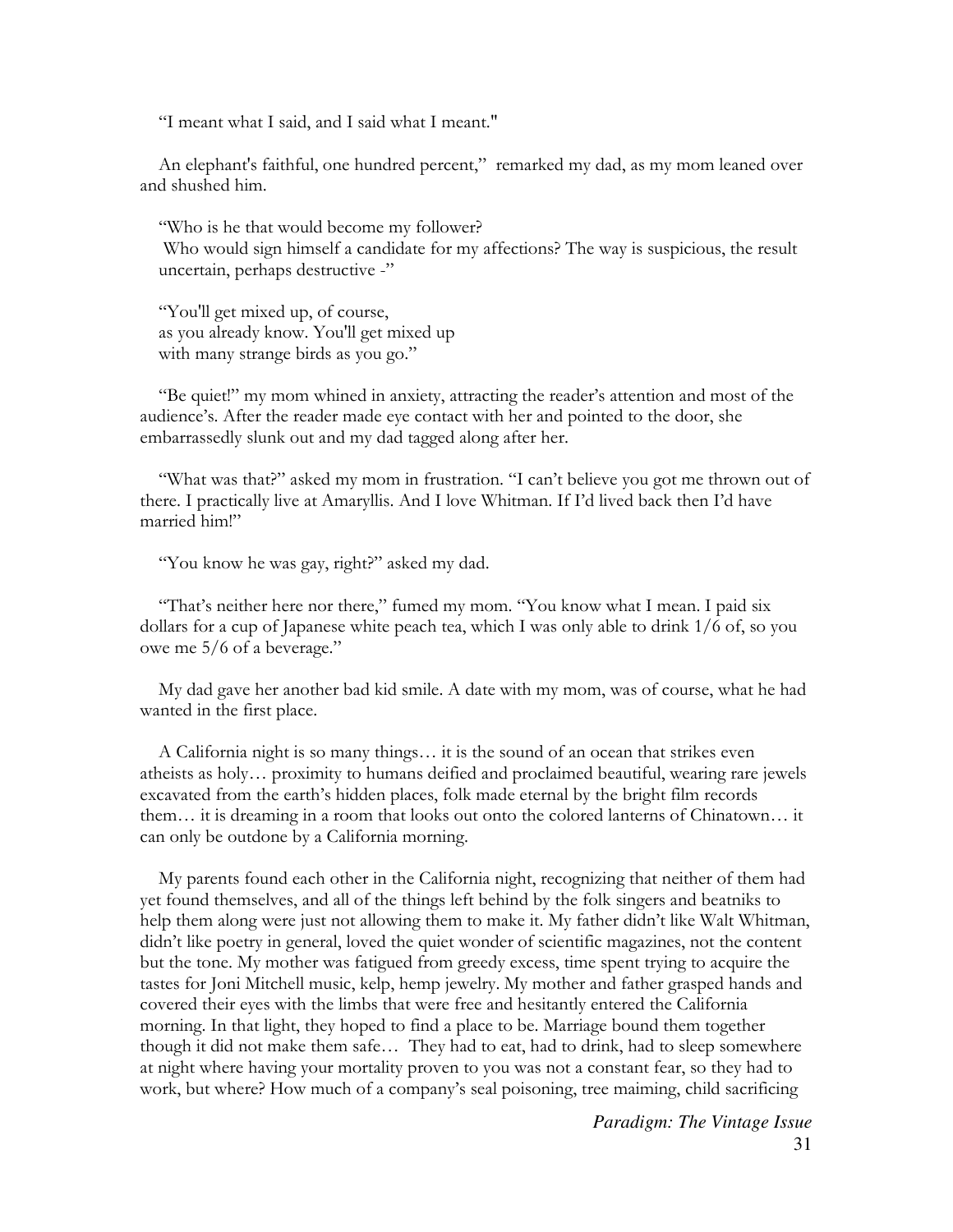was too little to make it okay for you to work? My parents were people who knew how to be kind to each other, but did not know how to be good, didn't know if you should not eat meat or eat it raw, if there was too much violent revolution in the world or not enough, said so many times "We aren't religious, just spiritual," as one would say, "I don't take sugar in my coffee," and realized only in the subconscious that there could not be spirituality without the acknowledgement of a spirit, and so became lost in the Rumpelstiltskin-gold kingdom of California days.

 They felt what so many people felt in those days, that perhaps they were not human in the ways they should be, or perhaps earth was not the proper environment for humans at all. Yet because they believed in no God who would cleanse the world of itself with either ocean or fire, it was up to humanity to flee the obsoleteness of human life.

\* \* \*

 I was drawing a picture of pink wildflowers that I remember to this day as deeply as any love-emblematic real blossoms, when a child more worldly than I shook me into awareness.

"How come you're black if your parents are white?"

I told him calmly what I believed to be true.

"You know how some people have yellow hair but their children's hair is brown?"

"Yeah."

"And how some people have blue eyes, but their children have green eyes?"

He nodded.

"Well, you can be white and have a black baby."

My teacher overheard me saying this and told my parents they should tell me the truth.

 "But how come you adopted me?" I pleaded to my mom later. She was combing her thick ochre hair and connected her gaze with mine only in the bathroom mirror. Her eyes were a charcoal darkened moss green I have never seen another human being look through, mine a brown so dark sometimes they seem to be orbs of deepest royal purple – there were times when I was older she would claim this was the reason.

"Because we wanted you so very much."

"But why didn't you just have me like everybody else's parents?"

 She turned from the crystal mirror and grinned at me. "If I had had a baby, it wouldn't have been you. It would have been some little girl with my eyes and Ryan's thinning hair."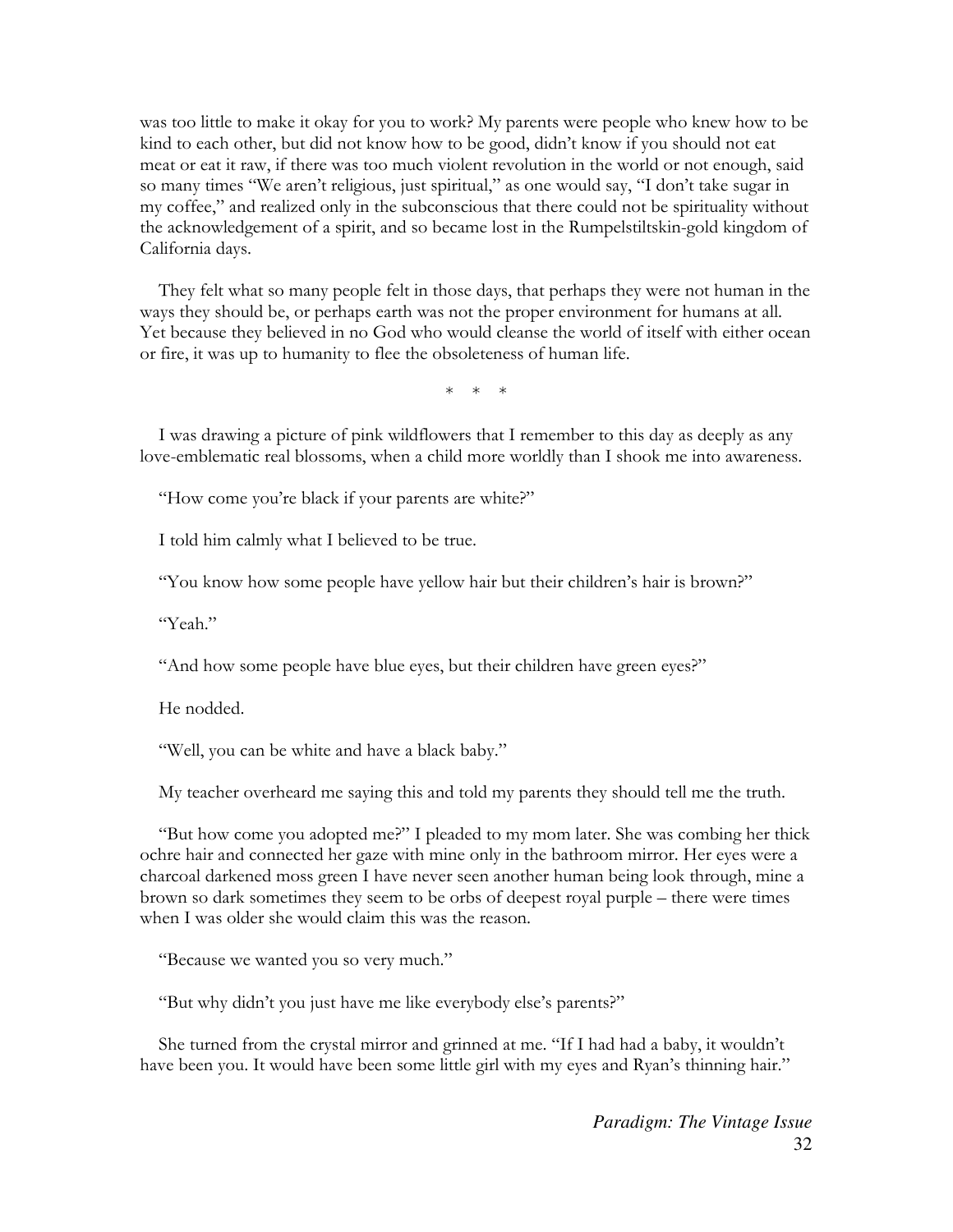"It would have been me. I promise. If you had had a baby, it would have been me that came."

 "Mom and Dad didn't want to have a baby, Honey. There are too many babies already who don't have enough food to eat or clothes to wear or clean air to breathe. The earth is very tired. You'll see one day that having babies isn't really a very good or smart thing. If you want to be a parent, it's better to adopt one of the babies already born."

 As I grew older, my mother's words grew with me. I began to see more and more that they were the key to understanding not only my origin, but my mother's and father's entire way of life - the earth's possibilities are blighted, hope is no longer worthy, nourish the life that has been left in humanity's wake, but never harvest more.

 You and the earth disentangle yourselves. Do not keep appearing in one another's memories. Have no children so that the blood is not remembered, and your faces do not appear again, poignantly altered by love, throughout the generations. Solar power your glass house – not to spare the rivers from dams, but so as not to link your labor and money to strangers and corporations that become increasingly incomprehensible. Eat the things that do not linger – fruits and vegetables you grow yourself, for though you are unaware of the benefits or dangers of scientifically altered food, you know that science itself has not over your lifetime, over the earth's lifetime, healed us but made more efficient our deaths and our dying, more acceptable the earth's suffering, more capable the powers of everything wrong with our humanity.

 My parents were like so many ex-Californians in those days who had tried to push one beached whale back to sea only to see another one ashore, and they also realized that the best fries were at McDonald's, the corporate demon, and why couldn't there be some holistic, healthy, non-hegemonic place where you could get equally good fries. And you were never going to make a quick run anywhere, the highway would always be clogged with SUV traffic, so if you say to your spouse that you will, you're really just lying.

 My parents were gripped in the fear, heartbreak, and internalized crisis common among Californian refugees, that drama so pernicious because it was so functional. It had been so long since they believed in God – childhood days of forced Sunday school – so Heaven was not a possibility, but if only they could get somewhere not California of the futile dreams, they might be safe.

 Montana seemed a place so eternal it had to be indifferent to anything mortal - a place where they could forget, or at least bury the prior passions that had claimed and mutilated their lives, and begin a life of austere detachment. Cleanly divided into red expanses and towers of rock carved by oceans that now existed only in mythological history, and sky so blue it seemed like a stone that should crystallize somewhere next to cobalt, Montana was totally primary in color, no compromising palette of deviating or mixing hues, it was like predemonic Manichean life, so free of all the trouble of creation. Montana would never involve itself in my parents' lives the way California had. If their lives, though fruitless, had to be lived, they could at least be lived in a place that seemed as relentlessly separate from protean, doomed life as my parents longed to be.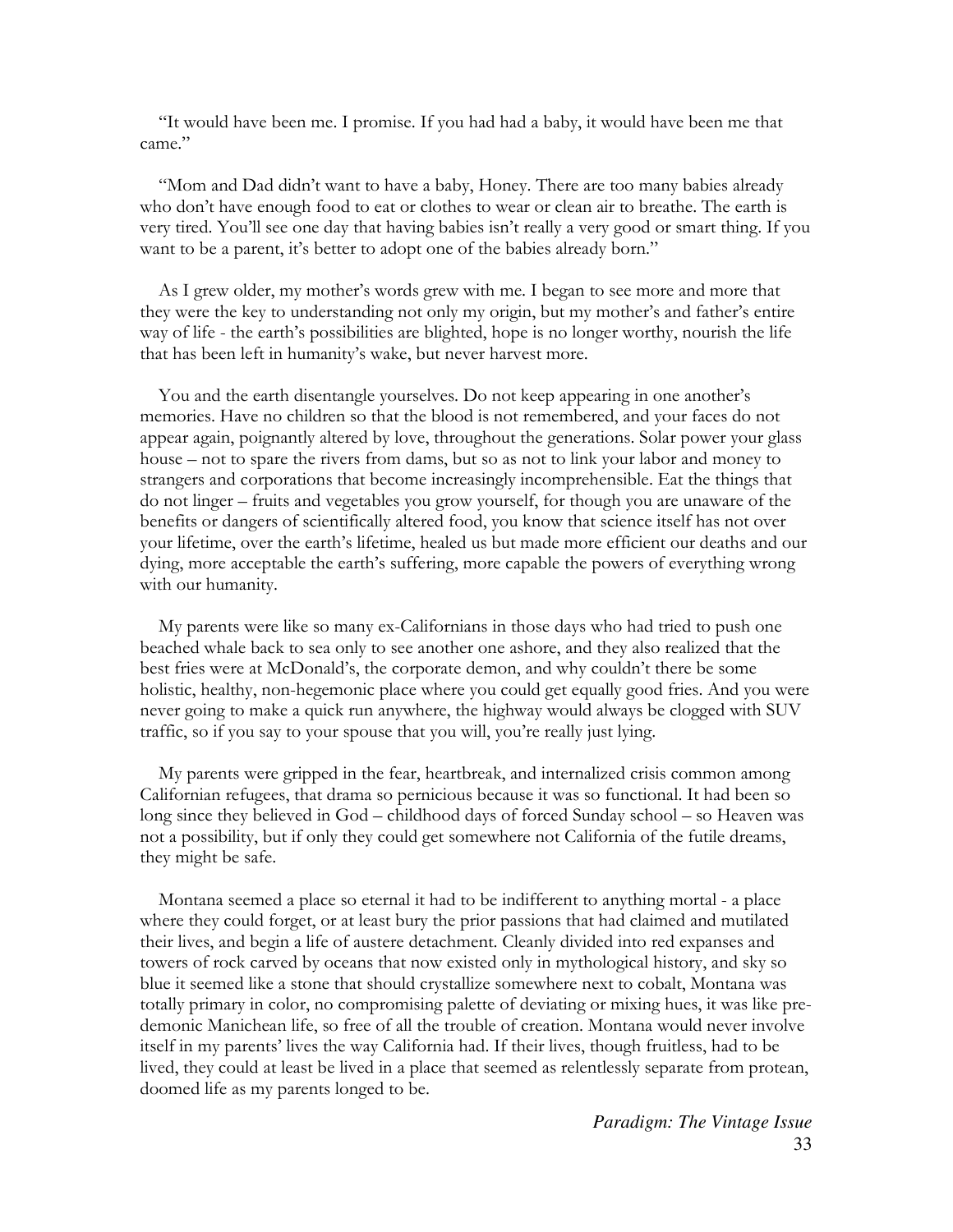And I – I was their last ditch effort at revolution, my adoption process occurring at the same time as my parents' move. When the confused passion in them was waning, yet had not died, they thought they might adopt an unwanted child, black for progressive credibility. And in a mangled attempt at secular religion, they hoped that I would convert others to prudent pessimist separation after their demise, that I would be the descendant to usher the socially aware from a place where there was no truth for them to be aware of.

\* \* \*

 I was a teenager when I met Calla. She moved next door to our glass house into a wooden many-windowed bungalow of her own and proceeded to enrapture me until she left the earth. She had been a good child, so good in fact that she claimed God had to make her days exceedingly long in number just to be fair. She was so old, yet so energetic and coherent, no one believed the number she gave out, and she had no driver's license to prove it, but she had been such a smiling help to her parents who had a cottage-tailoring business, she said, how could God take her from the earth without first supplying her with a bevy of scores? But, she would add calmly, that deal was up. God had certainly repaid her with an excessive number of years. She had come to Montana from Oregon, because, as she explained, she needed a certain amount of sun for dying.

 My parents would have rather seen me spend time with anyone other than Calla. They didn't think she was a good influence. She had had too many children. Eighteen. And that was no suspect hyperbole – their pictures were all over the wooden beams of her home.

 "Don't you want to be near your children when you die, Calla?" I asked her at the beginning.

 "That was our plan for my husband's death." She shuddered. "It's better not to let your children see that, or theirs and theirs." Calla had enough generations of descendants to put a Genesis patriarch to shame.

 "Happy is the man who has his quiver full," she had explained over my parents' welcome dinner when she first moved to the neighborhood.

"The man," said my mom.

 "God means the woman, too," smiled Calla. "You can't give life without acquiring it yourself."

 That was the last time Calla was invited to our home, but that didn't stop her from welcoming me into hers. She had lived so long she said, not solely on the virtue of her childhood goodness, but also because she had always believed that just as the body needs certain foods to keep it out of the graveyard, the spirit has its own desires that must be fulfilled to keep it within the body. I saw what she was planning in her little glass and gray wood house. I saw how she wanted me, as she was sparing her own family, to be her companion for death by proxy. And I saw that something compelled her, perhaps the God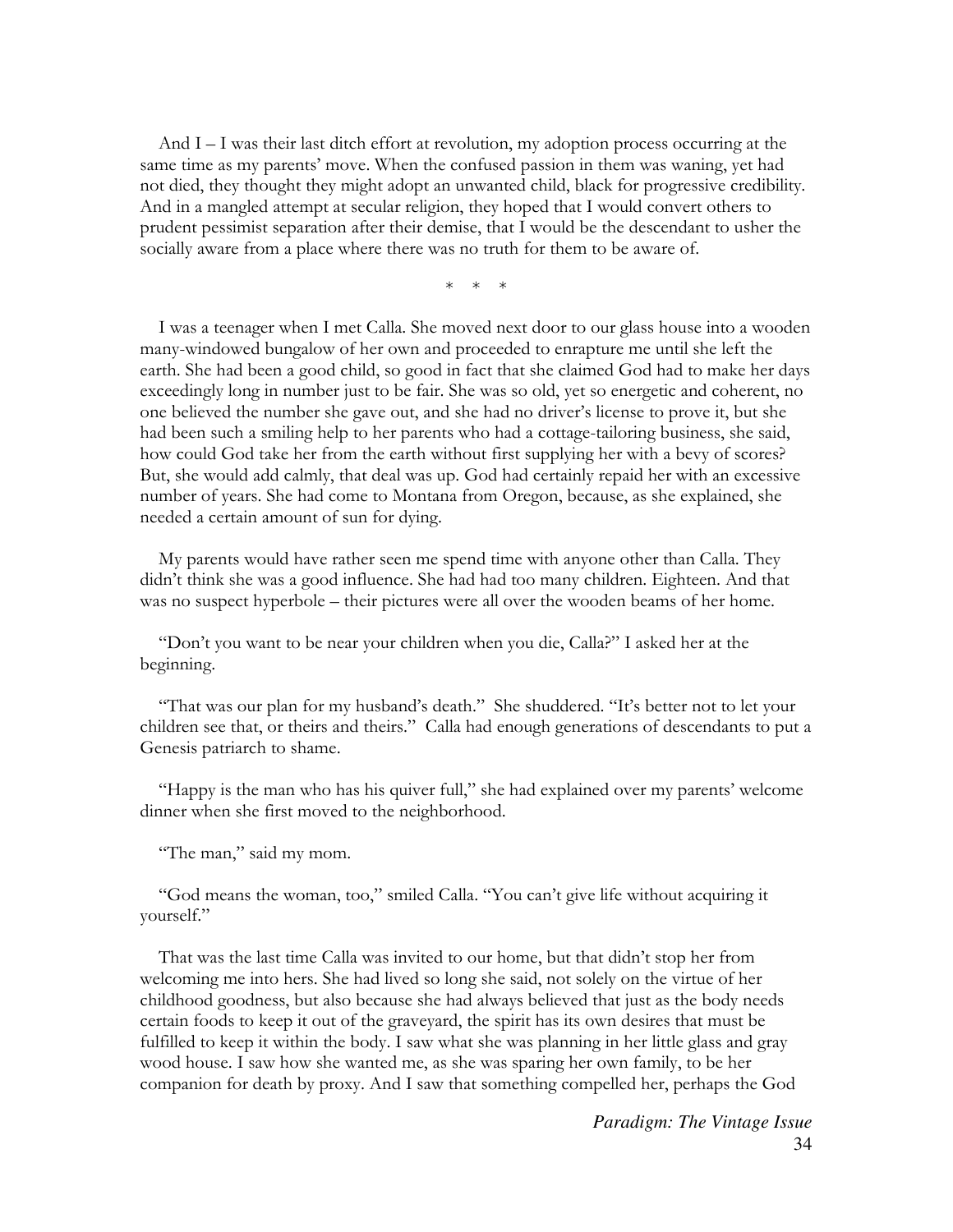she was sure was micromanaging her longevity, to teach me the art of becoming an elder.

 And as much as I loved Calla, she scared me. She had given so much life when my parents had taught me that labor profaned the earth. She relished the fact that she had resided for so long on a blue planet my parents assured me was no longer viable. She loved me, so she wanted to bequeath me what she thought to be the greatest of gifts - a long life with which to engage with others, commune with the world, and try to work a little alchemy on the eras you were privy to. My parents loved me as well, so they chose to teach me alienation from an illusory ethical system and solitude among a consuming and ill society. But if I didn't have a radical boyfriend during my teenage years, if I never rebelled, my one disobedience was falling in love with Calla, learning her subversive ways.

 "I remember," Calla told me, "the different stages of my life not by my age, height, or grade, but by desire."

 She put her hand on my stomach and pushed in firmly. "The stomach is a loud thing, all most people ever hear. Those people don't live as long as me. Listen here," she said, extending a long unpainted nail to my heart.

 "The first thing I ever needed desperately were green geckos. I slept later than my sisters and brothers as a little girl. Not sleeping really, just lying in bed monitoring my fantasies and metamorphosis. I looked out the window one morning, alone in the bedroom, and saw a nest of lizards." She laughed self-depreciatingly. "I couldn't have been happier had a bunch of centaurs allowed me to watch their archery practice. It used to make me laugh to see them crouch and bounce every few seconds, and then inhale and fill their white throats with that strange sphere of air. But best of all, at their necks was a toxic-looking fluorescent color that combined blue and green into a shimmery shade prettier than anything I'd ever seen."

 "It got to be that every morning, even if I was starving for my breakfast, I'd stay in bed, hoping for my lizards. Days when it rained and they did not appear, I wept with loneliness. But even though they often caused me pain, loving them, wanting them, deepened my life, bound me to living in a way that transcended species. Loving something not human made my soul more than the soul of a human being. It took the colors off my spirit, stripped it and washed it clean, and plunged it into a silent harmony of animalia and flora and unity. This has made me whole, this has made me fertile. This has kept me on the earth for so long.

 "I am scared for you with them," she told me. "How can you ever germinate if you are continually told the fields are disintegrating all around you. You've got to put your roots deep into the earth and believe it will support your girth." She looked at me then with a smile I can still neither label as ironic or warning, "If you never connect your spirit to anything on earth, God might thing you don't want it to live here. He might just blow it away."

 I left her then. The sun was low and maroon and I wanted her to be alone to rest in its pink light. I did not know she would die in that rosyness. I lay in my glass bedroom that night and took stock of what Calla had told me. Would a God my parents had always insisted was imaginary reclaim my life if He thought I didn't value it? Should I risk it? How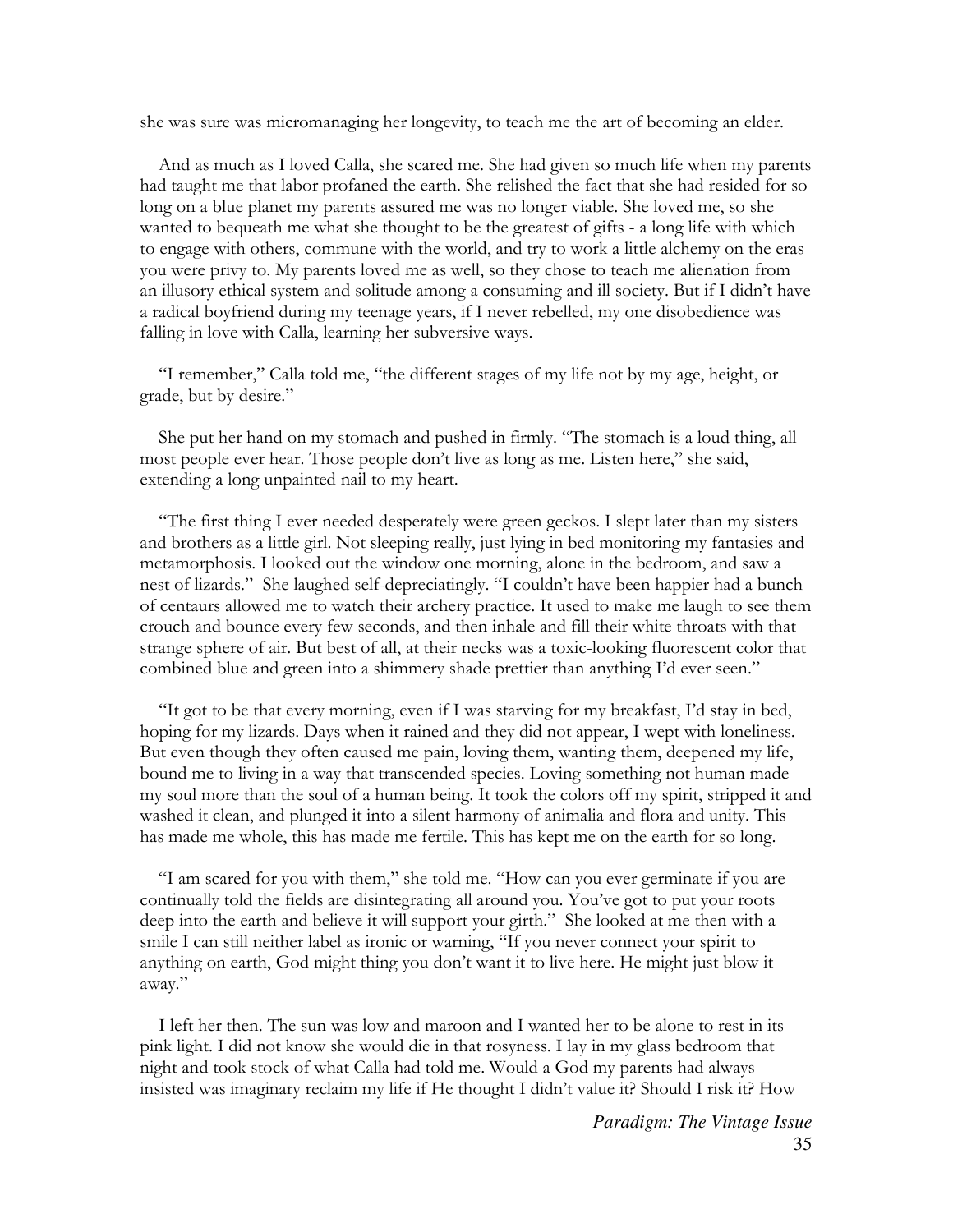long did I have before He lost his patience with me? What could I do to show Him different?

\* \* \*

 I spend my twenties in Houston in a homeless shelter, ostensibly using my college degree from one of those thoroughly American sounding states that still no one knows anything about, Nebraska, to benefit a non-profit organization. My office was supposed to be a place where I converted my fairy tale oriented English major into grant writing skills, yet I ended up being the resident psychologist. People come to my office filthy with despair, worn ragged from fear, haunted by lack, dying of solitude, and I put aside my numbers sheets, red ink, black ink, cease my legal begging. Most times they don't need my voice – excepting the odd "Hush, hush," "You're okay," "I got ya," "Would you like me to pray with you?" Most times they come for my body. I let them press their unwashed faces to my shoulders or bosom or lay across my lap – war vets elderly and proud do it without hesitation. I let their snagged dirty hair spread over my shoulder and take the tears that come as they recall to me erupting bombs, laundry in sewers, their landlord/best friend/ most responsible child saying it had been long enough, the doctor's diagnosis, the spouse's death, the mental hospital's cruelty.

When I go home each night, I smell like somebody abandoned; I am stained like someone discarded. My supervisor asks me, "Don't they scare you?" She does not know that every embrace knits me to life. The street people's memories become my own and anchor my soul to the earth. She doesn't know that as they utter to me each horror they have faced, I am reminded of the evil of life, but as they lean against, and taking healing from my body, I understand that there is a tenderness in living even greater. I will not fear my life or my planet because of its shadows; I will live out my days in search of their light. I am not a fugitive. I am a pilgrim.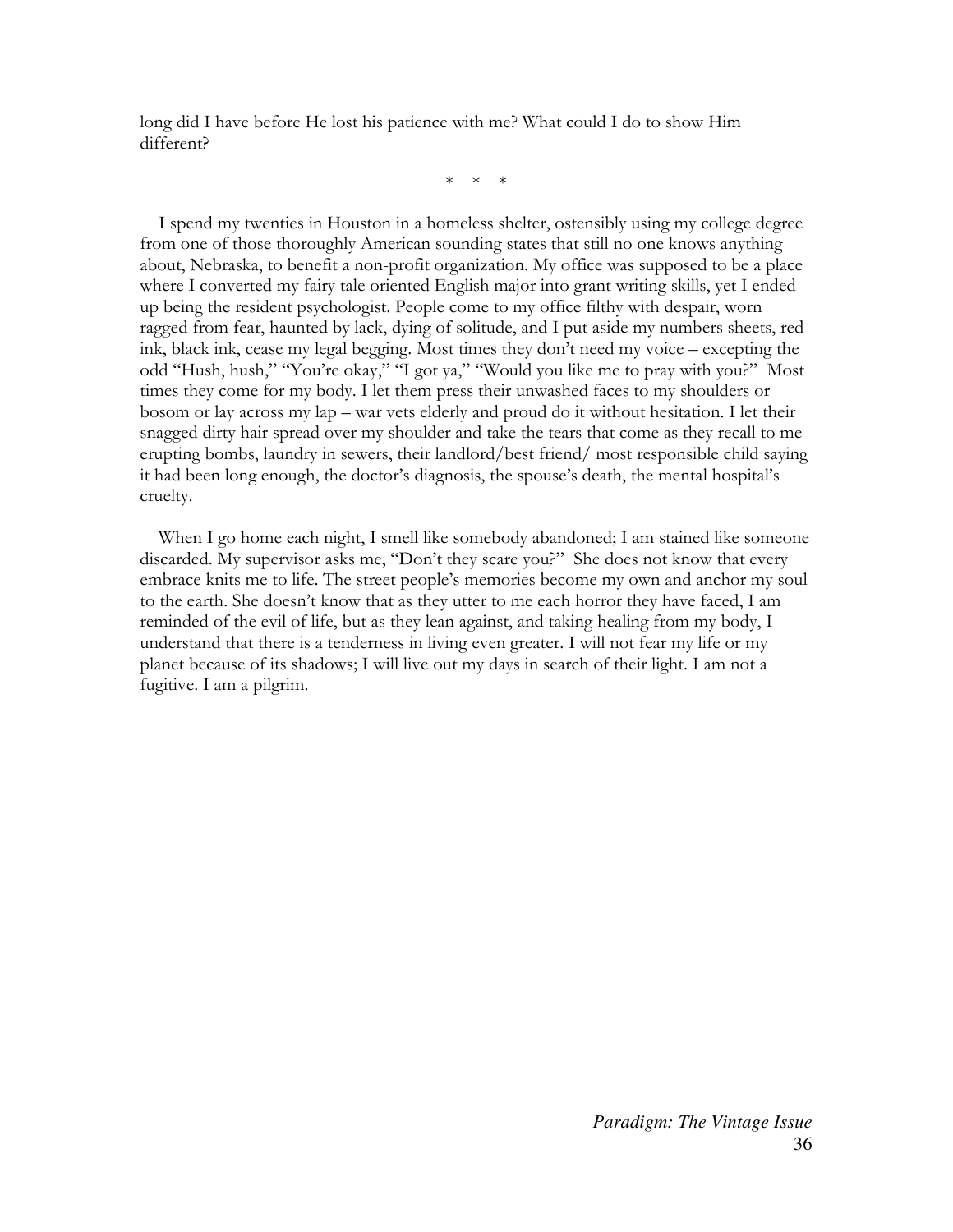Tonight Josef stands where he always stands for the train—on the thick yellow line of paint at the platform's edge—but he doesn't want to get on the train tonight. If he gets on the train, it will take him to Pappagallo's, and if he gets to Pappagallo's, he'll see Anna, and if he sees Anna, she'll break up with him. Throughout the day, he thought about telling her he had to work late to put this inevitability off another day. He's never been a good liar though. The peculiarities of reality are hard enough to keep straight.

 Chicago in March shouldn't be as warm as it is, the setting sun still too bright, so he keeps his jacket draped over his arm and keeps checking to make sure his wallet hasn't fallen out of the inside pocket. To his right he can barely discern the glimmer of the train headlight. Other passengers stand scattered further down the platform in their usual spots. The old woman on a motorized scooter, though, is next to him, on his left, he assumes, because he held the door at the top of the ramp as she revved its weak engine up the length of concrete. It sounded terrible, shrieking as it labored up the slope, and Josef held the door for over a minute, not wanting to look rude by letting it inch slowly shut on its own. Finally at the door, she said something in Polish as she rolled past. Josef only knows enough Polish to recognize it as Polish.

 The horn bleats as the train approaches and the old woman's scooter whirs as she and the others begin moving to the edge of the platform. The scooter still sounds strained, the pitch changing high to low and back. Grocery bags with milk and celery sticking out fill the basket hanging in front of the handlebars. Over white hair and pink curlers she wears a flowery babushka. She reminds him of his grandmother, not in appearance—his grandmother outweighed this woman by a hundred pounds—but in stubbornness, in insisting on going for groceries herself, despite the difficulty of getting around. It's an assumption he feels justified in making. His grandmother spent her last decade hobbling around the South Side with a clumsy aluminum walker, going to Mass every morning because she had always gone to Mass every morning.

 Josef watches now as the scooter's front wheel rolls over the edge of the platform. Below them, around the tracks, the rocks start to tremble. He keeps watching the scooter move forward. The bottom scrapes the lip of the concrete, and the scooter see-saws. This is wrong, Josef thinks, but no one else seems to notice. The old woman's face goes blank, and the scooter seems to fall before she does, Looney Toons style.

 Then Josef is hearing the blare of the horn again, louder, desperate, and the metal wheels grinding against the metal tracks, and then he's bent over the old woman lying on the concrete. Josef feels the warm blast of air that surrounds the trains as they come in, a blast strong enough to knock you off balance if you aren't paying attention or if you are paying attention to an old Polish woman. He falls forward, his hands slapping the concrete on either side of her. The train hits her scooter, scoops it up like a wayward branch, and sends it and the groceries flying in various directions. One of the tires almost plows through the other passengers who have noticed what has happened and are moving toward Josef and the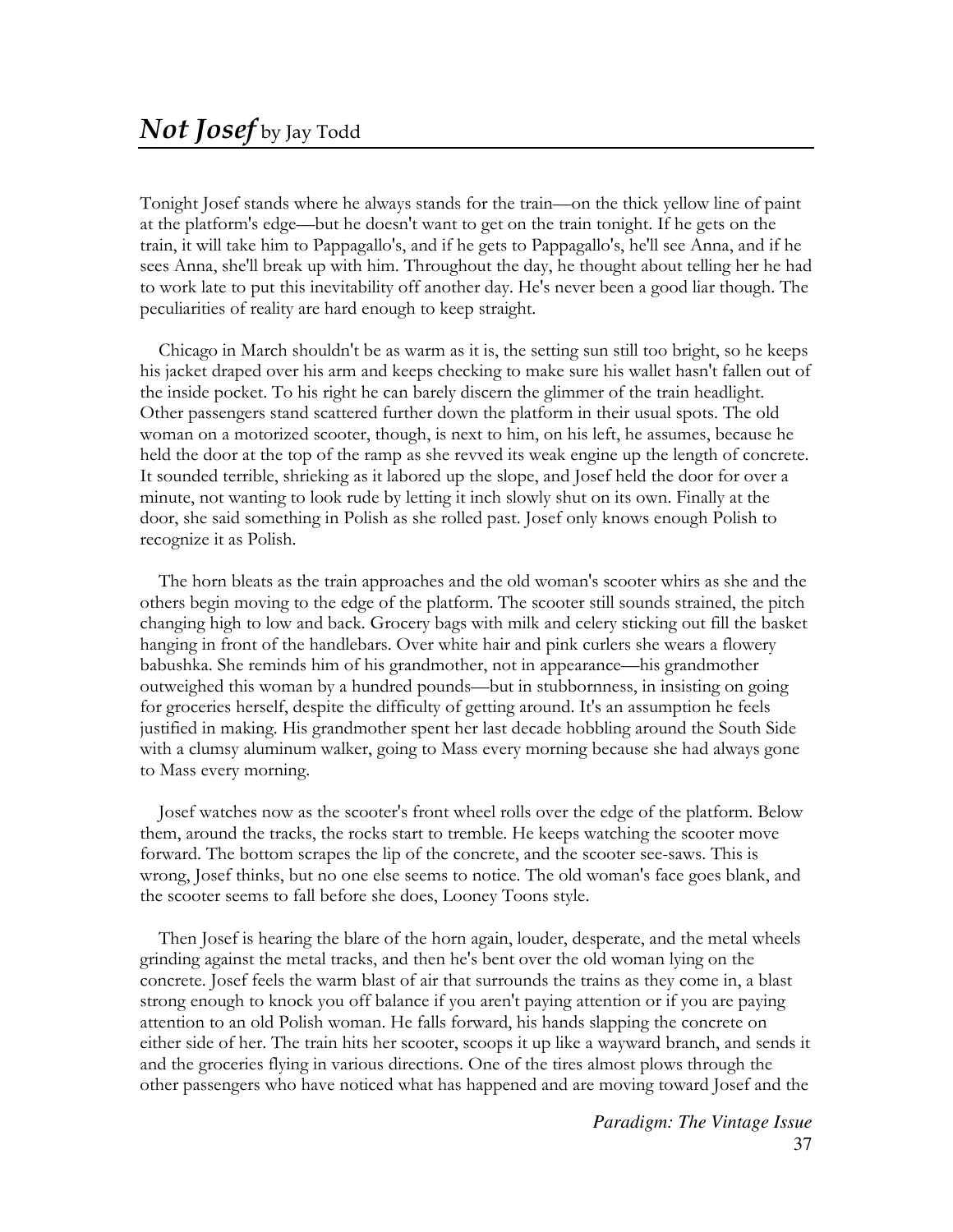old woman. Josef helps himself up; everyone surrounds the old woman. Off in the distance, Josef can see someone jumping down from the engine and running toward them. No one looks at Josef. He's nothing more than a shadow in their collective peripheral vision. He turns, then, and runs back down the ramp to the station entrance, crosses three intersections busy with rush hour traffic and hails the first cab he sees. It isn't until the cab stops in front of the restaurant and as the first drops of an all-night rain begin to fall that Josef realizes he's lost his jacket.

 Anna's not at the restaurant, so Josef takes a table and orders a beer. Although he hardly ever drinks, he manages to empty the excessively tall narrow glass by the time Anna appears ten minutes later. She's wearing a long tight beige dress; Josef can't remember out if he's seen this outfit before. Her hand on his shoulder, she leans to kiss him and black hair sweeps across his face. She asks what's wrong and, sitting next to him, slides her hand down to his as he starts to tell her what he can remember. Nothing seems to keep his body from shaking.

\* \* \*

 The next morning, Anna gasps as she reads the Sun-Times. Josef stands next to the sink filling two coffee cups and turns to her, thinking she's choking on something. As soon as they woke Anna ran down the three flights of stairs for the newspaper. She walked back into the apartment holding her old robe together while scanning the front page. "I won't be in there," Josef told her as she sat at the coffee table and began flipping through the pages. "Nobody knows it was me." Anna continued to scan while the coffee brewed. Her coffee. Last night was the first weeknight he's spent here, and he's trying to adjust to the feeling. He likes it, the sloppiness of it, even if it means taking a cab back to his apartment to shower and dress for work.

 Now he sets her mug on the table as she slaps the paper down and keeps it there with one long finger in the middle of page six. "They've got you," she says. Josef leans over her shoulder, the steam from his coffee mixing with the perfume that still hangs around her neck, and reads:

#### Commuter Saves Life

 An alert man saved the life of an elderly woman last night when he pulled her to safety seconds before the train could crush her.

Josef Siebert, 30, of Oak Park reacted with amazing speed and bravery when Svetlana Minski, 84, of Berwyn accidentally drove her motorized scooter onto the tracks at the Ashland CTA station. The westbound green line train sped into the station only seconds later.

Lauren Harmon was one of several commuters who witnessed the accident. "No one was paying attention. If he [Siebert] hadn't been there, she [Minski] would be dead."

"The cart wouldn't stop," Minski explained from her bed at the University of Illinois Medical Center. She suffered a broken leg and a dislocated shoulder.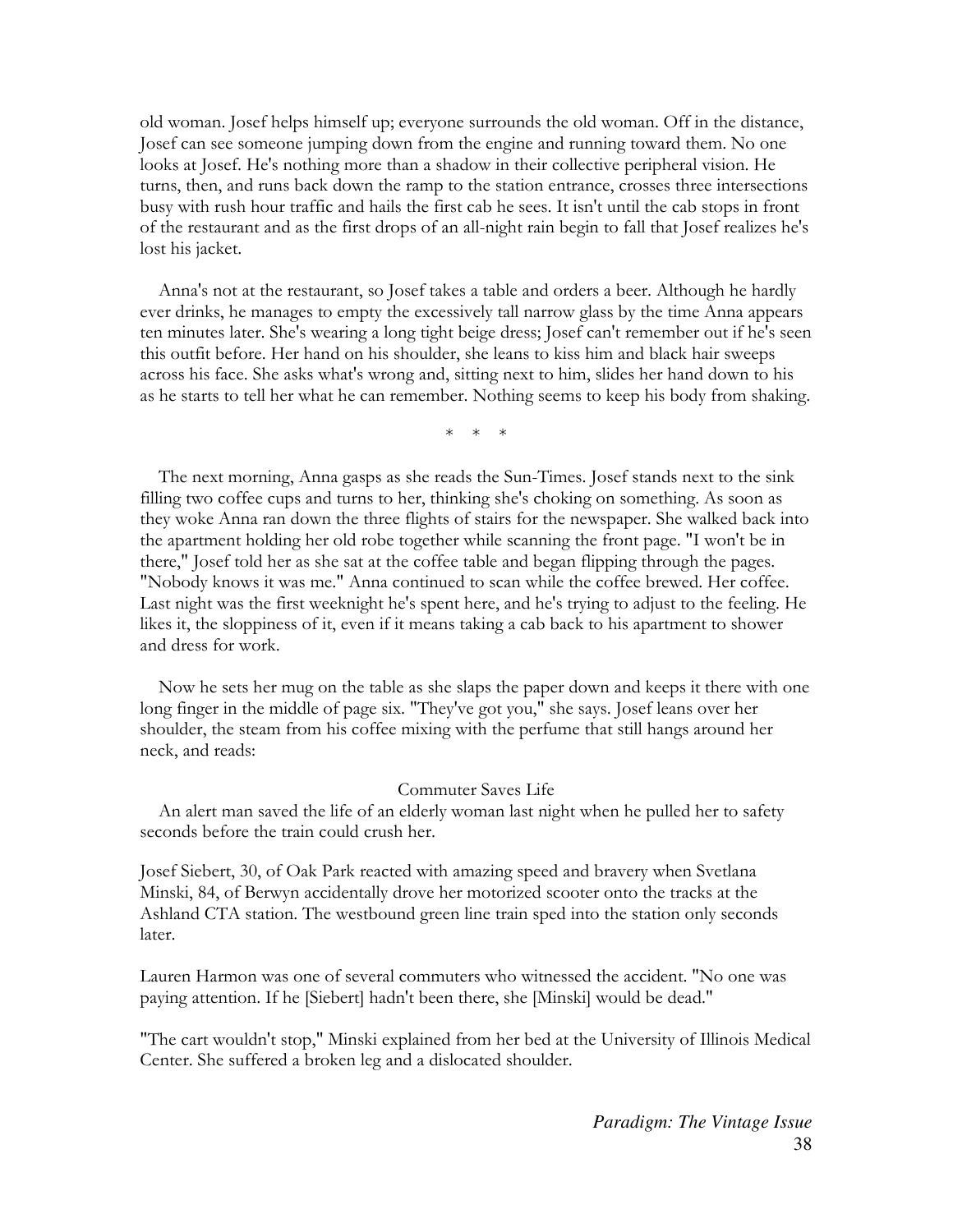A public relations officer for the manufacturer of the scooter, the Hummingbird 3000, said malfunctions of this type are highly uncommon.

Siebert was unavailable for comment at press time.

"You're a hero," Anna says almost giddy.

"I'm not," Josef says.

"They," Anna still pointing at the article says, "call you a hero."

 Actually, they don't, but Josef doesn't want to bicker. The feeling that Anna will dump him hasn't left; it still hovers somewhere in the back of his head. All of his relationships have been ended after two months, but something here has changed. The accident happened: he keeps thinking of it as an accident, not just the old woman's falling onto the tracks, but everything, the scooter, the crash, his actions, all a part of something that wasn't supposed to happen. If he hadn't been on that platform at that time in that spot, rather than leading him into the apartment after dinner, giving him a tight hug and an I'm so glad you weren't hurt and dropping to her knees while Josef leaned against the front door, his body trembling again, Anna would have, at some point in the evening, told him things weren't working out.

"You don't want to take credit," she says.

"I'd like to forget about it."

 "You're not impressed with yourself?" While she says this, she tears the newspaper along the edge of the table.

"What are you doing?"

She turns the paper ninety degrees and makes another tear. "Saving your story."

"It's not my story."

Another turn, another tear. "It's a story about you." Turn, tear.

Josef corrects her: "About the guy who saved the old lady."

 Finished tearing, Anna waves the square story in his face. "That's you." The hollowed out page six remains on the table as if someone has censored it, eliminating the objectionable material. If only Josef could do likewise to every newspaper in the city.

"I'm not so sure."

 Not wanting to look at the newspaper anymore, even with the story—his or otherwise removed, Josef stares out the window, down three flights and across the street to the little playground next to St. Francis de Sales Elementary School. The playground is one of the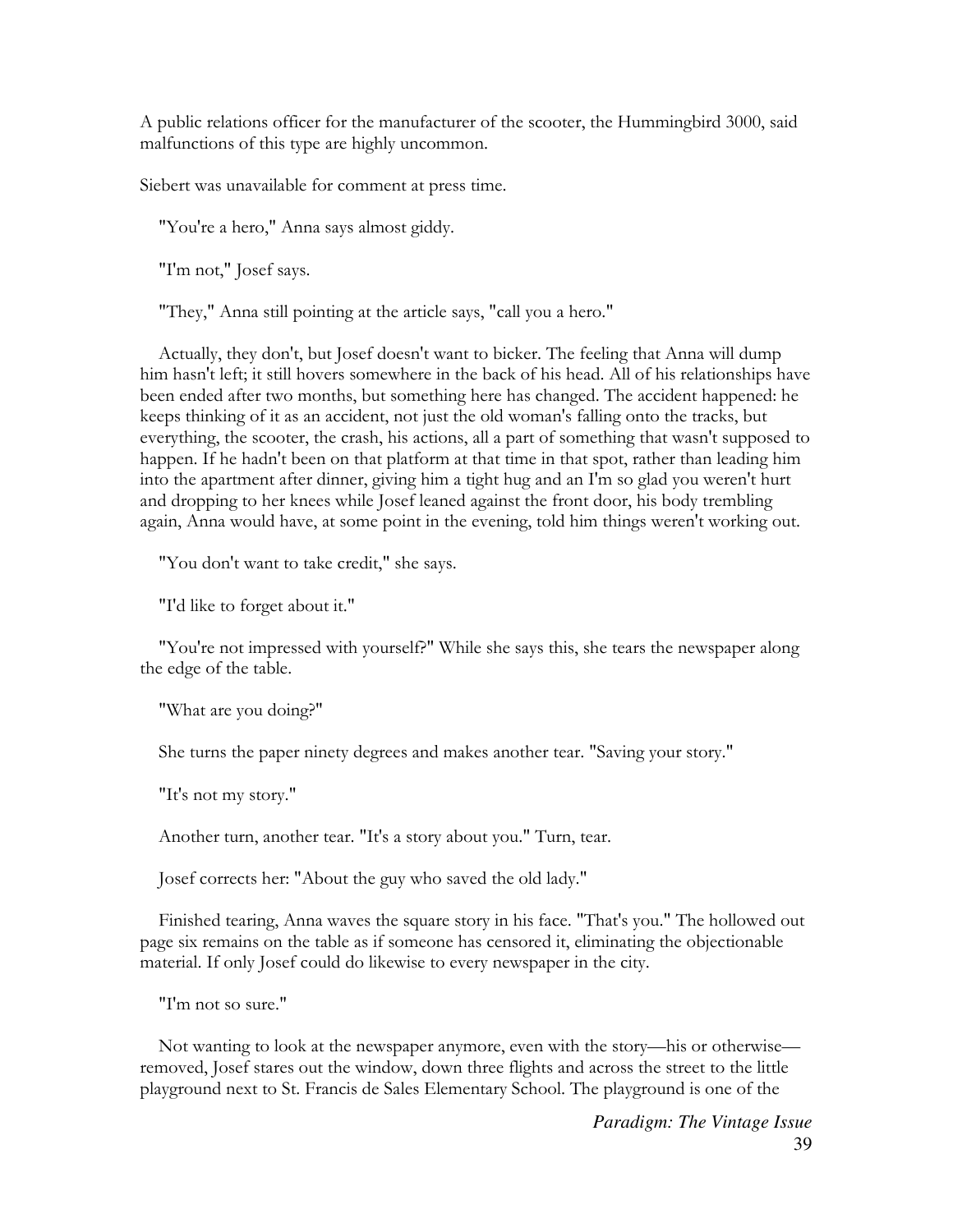super-safe kind, all blue and red and yellow plastic. His own kitchen window looks out onto an alley, a Dumpster, feral cats, the occasional bum. He could get used to this, if only he had some clean clothes here. He remembers now and says, "My wallet." Without drinking his coffee he decides he needs to go. He kisses Anna goodbye and asks her not to tell anyone about it. "I mean, don't tell people I'm him," he says pointing at the hole in the newspaper.

 Because it takes longer than it should to get a cab, Josef has to rush around his apartment. It's not until he's about to leave again, his tie in his pocket and his shirt half-buttoned, that he notices the number twelve blinking on his answering machine. He rarely has more than one message on the machine when he gets home from work, and that usually from a telemarketer who waited too long to hang up. Instead of listening, he deletes the messages and calls for another cab, uninterested in being anywhere near a train station.

\* \* \*

 Everyone at work will want to talk to him about it, he figures, so he goes up the rear stairway and slinks into his cubicle. Going in the normal way would mean riding the elevator with people who might ask questions and walking past Marie, the receptionist, who would definitely ask questions. Some part of him wants them to ask their questions, to let him talk about it without having to bring it up himself. Conversation is always easier that way, but they would want to know how he did it, how he moved so fast. Anyone who knows Josef can't imagine him reacting to any situation, let alone a life or death one, with rapidity and precision. Not Josef. Since he could walk, he's been the endearing klutz, the inadvertent class clown who tripped over his own feet and dropped cafeteria trays and fell off walls.

 But nobody comes in to talk to him about it. People walk past his door and see him pretending to work and even pause at his doorway and then move on. They could come in, could talk, could even sit down. Two chairs face his desk, two chairs that may never have been used. People know, maybe, that he won't want to talk about it, so they don't talk to him about it. This comes to him now, as he stares at mutual fund trends on his monitor and listens to someone a few thin walls away tell someone else about her daughter's upcoming wedding: he's never mentioned Anna to anyone in the office. No one has asked him about his social life, and he has never found a way to work her name into any conversation. Even if he did, he wouldn't know how to explain it. He's spent the last seven weeks trying to figure out how he and Anna ended up together. It was some cosmic fluke, a malfunction like the old lady's scooter, a mistake that he keeps expecting to be corrected at any minute. And if he had told them about her, told them he has been dating a pretty investment counselor, a woman with pale skin and dark hair who likes to cook Lebanese food while listening to bluegrass music, he would eventually have to tell them that that very beautiful and interesting woman had broken up with him.

 In spite of his coworkers' avoidance, the phone calls begin in the afternoon. Josef evades the first several reporters by telling them he can't talk at work. "Please call me at home," he keeps saying before hanging up. He gets fed up finally and finds himself saying—a touch too loud—"You know where I live and where I work. What else is there to know?"

"Our audience," this reporter says quickly, "want to know what kind of person risks his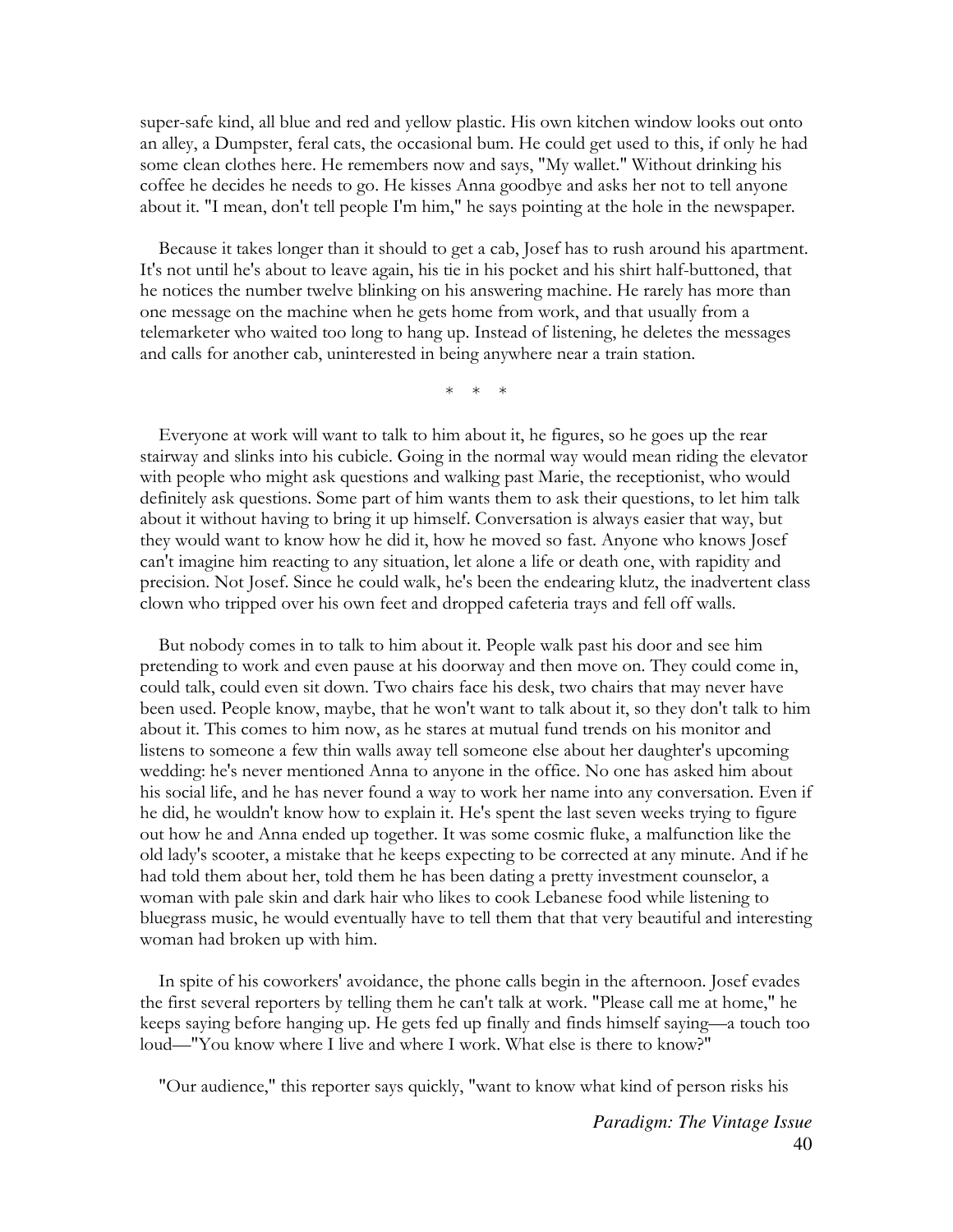life for a total stranger." She introduced herself as from WMAQ's News Today Live, but to Josef, who doesn't own a TV, that means nothing.

"I couldn't begin to answer that," Josef says.

"Okay, something easier. How did you do it?"

"You'd have to ask the old woman."

"She's not saying much," the reporter says, "and what she does say is usually in Polish."

\* \* \*

 In exchange for a promise to call her back, the reporter gives him Svetlana Minski's hospital room number. Now, inside Room 318, she finishes her dinner, sitting up and poking a fork at what looks like broiled chicken. She looks older than Josef remembers. Maybe it's all the thin and curly white hair he couldn't see yesterday. Maybe it's the environment, the bed, the gown, the machine tracking her heart rate. The cast on her left leg sticks out from under the pale blue bed sheets.

 She sets down her fork and pushes the food tray away. "I'm done," she says without looking at Josef. "You can take it."

"Oh," Josef says, "no. I'm not an orderly."

 Now she looks at him standing in the doorway. He introduces himself and steps fully into the small room. The air is cool in that antiseptic sort of way. She doesn't react to his name. "I'm the one—the other day—the train."

 Svetlana leans toward him and says something and, when Josef doesn't move, adds, "Come here."

 Standing next to the bed, Josef doesn't know if he should stare at her the way she's staring at him or look away, out the window at the traffic already backing up on the Eisenhower or at Oprah's muted discussion on the TV.

She shakes her head. "Nie," she says. "Not you."

"What?"

"Not you," she says again. "He was taller."

Josef straightens as she says this. "No. I mean yes. It was me."

 But the old woman won't have it. She waves a thick-knuckled hand in his direction. "Who are you? A reporter?" She presses a button somewhere and she and the bed begin to recline. "You want my story."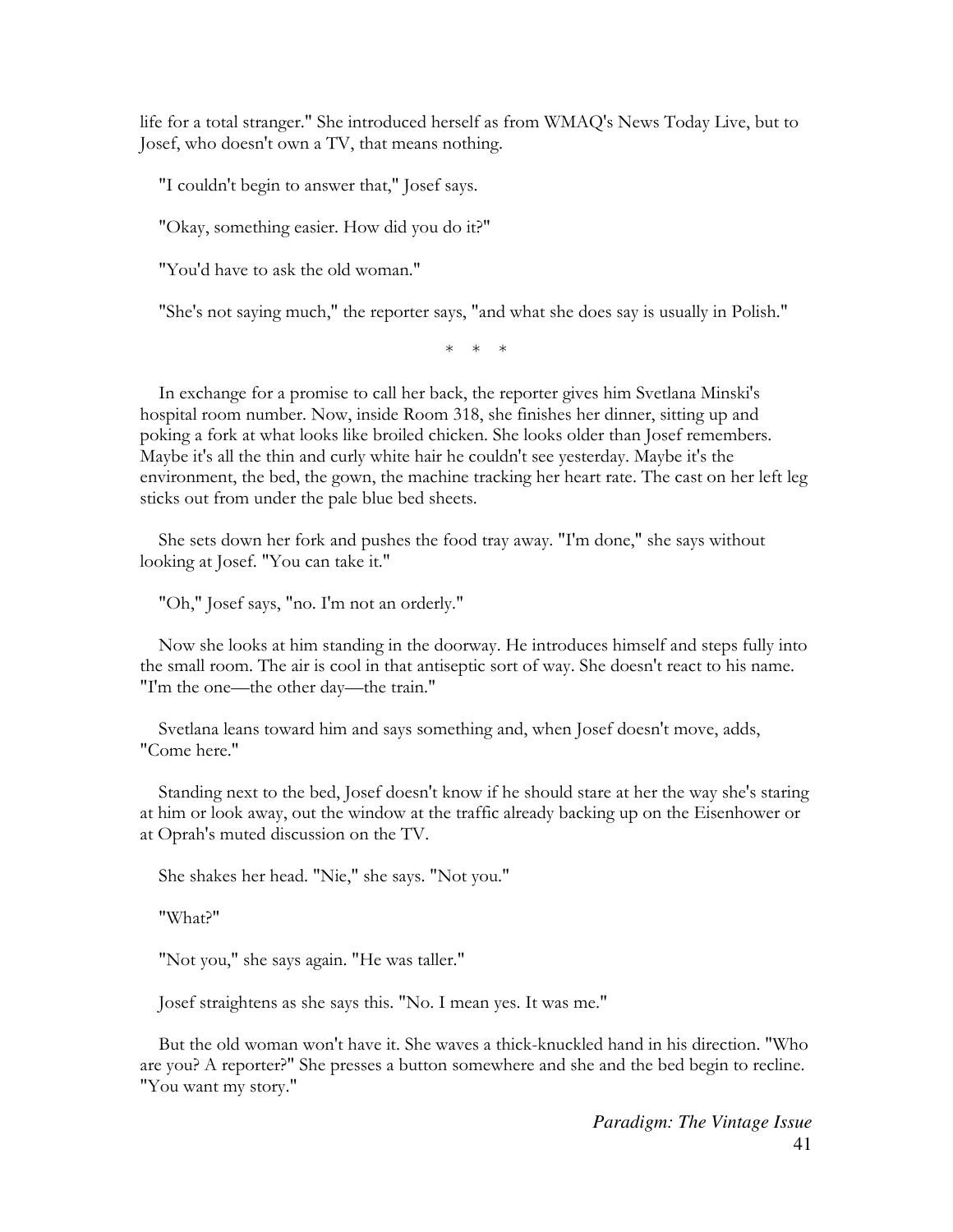"I have my own story," Josef says.

"Yah?" She stops the bed when she's almost prone. "What's your story, then?"

"We were at the station. I held the door for you. Your scooter wouldn't stop."

"Then?"

Josef shakes his head. "I don't know."

"Yah."

"I was hoping you could tell me."

 Svetlana looks at the TV as she flips through the channels. "My lawyer. He tells me, 'Don't talk about it until we settle.'"

"You don't remember, either."

Now she looks at him, angry. "I remember he was taller."

\* \* \*

 Josef takes a cab home, and as it turns onto his street, he sees a WMAQ news van, pure white with the rainbow peacock on the side and the antenna on the roof like a monstrous cowlick, driving past his building, coming toward the cab. "Keep going," he tells the cabdriver and slouches down. The driver leaves him at the Texaco station around the corner. He can go in the rear entrance, down through the laundry room, up the back stairway. He's getting good at this, going in the back way.

 One of the reasons Josef liked this apartment when he first saw it was the number of windows, ten in all. He's always liked staring out windows, even if they don't offer any particularly grand view, which these don't: they all look out onto the alley behind the building or the parking lot in front. He likes the stillness of seeing the same things every time he looks out. If things don't change, they can't get worse. When he first moved in, only three of the windows had mini-blinds and he's never gotten around to buying blinds for the others. Now, with the apartment under surveillance, he leaves the lights off and stays well away from the bare windows. To get to his bedroom, where the blinds are, he has to crawl underneath the big window between the front room and the kitchen, his belt buckle clicking against the wood floor. He calls Anna and asks if he can sleep there again, throws some clothes into his gym bag, and crawls back out of his apartment.

 On the phone, Anna called him hero and seemed to take a particular pleasure in saying it, softening the H with an exhalation of breath, "Hello, Hero," she breathed and does it again when he walks into her apartment. Josef wonders if she has always spoken this way and he's failed to notice. "I ordered a pizza," she says with no special emphasis. "You don't want to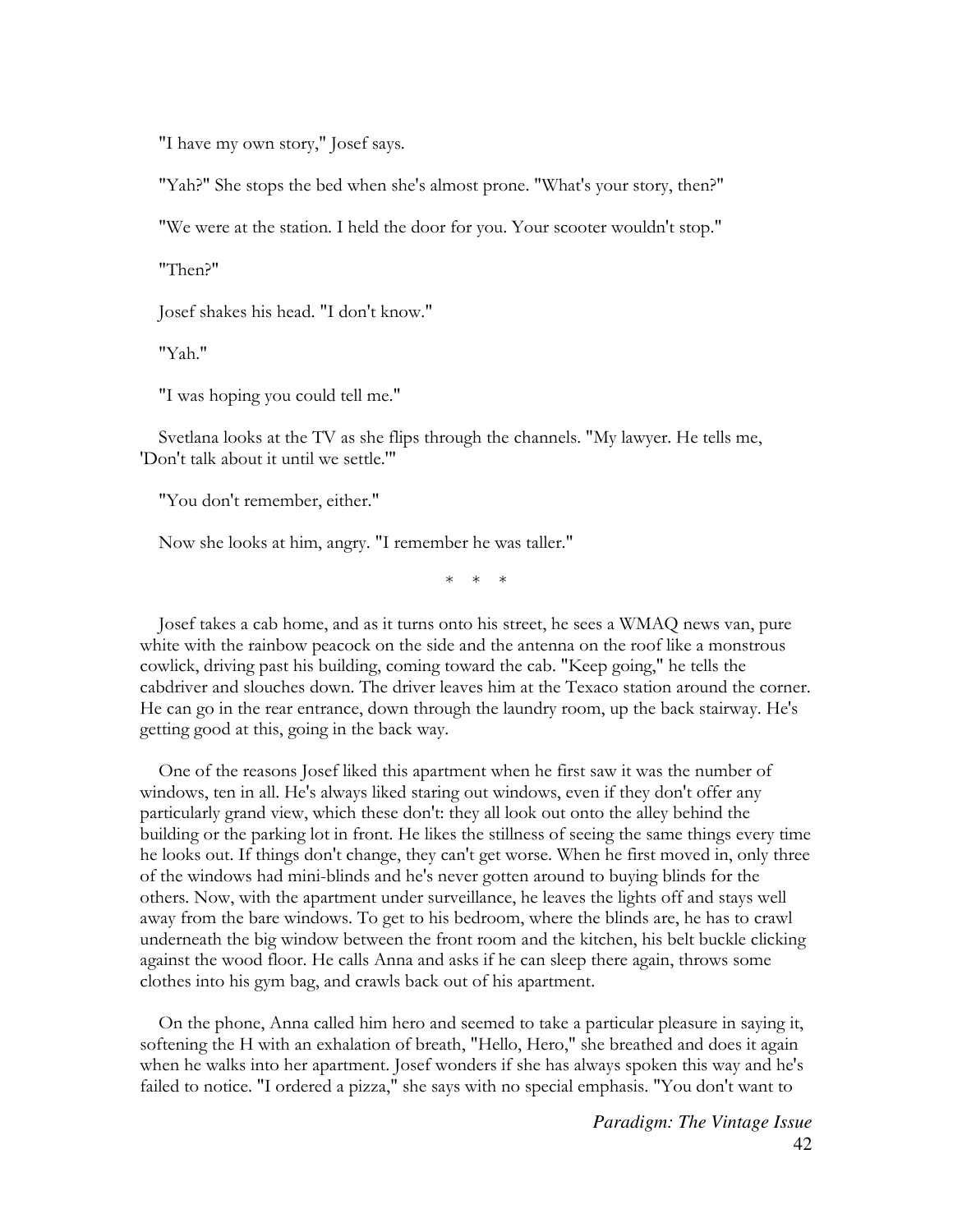be surrounded by people in a restaurant tonight." Josef likes the way she says rather than asks what he's thinking.

\* \* \*

 He decides to work from home—Anna's home—Friday, something he's been told he can do but has never tried. It never made much sense, working without going to work. Devoting the morning to the annual report he should have finished auditing yesterday, he finds one minor mistake on the second page that causes most of the other calculations to be wrong. The entire report is a cascade of errors. He sends an email to the necessary people explaining the problem and what needs changing as a result. This is what they pay him to do, to find miscalculations, and this is what he's good at. No one will be surprised he found the mistake; no one will ask how he did so.

 Around two, he ventures out. At his apartment last night, he grabbed enough clothes for the weekend but forgot his toiletries. It's been years since he has gone a day without shaving, and he hates the coarseness of the shadow growing on his face. There's a Walgreen's five blocks from Anna's; he can get there and back in a half hour. Putting on an old White Sox cap he finds in the closet, he walks outside thinking about those tabloid pictures of celebrities, hastily dressed and unkempt, pulled into the ugly real world by the need to buy a gallon of milk or a bunch of celery.

 Josef hurries through Walgreen's, buying all the travel-size supplies he can find. He wonders how Anna will react when she sees a cluster of men's things in her woman's bathroom. She'll probably say it makes the place feel more comfortable. She's been good to him, he thinks while the cashier scans his items, though he still can't figure out why. It's the same as the accident: knowing what has happened but not knowing how to explain it.

 Outside, Josef hears an El train pulling into the station at the far end of the parking lot. Unlike his usual station, here you have to put your ticket through a scanner to pass through the turnstile, so he buys a one-way ticket, climbs the stairs—how would the old woman and her scooter get to this train?—and finds the platform full of tourists and day-trippers. He waits for the train to come and go and the station to empty.

 He only has a few minutes before people for the next train will begin to appear. He sets his Walgreen's bag on a bench and steps to the edge of the platform. To his right Josef remembers the train headlight at a distance, to his left the groceries and the babushka, the scooter creeping closer. Then. The front wheel going over. A loud click as the bottom of the scooter hit the concrete. Then. He and the old woman looking at each other when they realized what was happening. Josef just watched her fall. Then. The noises louder, the train nearer, the engineer blaring his horn. Then.

 Josef crouches over the edge and makes a scooping motion with his right arm, digging into the air above the tracks. He wouldn't have been able to reach her. He drops to his knees and scoops again, but he would have felt the impact, bone against concrete, if not when it happened certainly afterwards. His palms still have scratches from when the train wind knocked him flat. Did he grab her out of the air, before she landed? Josef returns to his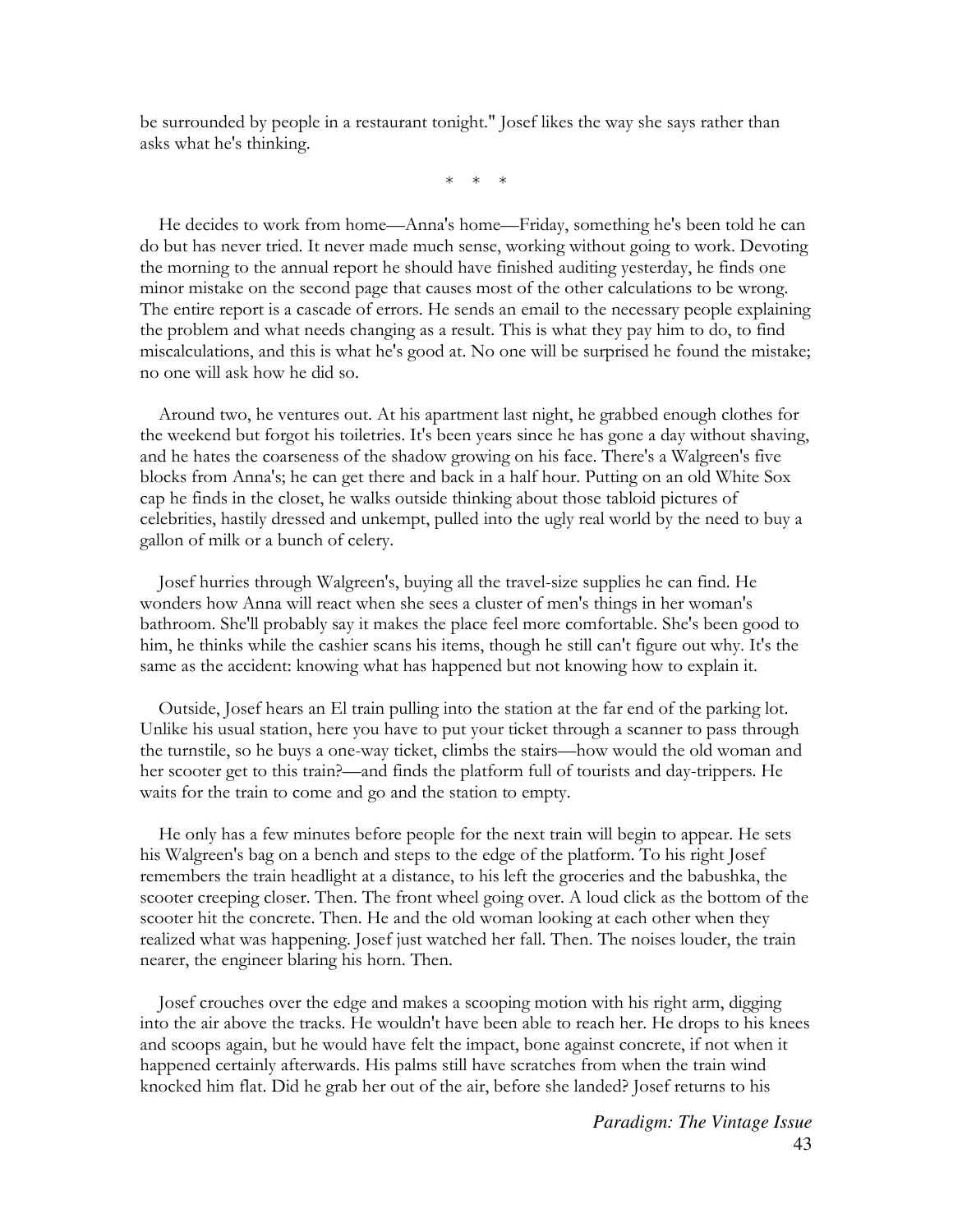original position looking forward and tries to swing his body to the left. He tries several times. Even premeditated he can't do it fast enough. He's about to try hopping down onto the gravel by the tracks when he hears people coming up the stairs.

\* \* \*

 "I think the old woman is right," Josef tells Anna when she gets home. "I don't think it was me." It's the only conclusion he's been able to draw. Anna looks tired with her briefcase pulling her shoulders forward. "Physically impossible," Josef continues.

 Anna says, "Oh," then puts her hand on his right cheek and kisses the left. "I liked the stubble," she says.

"Wasn't me either."

 Anna drops her briefcase and flips through the mail. "Of course it was you, Josef. Who else could have done it?" Anna looks at him now, looks as if she wants to argue the point, but says, "You need to stop thinking about this."

"I wish everyone would stop thinking about it."

 "If you did one interview, people would be satisfied." She drops the mail back in place and walks into the bedroom but keeps talking. "We're just curious."

Josef stays in the hallway. He's not that comfortable yet. "Did you say we?"

"Yes." He can hear the closet door slide open and slide shut. "We are curious about you."

 "What's that mean?" Josef walks into the bedroom now. "Why are you curious about me?"

 Anna's suit is lying nicely on the edge of the bed. She still has on the same blouse but is zipping up a pair of jeans. "It means, after seven weeks, I feel like I've barely cracked the surface of Josef Siebert."

Josef stays in the doorway and watches her change shirts. "You know plenty about me."

 "Josef, honey, I know nothing about you. All I want—all anyone wants are a few more details." Fully changed, she kisses his cheek again and walks past him, into the hallway. Josef follows.

\* \* \*

 Early the next morning, he and Anna go downtown to the WMAQ station, where someone has deemed his interview an exclusive big enough to do live. While someone pats powder on his face, the reporter runs through her list of questions. "To avoid any surprises," she explains, and Josef struggles to answer them. How did he do what he did? He just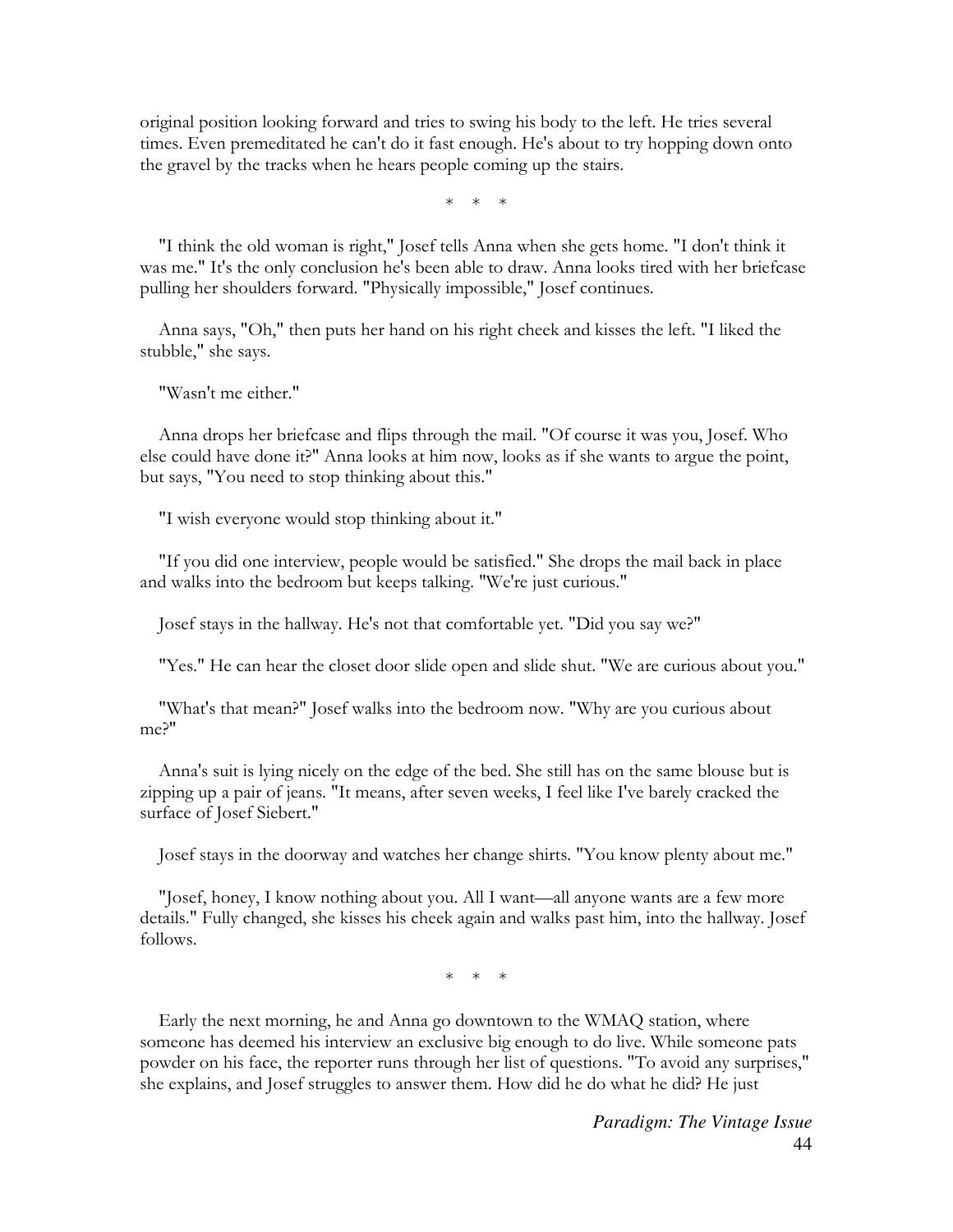doesn't know. The reporter and Anna keep telling him to be more specific. He does what he can but knows it will never be enough.

 Then they go to a room empty except for a large leather couch and matching chair that face each other. Josef sits on the couch, the reporter in the chair. She doesn't look anything like Josef thought she would over the phone, but he's never been good at that sort of thing. Anna stands next to the producer who stands next to the camera focused on Josef. It seems more like what he's always imagined a therapy session would be like. When the light on the camera goes green, Josef looks at Anna, who smiles back at him.

 The reporter, looking into a different camera, starts with the basic story, the train, the old woman, the faulty scooter, the number of deaths on Chicago train tracks each year. Then she introduces Josef, "the modest hero of Ashland station." She looks at him now. "Did you ever imagine yourself as a hero?"

 "Never," Josef says and wants it to be enough, but everyone—the reporter, the producer, even Anna, worst of all Anna—look at him as if he hasn't said anything. "I mean," he restarts, "how could I? I still don't know how I got here."

"What went through your mind as it was happening?"

Josef shakes his head. "Nothing. Really. I was on autopilot."

 The reporter shuffles her notes quickly. "Do you think you were there in that exact spot at that exact time in order to save Mrs. Minski?"

 Josef still doesn't know. He wishes he did. All he knows is that he has to say something. "The world is an ugly place," he begins. "It's accidents that make it so ugly. The universe was made by an accident and it's been producing accidents ever since. We tell ourselves we make our own decisions, but really we're just reacting to the latest accident. Most days I don't want to get out of bed for fear of what will happen. A woman saves money by buying her son over-sized shoes and he wears them to school and trips over empty toes and cracks his skull on a metal desk. An eighty-two year old grandmother insists on kneeling for the Holy Eucharist and breaks her hip. A teenager borrows the family car a week after getting his license and skids in the rain and gives an entire family neck injuries. A fifty-six year old father walks into the kitchen to get a beer and his heart explodes. A shy man trips on a stuffed animal while looking for a birthday present for his niece and knocks over a beautiful woman who's so nice she agrees to get coffee with him. This same man takes the green line train to have what he thinks will be the last meal of his relationship with this same woman. He normally takes the red line home. Because he is there, because he didn't weasel his way out of going to that dinner, he keeps an old woman from becoming another statistic. This shouldn't have happened at all, but it did. An accident precipitated by a lifetime of accidents. Some are just better than others. The good ones that happen so rarely are the only things that make the bad ones that happen so often bearable." As he speaks, surprising even himself, Josef ignores the others and looks at Anna. The smile she began the interview with is gone, but she doesn't look upset. She looks, Josef thinks, interested.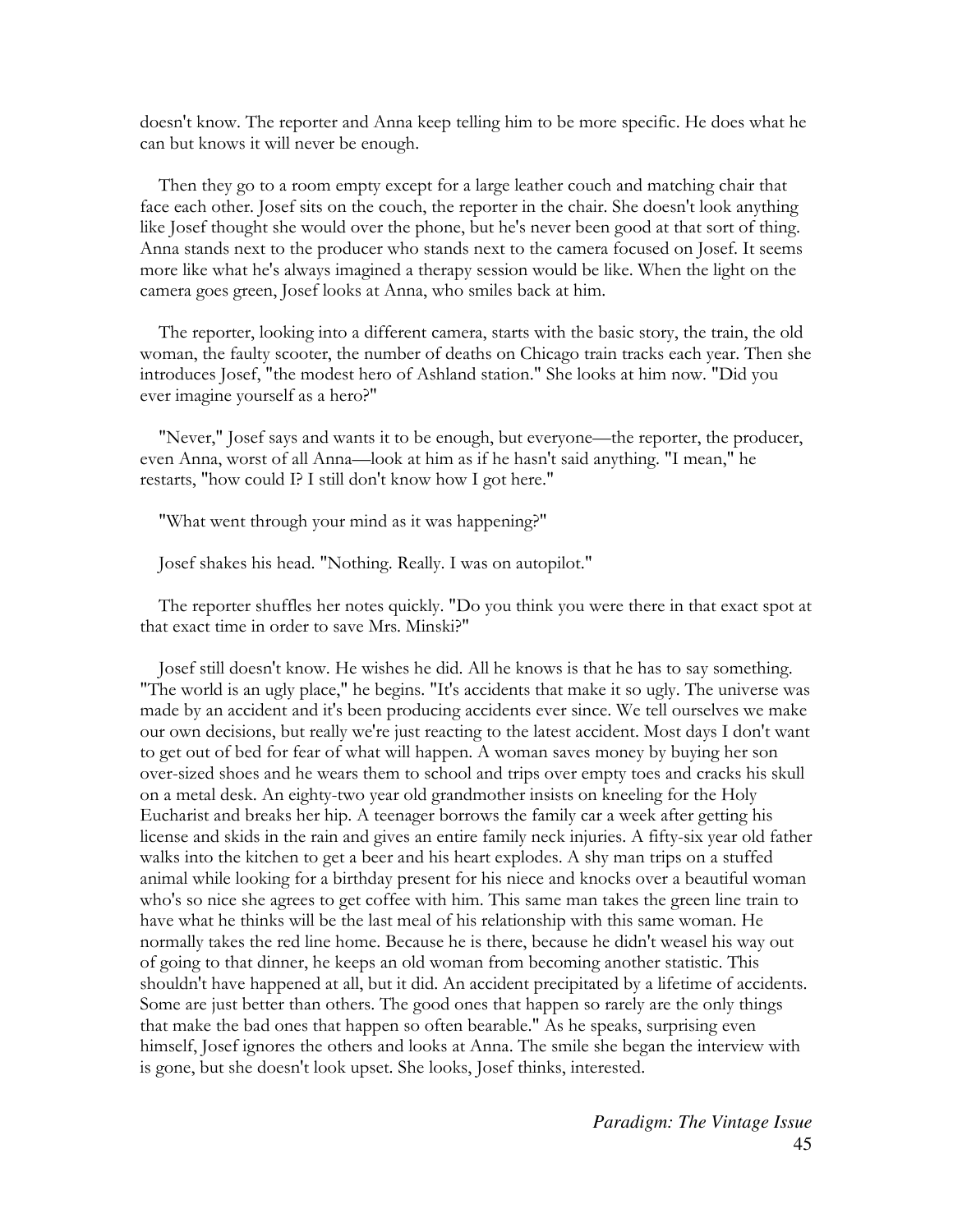# The Foundation of the Heart by Sung J. Woo

## Akhil Chaudry, Employee of Dunkin' Donuts

There were two of them, a boy and a woman. He was bundled up in a shiny black coat and a red scarf, which the woman, whom I took to be his mother, adjusted as they waited in line.

 Ahead of them was an older gentleman I'd serviced many times. He always wore a brown jumper and stopped by at the same time every weeknight. I was happy to be a part of his routine, putting together a Number 1 medium decaf, which is a 12-ounce coffee with a pump of cream and a heaping spoonful of sugar – plus a donut of choice.

"Glazed, sir?" I asked.

"Yes, thank you," he said.

 I know nothing of this man, but I do know which donut he likes. It's a funny thing, how you get to know a tiny bit about someone's life working behind this counter. If I were to ask his wife, a woman he has probably been married to for many decades, would she know what size coffee and what kind of donut her husband eats every night? It's possible she does, it's possible he has told her, but there is one thing certain: she does not see how his shoulders relax as he bites into that donut, or how he raises and drops his feet on the opposite seat in the rearmost booth after he takes his first sip of coffee.

 "Good evening," I said to the boy and his mother. The boy pulled off his woolen cap slowly, almost ceremoniously, to reveal his baldness, the skin of his bare head an unhealthy, chalky white.

"This isn't about you," the mother told me.

 And before I could ask her what she meant, the boy lifted the jar sitting in front of the cash register. To tell you the truth, I didn't even know what it was until it was stolen. I knew it was for a good cause, something about the foundation of the heart, but like anything else that you see every day, it disappears by way of familiarity.

"Wait!" I yelled. "Stop!"

 But they did neither. The two people sitting at the tables had no chance to intervene, but there were two rowdy-looking teenagers – the exact kind of people I would expect to perform such a disgusting deed – coming in. And what did they do? They opened the door for them.

 I have been working for a month at this Dunkin' Donuts, have been in this country for a month more. I live with my brother's family in Chester, thankful that I have left the unsafe neighborhood of my motherland, where my fellow Hindus were burning the houses and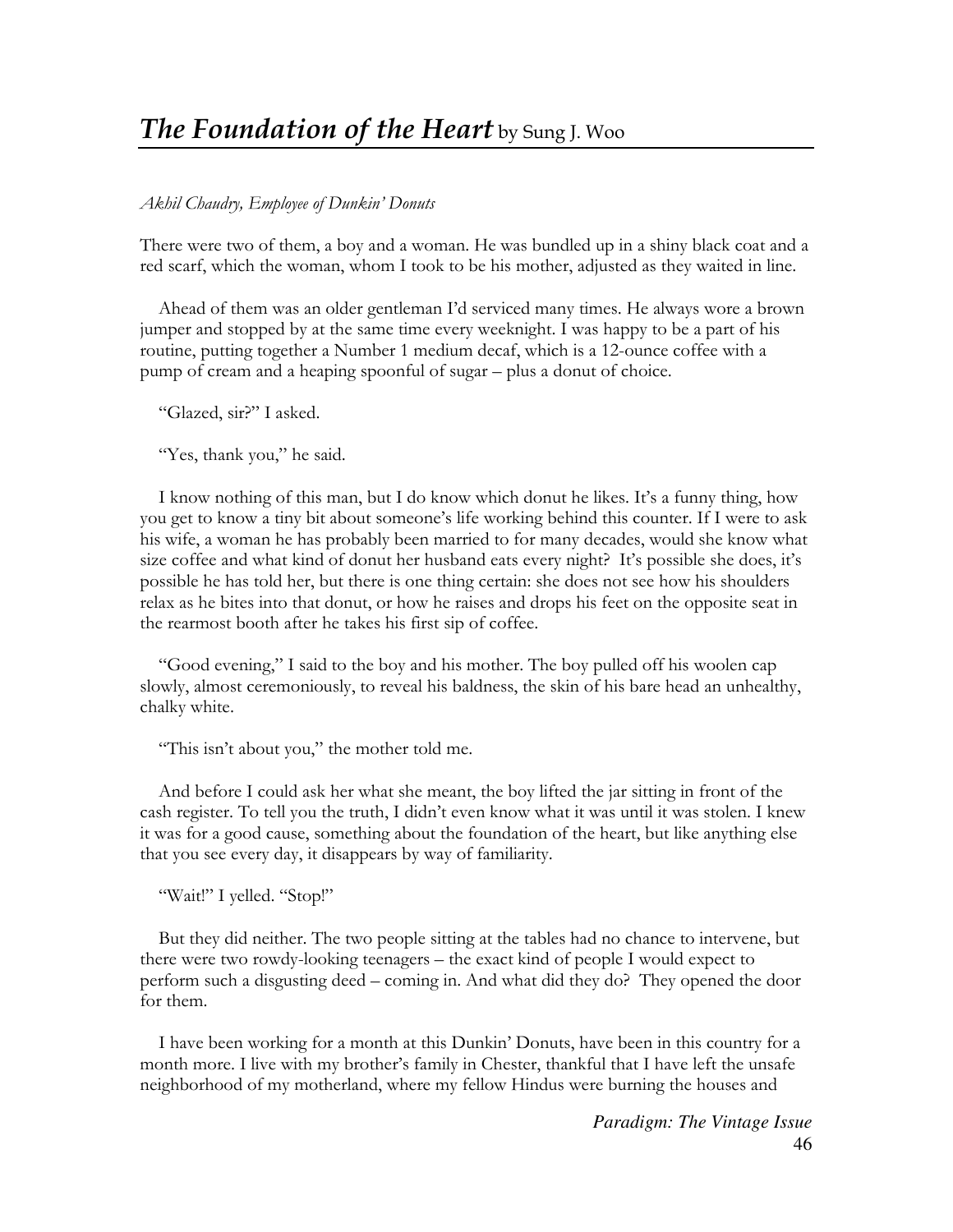businesses of Muslims in retaliation to their previous attacks, a stupid and dangerous war without end. But perhaps I was thankful too soon to be in this country.

#### Pete Hoagland, Senior at Bernardsville High

When I told my buddies about it later, well, first they thought I was bullshitting them, but then I showed them the police blotter in the local paper and they totally freaked.

Then I played it real cool, adding that Charlotte thought it was neat, too.

"Charlotte? You were with Charlotte Wong?"

 I nodded slowly and threw in a slight shrug, like I go out with Charlotte all the time. Which I don't; this was our first date. But it's nice to be looked up to once in a while, and for the rest of the day, my friends were all like "You stud!" and everything that had gone wrong this year so far – getting cut from varsity soccer, almost failing bio, Cindy Marquette telling everyone that I kiss like a girl (I don't) – none of that seemed too horrible.

Which is really kinda frightening, that one person can have such a huge effect on me. I know it's emotionally unhealthy, I know I'm probably setting myself up for a serious heartbreak, but I guess that's what being in love is all about.

 She's going through some really tough times. Her dad's Dr. Wong, who's like this big shot surgeon, and so far, she's done everything that's been asked of her. He wanted her to play the piano, so she learned to play. He was a tennis star in high school, and Charlotte went to state last year. He wanted her to attend Princeton like he did, so that's where she'll be next fall. Of course he wants her to go pre-med, and this is where Charlotte's drawing the line.

 "I don't want to be my dad," she said as we pulled into the parking lot of Dunkin' Donuts. Sitting in the passenger seat and looking out into the night, she twirled her long, jet black hair.

 "You won't be like him," I said, hoping she'd scoot over and put her head on my shoulder or something, anything. She was wearing a fuzzy pink sweater that hugged her body like a glove. I had to sit on my hands to keep myself from squeezing those perky tits of hers. They were like *right there*.

 Before I did anything stupid, we got out of the car. Outside, it wasn't freezing but plenty cold, so I offered Charlotte my jean jacket.

 "You're sweet," she said, shutting the car door with a quick pitch of her hips. "I'm okay, thanks."

 As we walked up together to the brightly-lit entrance, I caught a glimpse of our reflection in the window. I wished we were holding hands.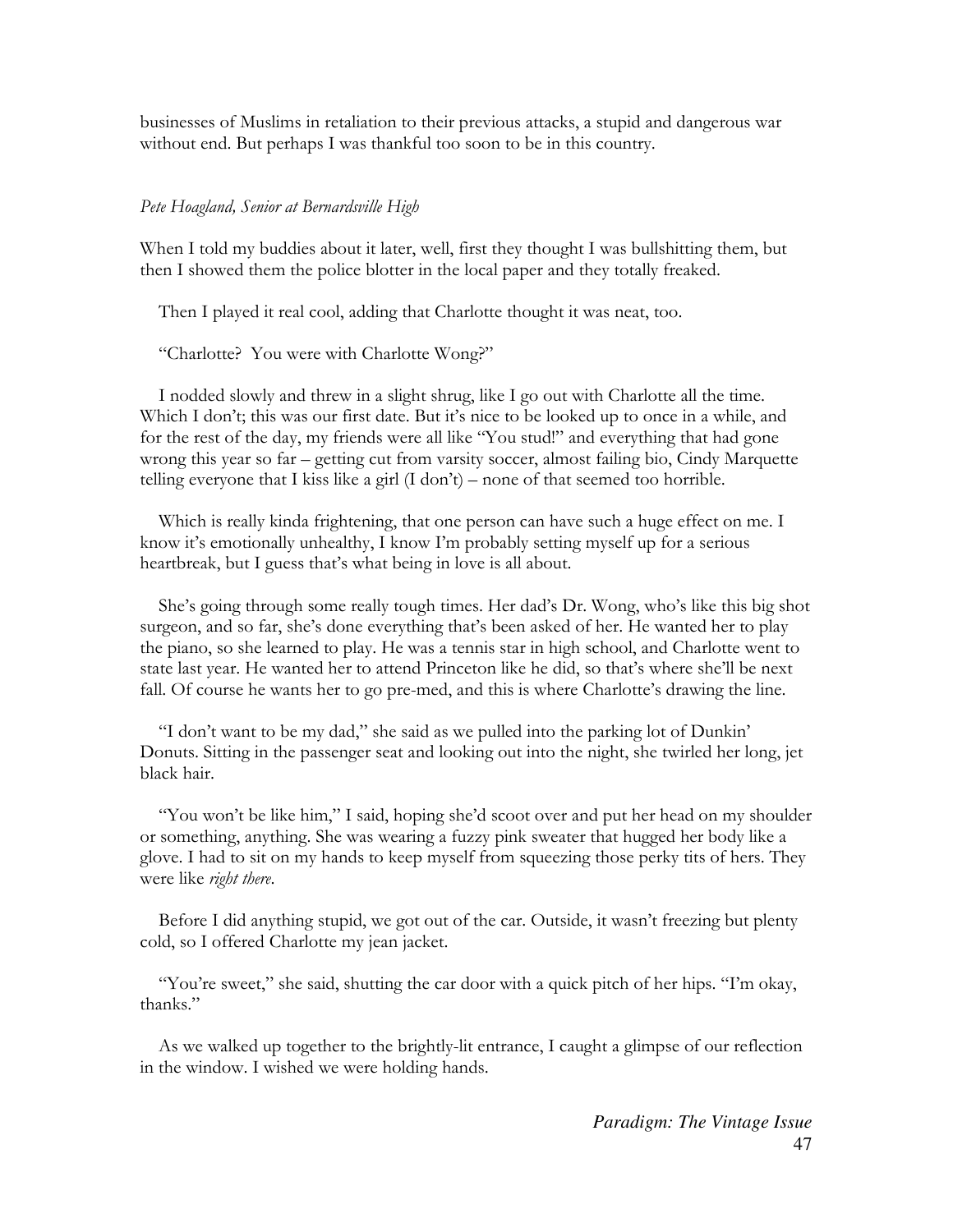Later that evening, I told the cops it was me who opened the door to Dunkin' Donuts and let the thieves escape, but actually it was Charlotte. And the next day during study hall, when she asked why I had lied, I told her.

 "I wanted to protect you," I whispered. We both approached the donut shop at the same time, but it was Charlotte who lunged for the door handle, yanked on it, and stood back. Because it happened quickly and because she's thin and short while I'm wide and tall, the Indian guy behind the counter corroborated my version of the story to the cop.

 Maybe it was wrong of me to assume responsibility for something I didn't do, but I did the best I could. Don't tell anybody this, but I have this mothering instinct built into me, a need to safeguard the ones I love. (This trait, by the way, is what led Cindy Marquette to brand me as a feminine kisser.) At that moment, when the cop was asking me what happened, I did what I thought was right.

"I opened the door," Charlotte said, loud enough that people looked in our direction.

 "What's the big deal?" I said, and you should've seen the pitch-black darkness that descended on that sweet face of hers Her upper lip curled, her canines telescoped into twoinch fangs, her eyes narrowed into thin strips of loathing.

"Didn't you hear one fucking word I said last night?"

 And before I could even begin to assemble a reply, she left. I followed her, but of course she went into the only place I couldn't, the girls' bathroom.

 And that was the end of our relationship, if you can even call it that. Now she won't even look at me.

 My buddies tell me the usual bullshit, that it's that time of the month, they are all bitches, psycho chicks make no sense, stupid and useless crap like that. I just wanna know what I did that pissed her off. Even if things between me and her are screwed up forever, I'd like to know, you know, just for future reference.

#### Charlotte Wong, Senior at Bernardsville High

All I want is for the person to whom I'm telling my innermost thought to be listening and to recall them at extremely obvious moments. Why is this so hard?

It's hard because the person was only pretending to listen.

 I have 20/10 eyesight, which might sound like I need glasses or contacts, but I don't. 20/10 means that an object twenty feet away is as clear to me as if it were only ten feet away. It's what gives me the edge in tennis, because I can see the ball much clearer than my opponents. That's why I was able to read what was written on the jar that the bald-headed boy was stealing at Dunkin' Donuts before Pete or anybody else. And that's why I helped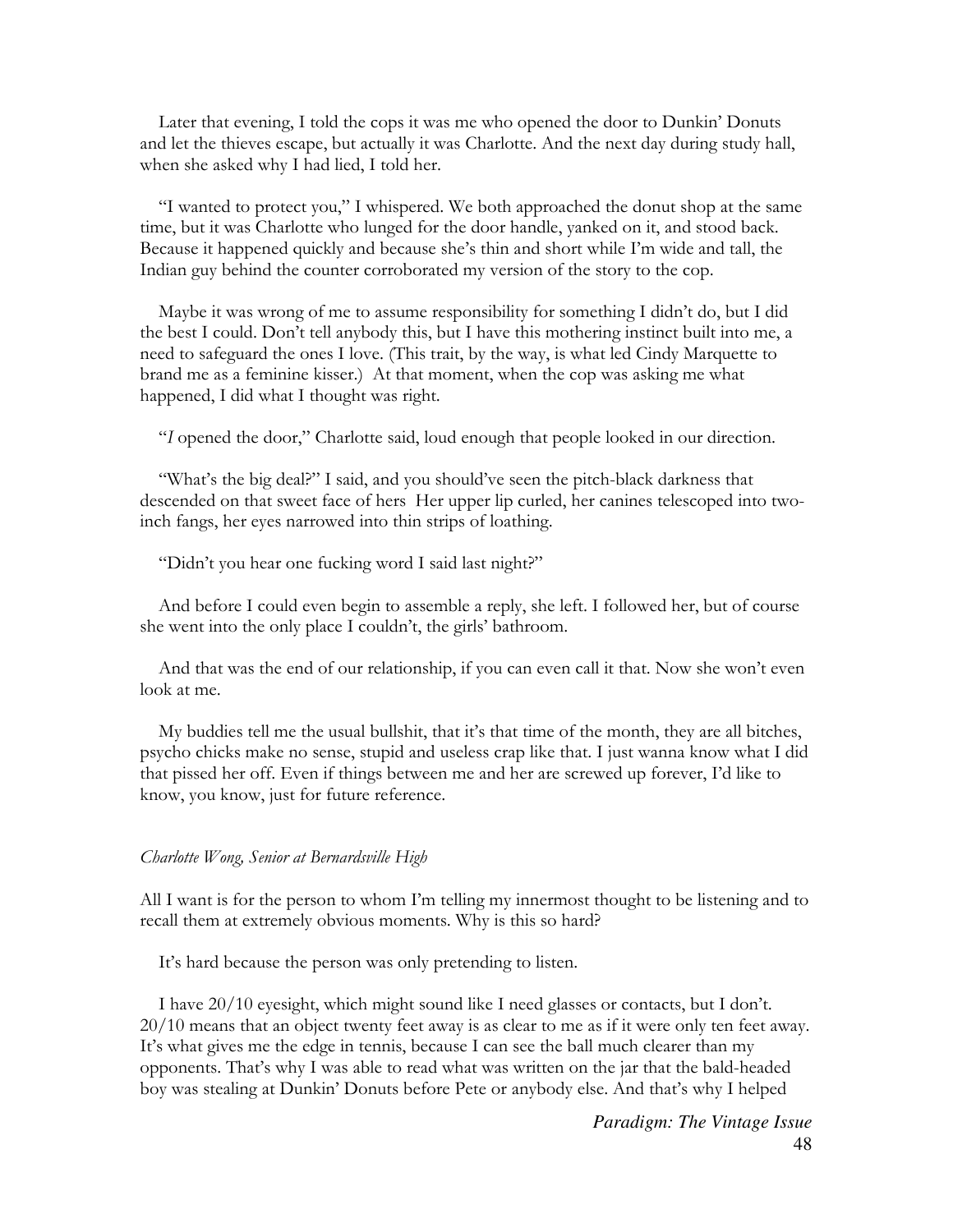them escape.

 Inside the jar, I counted a ten, two fives, and whorls of singles. A bed of silver and copper coins covered the bottom. Couldn't have been more than thirty, forty dollars at most.

 On the jar, written in a red crayon font on the white label: The Children's Heart Foundation.

And Daddy Dearest is a heart surgeon.

 Of course Pete doesn't possess my gifted eyesight, so when we sat down with our donuts and cups of coffee, I told him what I saw.

 "Yeah?" he said, doing what was expected of him at this establishment, dunking his glazed donut into his coffee. He took a big, sloppy bite, dribbles of brown liquid spattering on the table. "The Heart Foundation. Yeah, that's cool, right?"

 What bothered me most about Pete at that moment was the unmistakable element of fear in his voice, though at the time, I gave him the benefit of the doubt. I know he likes me and wanted to make a good impression on this so-called date, so perhaps it was just his shyness that I'd misread, but then when the cop came to write up his report, well, then I knew I'd been talking to no one but myself.

 "I did it," he told Officer Fitch before I had a chance to tell the truth. "I opened the door." Then when the cop was busy jotting down on his notepad, Pete glanced over and gave me an almost imperceptible nod and a sliver of a smile, a combination of actions meant to convey his manly sacrifice for my benefit. If I had a donut, preferably a chocolate one since they're the densest, I would have flung it at his nose.

 I'm beginning to realize that the best things in life happen when no thought is involved. That's what happened when I'd opened the door for those thieves – a pure reaction response, the heart bypassing the mind to achieve a purified truth. As I yanked on the blunt handle of the glass door, I was reminded of my last tennis match, when I sprinted to the net and exchanged four furious volleys with my nemesis, Natalie Brookmeyer of Ridge High. I nailed her in the stomach with the last shot.

 Before the cop came into Dunkin' Donuts, I was composing my confession while Pete was getting me a blueberry muffin.

"I let them escape," I'd tell the officer, my eyes never leaving his.

"Are you saying that you're an accomplice?" he would say.

"That's right. I helped. And I'd do it again."

 With luck, he would take me to the station for further questioning, which would have the added benefit of ending my terrible date with Pete, who should win, hands down, the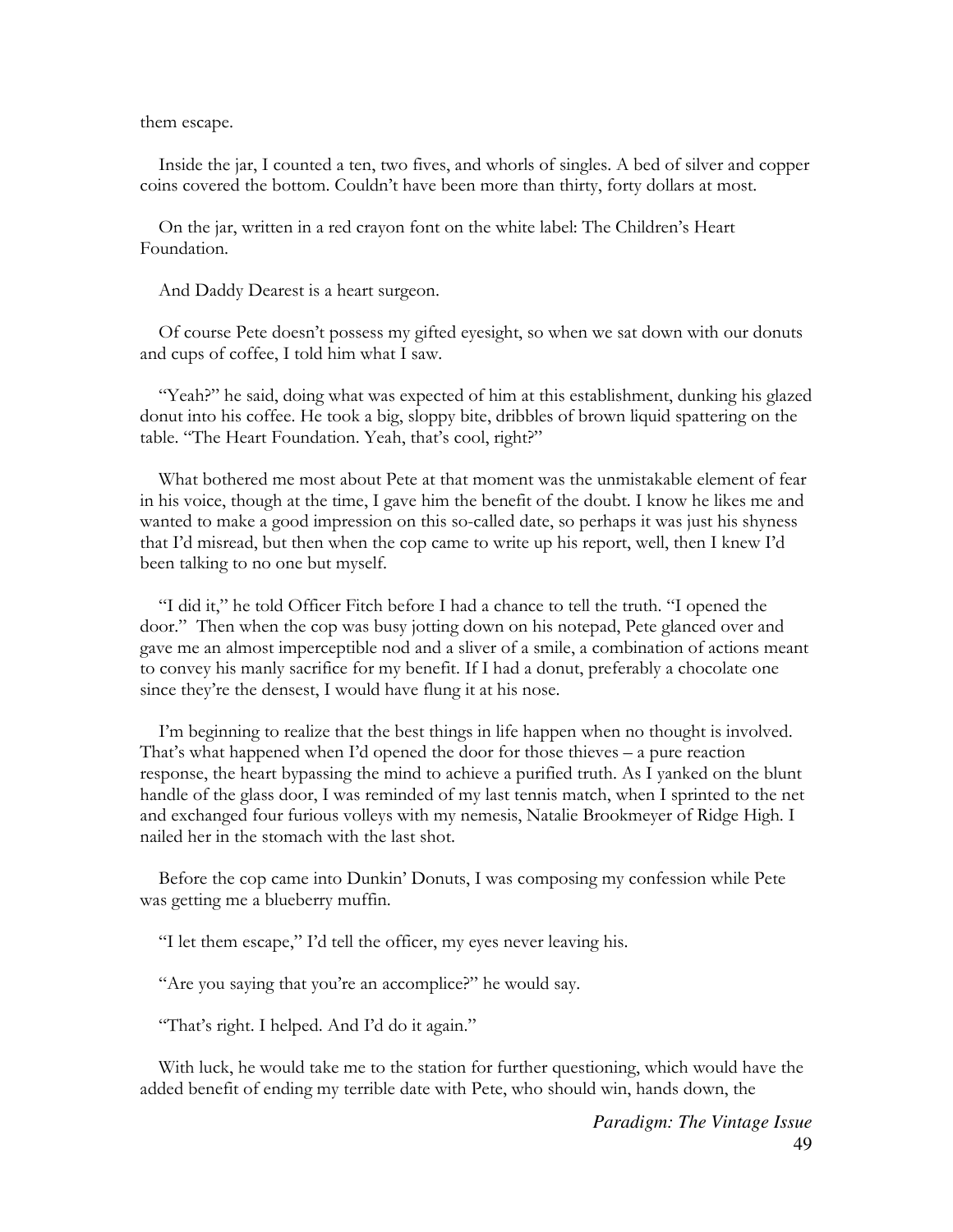unofficial and uncoveted award given out by the yearbook staff, Most Boring Loser of 2003.

 And just like that, my life would change. Once Princeton heard of my felonious act, they'd take away their early acceptance, and I would be freed from the shackles of legacy – and Daddy would have to find someone else to carry out his little dream, because I would be heading out to California. Out there, I would find a smoky bar with a worn-out piano to sing my songs of grief and loss, which I have plenty of. I've written four songs on the death of Mickey, our Persian cat, and another five on losing last year's state championship to Natalie Brookmeyer. For no reason at all, everyone will call me Charlie, and my life would, for the first time, be mine.

## Detective Nate "Ducky" Hobart, Far Hills Police Department

There are twelve guys at the station, and of course, with my shitty luck, it's Fitch that takes the call.

 It's my fault for lingering – after all, it is a donut shop, so it's not exactly a low traffic area for cops. I guess maybe I was just tired, which I have a full right to be after being on the force for twenty-nine years. This October is my thirtieth, and you can bet your sweet dollar that on the twenty-first day of that month, I'll be turning in my badge. I like my job, but I can't say I'll miss it. My buddies have already retired, so nobody calls me Ducky anymore, and for the last three years, I've had to deal with bozos like Fitch, pipsqueak assholes who quote from our Code of Ethics like it's the Holy Bible, words I myself wrote with Merlin McCandless when we broke away from Basking Ridge back in the summer of '64.

 He didn't see me right away, which goes to show how green Fitch really is. I mean this is textbook stuff: the first thing an officer is supposed to do at a crime scene is take note of the people present in the area. But maybe I'm just old-fashioned. Maybe they teach things differently at the academy now. Maybe you're supposed to do a shitty job.

 While Fitch was asking one useless question after another to both the Hindu guy behind the counter and the kid in the jean jacket, I suppose I could have left sight unseen, but I hate taking my cup of coffee and my Boston cream into the car. There was a time in my life when I enjoyed doing five things at the same time, but as I get older, I feel that slowing down is the only way to experience life, especially in this day and age of computers and the Internet. Now, I'm not one of those anti-technology people – I used the web to do all my Christmas shopping last December, even. I'm just saying there's more to living than hurrying from one place to another.

 So there I was, two donuts and two-thirds of a Great One Brazilian Blend later when Fitch finally saw me.

"Detective Hobart? Have you been here all this time? Did you see what happened?"

 I snorted at him and shook my head slowly, and before I even had a chance to tell him why I did not move from my booth, he started quoting the codes verbatim.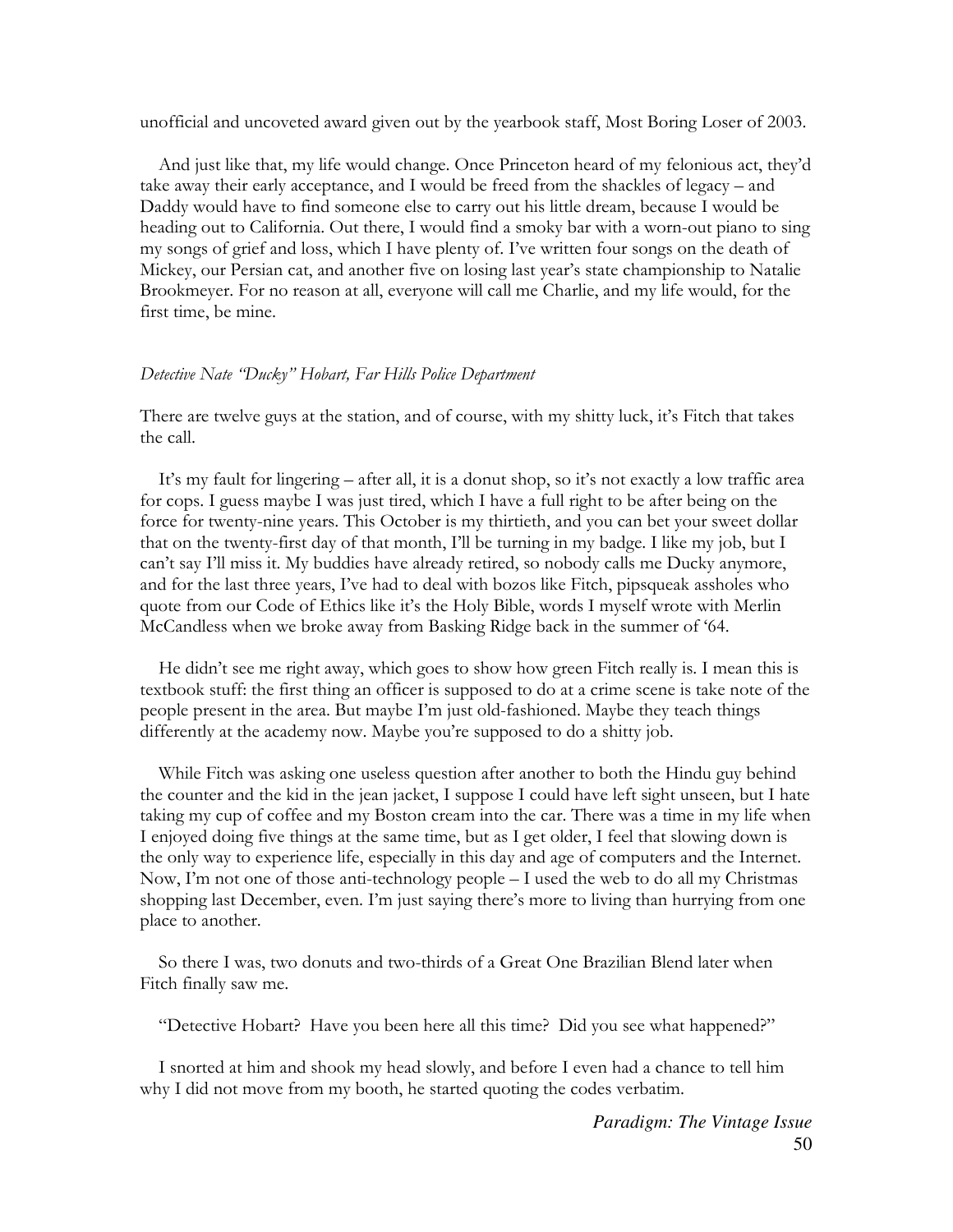"…fundamental duty is to serve mankind. It's our mission to safeguard lives and property; to protect the innocent against deception, the weak against oppression or intimidation, and the peaceful against violence or disorder…"

I said nothing, which really ticked him off.

 "I know you're not on duty, but Detective Hobart, we are police officers whether we wear the uniform or not. I'm afraid I'll have to report this to Chief Zimmer."

 Which is how they handled it nowadays, tattletaling on each other like a bunch of little girls. Back in my day, we worked things out. We were a brotherhood. I told him to go shove one of those bow-tie donuts up his ass, loud enough for everyone to hear.

If Fitch had actually bothered to ask why I did nothing, I would've explained it like this:

The boy who stole the jar had no hair. Most likely, he's a cancer patient.

 The woman who accompanied him was probably his mother, and from the way they moved in and out quickly and without hesitation, the theft was entirely premeditated.

 Something unjust happened to them, probably something to do with the boy's treatment at the hospital or whatever facility he was at. I'm sure it had to do with money; everything, at some point, has to do with money. In order to right this wrong, they took a shortcut. They took what they believed belonged to them.

 The problem with this theory is that the jar was for the Children's Heart Foundation, not cancer. It's possible that they screwed up in their anger, but I don't think so. There's something else at work here, especially considering that they had help in their escape. Because it wasn't the boy in the jean jacket who opened the door, it was the girl he was with, and she was more than glad to let them out.

 Indeed, a crime had been committed, and for a second I did consider going after the mother-and-son team of thieves, but an old familiar feeling changed my mind. I guess you can call it my cop instinct, which all good ones have. Mike DeFazio, my partner for fifteen years, felt an itch on his left earlobe whenever something didn't seem right. I feel it on my fingertips, a tickly tingle when it's okay, a kind of a numbness when it's not. This one was, without a doubt, a tickly tingle.

 So there you go. There was something very justified about the whole scene, so I turned back to the wonderful task waiting in front of me: chasing a cream-filled bite of my donut with a sweet sip of coffee.

#### Bart LeClaire, Mechanic at Superauto Express

The next day, as I was replacing the timing belt on Mrs. Honeycutt's silver Accord – it was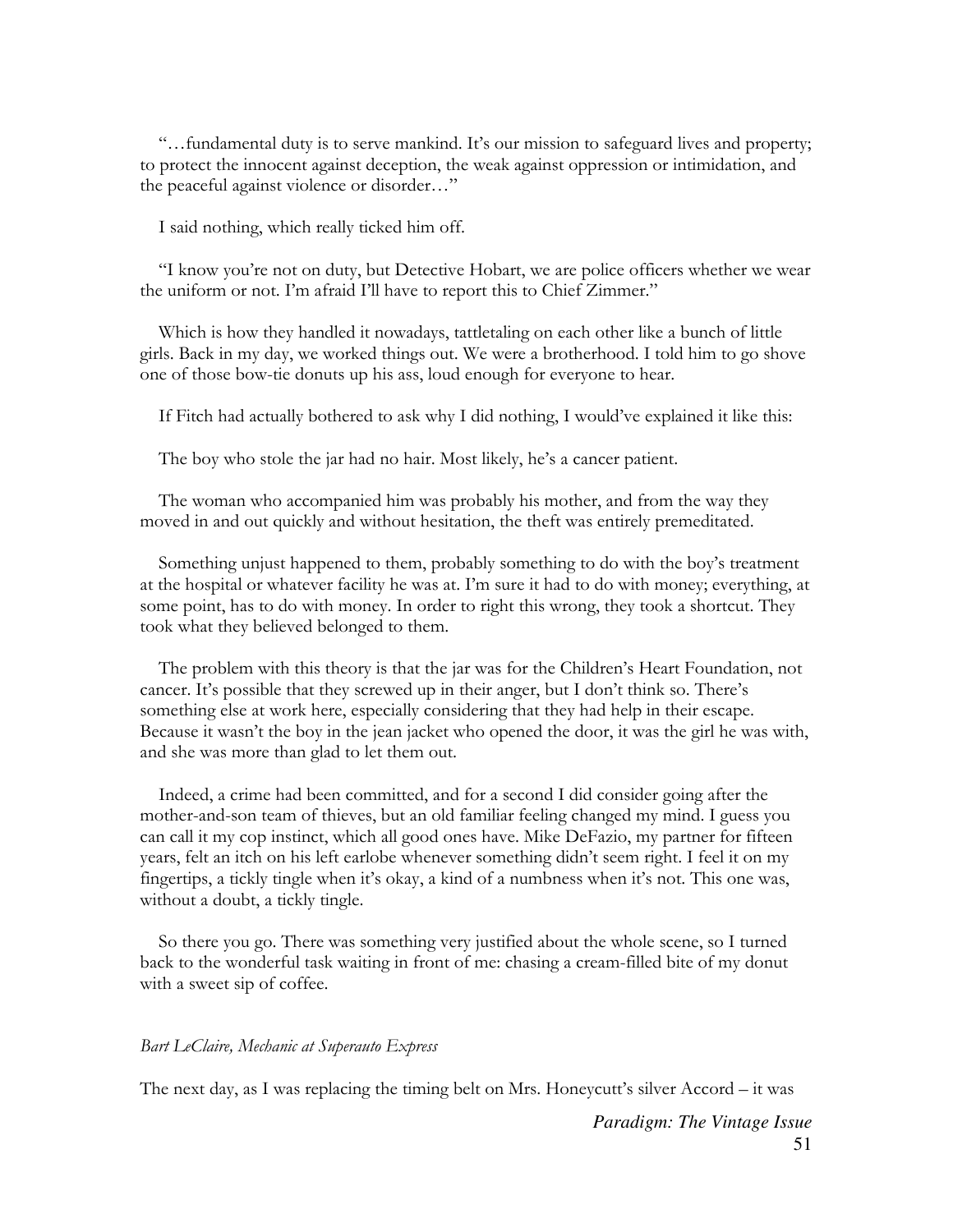time for her 120K service, those Hondas run forever – I kept seeing the two of them over again, the bald boy and his mother. From where I had been sitting, at the far end of the restaurant, I saw them as they ran for the door, the boy wrapping his arms around the jar, the change inside jingling like a tambourine with every bounding step.

 I wanted to know what the woman had told the nice Indian fellow before her son took the jar, so when Officer Fitch came to question everyone, I eavesdropped.

"This isn't about you?' That's what she said?"

 "That is correct," Akhil said. I've never called him by his name; I know it because that's what his name tag says.

"Why would she say that?"

"I don't know," Akhil said, looking confused. "Is that not your job to find out?"

 It was indeed a strange thing to say, but it said a lot about the woman. They could have just taken the donation jar without saying anything. Those were honest words, brave words, words I wish I could hear myself say.

 Days passed, days like many others at the shop, replacing burnt-out sparks with new ones, flushing the darkened anti-freeze out of a radiator and filling it back up with a fresh stream of neon green, and each day, I found myself returning to the scene at Dunkin' Donuts. At some point, though, my memory of that evening turned into my own fantasy, one where it was I who had spoken those words, I who had grabbed the jar, I who had sprinted for the exit.

 And why not? Why shouldn't it be me? Why is it that in the fifty-three years I have lived on this planet, I can't recall a single meaningful moment like that?

 The answer is simple: fear. Fear is what has kept me in this despicable job all these years. I never wanted to be a mechanic, but because of my cowardice, I've been forced into a life of surrenders: a woman I never wanted to marry but married, kids I never wanted to have but had, a house I never wanted to buy but bought. Had I possessed the brave heart of this woman, I could've been somebody. Exactly whom, I'm not sure, but that's beside the point.

 It's never too late, people say, but that's nothing but ridiculous optimism. I have children to send to college, a wife to support, mortgage payments to make. I was sentenced a long time ago to this life of mine, and there won't be any early paroles.

 Still, I have hope, foolish, stupid hope, and that's why last night I drove to the Dunkin' Donuts next town over. Like the one I frequent, this one also had a donation jar sitting in front of the register, gleaming under the bright fluorescent lights. A little blond boy and a golden retriever were on the label of the jar, along with the words American Humane.

I was fourth in line, and as I waited my turn, I considered what I was about to do. I have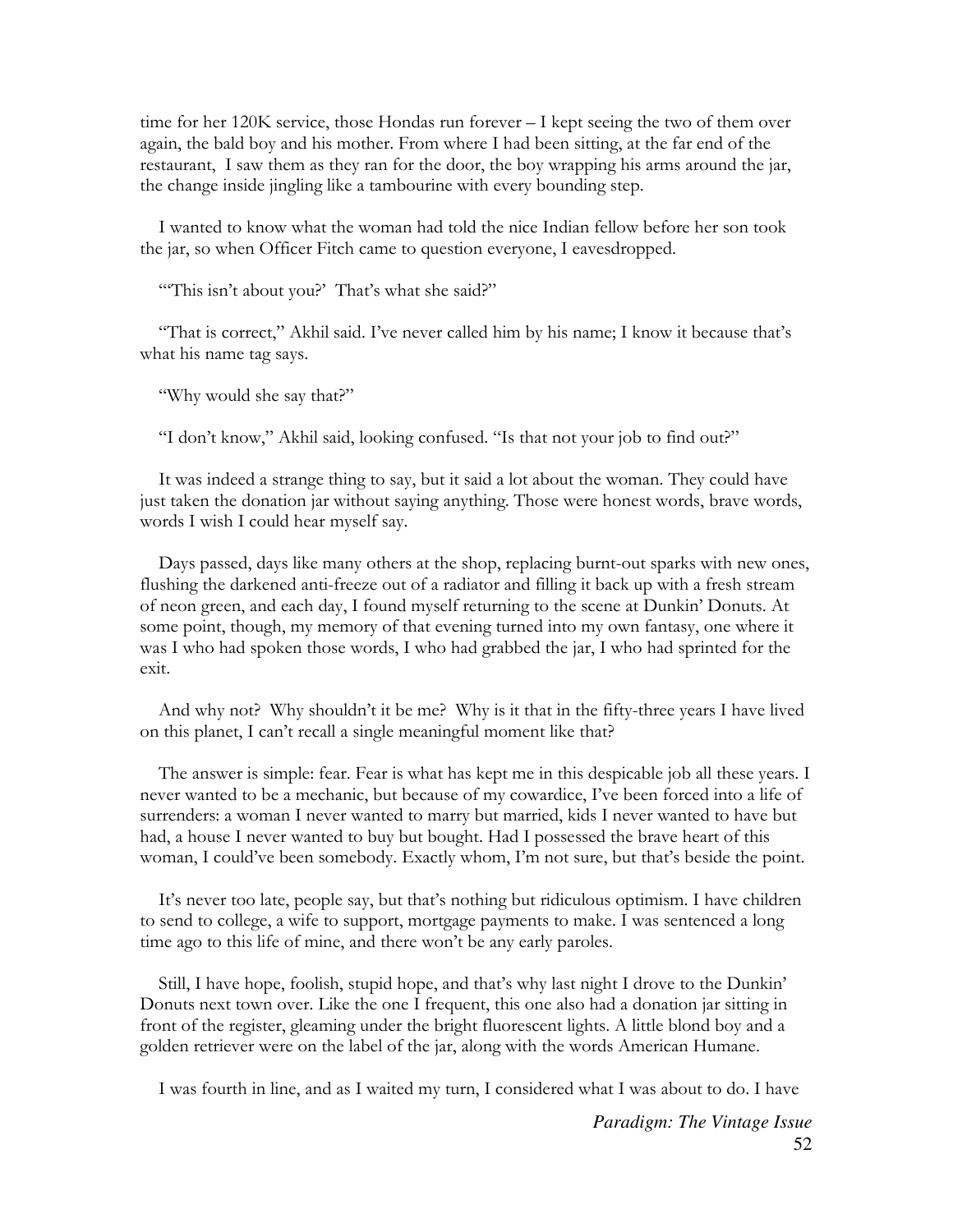been driving a car for more than thirty years, and in all that time, never have I received a single ticket, not even one for parking. The other mechanics in our shop complain all the time, but I say nothing, even when I haven't gotten a pay raise in over two years.

 "Hi," the girl behind the counter said. "How can I help you?" She was a young thing, probably a high schooler, trying to earn some cash to go to the movies or buy some clothes.

 "This is about me," I said, and reached for the jar. I grabbed it with my hands and turned, but I couldn't move it. When I looked down more carefully, I saw the long screws coming up from the bottom of the jar, screws that held it steadfast to the counter.

 "I'm sorry," the girl said, oblivious to my attempted theft, the register blocking her view. I looked behind me and saw no one there. There wasn't even anyone sitting down. It was like none of it happened. "Did you say you wanted a Number 1?"

 "Yes," I said. I ordered a Number 1. Medium coffee with cream and sugar. A glazed donut. I took them to the booth farthest away from the counter and sat down facing the window. After the first sip, I put my feet up.

#### Nancy Franco, Mother of Mary Franco

When I told her *she* had to take the jar, Mary made no complaints, just nodded.

 Of course I wanted to do it for her, like any other parent who wants to help her child. I didn't even want her there, but the point was not to steal a stupid donation jar. The point was to empower my daughter to take back what was rightfully hers.

 She's lost everything else, even the fact that she's a girl. Last week, the lady sitting next to us on the bus whispered in my ear, "Your son will be just fine." Then she continued in her all-knowing, all-wise voice, "My nephew had cancer, and you should see him now. He's playing Little League and he's a boy scout, too."

 I said nothing, just got up at our stop and walked back to our apartment. The woman accepted my brusqueness, of course. Everybody understands, which is bullshit. Nobody understands, not unless it's happening to them.

 If I didn't go to my support meeting every Wednesday, I'd lose my mind. When I told them of our adventure at Dunkin' Donuts, everybody laughed. Mickey, whose seven-yearold son will probably not live long enough to see another Christmas, said that next time, I should do a better job than to pick a donut shop to commit an illegal act. "That's like starting a fire in a firehouse, isn't it?"

 I suppose. I admit I wasn't thinking too clearly after coming back from the conference, my rage getting the better of me, but still, I had the presence of mind to remember that the Dunkin' Donuts at the corner of Route 202 and Lamington Road had what would give my daughter a symbolic victory. Mary's arms were wrapped around the clear plastic jar the whole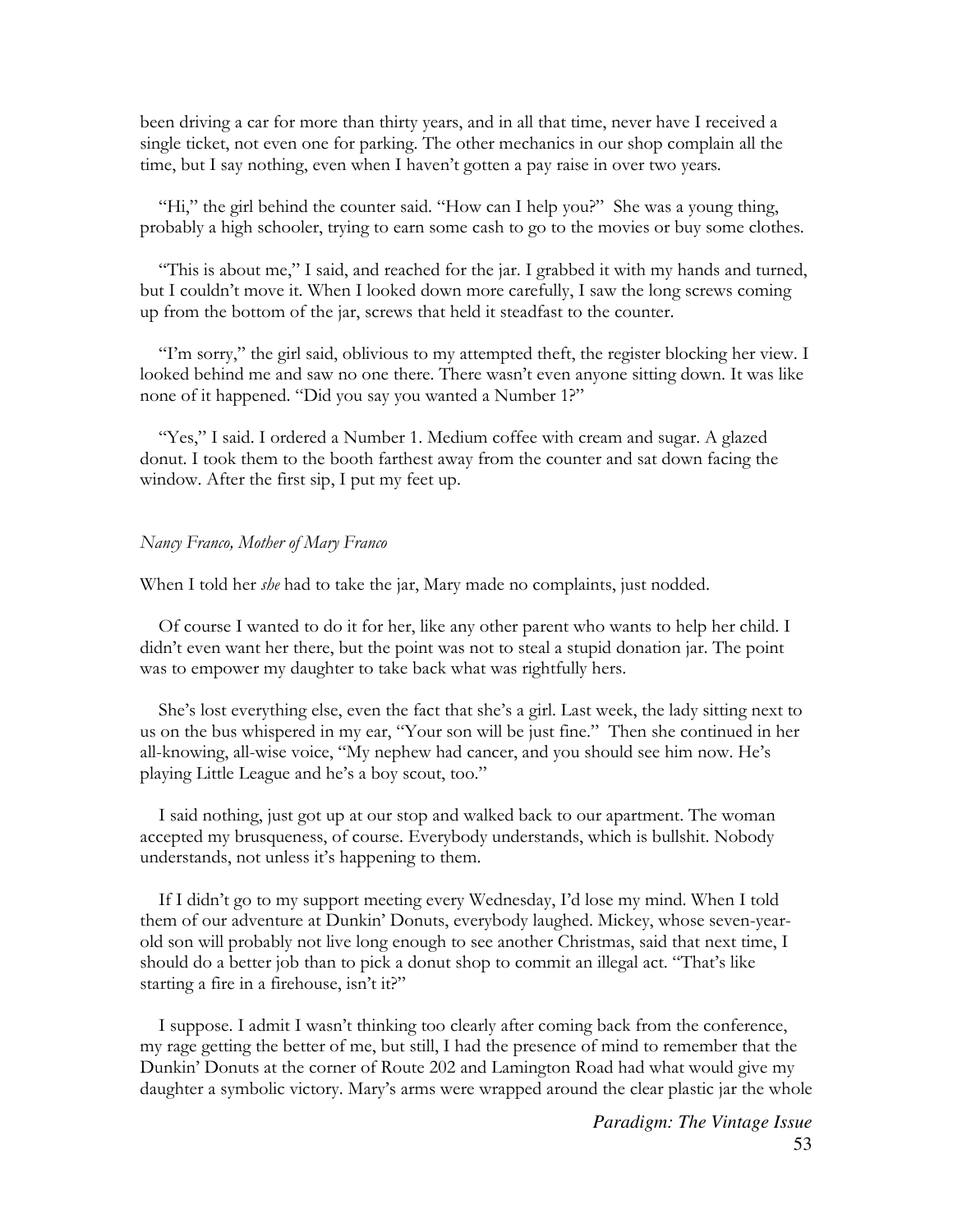car ride back, and I felt sorry for her, for having a mother who could do nothing but pull stunts like this.

 My daughter turned eleven last month. I can't even remember what my life was like when I was her age. I went to school, I played with friends, I watched television. I ate, I slept, I awoke. I'm sure I thought about my own mortality at eleven – everybody does when they're young because it's such a mystery. Death exists everywhere: a swatted fly stuck on the window pane, a flattened worm oozing onto the sidewalk, a still-eyed deer angled askew on the side of the road. Most children have the luxury of imagining their own death at this point, something brimming with melodrama, a long fall from the highest mountain, a fatal shot to the heart, a sip of deadly poison.

 Mary's vision of her own death requires no such hyperactive imagination. All she needs to do is extrapolate the weakness she feels at night, lie down in the dark with this tiredness, and think that this time, her sleep might never end.

 It was my fault, though Dr. Moya says I'm being too hard on myself. Even if I had made it to the conference on time, it would've done little good. Dr. Moya had made his case for the research budget, did his best to get as much of the twenty million dollars toward his experimental treatment of leukemia, but this other doctor, this fucking Dr. Wong, he was a piece of work.

 "He had the votes of half the committee before he even set foot on that stage," Dr. Moya told me. "If you want to blame anyone, Nancy, blame me. I underestimated my opponent, not you."

 That may be true, Dr. Moya, but I bet Dr. Wong didn't see this one coming. This morning Mary and I emptied the jar into a Ziploc and we walked to the 7-Eleven at the corner of our street. She deposited almost forty-five dollars into the Jimmy Fund can herself, sliding every last penny into the slot until there was nothing left.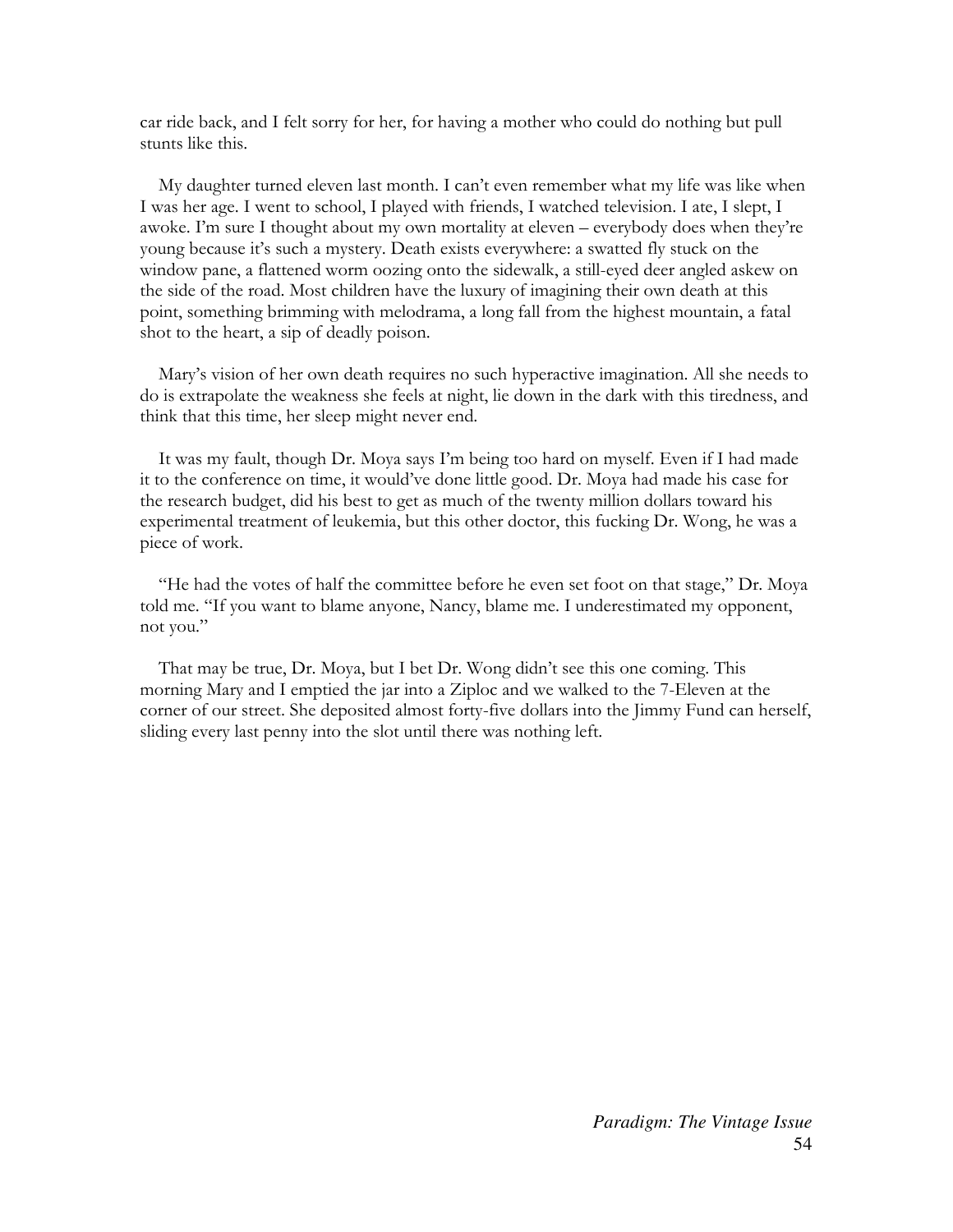"Because someone will adore me when my ribs show clearly and I'm thin even when I sit down." – Fatso, Jonatha Brooke

"Is anyone here allergic to bananas, latex, or chocolate frosting?"

 I don't tell Sam that my nose bleeds when I eat chocolate because I don't think that the frosting is for eating.

\* \* \*

 Sixteenth Street and Fourth Avenue. This must be the building. It's flanked by a boarded and chained construction site and an intersection. It's rare to run into someone you recognize in Manhattan, but I take a quick look around me, anyway. The tags next to the buzzer buttons are barely legible and the intercom seems grimy. "Malcontent Productions," I press the button with my knuckle and hold my breath.

"Yes, Malcontent Productions."

 "Uh, my name is Jane, Kelly Anders is supposed to show me around and talk to me. She's expecting me." My voice is cracking. "I tried to call her cell but she didn't answer. Yeah, um, Jane. I'm Jane. She said, well, Kelly did, to be here at seven, I'm supposed to meet her, she said to call up."

"One moment."

 This feels like a mistake. I sound like someone caught in a lie. But strangely enough, I'm not lying at all.

"Kelly will meet you on the sixth floor, wait for her at the door. Take the elevator."

 The elevator is stifling hot. I remove my down-filled puffy coat and try to fold it under my arm. I don't know if wearing jeans and a Gap v-neck sweater to a dungeon is inappropriate. My sneakers squeak loudly as I shift from one foot to the other, tugging my jeans below my bellybutton. Sam gave me Kelly's phone number. Kelly has arranged it so I can visit the dungeon to do research for the play. For my role.

 It is a Wednesday night in November, but I thought Kelly would be wearing less, or maybe I expected head-to-toe leather. Her black tights hang so low that I can see the white cotton crotch below the hem of her short, plaid skirt. Her vintage Strawberry Shortcake tshirt is ragged and strains across her chest.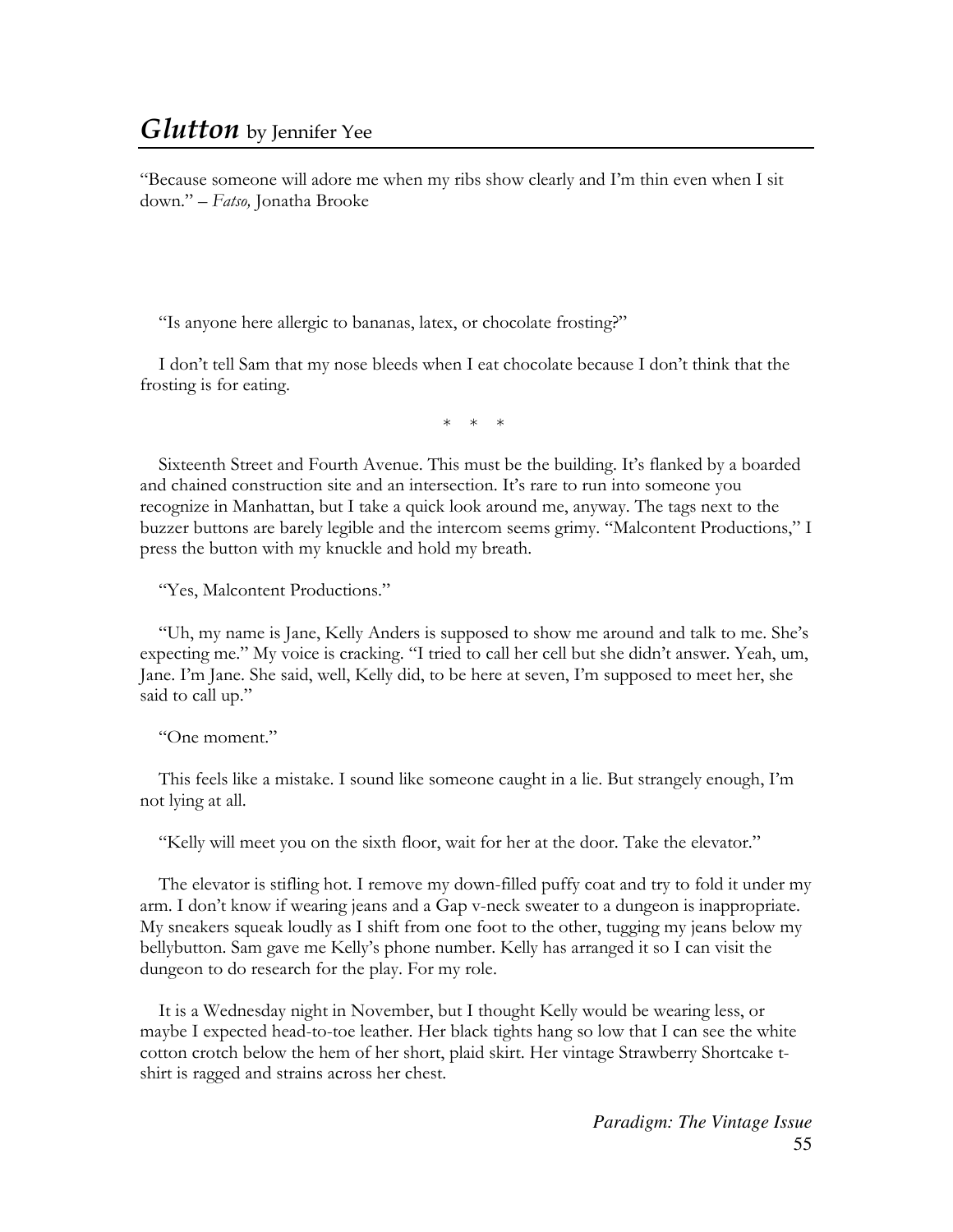\* \* \*

 Elise, my high school ballet teacher, looked like a very thin, delicate owl. Her jet-black hair was always tightly bound, which caused her round, heavily lidded eyes to bulge. She always wore a flowered chiffon ballet skirt wrapped securely around her waist. She was half my height and a quarter of my weight. When she spoke, her head bobbled slightly, like a traditional Japanese puppet, or maybe it was a hint of her age.

 When I was en pointe at the ballet barre she would thrust out her two index fingers then swiftly place the tips of her manicured talons under the full crescents of my cheeks and push. Precision. Balance. Grace.

\* \* \*

 Sam is screaming at us again. Sam is slender, pale, and utterly androgynous. I stand here in four-inch stilettos with my hands clasped behind my back. The top of Sam's blue-spiked head would barely reach my chest. Sam glares make me tuck my chin to my chest like a napping bird. Sam says we are going to fuck up the show. Sam says we should do it again but this time, for god's sake, do something different. We are rehearsing the nightmare sequence. The characters are interpreting the psychological entrapment of their eating disorders in a physical manifestation. The rehearsal started with Sam having us run silently in a circle, barefoot on the wooden flooring. As a synchronized group we were to complete two jumps, a hop, two changes of direction, and a complete stop without speaking to each other or making eye contact or hand signals. Sam had us run for thirty-five minutes. The results were disappointing.

 The Cheerleader has been rolling on the floor pantomiming that she's trapped in a giant grapefruit, it meets Sam's approval. I strut up to a rounded beam embedded in the wall and lick it, making circles with my tongue. I grind against it, treating it like an oversized stripper's pole, an impenetrable phallus. Sam doesn't notice.

\* \* \*

 Mr. John, my ballet teacher from age four to fourteen didn't remember my name until I was nine. If he criticized you, then he had been paying attention to you. If he didn't say anything bad to you, he probably didn't know you were there. He had his favorites. I was elated for weeks when he walked by me at the barre and gave me a rare grin and an approving pat on the cheek.

I was always being told to keep my butt and stomach held in tight.

 Most of the girls in my class were Asian, all of them petite. We were in the "blue" class; we all wore the same color and style of leotard. There was only one boy in our class.

 The one time I was singled out first was the day we were practicing lifts. Mr. John said to the boy that it was like lifting weights. Heaviest to lightest. I was picked first.

\* \* \*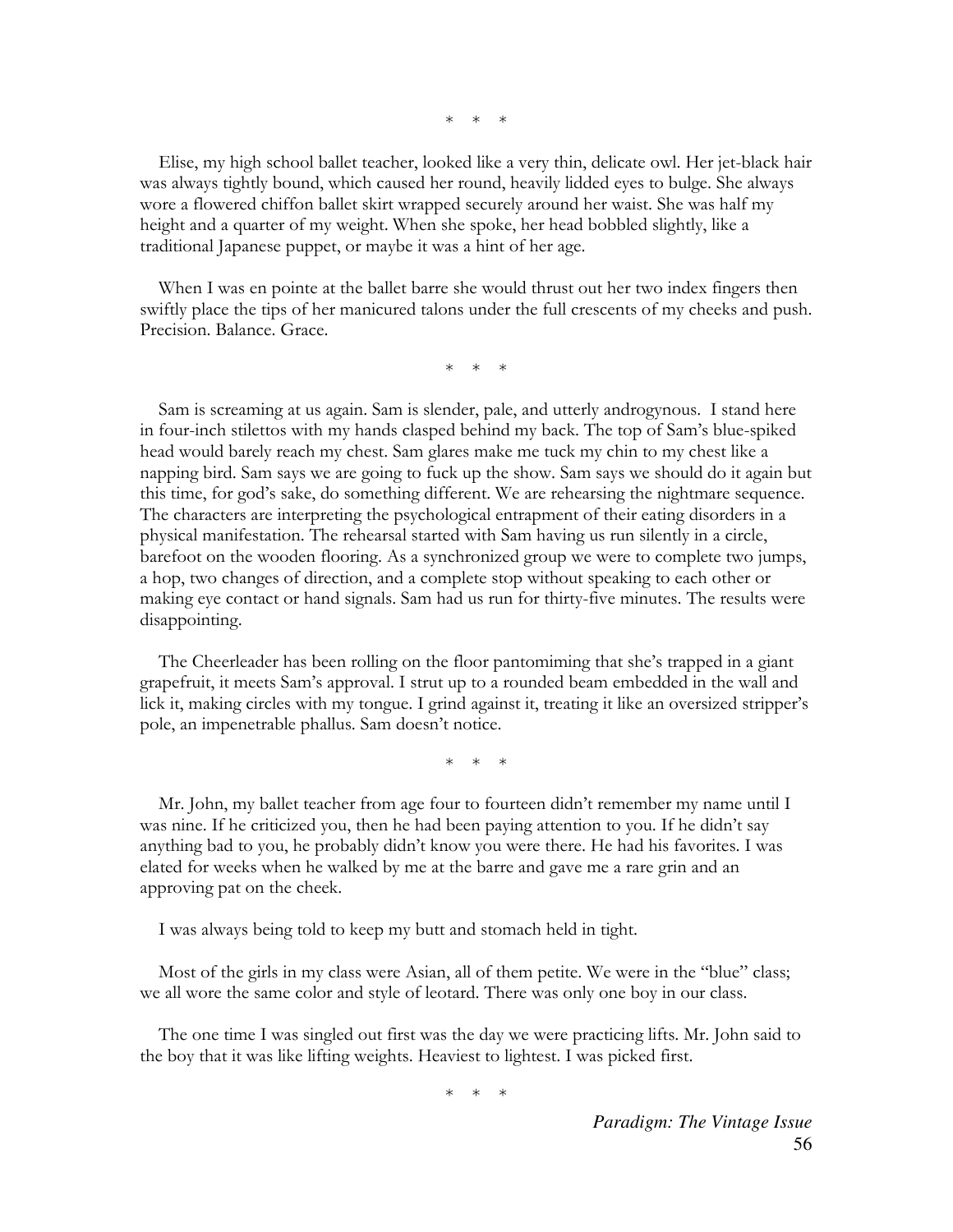Kelly greets me with a warm hug and invites me into the lounge to put down my backpack and coat. I try to tuck my massive coat around my bag and shove them into an empty corner while Kelly introduces me to "the girls." A short blond is wearing lacy lingerie and a worn-out terry cloth robe, a very large Black girl is wearing tight denim cutoffs and a vinyl bra, a Spanish girl with mild acne and frizzy brown curls is lying on the sofa in an oversized t-shirt, a thong and "fuck me heels." A large-busted brunette with cornrows is seated in front of a mirror plucking her eyebrows. A girl with a nose piercing and long acrylic nails and another girl with a she-devil tattooed on her calf are sitting in front of a small T.V. watching the movie Carrie. It is still early, most of the girls don't have appointments, they are simply on-call. Kelly gracefully extends her arm, palm up, like those girls on The Price is Right and introduces me to each of the girls in turn. They all say hello. They call me "honey."

 We walk out of the lounge and pass a balding man wearing a studded dog collar, his head is bowed as he fixes a cabinet. Kelly tells me not to pay attention to him. He's a house slave. He works for them for free, and Kelly tells me that if he is good, then he is rewarded with a little "playtime."

"He likes being disciplined," Kelly says.

 She warns me that if I meet the head mistress, Mistress Mallory, that she might try to recruit me because they don't have any Asian mistresses, and they are very popular. She assures me that Mistress Mallory has given me approval to visit, and that she is both an intelligent businesswoman and a kind person.

 Kelly introduces me to Layla, a very tall, thin Black woman wearing designer jeans and silver hoop earrings. Her hair and make-up are dramatic but impeccable. I try to unobtrusively scrape the dry skin off my lip with my teeth. When Layla leaves, Kelly whispers to me that Layla is always to be referred to as a "she."

 "She wasn't born a female, but she is. She has tits and a cunt," Kelly says waving her hand in front of her own crotch.

 "She's a 'she.' Clients know that she's a T.S. but they also know to call her a 'she." She has tits and a thing."

\* \* \*

 I thought that I was in trouble once. I thought about it over and over again, but it wasn't so bad. It did hurt. I was crying by myself in the bathroom wondering what to do. I was worried about bleeding to death. It must have looked like so much more blood than it actually was because of the water. Then I wondered how it died, technically speaking. Suffocation? Drowning? It was over. I poured half a bottle of Clorox down the toilet to get rid of the smell. I didn't bother to cancel the appointment I had made earlier in the week. Let them think I just changed my mind. I should have gone to the emergency room, though. But eventually I was fine.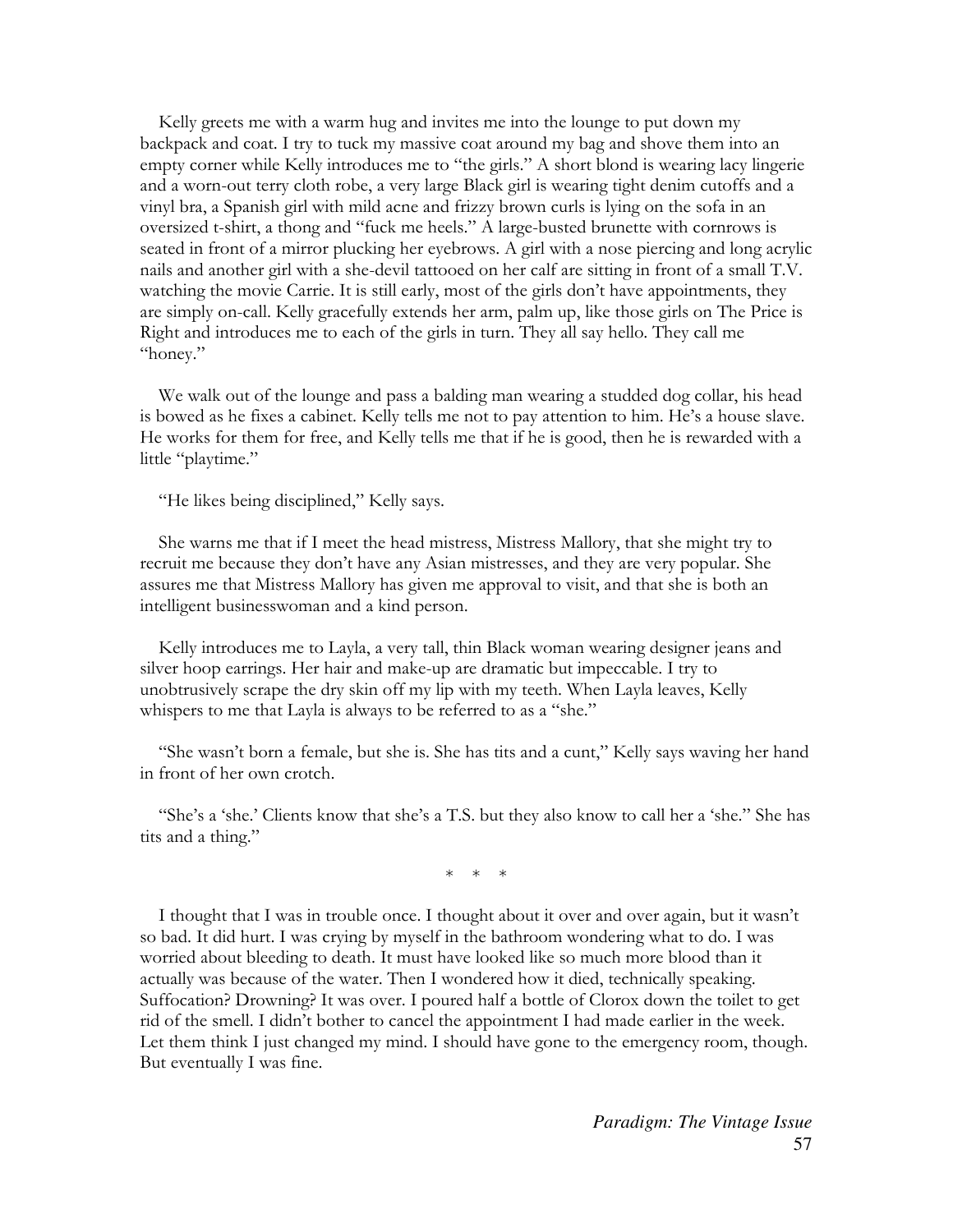\* \* \*

 Kelly leads me into the first room, the "medical" room. The lighting inside is dim. She closes the door then flips a switch. There's no change in the lighting. The switch controls a red light outside the door that indicates that the room is occupied. There is a large metal tub in the back of the room, a dentist's chair, a metal cart and tray for tools and an operating table. She says this room is very popular. She drapes a stethoscope around her neck, sticks out her hip and says "naughty nurse." We stand next to the operating table. She shows me nipple prongs, snapping them in the air and twisting them vigorously. Clips, "to be used on various parts of the body," Kelly explains. Leather restraints and a variety of paddles are displayed.

 "We are very safe. The rooms are sterilized after each use and anything that gets blood on it we throw out. No exceptions. Toss it."

 Kelly bounces in her stockinged feet from room to room and shows me torture wheels, racks and chains, she poses next to each like Vanna White. The rooms are empty except for the equipment. It is a dark carnival.

\* \* \*

 The Angel drapes her sparkling wings on the Skeleton's outstretched arms. Shirley Temple jumpropes with the trailer-park Transvestite using a tape measure. The Cheerleader and the Athlete stuff cookies into their mouths. The Dominatrix and the Beauty Queen tango. This is a play. The characters stop their odd behaviors and break apart. They begin their endless purging cycles all over again. Floor-to-ceiling mirrors are wheeled out and each character prods, vomits, pulls, grimaces, screams, dies at the sight of herself. Sit-ups. Jogging. Vomiting. Leg lifts. Endless monologues about self-hatred, self-abuse.

Sam is not satisfied.

"Again," Sam says. Disgust.

\* \* \*

 "Actually, it's really cool to work here." Kelly says. "Of course you have to be into it, but we all do it recreationally. It's one of the few establishments completely managed by women. Mistress only hires girls with training. You're not allowed to do strictly domination, either, you must work as a submissive, as well. And of course we have playtime together. We wrestle each other and do scenes. We're all very close."

\* \* \*

 There were times when I wandered around Manhattan for hours, lost. I didn't ask for help, because I wouldn't want people to ever think I was ever uncertain. There were times when I would walk quickly past grocery stores or restaurants, because I wouldn't want people to think I ever ate any food. There were times when I waited until class was over to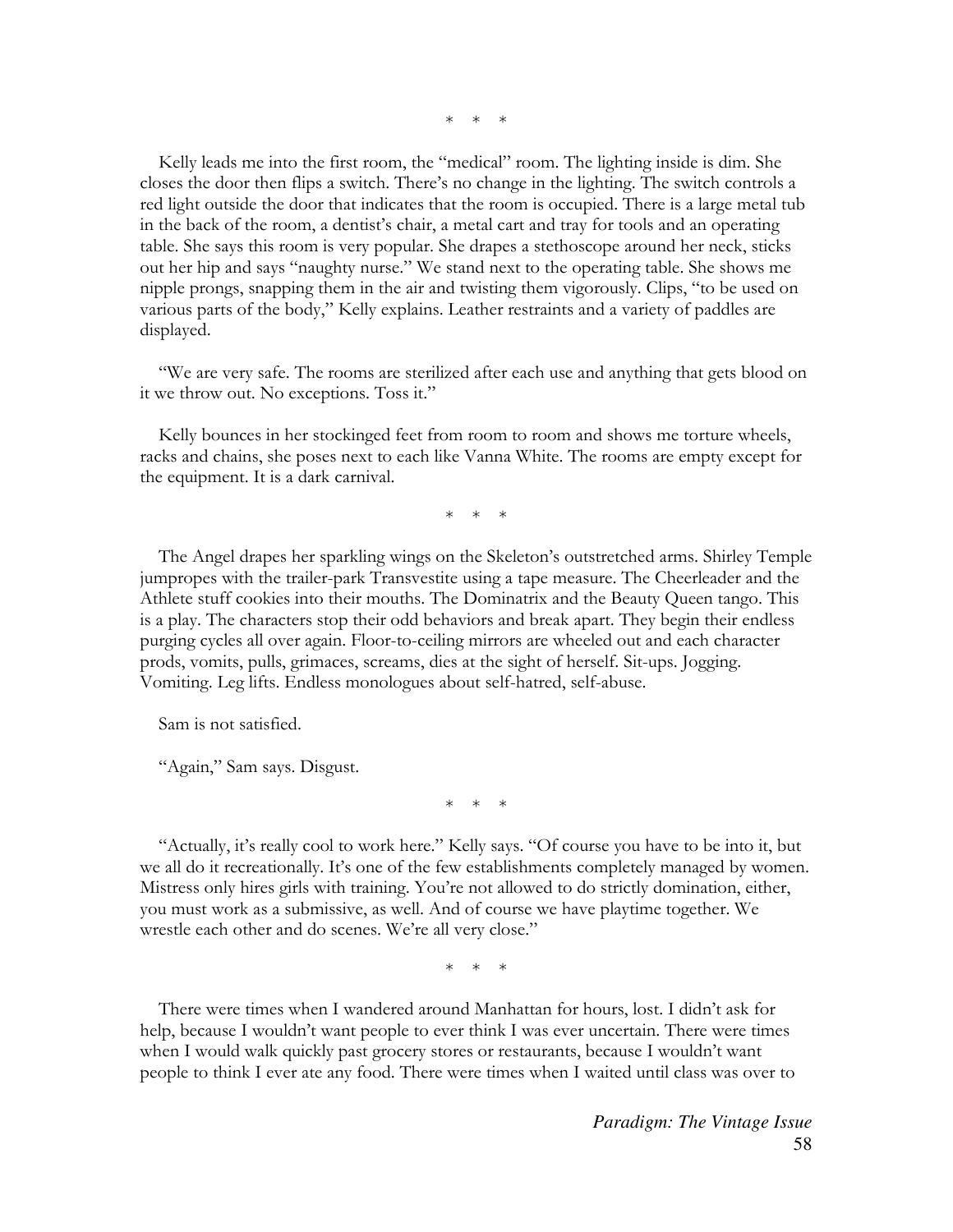run to the bathroom, because I wouldn't want people to think I ever needed to urinate. There were times when I wouldn't say a single word.

\* \* \*

 We are going to find a place to sit down and talk. As we approach the last room she tells me it is haunted. I snort. It's a narrow room with a soundproof isolation chamber by the door and an interrogation chair with a floor lamp on the far side. She turns on the red light and closes the door. Kelly has me sit in the interrogation chair. She shines the lamp in my eyes and turns off the room lights. I see hot white.

 "I get inside their heads. I figure out what makes them tick, why they are here. Eventually they can't see me, they don't know where I am or what I'm gong to do to them."

Kelly turns on the lights. She opens the isolation chamber, it is tall and narrow. There is a wooden stool inside.

 "One of the other girls and I, we're sort of lovers sometimes, we were playing and got someone else to straightjacket and blindfold us and lock us in here. We fell asleep and the girl who put us in here forgot to come and get us out. We were in here for at least two hours. It wasn't what we were expecting, but it was an awesome experience. We were so drained afterward."

Kelly promises me that she'll let me out right away and won't even lock the door. I step inside and sit down. The total isolation and panicked silence inside my head is frightening.

\* \* \*

 My ex-boyfriend Ric forced me to have sex with him in his roommate's closet. He pinned one of my legs over my shoulder with his arm. I tried to keep my ass off the gritty carpet but he kept shoving me down. He was convinced I was going to have an orgasm, he told me so. I was hyperventilating because I was afraid his erratic pushing was going to dislocate my shoulder or break my leg. His roommate came home with friends. Ric let my leg slam back down to the floor. He pulled on his boxer shorts and walked out the door. The whole time I lay there twisted, sweaty, and fazed on the floor.

\* \* \*

 Kelly explains the intricacies of domination to me. There is a glow in her eyes, but her tone is serious. Her intensity is mesmerizing.

 "Sometimes I'll be doing a scene and the client and I will make eye contact. I can see the fear and trust in their eyes at the same time. It's an incredible connection. I will look at them for that split second then shove their head down or slap him. He has to ask permission. They are not allowed to touch me unless I let them. Sometimes I let them lick my shoes. It's all about trust and letting go."

\* \* \*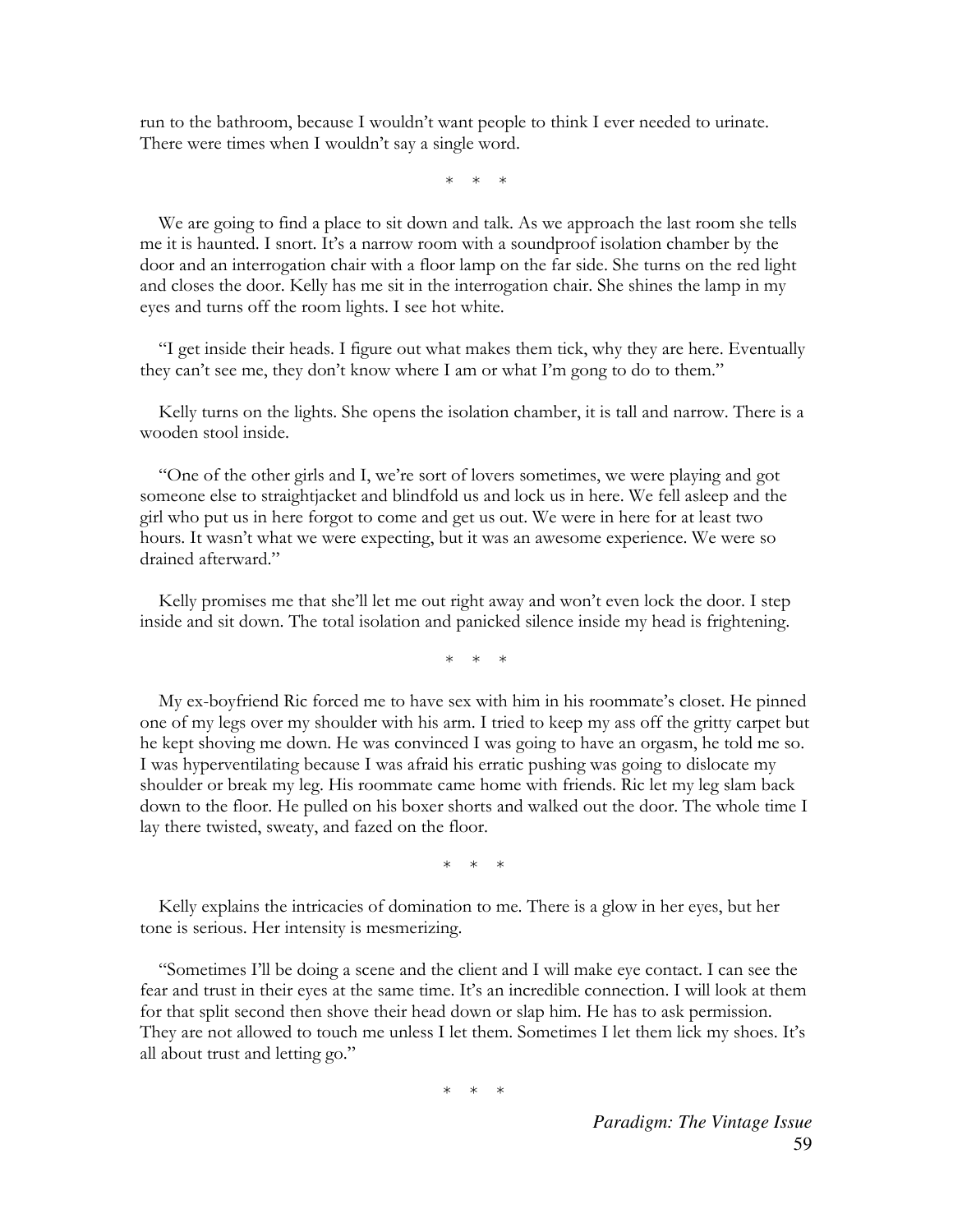I went to this nightclub called "Tunnel." Supposedly you have to pee standing up because there aren't any toilets, only a guy in a wetsuit who sits in a bathtub.

 Some guy kept grinding up against the back of me. He dug his fingers into the grooves that nest my crotch and jizzed all over the back of my leg.

 I stayed in the shower until my skin was red and my digits were wrinkled. Little flaccid dicks.

\* \* \*

 Once I was called to fill-in at a ballet performance, one of the dancers had sprained her ankle. I was an understudy. They were dancing Giselle. I rushed into the dressing room and all the girls applauded. I threw down my bag and sat down to get fixed-up. They were all dressed in their costumes, white embroidered leotards and filmy white skirts. Their black hair, they were all Asian, was pulled back into low buns at the nape of the neck. They powdered my arms and face with baby powder, we were all supposed to be ghosts. Maiden ghosts, undoubtedly. We covered our shoes with liquid foundation make-up to achieve a uniformly clean look.

\* \* \*

 I had a one-night-stand by accident. He told me the morning after we had sex that he hadn't intended to have sex with me. This was after he twisted and rammed his knuckles into my clit while saying, "c'mon, c'mon," as if he were waiting for my engine to turn over. After claiming that he didn't mean to have sex with me the night before (he did though), he cajoled me into taking a shower with him. "Nothing will happen. I promise." He bent me over, pinning my wrists against the edge of the tub and fucked me. All I could see were my hands clenching porcelain. Then he withdrew, spraying it between my feet.

\* \* \*

 Ric and I were in the dorm room bathroom this time. He was much shorter than me and couldn't figure out how to stick me. I was sore and dry, as usual. Kneeling naked on sticky tiles the lingering taste of latex made me gag. My hand wasn't enough. He turned his back on me and quickly jerked himself clean into the open toilet. He washed his hands while I searched for my underwear. I got dressed and started to smooth my hair with water.

 "Don't be gross. Wash your fucking hands first," Ric said, walking out the bathroom door.

\* \* \*

 I was wrong, I did have to eat the frosting. The other characters in the show are hunched like vultures in Halloween costumes over the remains of a chocolate cake that was mauled in previous scene. I smear frosting on the neck of the Skeleton. She has a piece of duct tape on her mouth. I slowly lick the frosting off her skin. My hands never touch her body.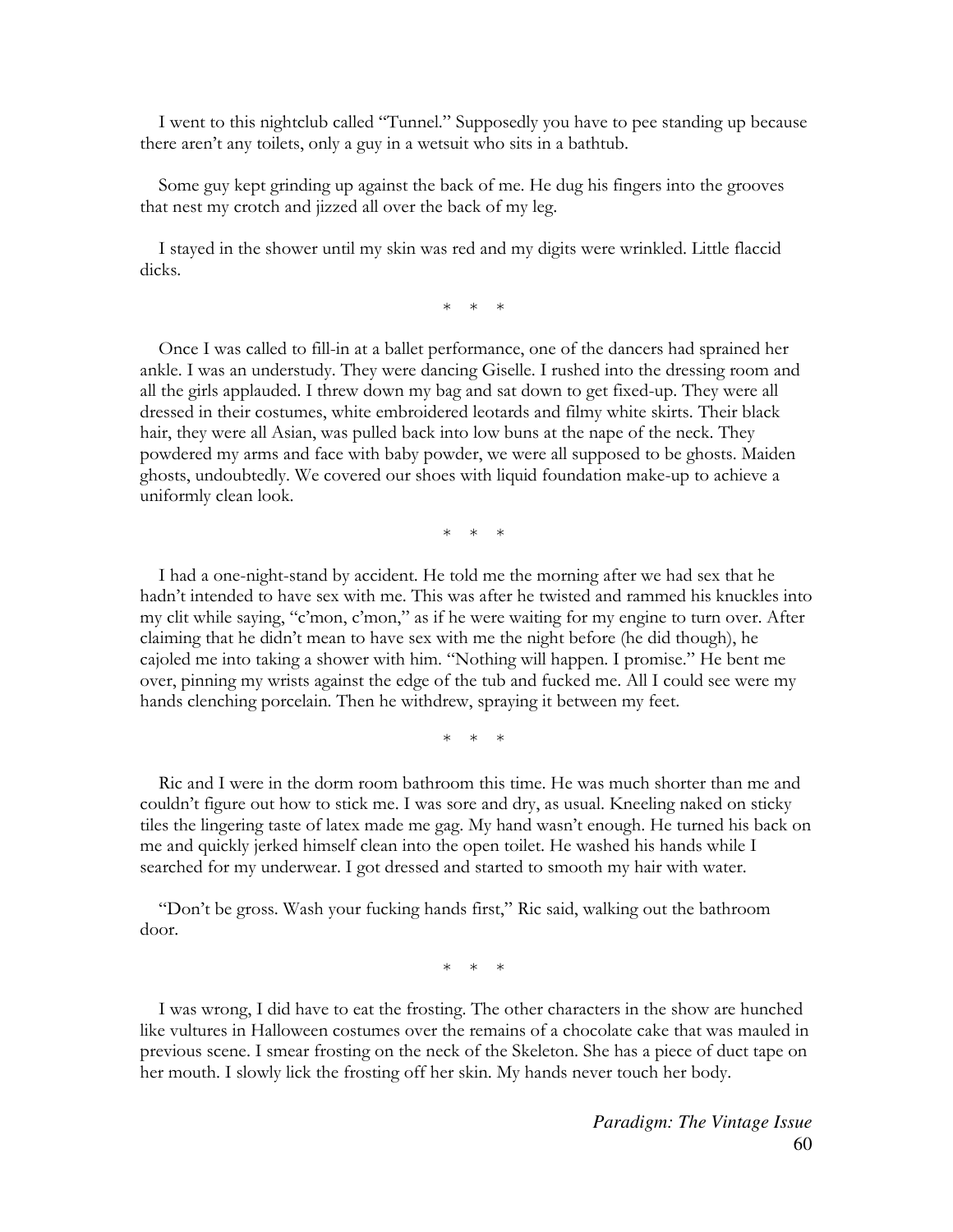\* \* \*

 Matthieu was several slim milk-white snakes that held me down, manipulated me, twiddled and invaded. It was usually over in a few seconds. Those few seconds felt like a black hole. I faced the wall so I wouldn't have to see his fishbelly white skin pulled over his sculpted feminine bones. I stared at the photos of him with his lanky ex-girlfriend. They covered the wall, bed to ceiling. He always apologized for his lack of endurance with a mumbled French idiocy.

\* \* \*

 Since I was about eight years old I couldn't wait to be home alone. I'd sneak into the kitchen (I was afraid someone would see me through the hedge, dusty screens, and clouded window) and I'd open the refrigerator and start. I'd scoop fistfuls of food into my mouth. Cold bread and butter scraped off in chunks, juice, spoonfuls of peanut butter, hidden holiday candies, cheese, fingers of mayonnaise, leftover pasta, ice cream, anything that I could swallow down. It would catch up to me. I'd try to distract myself by hiding in bed hoping to fall asleep, or reading and pretending I was someone else, somewhere else. I'd try to crap it all out. I learned what to do when I was older.

 $*$ 

 I couldn't taste the food. I only remembered the stomachaches and the strain of trying to get rid of my mistake. I couldn't feel the sex. Freshman year in college I stopped eating and started having sex. For a year my lower body was constantly aching.

\* \* \*

 I don't even have to grab the rim of the toilet bowl anymore for support. I simply kneel and do it. My eyeballs feel like they're blushing hard, then they are suddenly cool and wet and my stomach clenches sending stinging waves of pinpricks up my esophagus. Water splashes up on my face when the chunks hit the surface. Choking, growling, and spitting to get rid of the burn, the residue. When it is over I start crying, "I'll never do it again," as I clean my mouth and face before I look up into the mirror. I have said these words so many times before.

\* \* \*

 I crawl across the stage trying not to snag my fishnet stockings on a splinter or lose one of my stilettos. I pause in the center stage spotlight to arch my back and stick my ass high in the air when I say the line about starring in a personal porn video. Sam always screamed at me if I didn't thrust my ass on the word "porn." Precision. This monologue is about my character's obsession with masturbation, self-gratification, self-abuse. I have said these words so many times before.

 I feel eyes all over me, the other characters in back of me, the audience just a few feet in front. My hands roam strategically and they clench my own flesh as I say the words and go through the motions. Kneeling on the floor, I scream and moan and buck and writhe in a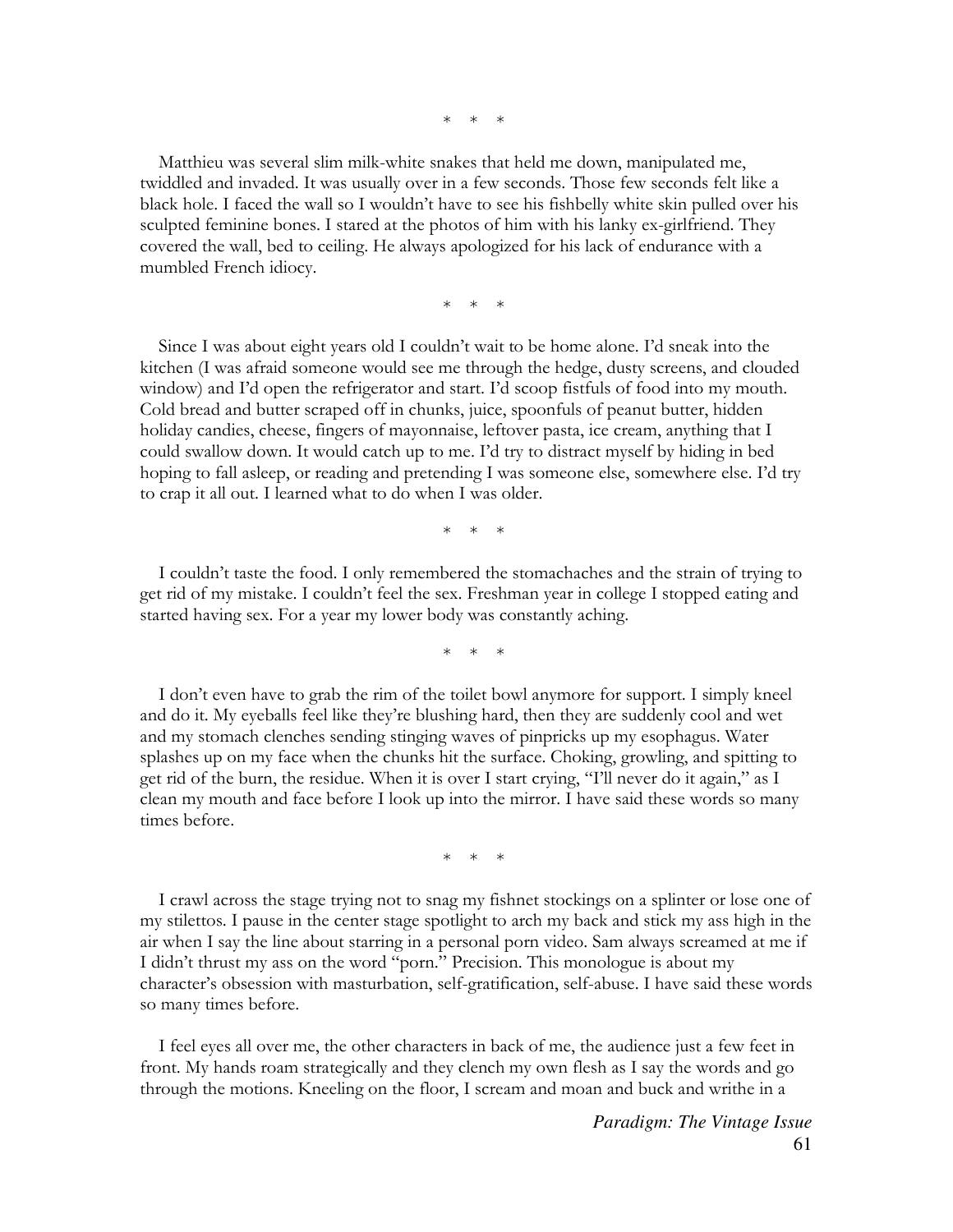fake climax. Slowly I settle back onto my heels forcing a look of serene satisfaction onto my face as I feel the points of the heels pushing up under the crescents of my cheeks. Balance. It's all about trust and letting go, I have said these words so many times before, I'll never do it again. Grace.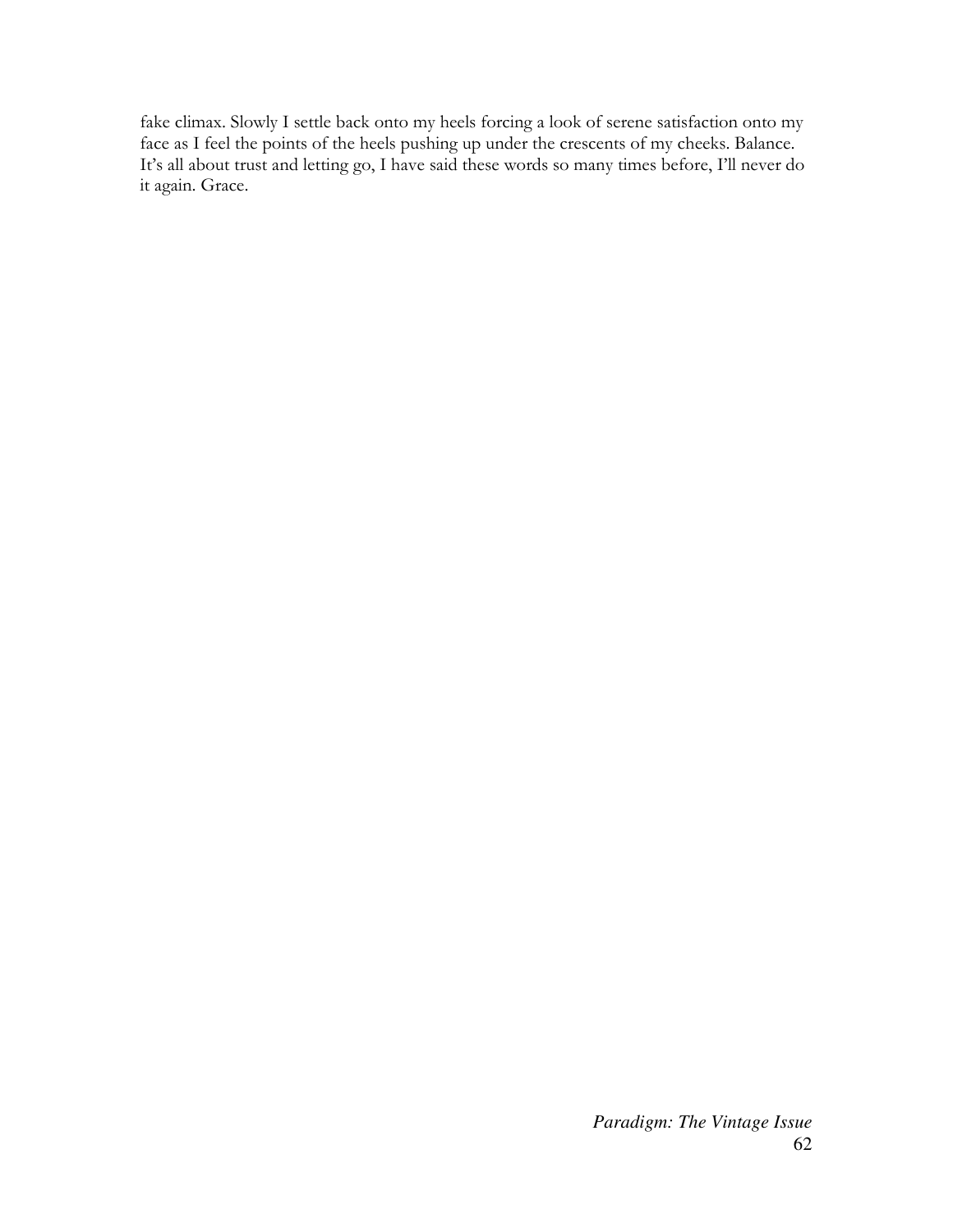# nonfiction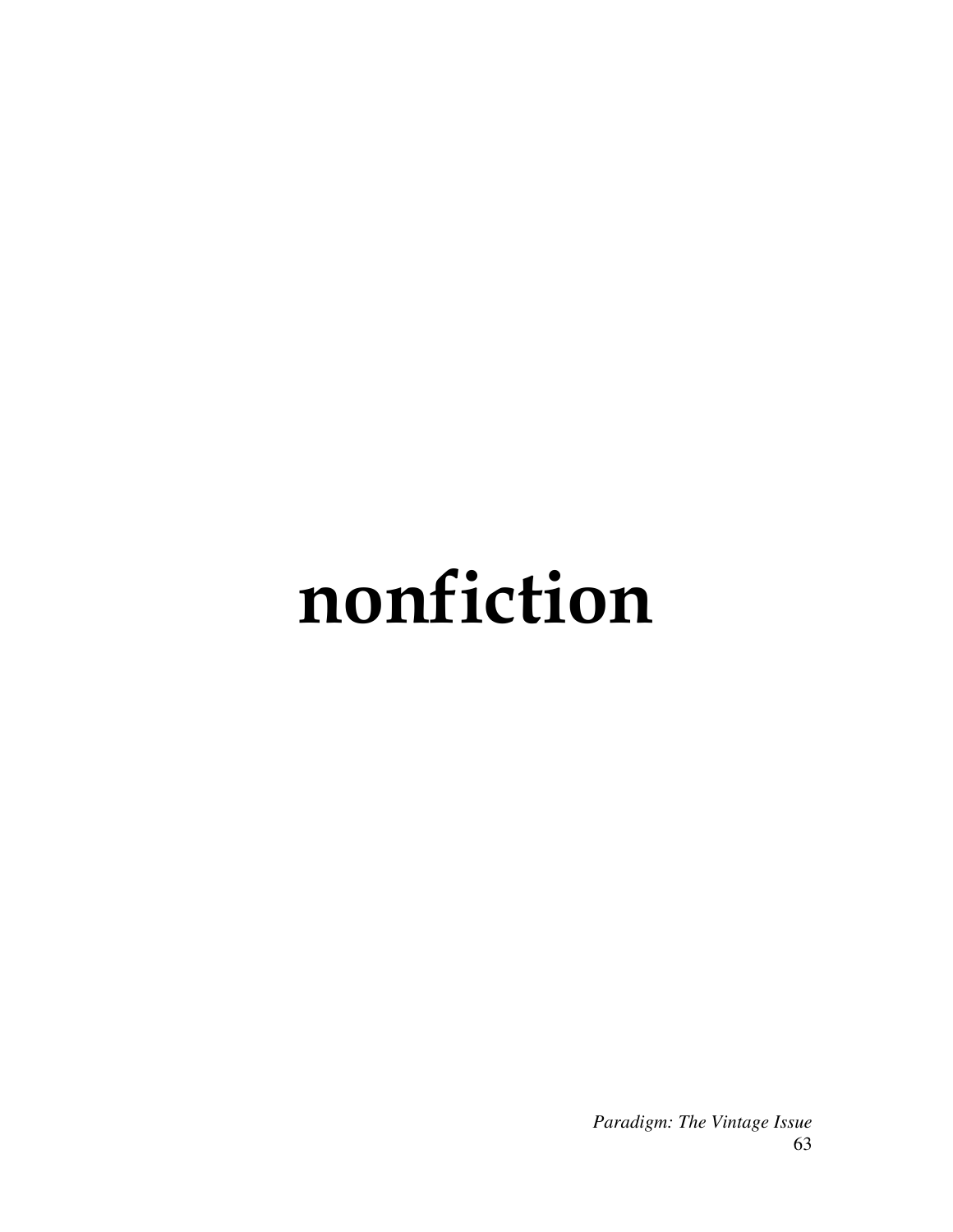This chapter was first published in Raritan, Vol. 2, No. 4 (Spring, 1983): 1-23.

The academic delegation that met me at Beijing Airport at the start of my six-week stay in the People's Republic of China was like the bomber crew in a World War II movie: each chosen to embody a significant group in the great collective enterprise. But where the choices in the American movie were ethnic − an Irish gunner, an Italian navigator, and so forth − the Chinese choices were generational. The senior member of the delegation both in age and authority − was Zhang Wen-Xiang, a dignified Shakespeare scholar in his late sixties, with close-cropped gray hair, elegant features, and exquisite, Oxford-accented English. Next to him, waving enthusiastically as I came through customs, stood Liu Jing-Lian ("Sounds like 'Jingle' – 'Jingle Bells,'" he said), in his late forties, thin enough for his belt to lap around him twice and in a perpetual state of harried excitement and anxiety. Liu had just returned from two years in the United States as a visiting professor, and spoke rapid, idiomatic American English, laced with occasional Anglicisms that were the legacy of his original training ("My dear fellow, be careful not to be ripped off"). Half-hidden behind Liu was a third greeter, Wu Zi-Teng, about thirty, solidly built, with a broken nose, a ready laugh, and − though he too was a member of the English Department at Beijing University − very shaky English. He was introduced to me as Xiao Wu, "Little Wu."

 There was a fourth person who had come to the airport to fetch me: the taxi driver. He was missing several teeth, spoke no English, and seemed irritated that his May Day was being wasted in this way. Or so at least I interpreted his mad, incessant honking at anything and nothing in particular − a bicyclist 50 yards away, a donkey cart on the other side of the road, a peasant pulling a nightsoil wagon − until I realized that all Chinese drivers keep a heavy hand on the horn.

 As we drove along, we reviewed the terms of my visit: over the next three weeks, I would give six lectures to the faculty and students in the English Department at Beijing University. Four of the lectures would be on Shakespeare, two on contemporary American literature; I could also conduct several informal seminars. Most of the lectures would be in the evening, so that I would have plenty of time to poke around Beijing or take side trips, and I could have a car and driver whenever I wished. My audience would be most interested in current trends in criticism and literature. The Cultural Revolution had brought education to a halt for ten years, and it was time now to catch up in every field. There would be no need for a translator, for I would be lecturing to advanced students and to faculty; the problem would not be proficiency in language, but accessibility of ideas.

 The car turned in through a g ate, past a bayonet-bearing soldier. "Is this Beijing University?" "No," said Liu, "This is the Friendship Hotel where you will be staying." But I had been told that I would be staying on the campus of the university where I could easily see students and faculty informally. "This is much nicer; you'll be more comfortable here."

"I'd rather be on the campus."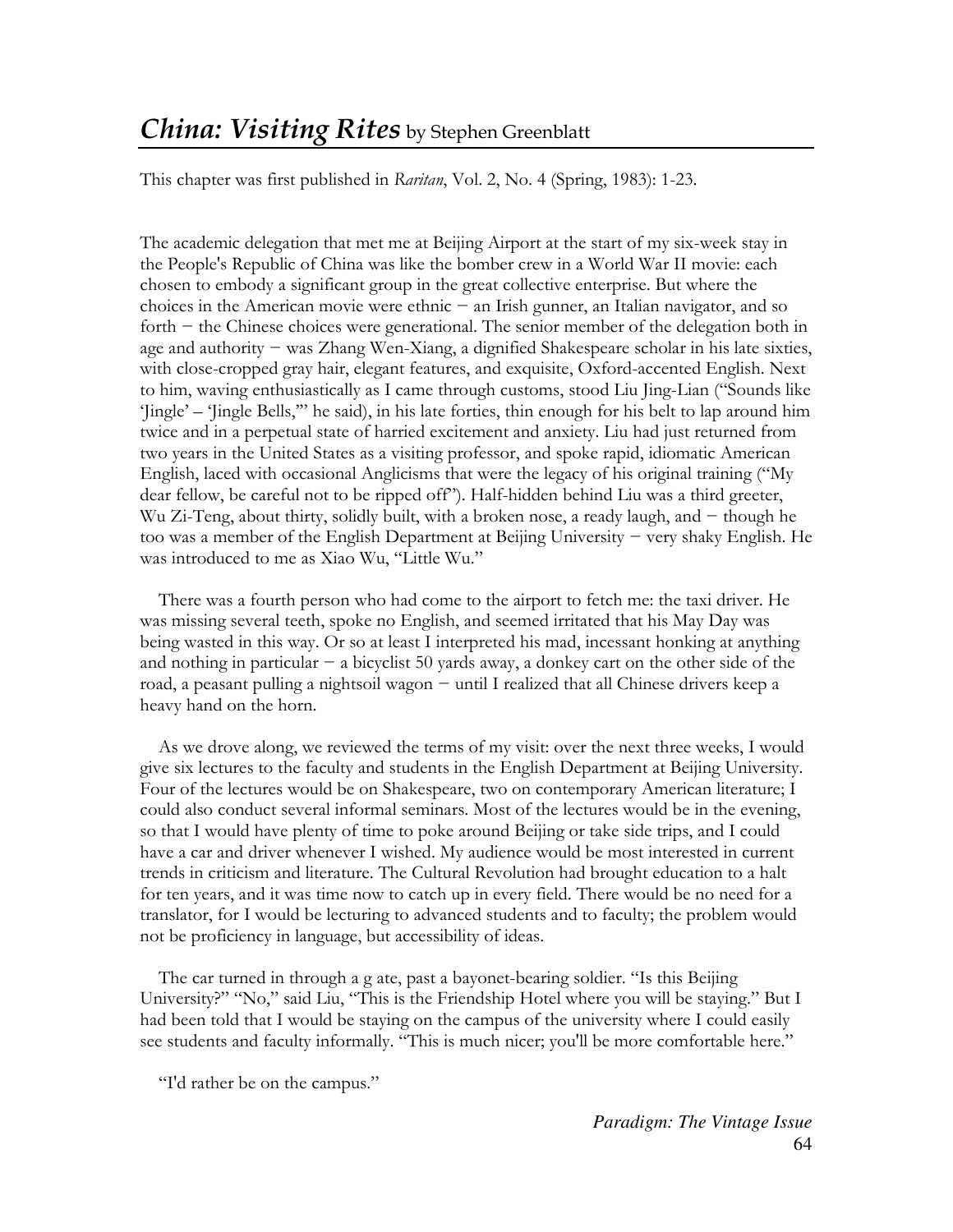"Here you have two rooms and a private bath; you'll be more comfortable."

 "I don't mind staying in one room. On the campus it will be easy to meet people. Isn't the Friendship Hotel a place where Chinese visitors have to sign in at the gate?"

"Yes, but here you will have a TV in your room."

"Oh, that doesn't matter, I don't watch much TV at home."

"Here you'll be more comfortable."

 Xiao Wu looked around my rooms at the Friendship Hotel with an admiration I later came to understand; he and his wife lived on the campus in a room less than half the size of my sitting room. They did their cooking on a tiny charcoal brazier outside their door, and shared a toilet and shower with dozens of others on their long corridor. Zhang and Liu knew that American academics lived like princes, and they glanced about with the complacent assurance that these accommodations could not be *vastly* below my expectations. The four of us sat in overstuffed armchairs and sipped tea.

 In the late afternoon, after the three had left, I decided to go out for a walk. I passed three white-jacketed attendants refilling the large thermoses provided in each room for tea, two other attendants sorting out the laundry, an attendant in charge of the keys, three desk clerks, and two doormen: I was now out not of the hotel but only of my building, one of a dozen or more in the enormous complex built by the Russians in the 1950s to house "Foreign Experts." Then past the infirmary, the tennis courts, the swimming pool (not open until the official start of summer, June 1, though it was already searingly hot), the dining hall, the taxi office, the guard house, the gatehouse, the soldier again − and finally I was out on the street. I saw now more clearly what I had glimpsed through the curtained windows of the taxi: I was in the middle of an enormous suburb of huge apartment blocks, small factories, and nondescript building sites. A few streets away were several tiny shops with a handful of people squatting outside them on the dirt sidewalk selling peanuts, pumpkin seeds, and garlic shoots. No other street life was visible. I came to what appeared to be a pleasant park, but when I tried to walk through the gate I was stopped. In my halting Chinese − the fruit of three months of cramming − I asked to enter and was refused. This was People's University, and I needed special permission to visit. As I walked away, a young man came up to me, his face already betraying the effort to form an English sentence:

"Is this your first visit to China?"

I told him it was; he was pleased. He smiled and said, "Welcome to our factory!"

 Next morning, in the company of Liu, I went off for some sight-seeing; once again we had a driver and official car, this time a large black Warszawa. The car, honking steadily, pulled rapidly out of the Friendship Hotel and forced two women off their bicycles, scattering their belongings. The women cursed; the driver laughed. In a country without private cars, riding around in the back of a Warszawa makes one feel like an eighteenth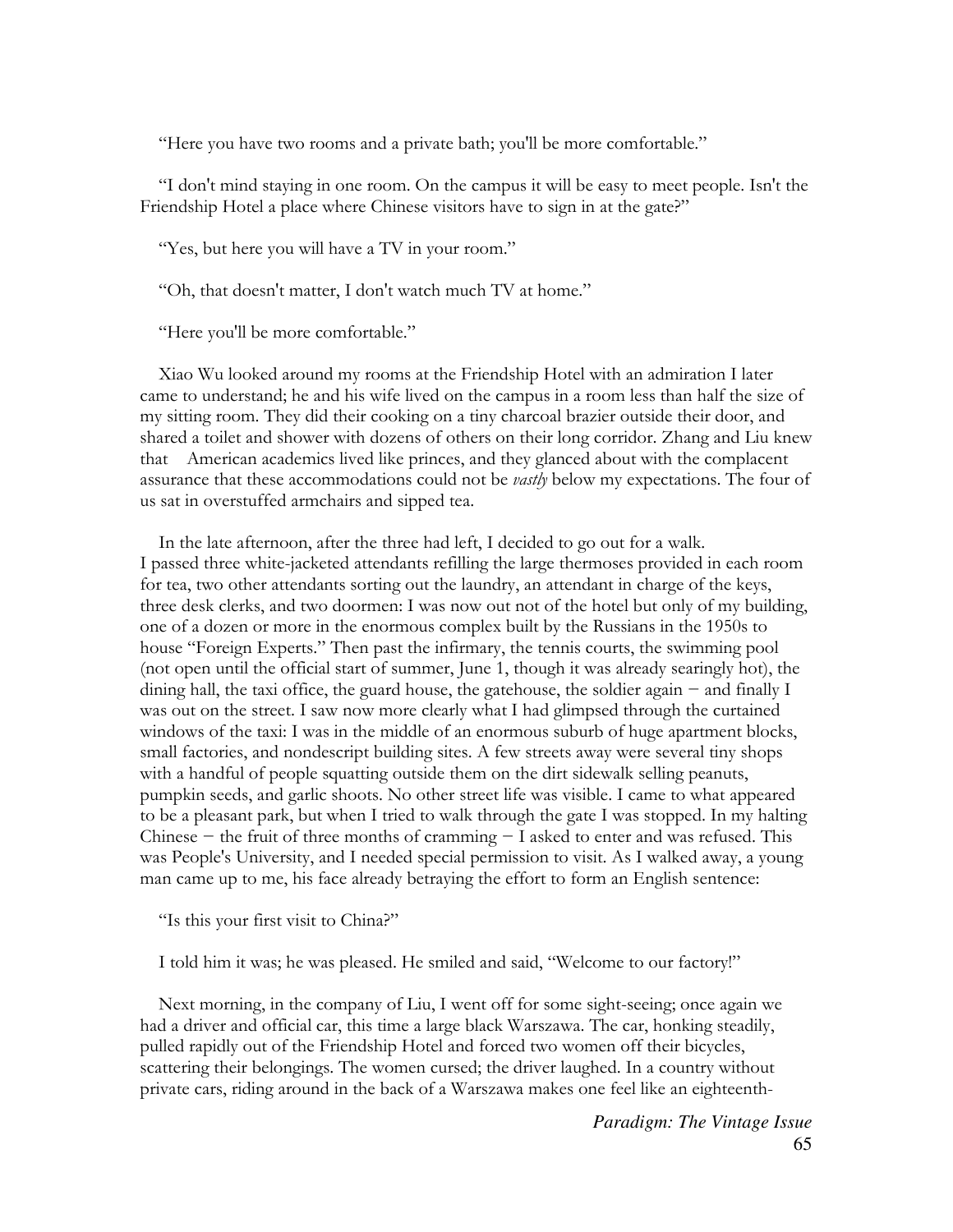century French nobleman running his carriage through the crowds or, alternatively, like the Pope. Neither role suited me. Buses were preferable, but they are astonishingly crowded, and in boarding them the normally disciplined Chinese release an impressively anarchic spirit. (Zhang said that manners had deteriorated under the Gang of Four; the one TV show I watched, however, tried to blame the problem on Western corruption. The pushers and shovers on the screen all wore bell-bottom trousers and leather jackets.)

 The solution to getting around Beijing is a bicycle, and when I managed to borrow one for the duration of my stay, my sense of the city was entirely transformed. The endless sprawl of half-finished construction − for Beijing has grown from six million to ten million inhabitants in little more than a decade − was less numbing when viewed from the midst of a stream of thousands of' bicyclists; I could easily pedal around blocks of factories and put together like a puzzle multiple glimpses of the former temples that now housed the machinery; the obsessive thoroughness with which almost everything in the city is walled no longer seemed so daunting; most important, it was simple now to get off the main streets and into the tiny *butongs*, or alleys, that run between the low gray courtyard houses with their graceful tiled roofs, ornamented doorposts, and quiet interiors. Even with eight families to a courtyard, there are too many people in Beijing for one-story housing, and these structures arc rapidly being ripped down and replaced with large ugly apartment blocks. But for the moment there are still great networks of *hutongs*, and even in their dilapidated state, with piles of rubble by the walls and the courtyards half-filled with brick sheds jerry-built to accommodate the swelling populations, the old houses have an austere beauty intensified by the major aesthetic principle of contemporary Beijing: sensory deprivation.

 A week after my arrival, I had lunch in a traditional courtyard house with Lin Zhi-Xiao, an old and distinguished novelist to whom I had been given an introduction by an American friend. Situated near the back gate of the Imperial Palace, this complex of courtyards had been built in the last century by one of the Empress Dowager's eunuchs. Lin had bought the house before Liberation and had raised his children there, but during the Cultural Revolution the Red Guards occupied the courtyard, confined Lin and his wife to a single, small room, and moved in several poor families. In the last few years there have been major government efforts to restore losses suffered during the years of upheaval, but it is politically and socially impossible to relocate the poor. Still, Lin and his wife have managed to recover several rooms, and I had already seen enough to know that by Chinese standards this was an exceptionally spacious apartment: a handsome living room with fine old cabinets packed with books, a carved wooden sofa, separate tables for eating and conversation, plus a narrow kitchen, a small bedroom, even a tiny study.

 Lin had lived in England in the late thirties and forties; he had known Leonard and Virginia Woolf and others in Bloomsbury; he was suave, urbane, steeped in Western culture. Despite his perfectly orthodox politics, he was an obvious target for the xenophobic Red Guards. I asked him how he had managed to keep his belongings through the Cultural Revolution. He had taken the furniture apart, he replied, and hidden it away, along with his books, in a space between two walls. Some things, however, had been too dangerous to keep: he had burned the manuscripts of four novels. "No point in keeping them, no point at all."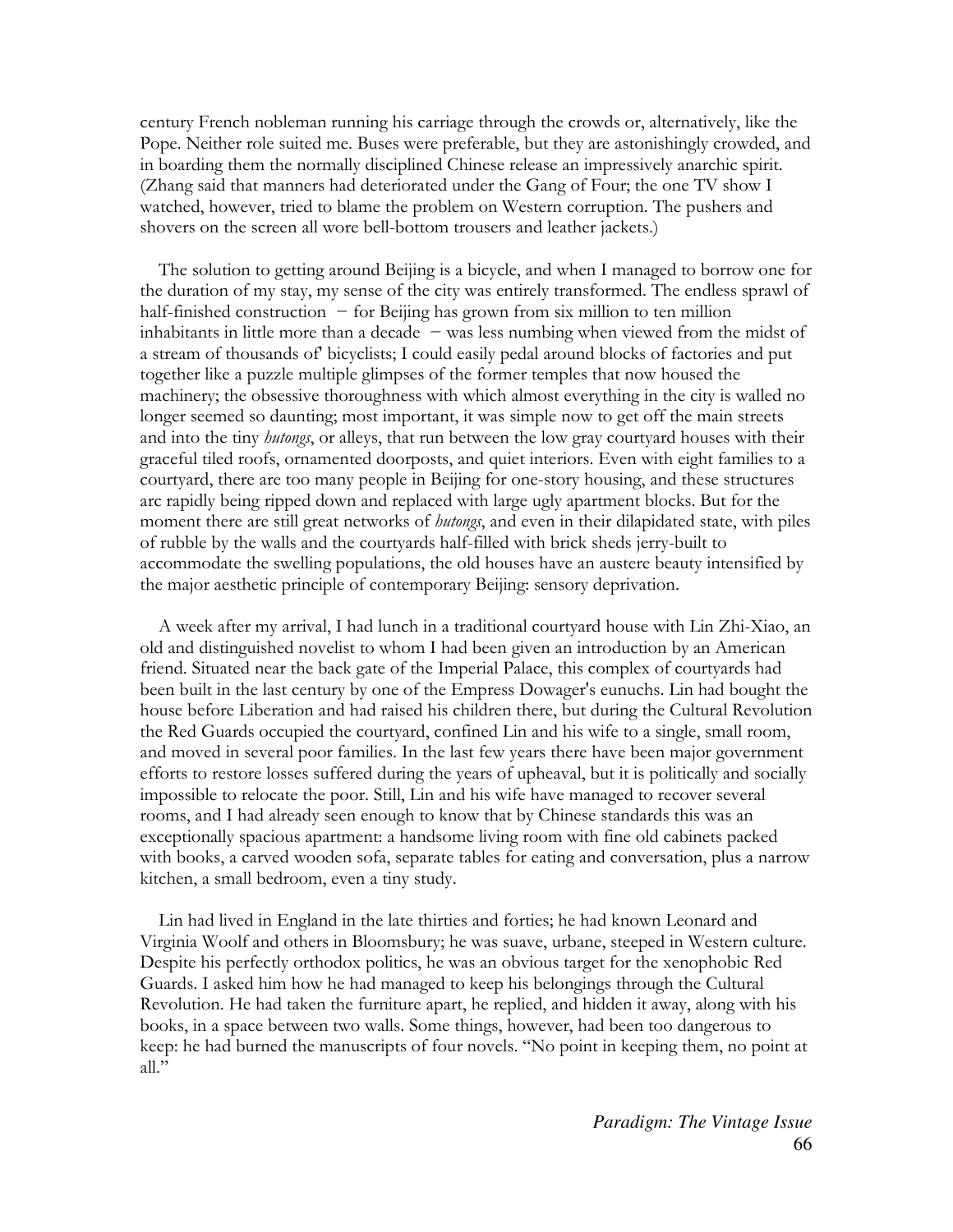Over a long, wonderful lunch − shrimp with peanuts, cold meats, "thousand-year-old eggs," pork with garlic shoots, and a delicious "river duck" that stared at me mournfully from the plate − Lin and I had a wide-ranging conversation, from his recollections of childhood and of the Woolfs, to contemporary American and Chinese culture, from modern painting to international politics. Like many Chinese I met, Lin was supremely gracious, witty, even intimate; I felt we were speaking utterly frankly. Yet as the afternoon wore on, I had an odd feeling which I was to experience several other times in China: a feeling that this moving and convincing intimacy was an elegant conjuring trick. Lin would lean forward and tell me, in confidential tones, things that I knew were utterly conventional, so that I began to lose touch with the markers by which we normally define the boundary between authenticity and illusion.

 Uneasy, I told Lin two stories that I had heard during the past week. I carefully altered the names and precise circumstances, as I am doing right now, and I realized that I myself was beginning to replicate the calculated and illusory frankness that was making me uneasy.

 The first story involved a young Chinese scientist whom I had met through an American friend teaching at a Beijing research institute. My friend told this scientist that the new and extremely expensive piece of equipment his unit had just purchased was hopelessly difficult to maintain, and, moreover, that all the important work to be done on it had already been done. The scientist said he knew this very well himself, but that the equipment had been ordered by the head of the unit, and consequently there had been no way to stop the decision, or even to argue strenuously against it. Their budget would now be exhausted for years, and they would go through the motions of pointless research.

 The second story involved a young academic who had been working for three years on a linguistics project and then had been transferred, on a day's notice and without the possibility of appeal, to an entirely different project, the compiling of a dictionary. At first he hated the project, but gradually, over a year and a half, he had developed, almost in spite of himself, an interest in the intellectual problems raised by the dictionary. Then quite suddenly he was told that a teacher was needed at a new institute, and he was again transferred. This time, he said bitterly, he would no longer commit himself − he would only do what the job absolutely demanded and nothing more. He was "finished."

 Lin sighed, "These stories are true; such things do happen, and frequently at that." Then bending toward me and lowering his voice: "What we need to do is to replace the old cadres with new, bright, up-to-date cadres." The idea was scarcely surprising; I had read it two days before in a speech by Premier Deng, duly reprinted in *China Daily*. I observed that even if such replacement were carried out (itself extremely difficult), it would leave the basic structure of things entirely intact, and young cadres before too long would become old cadres. "What we need," Lin repeated, "are younger cadres."

 Perhaps this is what he actually believed, just as he may even have believed that Contemporary Chinese literature was, as he said, "wonderful and exciting." And even if he believed otherwise, what right had I to expect that he would say so to me? It was not his caution  $-$  if that is what it was  $-$  that surprised me, but his exquisite miming of candor.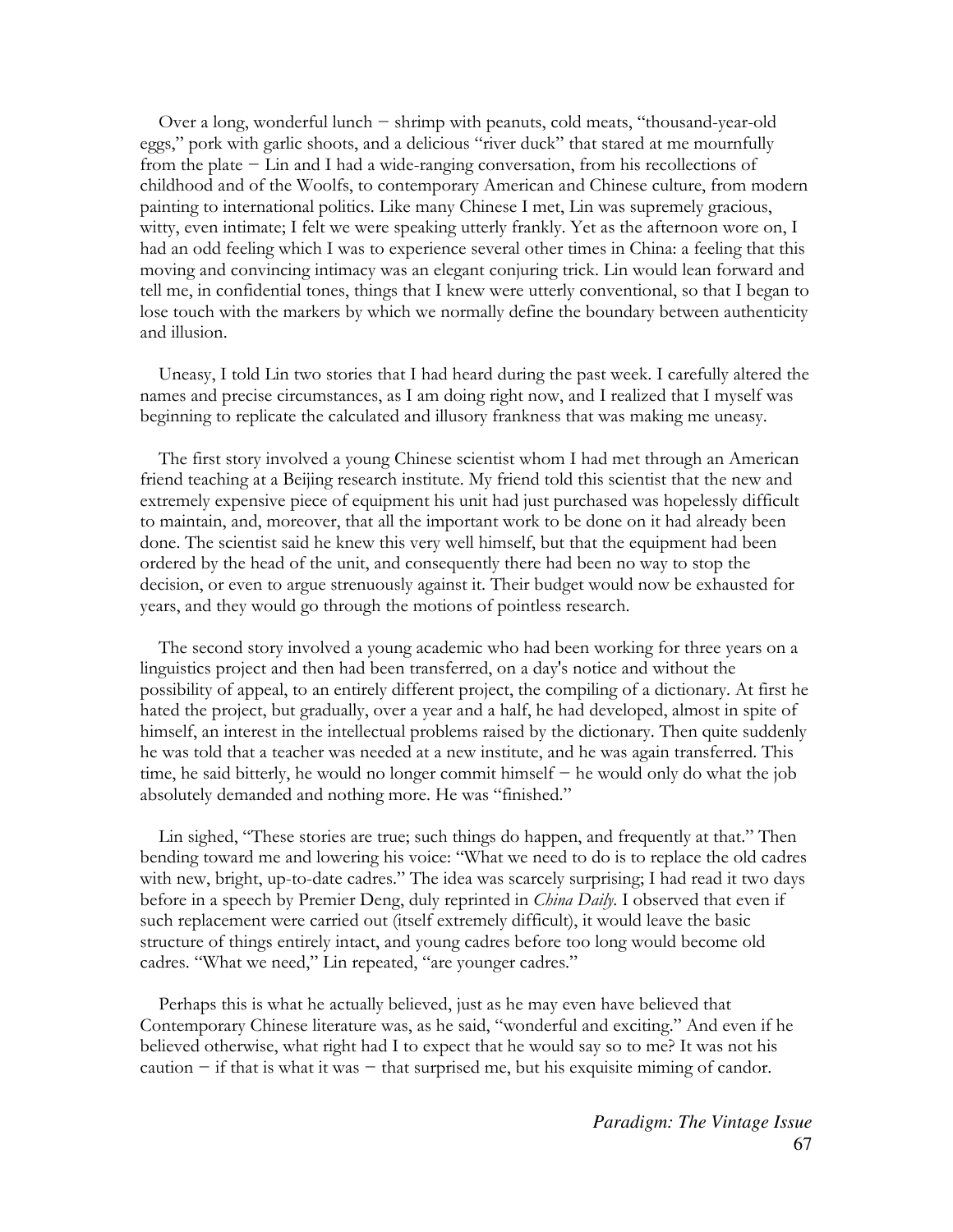In the midst of this perfect courtesy − the consummate achievement of those whom the Chinese are said to call "barbarian handler" − I found myself longing, perversely perhaps, to break through to something clear and unequivocal. Once on a visit to Datong, a bleak, coalmining town on the Mongolian border where there are ancient and remarkably beautiful Buddhist rock carvings, I allowed this longing to get the better of me. I had gone to the Public Security Office to request permission to climb Wu Tai Shan, a Buddhist holy mountain. (I had earlier received permission to climb Tai Shan, a sacred peak in Shandong Province, and so I did not anticipate problems.)

 "Wu Tai Shan is too far away," I was told by the cadre. "It's difficult to reach by train or bus."

"That's okay; I'll hire a taxi."

"But there is no place to stay on the top of Wu Tai Shan."

"I don't intend to climb to the top, and I'll have the taxi take me back to Datong."

"But there are no restaurants on Wu Tai Shan."

"I'll carry food with me."

"But there are only three monasteries open on Wu Tai Shan."

"I'll look at those and then enjoy the scenery."

"Wu Tai Shari is closed to foreigners."

 What had I accomplished by not stopping at the first polite answer? After that experience I resolved to content myself with indirection, but the irritable reaching after unequivocal truths was difficult to suppress.

 "What interests you most about the study of Shakespeare?" I asked an assistant professor who had written his dissertation on the comedies.

"The universal values."

"Which universal values?"

"Those everywhere expressed in Shakespeare's plays."

"But why did you choose to study Shakespeare in particular?"

"I was assigned to study him."

 Assigned. This is not, one must understand, said casually; the assignments are major life decisions that remain in force indefinitely − until the next assignment. Perhaps this partly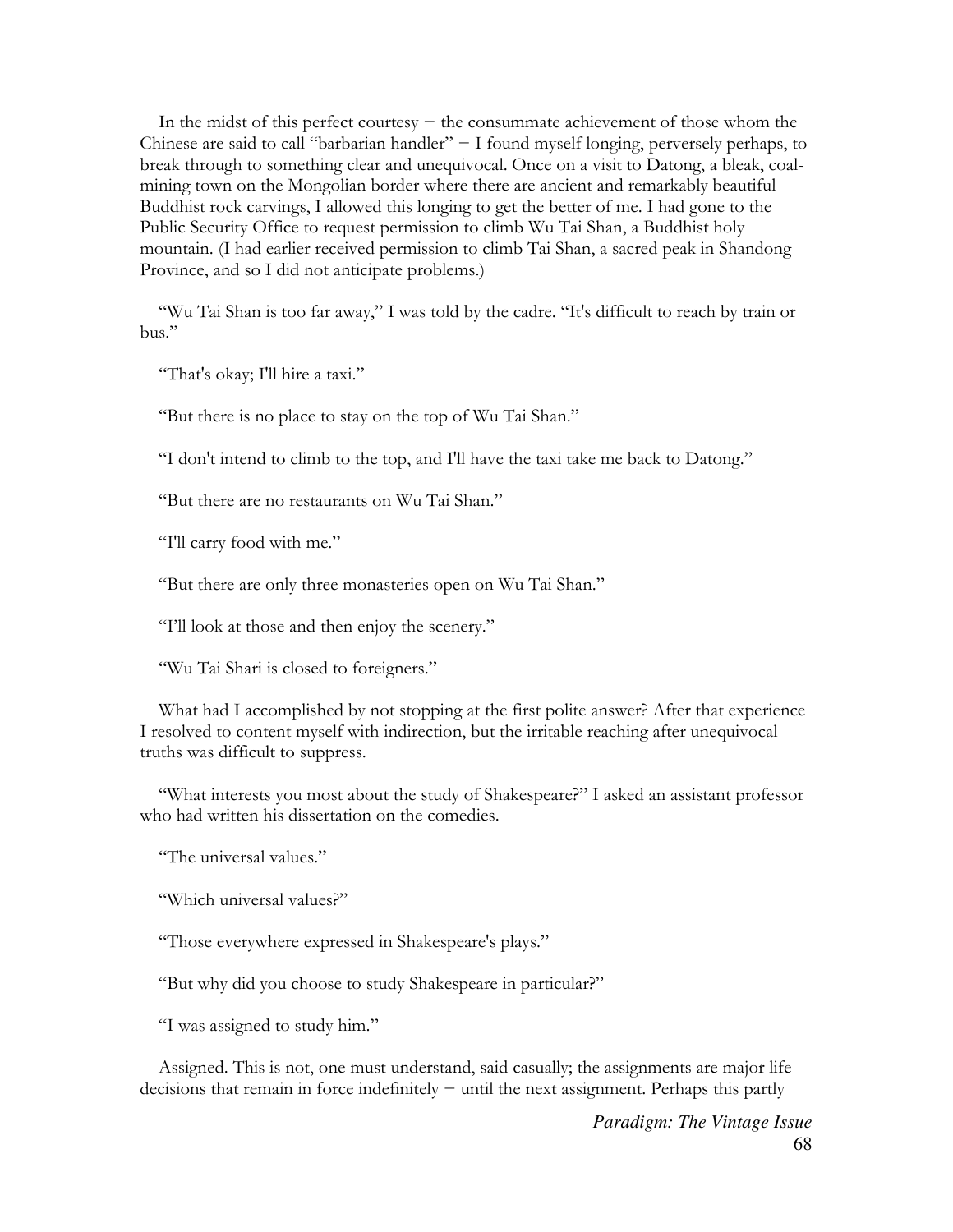explains the craving for nameless universal values; it does not matter what you study if you always find the same thing.

 But do Chinese scholars always find the same thing? "Do you never feel the distance, the foreignness, of your subject?" I asked Qin You-Shi, a strange, sardonic, brilliant young professor.

 "I had wanted to study phonetics," he replied, "but there was no room for me. When I was assigned to study Shakespeare, I felt at first like a young woman who has been married against her will to a hideous old man; at first she bemoans her fate, but gradually she becomes accustomed to it."

 Zhang laughed when Qin made his remark and said that the analogy was absurd. But how did he, I asked, deal with the distance between Shakespeare and Chinese culture? After all, he had earlier complained that Americans were obsessed with sex and violence. True enough, but these obsessions, I suggested, are neither new nor exclusively American; they are already articulated in Shakespeare's plays which Zhang too professed to admire for their universal values. "What do you do," I asked, "with all those moments in Shakespeare? What do you do with lines like Othello's: 'Thy bed, lust stained, shall with lust's blood be spotted?'"

He smiled. "I ignore them."

 This was the reply of someone who had not been assigned to study Western Literature, someone whose perfect English and elegant spanner bespoke a world far different from that invoked by his wrinkled Mao jacket and faded, threadbare trousers. Revolutions must always divide generations; the abyss separating Zhang and others of his age from their younger colleagues is truly startling. At a banquet given for me, one of the senior professors, a cherubic old man named Leng Zi-Xing, proposed endless toasts to Yale where we had both been students, some forty years apart. We drank to Chauncy Brewster Tinker (long dead when I arrived), to the Sterling Library, to the Elizabethan Club, to the elms that have by now all succumbed to blight. As we laughed and drank, Leng looked into my eyes with a peculiar look I encountered at several other moments in China: a blend of cordiality and detached assessment. The old man, I felt, was measuring the distance between his knowledge of the human condition and mine. Mine fell far short, I'm afraid, but I thought of the Yiddish proverb, "Spare us what we can learn to endure."

 At another dinner, this time not at a fancy restaurant but in a bleak concrete shack, Hua Zi-Fang, a frail, wonderfully hospitable professor who, as a young man, had been at Harvard, showed me a book inscribed to him by the eminent Shakespeare scholar, George Lyman Kittredge. His wife Xue Bao-Chai had a still more precious memento: at my urging, she showed me her family album. It began with a yellowed nineteenth-century photograph of her famous, enlightened grandfather, by whom she had been raised: a young man poised for his first trip outside of China and obviously self-conscious about his Western suit and the wig beneath which he had tucked his queue. There followed baby pictures in the background of which one could glimpse the Shanghai mansion, vaguely Tudor, in which she had been raised; pictures of her friends from the missionary school to which she had been sent; pictures of her, wearing chic Western clothes, as a radicalized student at Beijing University in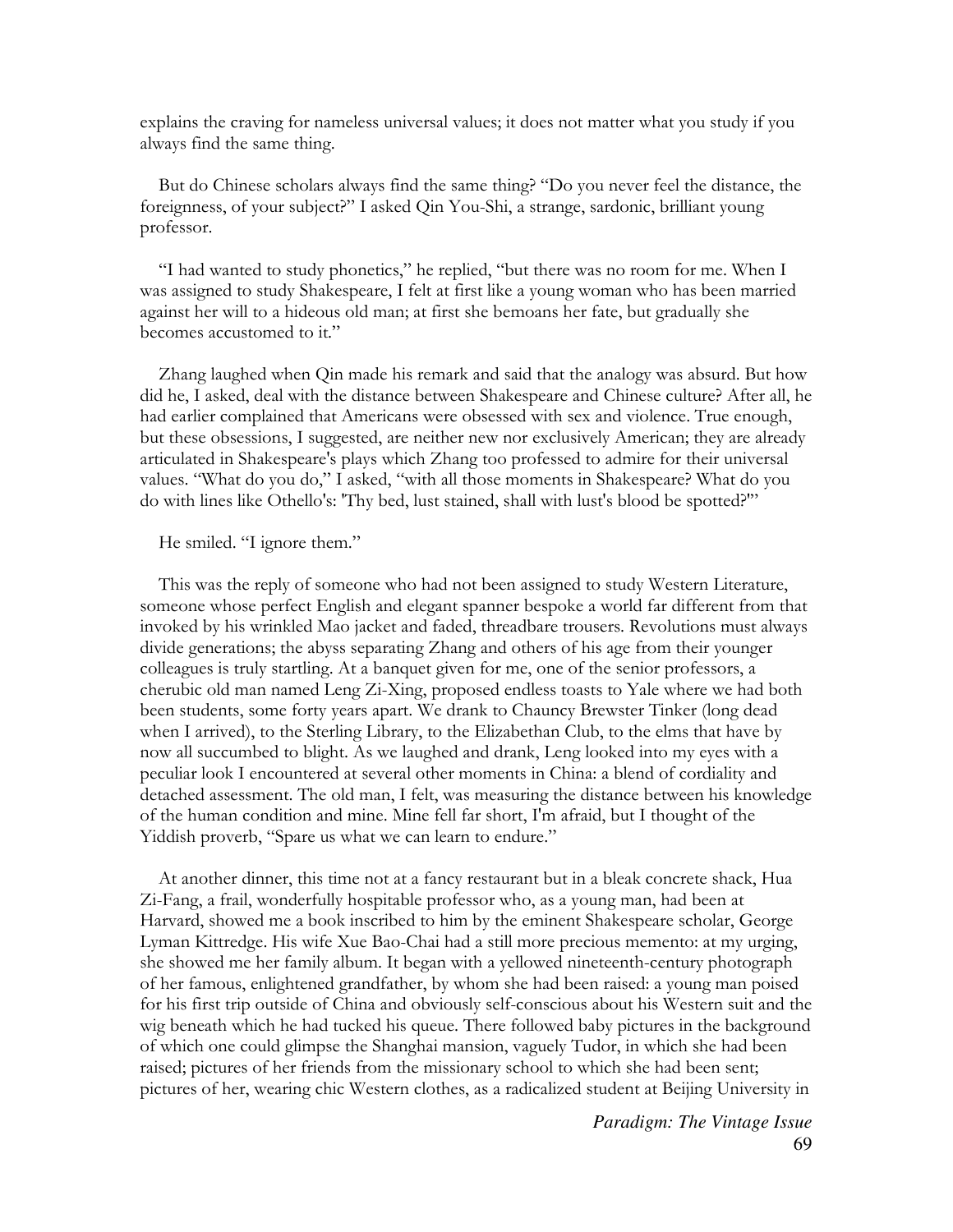the early thirties. Tucked away unmounted at the end of the album were a set of photographs froth the l950s of her grandfather and Mao, strolling together in conversation by the Temple of Heaven. I did not ask why she had not mounted these, but I did ask why she had carefully cut and discarded all but the heads of her friends in the pictures from the 1920s and 1930s. "During the Cultural Revolution, I could not hide my origins," she said, "but if the album had fallen into the hands of unfriendly people, I did not wish to incriminate my friends by preserving pictures of them in bourgeois dress."

 The fear was not ungrounded. Hua and Xue both suffered terribly during the Cultural Revolution: their possessions were seized, their children taken from them, their names vilified. There were beatings, imprisonment, hard labor. Xue's impressive connections were useless; indeed they were the cause of the persecutions, along with her high culture, her membership in the intelligentsia, her impeccable, missionary-school English. Zhang was savagely treated − over five years in what he called a "concentration camp" – Leng Zi-Xing, the jovial drinker of drinker of toasts to Mother Yale, had spent the better part of a decade hauling night-soil on a commune in the north.

 Near the end of my trip, in Shanghai, I gave a single lecture at Fudan University. The occasion was marked by the customary rituals of hospitality, which always included introductions to the senior members of the department. This formality is tied not only to the traditional Chinese respect for the old but to the fact that the present regime, in making reparations for the disasters inflicted by the Gang of Four, has installed in high positions those who suffered during the Cultural Revolution. But at Fudan, I was introduced to only one old man, Wang Xi-Teng. When I remarked on this at dinner, I was told that many of the professors in the English Department had committed suicide – ten in all – and that several others had been beaten to death. Shanghai was the fervent center of the Cultural Revolution.

 To be old and a professor of English in China is to be a survivor. Not only had most such people, in the eyes of the Red Guard, been born into the wrong class, not only had they elected a profession in which they were removed from workers, soldiers, and peasants, but they had all committed a cultural crime, a crime confessed in the very subject they had chosen to study. An American friend who lived in China during the Cultural Revolution told me that she heard a strange sound outside her apartment one day and went to look: it was the sound of Western records – Bach, Mozart, Beethoven − being thrown from windows into the courtyard below.

 The senior generation of literary intellectuals was nightmarishly vulnerable to attack at that time, even if they had unswervingly followed the twisting ideological currents of postliberation China. The generation below them − men and women now in their late forties and fifties − were slightly less vulnerable, if only because in 1965 they had not yet attained positions of authority, and because most of them had originally had less access to Western culture. In fact, they seemed less the repositories of that culture than its managerial assistants. But the young teachers I was meeting had the least access of all: in virtually every case their education had been drastically curtailed; they had spent two or three years in school doing nothing but political agitation and "self-criticism" (universally described as excruciatingly boring); and when the schools themselves were shut down, they had been sent to the countryside or factories to work.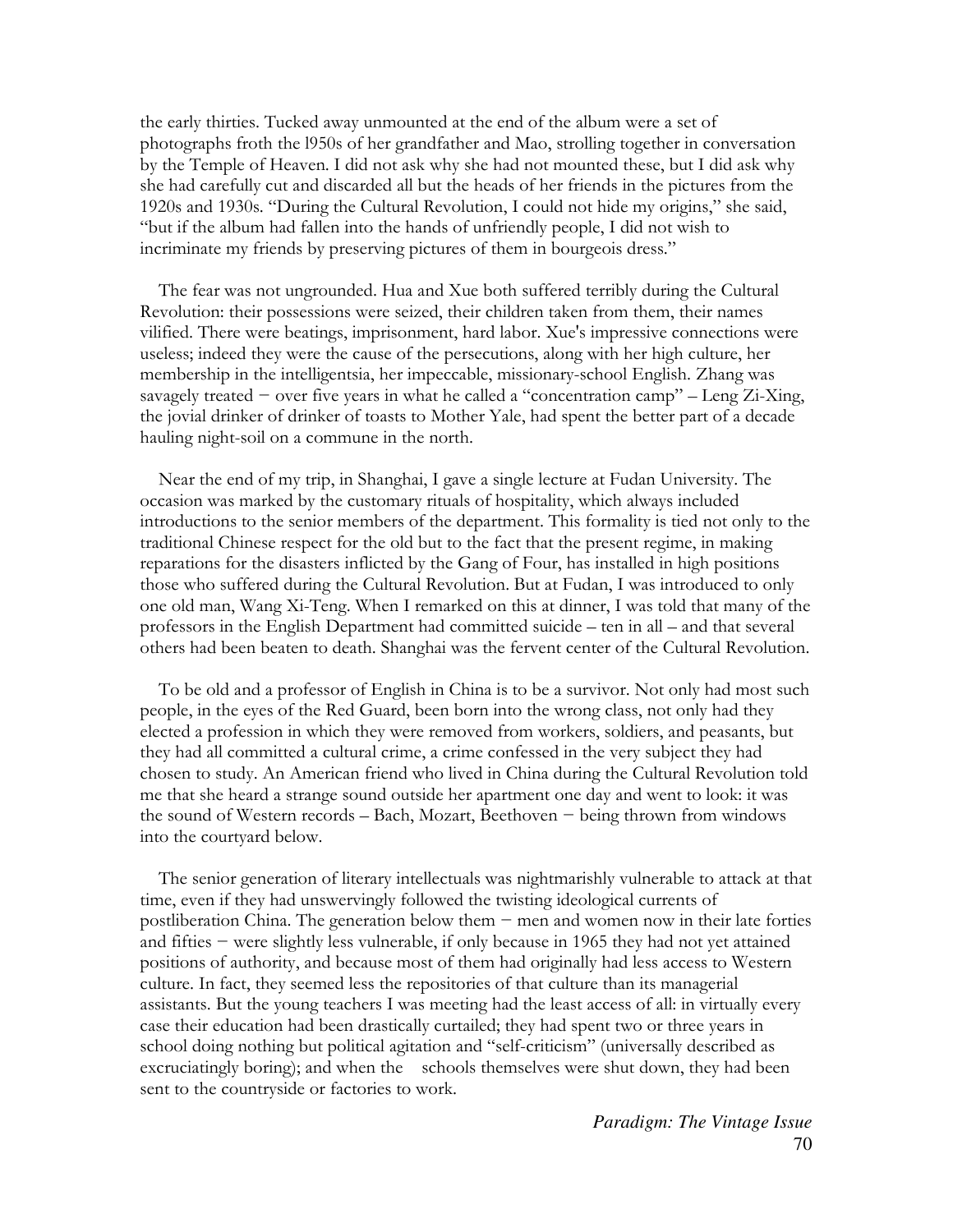Xiao Wu, the young man who had greeted me at the airport and whom I came to know quite well, laughed when he recalled the Cultural Revolution: "I ran around in the streets shouting that teachers were running dogs of U.S. imperialism. I was a Red Guard, you see, and now I'm a teacher myself." How had he made the change, I asked, and how − since he had grown up in a peasant family in remote Gansu province − had he come to Beijing? After all, mobility of this kind, from country to city, from fields to university, is immensely difficult in China. In the early 1970s, Wu said, he had been assigned to work in a machine-tool factory where his job included directing the weekly political meetings at which the latest government directives and exhortations were read. (These meetings continue to be held throughout China – in the universities, on Wednesday afternoons.) Near the close of the Cultural Revolutions, when the regime took its first steps toward reconstruction of the shattered university system, an order came from the central government to choose from the factory's sixteen hundred workers one man and one woman to be sent to Beijing to learn English.

 "I had no real interest in learning English," Xiao Wu said with a smile, "but I wanted to get to Beijing, so I applied." Most of his friends applied too, but his political job enabled him to know the right line to take.

"What was the line?"

"I don't remember."

 "Sure you do. Let me guess, and you tell me if I'm close. 'I want to learn English in order to promote the development and perfection of socialist politics and to struggle against imperialism. My only concern is to serve Marxism-Leninism-Mao Zedong thought. I will never use my knowledge of English to separate myself from the people.'"

Uproarious laughter. "That's right! That's exactly right!"

 Were his friends − and as I asked this I thought of David Copperfield's warehouse mates, Mick Waller and Mealy Potatoes – disappointed and resentful that they were not chosen? "Of course."

 Those in Wu's position − the "worker-soldier-peasant students" who came to the university without any real high school education − hold enviable jobs compared with many of their peers, but in the context of the universities and institutes in which they teach, they are at a distinct disadvantage. Far more than their elders (those, at least, who survived), they bear the visible scars of the Cultural Revolution. For they have had painfully little access to the subjects they are assigned to study and teach, and they are treated with condescension both by their elders and by the new generation of post-Cultural Revolution students that is just now emerging. At the present time there is a popular mania in China for learning English, and in this climate those whose education was irreparably damaged by the Cultural Revolution are made to seem backward and dull. There are university lecturers in English whose command of the language is far exceeded by young workers whose passion is for poring over tattered dictionaries and chatting up foreign visitors. An eighteen-year-old who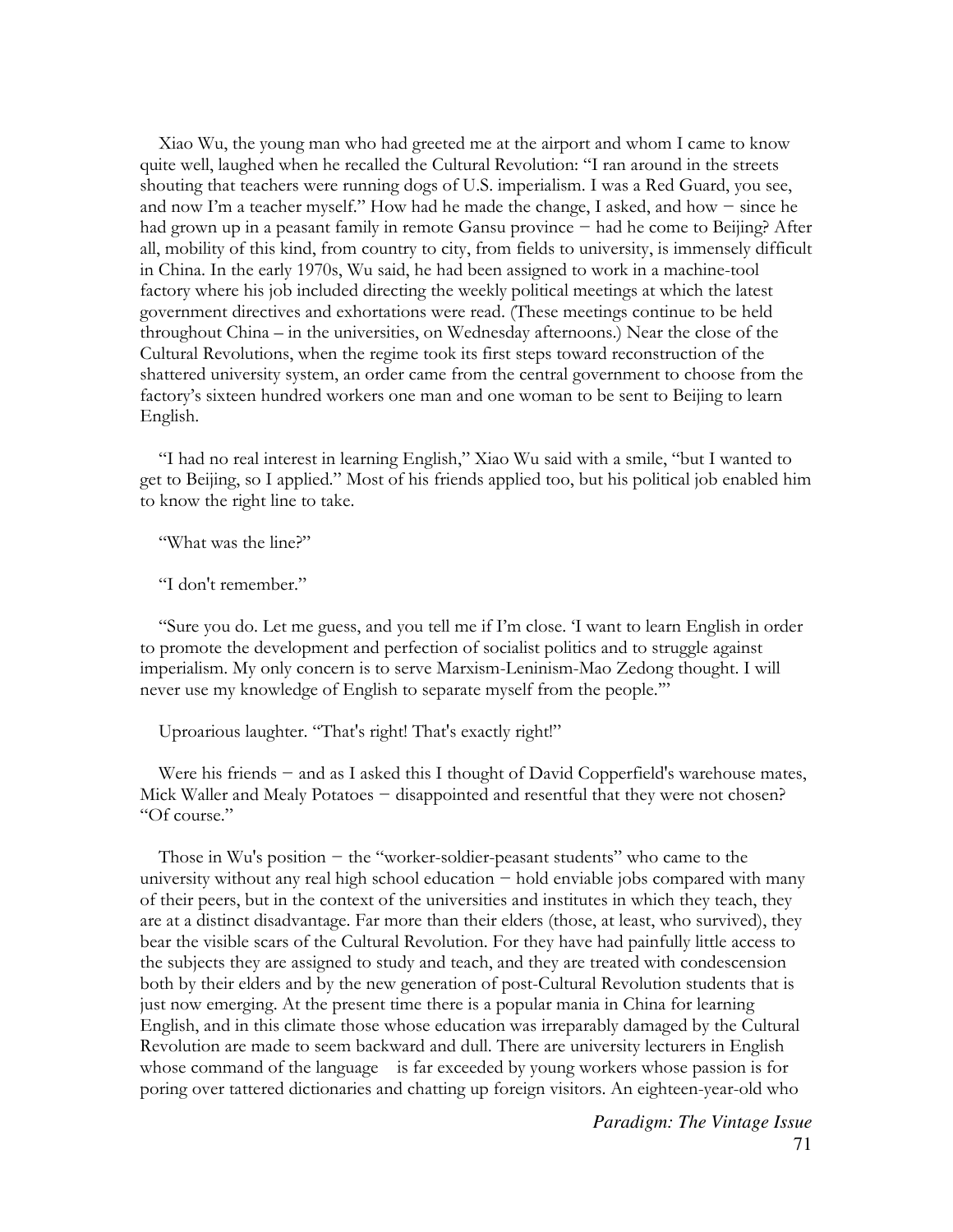once helped me on a Beijing trolley told me that she was a telephone operator and had learned her excellent English by listening in on all conversations in that language. "May I ask you a question?" an earnest young textile worker said to me at 6:30 one morning by the lake in Hangzhou. A crowd of fifteen or twenty others on their way to work instantly gathered around us. "What is the difference, please, between algae and kelp?"

 Ten years ago Xiao Wu and his friends at a comparable age were shouting slogans about long-nosed foreign devils. It seems unlikely now that they will ever catch up either with their elders or with the younger students who have already surpassed their command of English.

 "Is it hard to learn Swedish?" Xiao Wu asked me one day. "If I could learn Swedish I would be one of the only people in China to know the language, and I might have a chance to be sent abroad."

 The deep rifts that divide the generations in China posed a dilemma for me. To whom should my lectures be addressed? At what level should I make entry into my subject? What issues was it important to discuss? What model for literary study was I going to project, and whose interests would it serve? The questions were scarcely of major importance in themselves, but they were linked to issues of very real significance. For literature and literary criticism have no autonomy, in theory or practice, in China; they are intimately and inextricably bound up with the state. The traditional Confucian conception of literature was already deeply ethical and social, and this conception was then simultaneously confirmed and radicalized in Mao's "Talks on Literature and Art at the Yenan Forum." In these statements, delivered forty years ago at an embattled moment and since elevated into national dogma, Mao declared that in judging a literary work, political criteria come first and artistic second, that a work's historical progressiveness and the author's attitude to the people are measures by which to judge a work's relative value; that writers must promote the cause of socialism and integrate themselves with the masses.

 Alter the downfall of' the Gang of Four, some oblique criticism of' Mao's position − or, in the euphemistic language of Chinese politics, of "Leftist misinterpretation" of Mao's position − has been aired. The political test, it was charged, had been too rigidly and crudely applied, and, in the words of a *People's Daily* commentary, there had been "a tendency to create artistic and literary works by formula." But just at the time of my visit to China, there was a reaction against this criticism, and a fierce struggle − still unresolved − emerged between those who wished to challenge or at least modify Mao's principles and those who wished to reaffirm them. The principal battleground is the artist's right to represent characters with mixed motives and to expose serious problems in the contemporary Chinese situation. For a brief period artists were encouraged to write denunciations of the Cultural Revolution, but the literary establishment has started once again to demand a more positive vision: "Having abolished exploitation," write Ding Zhenhai and LiZhun in the May 27, 1982, *China Daily*, "China is a society where the people control state power. Life has more and more of the new and the beautiful, and representing this aspect should be the major task of writers and artists…. Some recent works ignore this. They are shallow, incorrect in ideology and artistic expression, and leave bad influences on society." Artists and writers, the article concludes, "must adopt a correct standpoint, be aware of their responsibility to socialism and create works which play positive roles."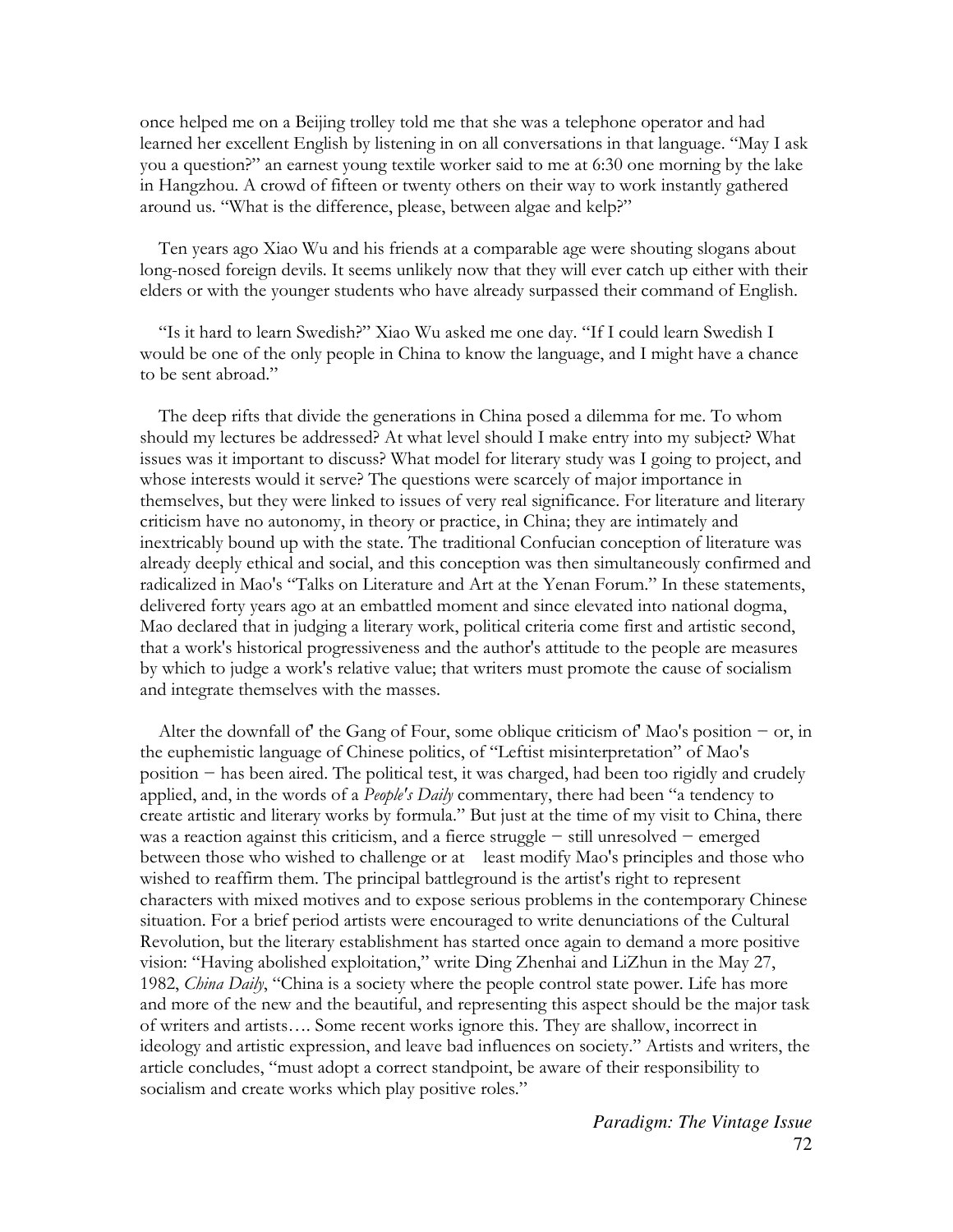These arguments would seem to touch only contemporary literature (and thus leave at least my Shakespeare lectures undisturbed), but they have a strong historical dimension as well. For Marxism lays claim to identifying the "progressive" forces in any historical period, and hence the political test can be applied to the artists of the past. In the prevailing "moderate" mood, this principle leads less to a rejection of major figures in the European literary tradition than to a search for the radical politics of every great writer. With English literature this is a particularly thankless task; there are a few great radicals, to be sure, but they are outnumbered by writers who at least presented themselves as upholders of the values of the ruling elite. Often these apparently conservative artists produced works whose effect is far more corrosive and challenging to the dominant social order than the forthright denunciations of self-conscious revolutionaries, but at least until recently the Chinese seemed to need evidence of a more straightforward political engagement. Thus, if a Chinese scholar did not wish to scrap most of the tradition altogether, he had to indulge in what might be generously called acts of historical imagination. A single example: Shakespeare, declares the two-volume Chinese literary history assigned to undergraduates, always allied himself with the oppressed masses. Even after his retirement to Stratford, he fought on their behalf; indeed on one occasion he rushed back to London to struggle against some particularly cruel enclosures of common land. The story has a grain of truth. Shakespeare did concern himself with some enclosures in the early seventeenth century, but regrettably they were *his* enclosures, and he appears to have been trying to secure his own interests.

Moreover, it is never entirely clear that discussions of the past are just that  $-$  discussions of events and figures decisively removed from the conflicts of the present. There is an ancient tradition in China of conducting serious contemporary debate through the medium of historical argument and literary criticism. Recently, I was told, there was an official declaration that henceforth when history is discussed, the subject is to be understood as *really* history, not an indirect reflection on the present. But such a declaration only bears witness to the persistence of veiled debate and criticism. The principle extends to the choice of literary works to be studied or performed. For instance, the chief Shakespearean production in recent years in Beijing was *Measure for Measure*, a "problem play" far less frequently performed in the West than the major comedies and tragedies. It seems an odd choice until one reflects that its plot concerns the enigmatic withdrawal from authority of the rightful Duke, and the rise and fall of a fanatical, self-righteous, and corrupt lieutenant − in short, one version of recent Chinese history. In my own lectures I found myself drawn almost irresistibly into this oblique mode: when I recalled the plot of King Lear − the painful "retirement" of the absolute ruler and the demonic ascendancy of the four villains − there rippled through the huge audience waves of laughter and stifled comment. And when a student asked me if in *The Tempest* Shakespeare was weaving together art and power or insisting on their ultimate separation, I knew that the question did not only, or even principally, apply to early seventeenth-century England.

 What did my audience want me to answer? What were they straining, with such eager attentiveness, to hear? What Zhang and his generation wanted to hear could be summed up in one word: formalism. They wanted me to talk about patterns of imagery, the interweaving of plot elements, the text's internal structure. They hoped for close readings, for a discussion of tradition and the individual talent, for an account of the inner "world" of a work of art,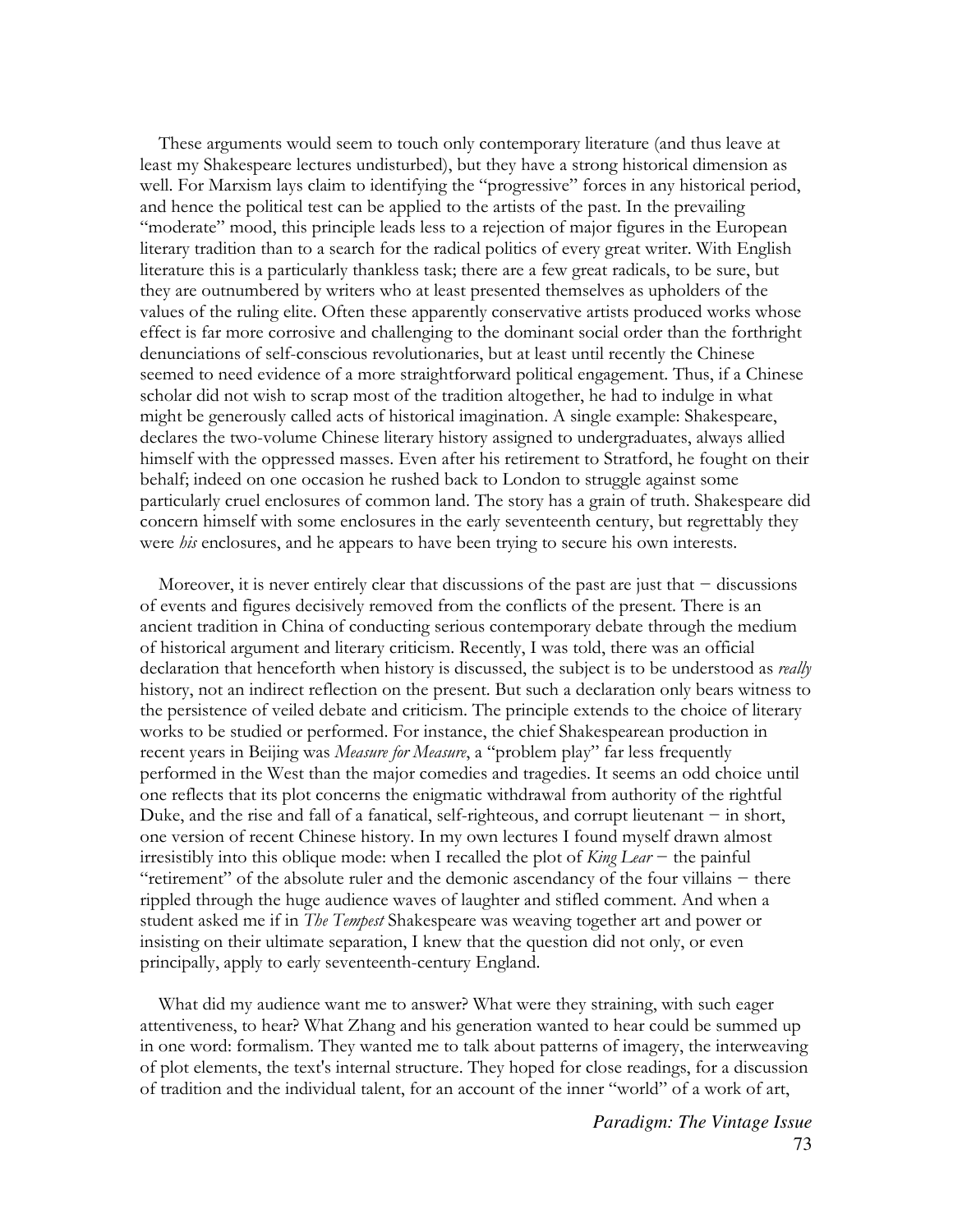for a version of literary history purged of power. This was indeed the heart of my own critical training, but my work over the past fifteen years has pulled against this formalism. I could commend close reading, but only as an initial strategy. For to understand literature, and particularly Renaissance literature, one must, I had learned, grapple with social, political, and economic forces. Shakespeare's theater was subject to ideological scrutiny, censorship, state regulation; plays set in the distant past were widely perceived as veiled commentary on the present; the Byzantine politics of the Elizabethan and Jacobean court spilled over onto the stage, while the players were frequently commanded to perform before the monarch. No wonder Zhang's generation wanted formalism. They were not indifferent to the conditions in which Shakespeare's plays were written and performed; they were living those conditions.

 And the younger generations? They too had experienced the Cultural Revolution, and even without such memories they live now in a society that closely regulates what can and cannot be written by artists. But they seemed less certain that formalism would provide a solution − how could it, constructed as it was by their elders out of a prewar access to Western high culture, the culture of Richards, Empson, and Eliot? It was to this younger group, to students and faculty who would never achieve the intimate command of English upon which the technique of close reading and hence formalism is based, that I principally spoke. I urged them to understand the subtle blend in Shakespeare of subversion and submission, accommodation and resistance; I described the experimental work of contemporary American poets and novelists; and I unsettled as far as I could the stark oppositions − "positive roles" versus "decadent fantasy," "serving socialism" versus "selfexpression" − within which Chinese criticism has attempted to regiment all of literature.

 Once, at the close of a lecture on King Lear, after the flood of questions had subsided and the crowd had thinned, a young woman in her early twenties came up to me and held out her hand. I took her hand in mine, though I did not at first understand her gesture, and then I saw that on her palm she had written something in English in tiny letters: a diagram in which she had attempted to chart the coordinated shifts in the structure of the family, the state, and human emotions from the Middle Ages to the present. An ambitious project for a small palm.

 "It was better when the world was ruled by ritual and duty," she said with a touch of Confucian nostalgia, "but now, in the West at least, everything is confused, and men are torn apart." Then in the middle of the swarm of words − "absolutism," "deference," "love," "surface," "inner depth" − she drew, while I looked on, a single blue line and said, "'There is Shakespeare at the center. He is the poet of this confusion."

 Toward the end of my trip, I was invited to lecture at the Foreign Language Institute in Xi'an, the ancient capital of the early dynasties and the site of some of the greatest archaeological finds in modern China. An official of the English Department, Professor Bu Gu-Xin, met me at the airport with a sign "Welcome Professor Queensplatt." Professor Bu had taught Sanskrit until China broke off relations with India, Russian until China fell out with the Soviet Union; and now English. All conversations with him had time lags, as if conducted long distance.

I was led to the room where I was to give my lecture. It was very hot. Before I entered, I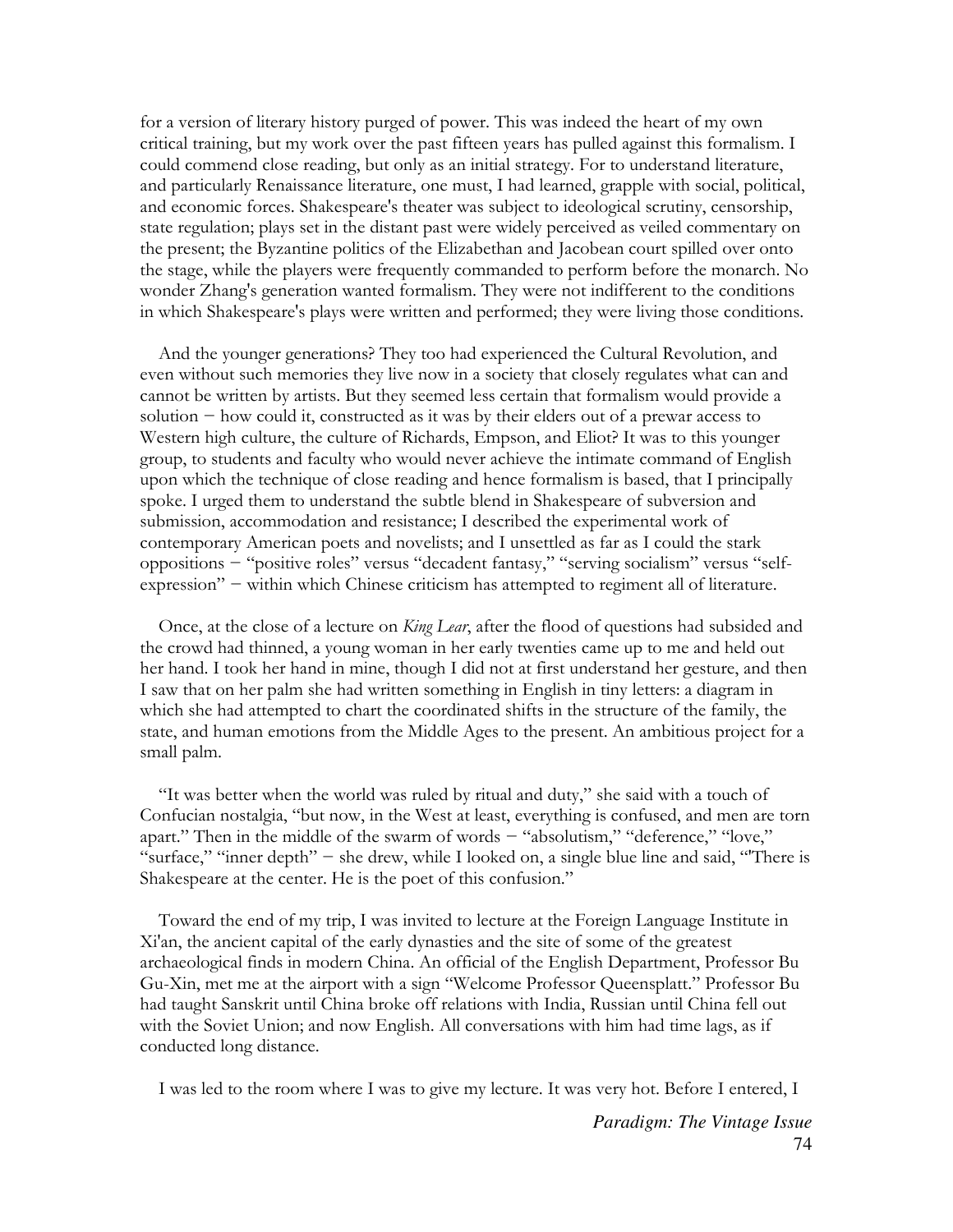was asked to remove my shoes and put on straw sandals. The lecture was to be videotaped, and the cadre in charge was afraid that dust might contaminate the equipment. My entrance was applauded by a group of older men and women who were sitting in the room in their stocking feet. These were the senior professors.

 Before the lecture I was again led down the hall to another room where again my entrance was applauded by a larger group. These were the junior professors. They would watch my lecture on a monitor. Then upstairs, where I was introduced to a still larger group who would also watch me on a monitor: these were the graduate students. Finally, up another floor, the heat ever more stifling, to the room with the undergraduates. I told the students that I would come to them at the end of the lecture to answer any questions and to talk with them. But when I finished speaking, the monitors were shut off. There were questions first from the professors, then from the junior faculty down the hall. When I got upstairs at last, the halls were dark, the classrooms completely empty.

\* \* \*

I do not wish to close on so bleak a note. On my last night in China my wife Ellen, who had joined me for the latter half of the visit, and I decided to go to see an acrobatic troupe perform at a splendid new theater. (We had earlier booked tickets for the acrobatic troupe in Suzhou and were mightily pleased that, with our smattering of Chinese, we had done it all by ourselves − until we arrived at the theater and discovered, when the curtain rose, that we were at the opera.) On the evening of the performance in Shanghai we had gorged ourselves, as usual, and were a bit late, so we decided to take a taxi. The man booking a taxi after us in the hotel was also going to see the acrobats, and we offered him a lift. A German from Bremen, in his mid-forties, a buyer of leather, he complained that the Chinese leather industry was not nearly so well run as the one in South Korea. We managed to show some mild interest.

"What China needs is a good period of liberalism like we had in Germany in the 30s."

"Liberalism?" we gasped; "Do you mean the Nazis?"

 "Oh yes, my father lived in Germany all during that period, of course, and knows firsthand how good it was. Don't believe everything the entertainment industry tells you."

 I could not speak; my wife managed to say, "You might have felt otherwise were you a Jew, or a gypsy, or any number of other people."

"Oh yes, to be sure," laughed our affable taxi-mate, as if Ellen had made a witticism.

 By now we had arrived at the theater. We settled down to watch the show. After the plate twirlers and leapers and magicians and bird-call makers, its climax was a small man who came out and balanced on the bridge of his nose a wine glass, from which the flat bottom of the stem had been cut off. The man must have been in his late sixties, perhaps older  $- a$ survivor of decades of imperialism, rival warlords, invasion, purges, war, revolution. From a crystal decanter, he filled the wine glass while it was still on his nose; we applauded. He put a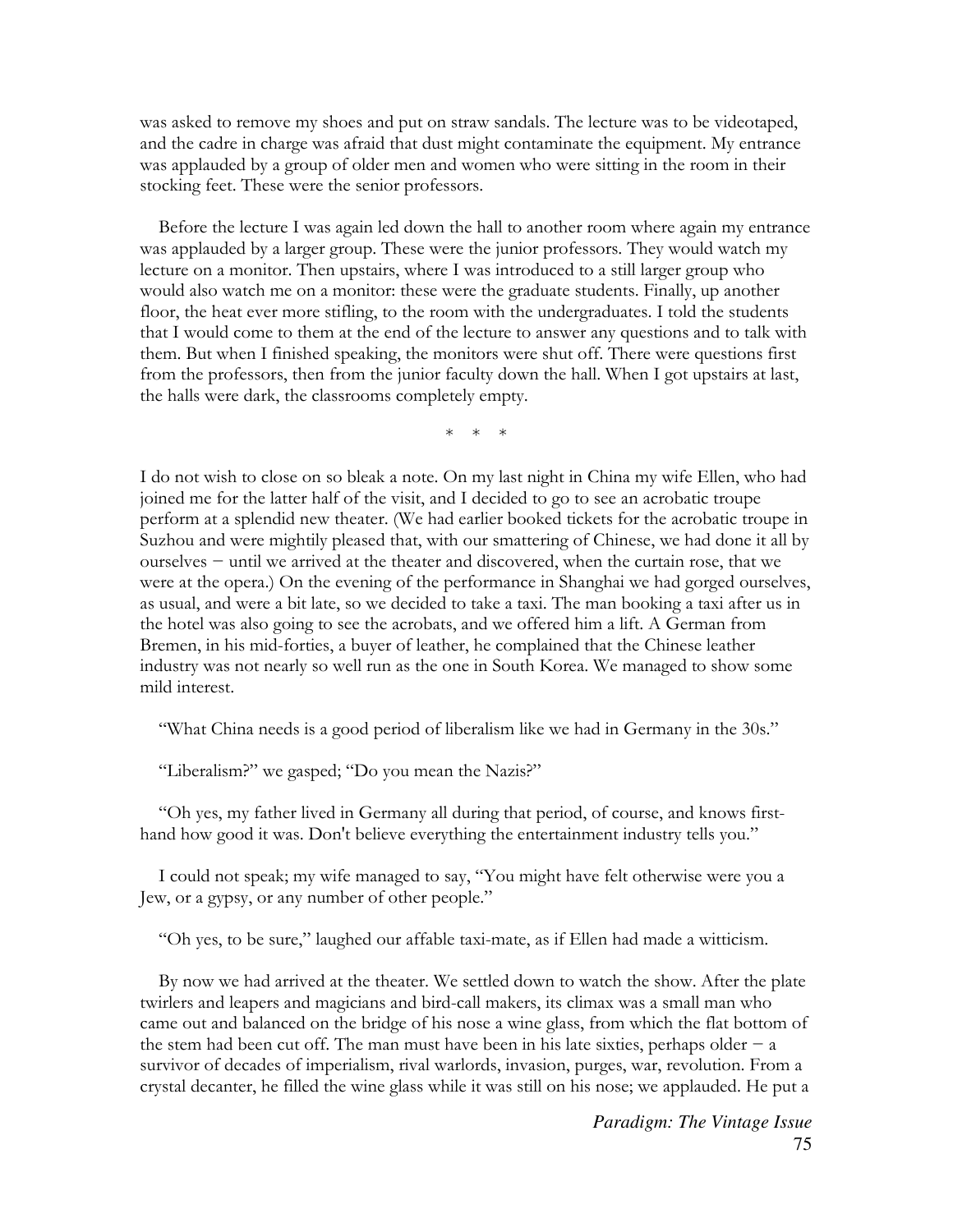glass tray on top of the wine glass; then four more wine glasses, filled like the first, on top of the glass tray; then small lamps between the glasses; then another glass tray; more glasses; more lamps. The lights in the theater dimmed; he was balancing a chandelier on his nose.

 He was then brought two free-standing ladders (the kind you need to lean against something). And he was brought a clarinet. Somehow he managed to climb the ladders − one poised shakily on each side of him − with the clarinet in his mouth and the chandelier still on his nose. And at the top − to the astonishment and delight of the People's Liberation Army soldiers and the factory workers and the tourists and, somewhere in the crowd, the Nazi − he played the old Yiddish melody, "Bei mir bist du sheyn."

Used with permission of the author.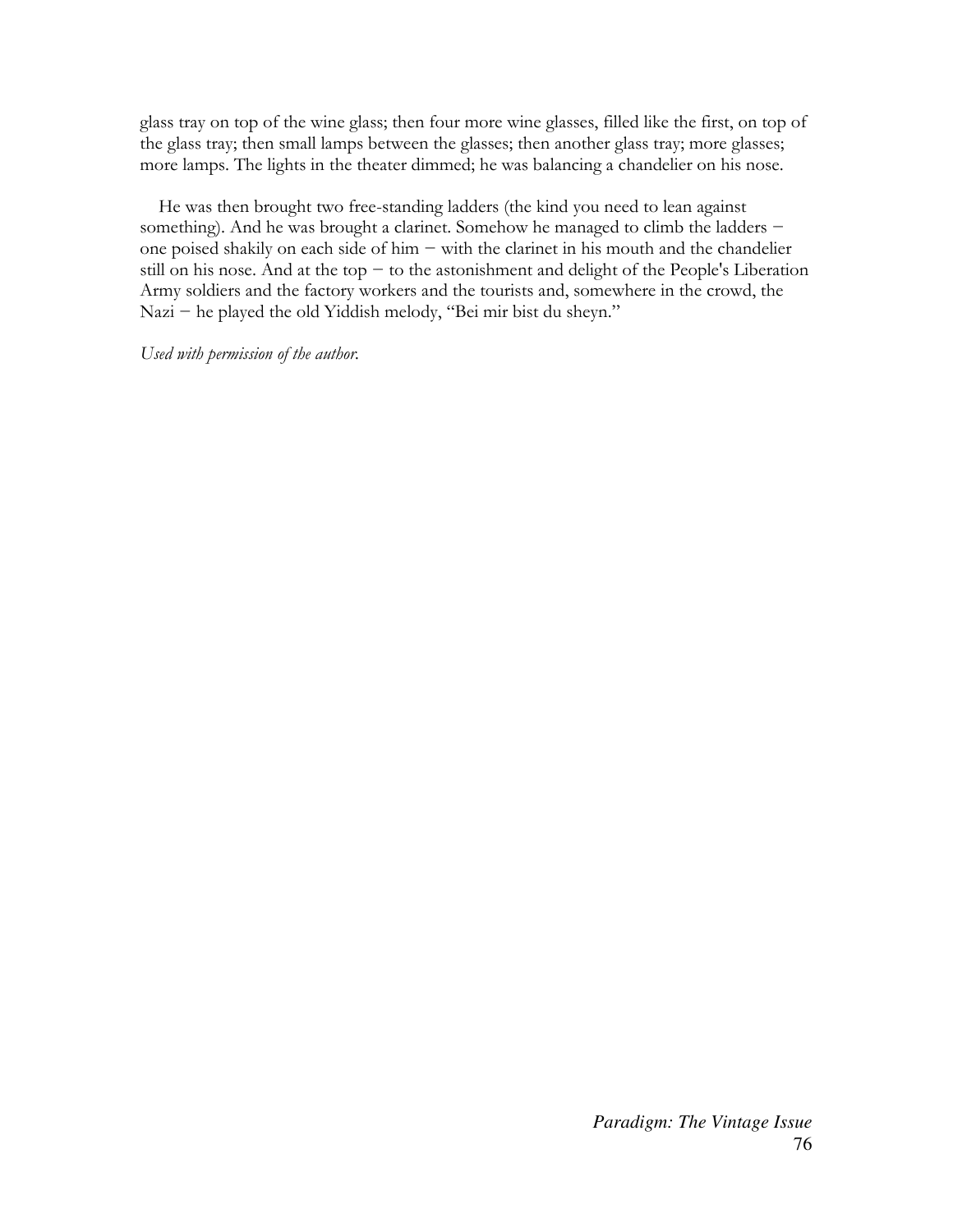This chapter was first published in *The Threepenny Review* 11 (1990): 23

My earliest recollections of "having an identity" or "being a self" are bound up with storytelling - narrating my own life or having it narrated for me by my mother. I suppose that I usually used the personal pronoun "I" in telling my own stories and that my mother used my name, but the heart of the initial experience of selfhood lay in the stories, not in the unequivocal, unmediated possession of an identity. Indeed the stories need not have been directly about the for me to experience them as an expression of my identity: my mother was generously fond of telling me long stories I found irresistible about someone named Terrible Stanley, a child whom I superficially resembled but who made a series of disastrous life decisions - running into traffic, playing with matches, climbing out onto the window ledge, or trying to squeeze through the bars on the cast-iron railing that enclosed the back porch where my mother would hang the washing. We lived in Roxbury then - in those days one of Boston's main Jewish neighborhoods -- and Terrible Stanley's worst, and most delicious, misadventures involved the nearby Franklin Park Zoo.

 I am presumably one of the few Americans who woke regularly as a child to the sound of lions roaring in the distance. I can still remember pacing back and forth on the porch and imagining that I was a caged lion. My mother has a picture of me holding on to the bars and with my mouth open wide. I suppose I was roaring. Contrary to *his* mother's explicit warnings and his own solemn promises, Terrible Stanley would sneak away from Maple Court (where we also happened to live), walk down Wayne Street past the Garrison Public School (where my brother was caned in the early 1 950s for refusing to recite the catechism), cross Blue Hill Avenue, and go to the zoo. On innumerable occasions, he narrowly escaped being eaten by the lions or crushed in the terrible embrace of the pythons. The zoo was hard to resist.

 As I grew slightly older, the sense of identity as intertwined with narratives of the self and its doubles was confirmed by my father, who also had a penchant for story-telling - stories not so gratifyingly focused on my small being as my mother's were, but compelling and wonderfully well-told stories of himself and of a cousin, a few years younger than he, by whom he was virtually obsessed. My father and his cousin came from almost identical backgrounds: first-generation Americans born in Boston to poor Jewish Immigrants from Lithuania. Like my father, the cousin had become a lawyer, and here began the story. My father was named Harry J. Greenblatt, his cousin Joseph H. Greenblatt. But when the latter became a lawyer, he moved into the same building in which my father had his office, and he began to call himself J. Harry Greenblatt. He managed, or so my father thought, to siphon off some clients from my father's already established practice. By itself this would have been enough to cause considerable tension, but over the years J. Harry compounded the offense by apparently becoming considerably richer than my father, Harry J. - wealth, as far as I can tell, being measured principally by the amount of money donated annually to local charities, the contributions printed annually in a small but well-perused booklet. There were, as I grew up, endless stories about J. Harry - chance encounters in the street, confusions of identity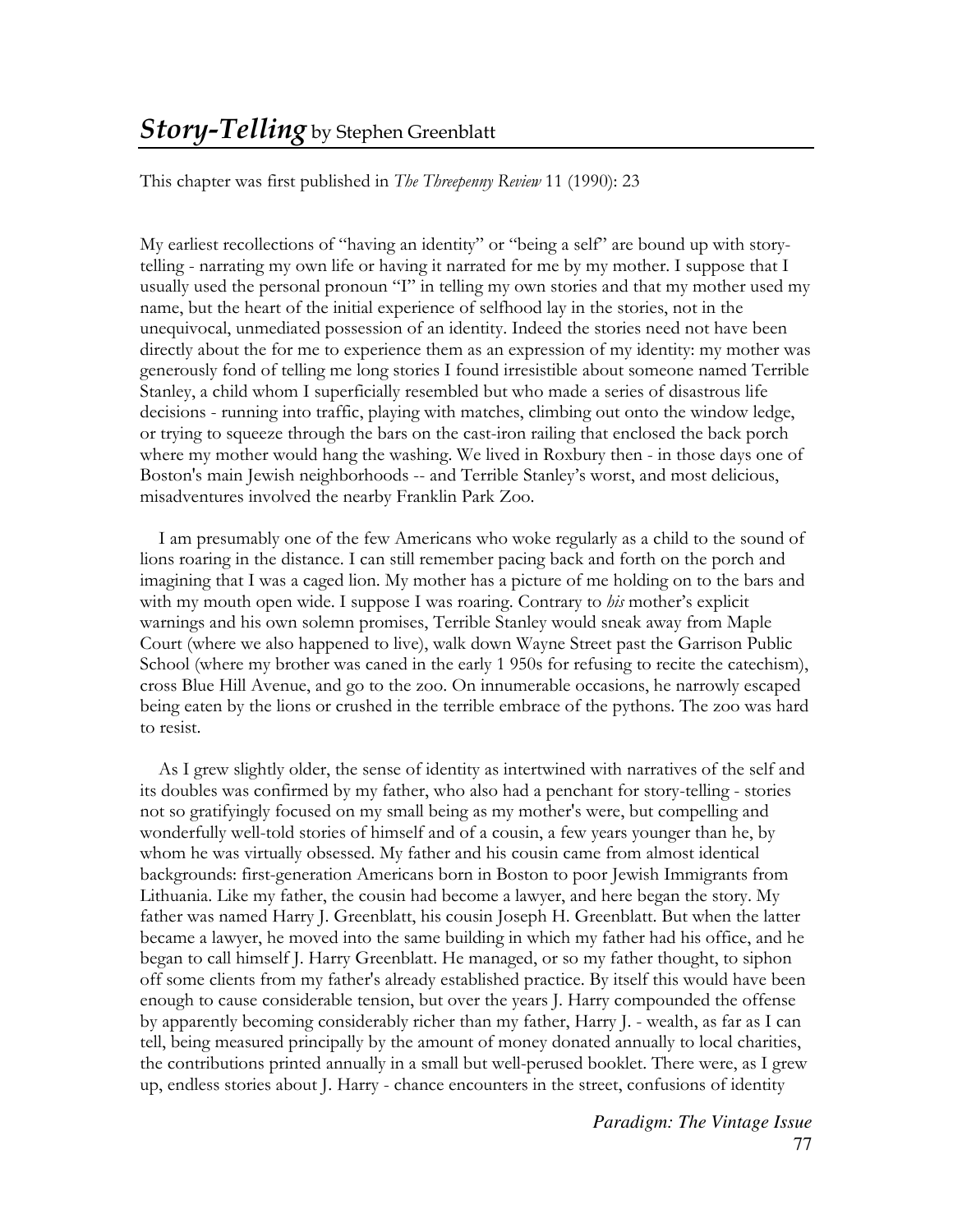that always seemed to work to my father's disadvantage, tearful reconciliations that would quickly give way to renewed rancor, great potlatches of charitable contributions. This went on for decades and would, I suppose, have become intolerably boring had my father not possessed considerable comic gifts, along with a vast repertory of other stories.

 But a few years before my father's death at eighty-six, the rivalry and doubling took a strange twist: J. Harry Greenblatt was indicted on charges of embezzlement; the charges were prominently reported in the newspapers; and the newspapers mistakenly printed the name of the culprit - convicted and sentenced to prison - as Harry J. Greenblatt. Busybodies phoned our house to offer their commiserations to my mother. The confusion was awkward, but it had at least one benefit: it enabled my father to tell a whole new set of stories about himself and his double. When you are in your eighties, new stories can be a precious commodity.

 My father's narrative impulse, I can see from this distance, was a strategic way of turning disappointment, anger, rivalry, and a sense of menace into comic pleasure, a way of reestablishing the self on the site of its threatened loss. But there was an underside to this strategy that I have hinted at by calling his stories obsessive. For the stories in some sense were the loss of identity which they were meant to ward off - there was something compulsive about them, as if someone were standing outside of my father and insisting that he endlessly recite his tales. Near the end of his life, he would sometimes abandon the pretence of having a conversation, interrupt what was being said, and simply begin to tell one of his stories.

 This sense of compulsiveness in the telling of stories is not simply a function of garrulous old age; it is, I think, a quality that attaches to narrative itself, a quality thematized in  $The$ Arabian Nights and The Ancient Mariner. In response to the compulsiveness there have arisen numerous social and aesthetic regulations - not only the rules that govern civil conversation but the rules, that govern the production and reception of narrative in books, on screen, on the stage. And there have arisen, too, less evident but powerful psychic regulations that govern how much narrative you are meant to experience, as it were, within your identity.

 One of the worst times I have ever been through in my life was a period - I cannot recall if it was a matter of days or weeks - when I could not rid my mind of the impulse to narrate my being. I was a student at Cambridge, trying to decide whether to return to America and go to law school or graduate school in English. "He's sitting at his desk, trying to decide what to do with his life," a voice - my voice, I suppose, but also not my voice - spoke within my head. "Now he's putting his head on his hand; now he is furrowing his brow; and now he is getting up to open the window." And on and on, with a slight tone of derision through it all. I was split off from myself, J. Harry to my Harry J. (or Terrible Stanley to my Stephen), in an unhappy reprise of my early sense of self as story. It was unhappy, I suppose, because by my early twenties my identity had been fashioned as a single being exactly corresponding to the personal pronoun "I," and the unpleasantly ironic "he" sounding inside my head felt like an internal violation of my internal space, an invasion of my privacy, an objectification of what I least wished to objectify. I experienced the compulsive and detached narrativizing voice as something that had seized me, that I could not throw off, for even my attempts to do so were immediately turned into narrative. It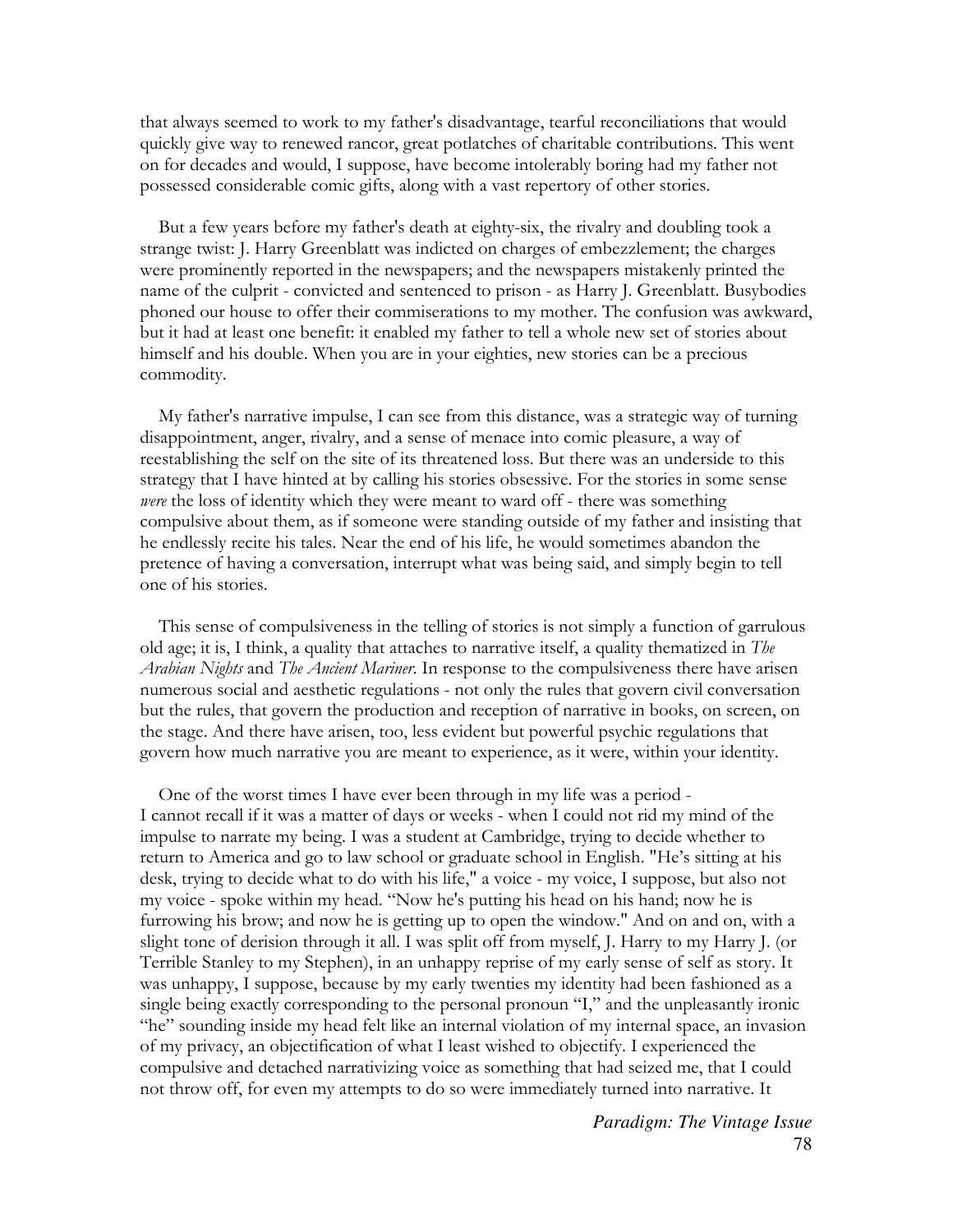occurred to me that I might be going mad. When the voice left me, it did so suddenly, inexplicably with the sound of something snapping.

 If the experience I have just described intensified my interest in narrative, it made me quite literally wish to get the narratives outside myself. Hence the critical distance that I attempt to inscribe in and with the stories I tell, for the narrative impulse in my writing is yoked to the service of literary and cultural criticism; it pulls out and away from myself. Hence too, perhaps, my fascination with figures of estrangement: I could not endure the compulsive estrangement of my life, as if it belonged to someone else, but I could perhaps understand the uncanny otherness of my own voice, make it comprehensible and bring it under rational control by trying to understand the way in which all voices come to be woven out of strands of ahen experience. I am committed to making strange what has become familiar, to demonstrating that what seems an untroubling and untroubled part of ourselves (for example, Shakespeare) is actually part of something else, something different.

We spent last spring in Boston, and I wanted to take my wife to the apartment house in Roxbury. My mother and everyone else in my family told us that we shouldn't go back to the old neighborhood. I had lived in California too long, they said, and didn't know what it was like. There are murders every night, said my cousin Sherman; whites aren't welcome, said my cousin Ann; there is nothing to see, said my cousin Eldon; the animals in the zoo have been killed off one by one, with bb guns and poison, said my brother, and the park is a nightmare, even in broad daylight. Of course, we went anyway. That is, after all, the lesson of the Terrible Stanley stories.

 There were lots of animals in the zoo - I don't know if the cages had been restocked or if the story of the killings was merely a grim joke that had eventually, in the tense and racist atmosphere of Boston, been received as truth. The park, designed by Olmstead, looked beautiful, easily the loveliest green space in the entire city. But my family was right that the neighborhood looked awful: the streets empty, shops boarded up, trash piled on the sidewalks, windows broken everywhere, graffiti spray-painted on walls. No landlord or bank had put any money into the buildings for years, probably for decades. We found the great old synagogue. Mishkan Tefilah, whose vast neo-classical bulk still dominates the area: it was torched, I don't know when, and stands in massive, burned-out desolation.

 About half the windows of the apartment house on Maple Court were boarded up, but there were people living there, and I could see washing hanging from the porch where I used to practice my roaring. On the driveway below the porch, a young woman was waxing her car. She heard me say to my wife that that was the apartment we used to live in, and she beckoned to us, "Stand here for a few minutes and let people see that you're talking to me." She spoke in the tone of quiet urgency with which my mother used to enjoin me not to go to the zoo, not to wander off from the haven of the apartment. "Then get out quickly," she added. "It's not safe for you to be here."

Used with permission of the author.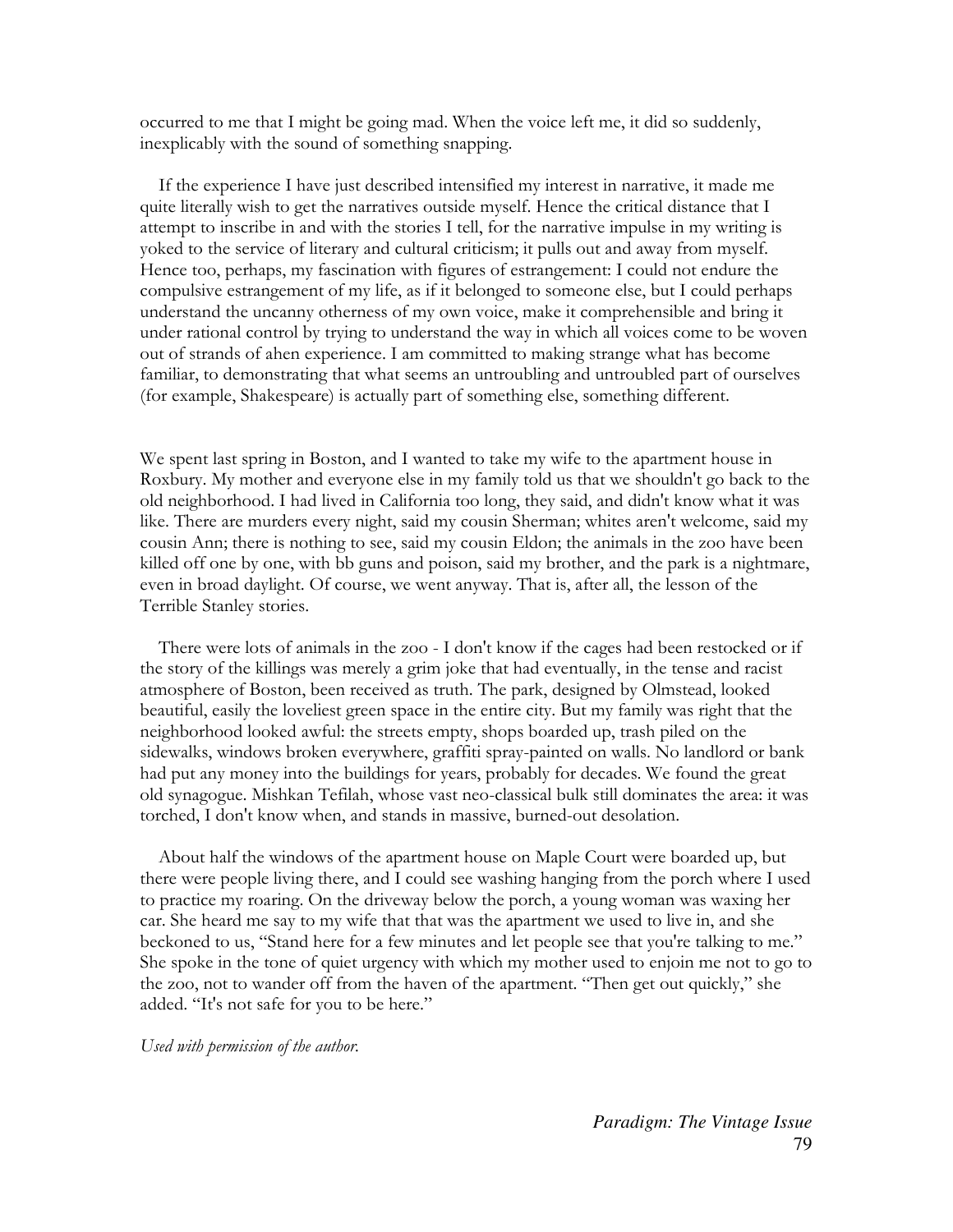## poetry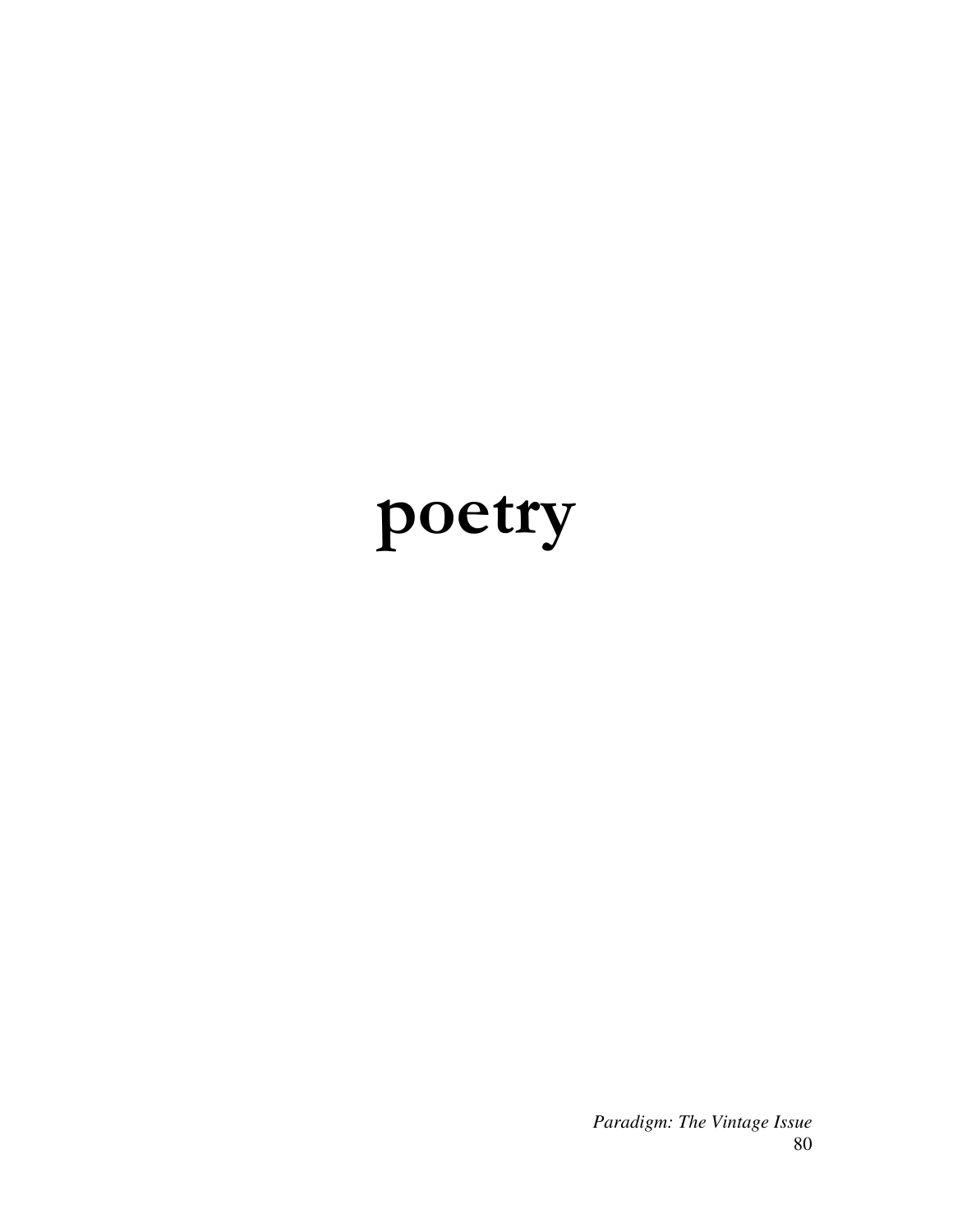## **Birthday Afghan** by Rebecca Balcarcel

Fourteen candles, round cake a fire flower, and the fattest package an afghan crocheted during Grandma's hot toast mornings while the world flung the rest of us on its game board. I hug the yarn -- gray squares, pink rosettes, bury my face in loops of chewing-gum, strands of shark fin.

A boy touched me today. A boy touched me today. A boy touched me cross your ankles, cross your legs, cross your heart in the curve above my hip. My skin singed, warm even after he walked to class. I cross my fingers.

Folded bulk at the bed's edge unfurls to rows of roses. I lie back, melding to petals. Identity's a scent. My breath rides the ceiling fan blades. In a year maybe, twelve petals, I would rise a complete pattern.

Grandma, what will I tell Ms. Martin who believes my white blouse, my neat handwriting? She will squint at her gradebook, zero's slashed eye next to my name. Her sour sigh will fall into my stomach. I wrap myself in the hinged flowers.

His mother caught us. My cardigan unbuttoned, hair bow slanting down my braid, air too flimsy to hold my voice, and he looked at my shoes until I left. She said, "I won't tell your father."

Afghan over my head, I look out through laticework. Light goes dark under the door. I clutch Grandma's yarn, fingers stranded beyond roses, fingertips dipping into all that is tumbling toward me.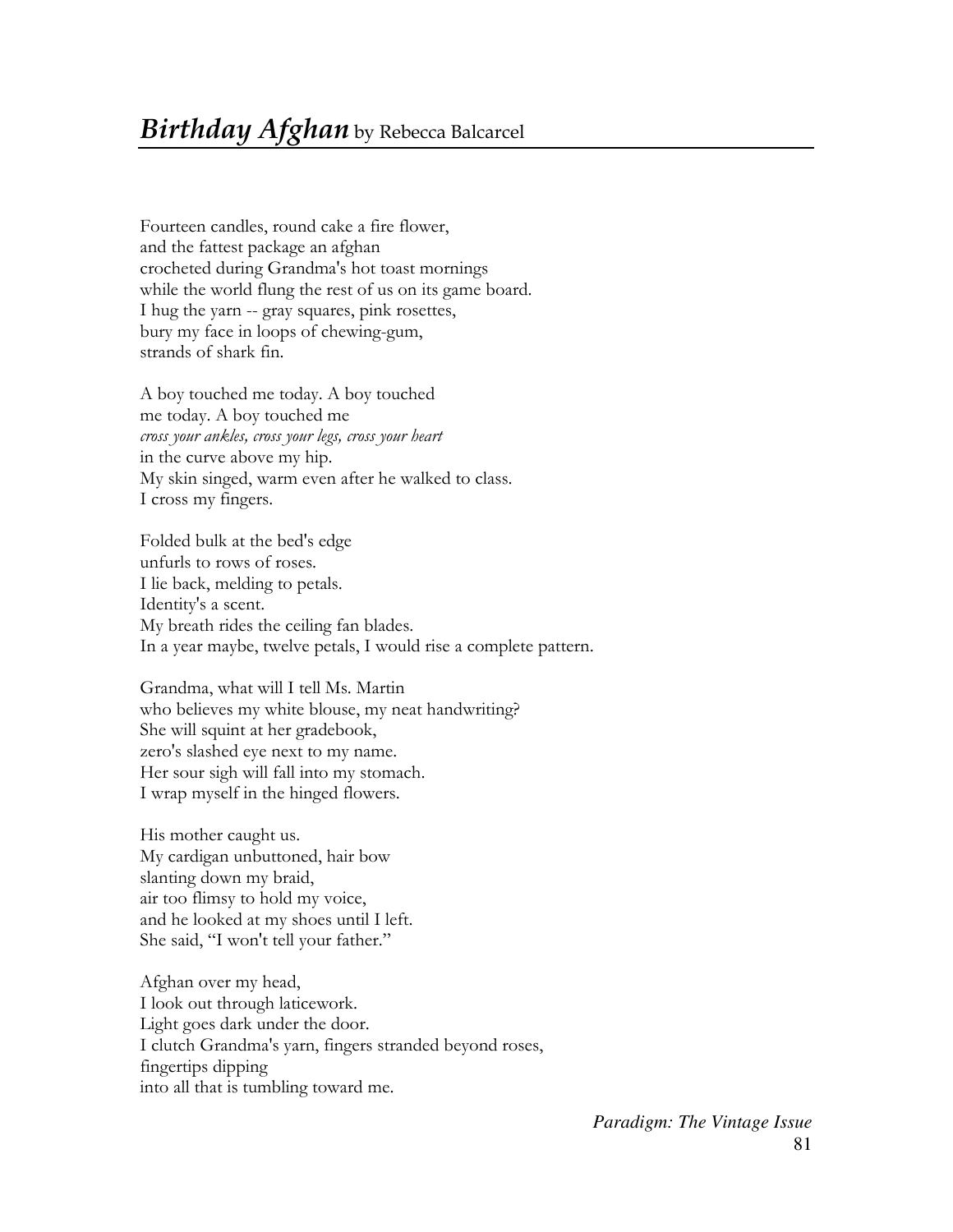It's a crisp night tonight, a full moon, and it seems I am hard-wired for failure. Not nobody, not nothing, can jump-start me into conformance. Radiance, though,

is not a problem. I could beam from here to someplace light-years away! Not to worry, they'll get the signal in the year 2050. Maybe I ultimately have too

sideways an opinion of myself for this straight-up world. Maybe I'm lazy. Maybe I'm stubborn. My persuasion runs irreverent but in sync – aware of the

world as an organism and a machine, where life is hard and most people are tough on each other. And the soul fights for its right to breath. Take a walk down Grand

Ave. with me! I know a place where these buildings open up to the river and the city. Only a handful like me survive. Hot headed prophets who are weary of

what's being said, searching for something fresh and real to hold on to, to save ourselves, the people, and the world! It is true when we contract and go down, silently

and unnoticed – just a dream are these images sprung from ample blood to the soul, so for most of us it happens, in dark alleys some places and next to washed-up

wishing wells. Maybe I was born for this! Born to rap salutations and valedictions through peepholes, on doors, to rooms off uninviting hallways, that won't open,

over noises loud and encumbering, to people who'd give a damn . . .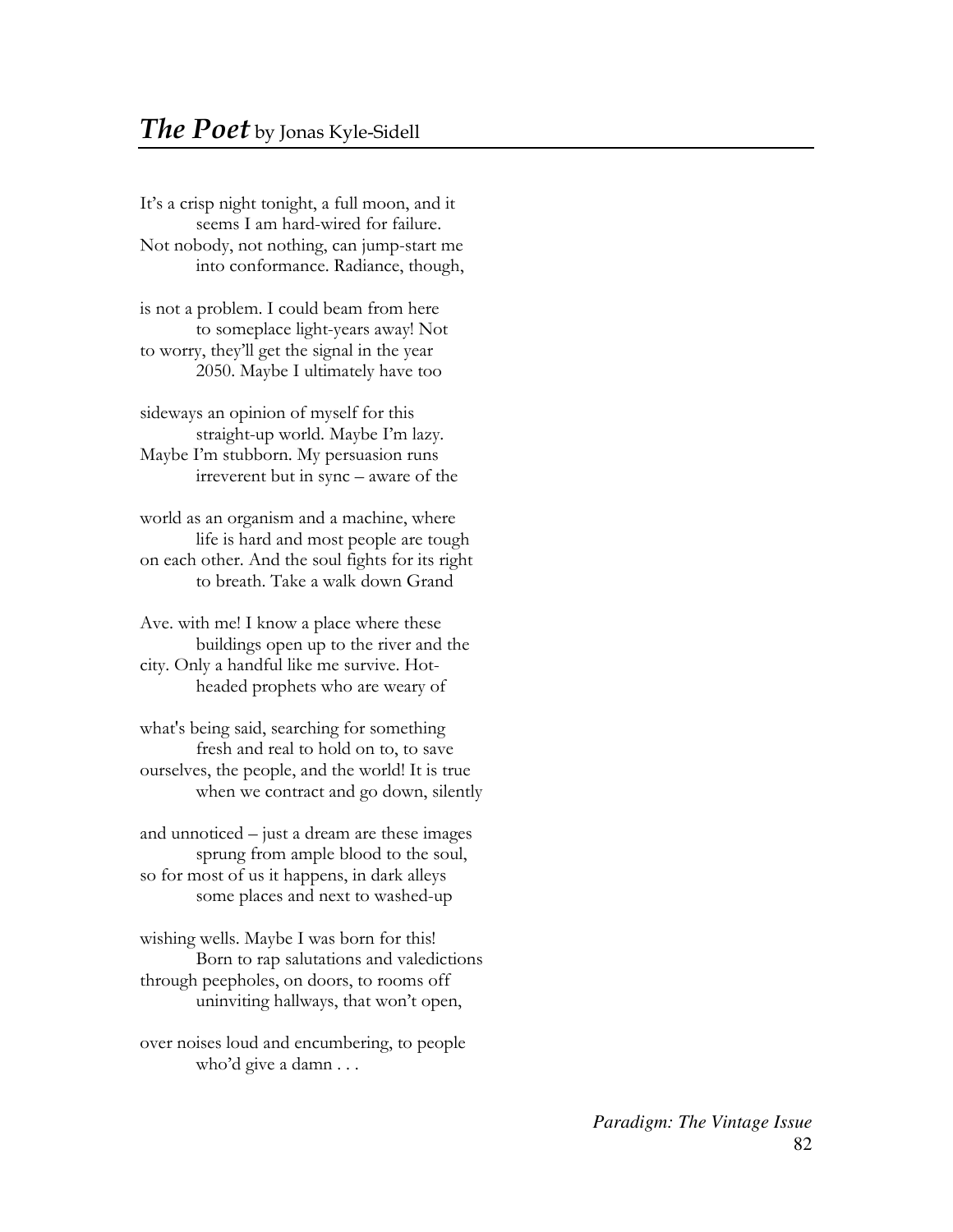Sunlight beats its way through my window and pours light in. First off, I write

a morning poem, so that for the rest of the day I might

speak, unabashed, in metaphors.

I forget about onslaughts throughout my day for the ensemble of light –

 your kiss beneath the sounds of traffic, your touch at every hydrant, pole, rail, wall, or window to lean on!

Later on, however, I need a supplementary style for better mobility. I adopt slight gestures for secular communication. There are so many kinds of us – so many miles to cross, and bridges to bear.

The economy, by any given standard, of my private nation is good – is hot! Let every Tom, Dick,

and Harry, every Kat with a dream, watch me walk down Broadway, or let nobody watch me.

 Let the descending, honeysuckled light, as it throws its casual aura over the city and muscles up a beautiful pink sky, the wild lights and the cooling air be my witness.

 Let me dream of the South right now, as I weave in and out of players and thieves – of dirt beneath my feet, leaves cackling from old oaks and pines, gardenias on the edges of summer air . . .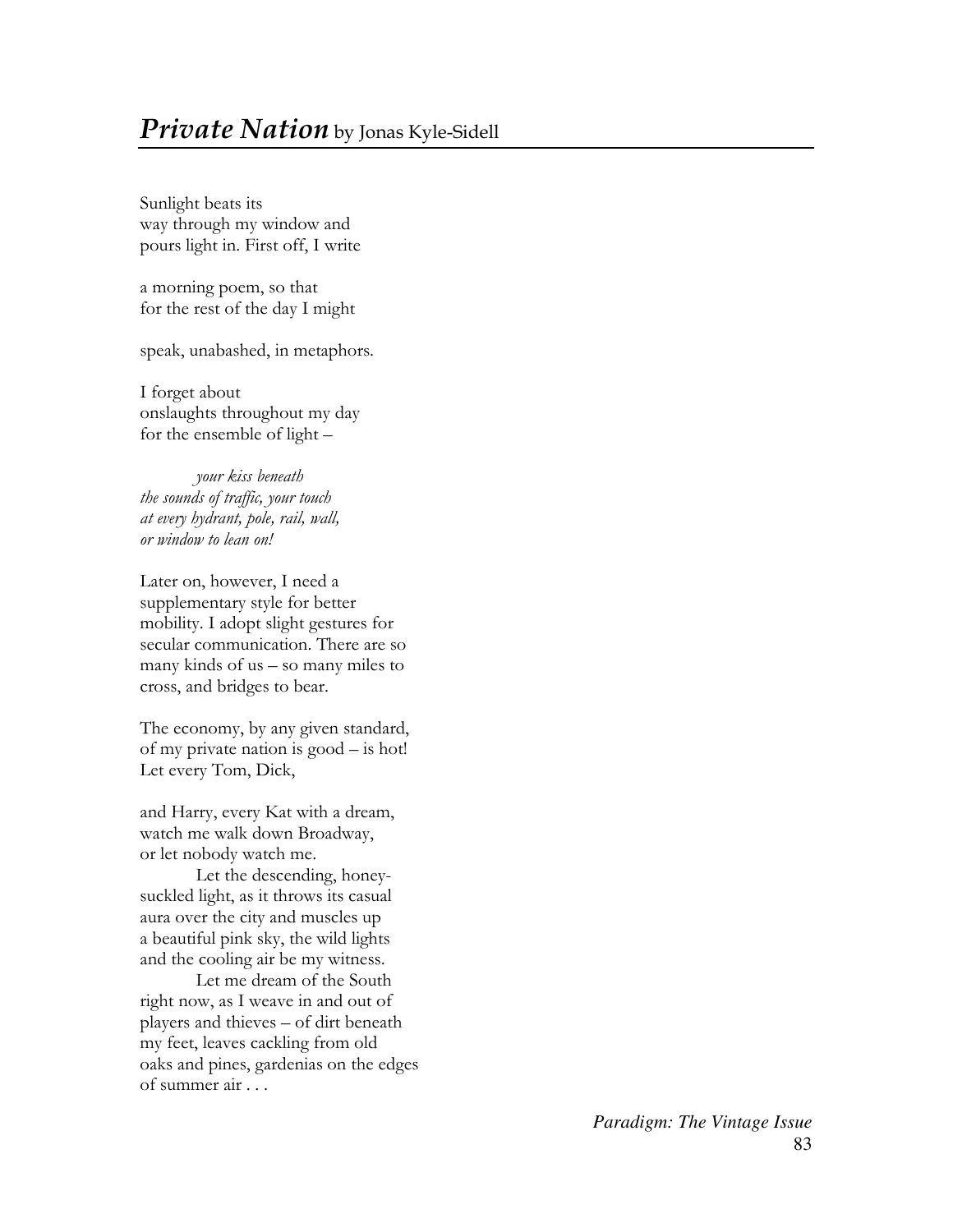I'm potentially twisted along about the train's last stop –

the steadily rising moon becomes confounded by lonesome air.

Heading back to the room I'm staying in, I'm tumbling nowhere good –

like a mummy whose tape is rapidly unraveling, I'm about to turn into dust . . .

Exposed, now; however, I am quietly seduced!

There are lovers and eyes around, children about, and pairs of shoes a-flung over telephone wire.

It, once again, amounts to a world that can – safely – in its ludicrousness, steal my heart away.

Approaching my room, I give myself – right before I strip the world of any of it's lies – slack. An extra allocation of bounce thereby expanding the breadth where within my behaviors are measured. I remind my senses that grip reality, of the truth of relative consciousness, and of pathology, and it's natural domain. With this, I wipe the template clean.

Now I, beneath a dark room, reverential night, go ahead and shut her down – put on some Springsteen, and shake her loose: cool, uncap a beer, while staring out the window, and hoping for rain!

Here I am, foolishly undressing then cloaking, repeatedly, my skin from my body, loosely associating and weaving my dreams –

 dig me here, tonight, mama, follow me down and I'll show you how! Dig me here, tonight, mama,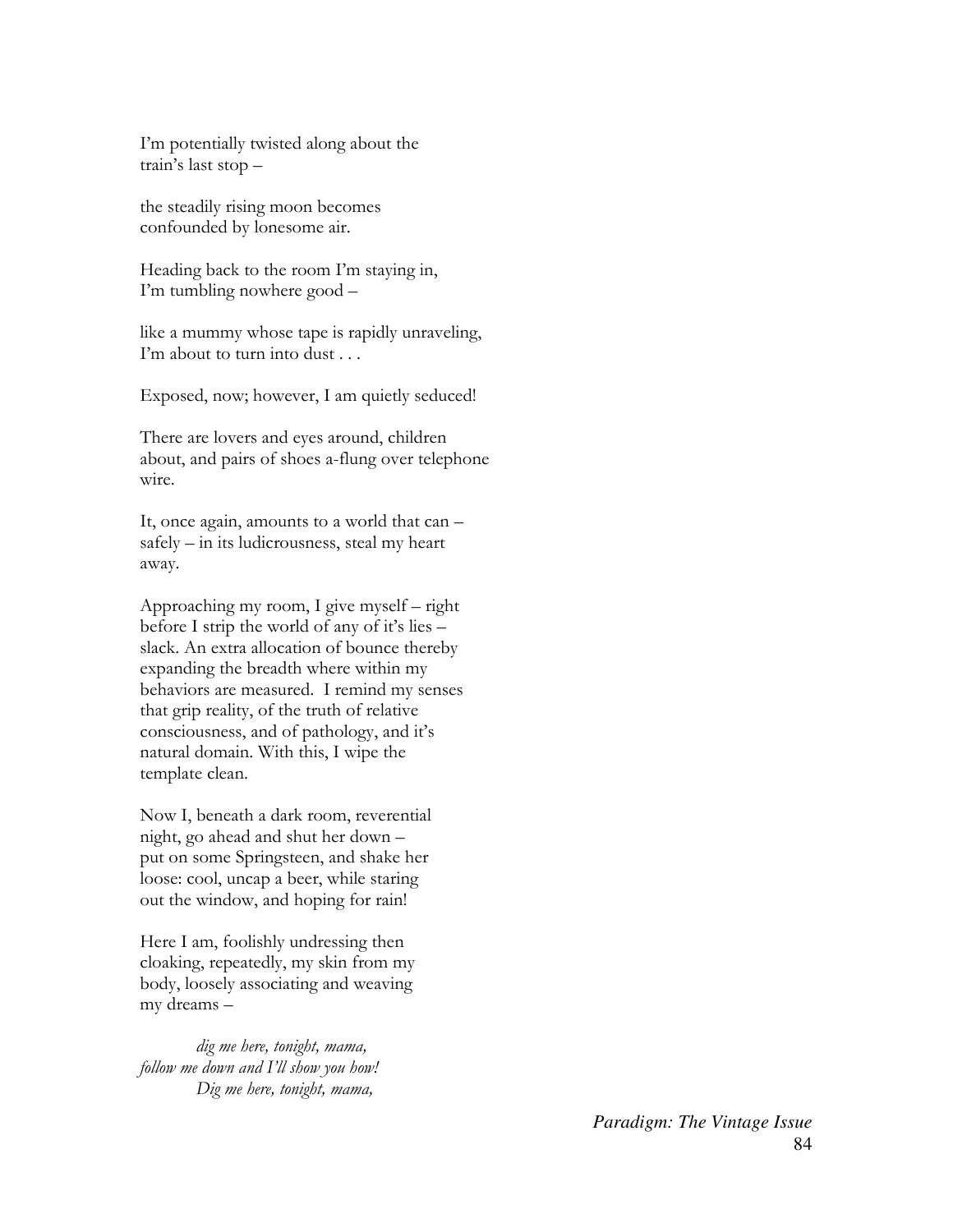follow me down and I'll show you how!

Headlights and sirens slip the grace of streetlight and cross the room.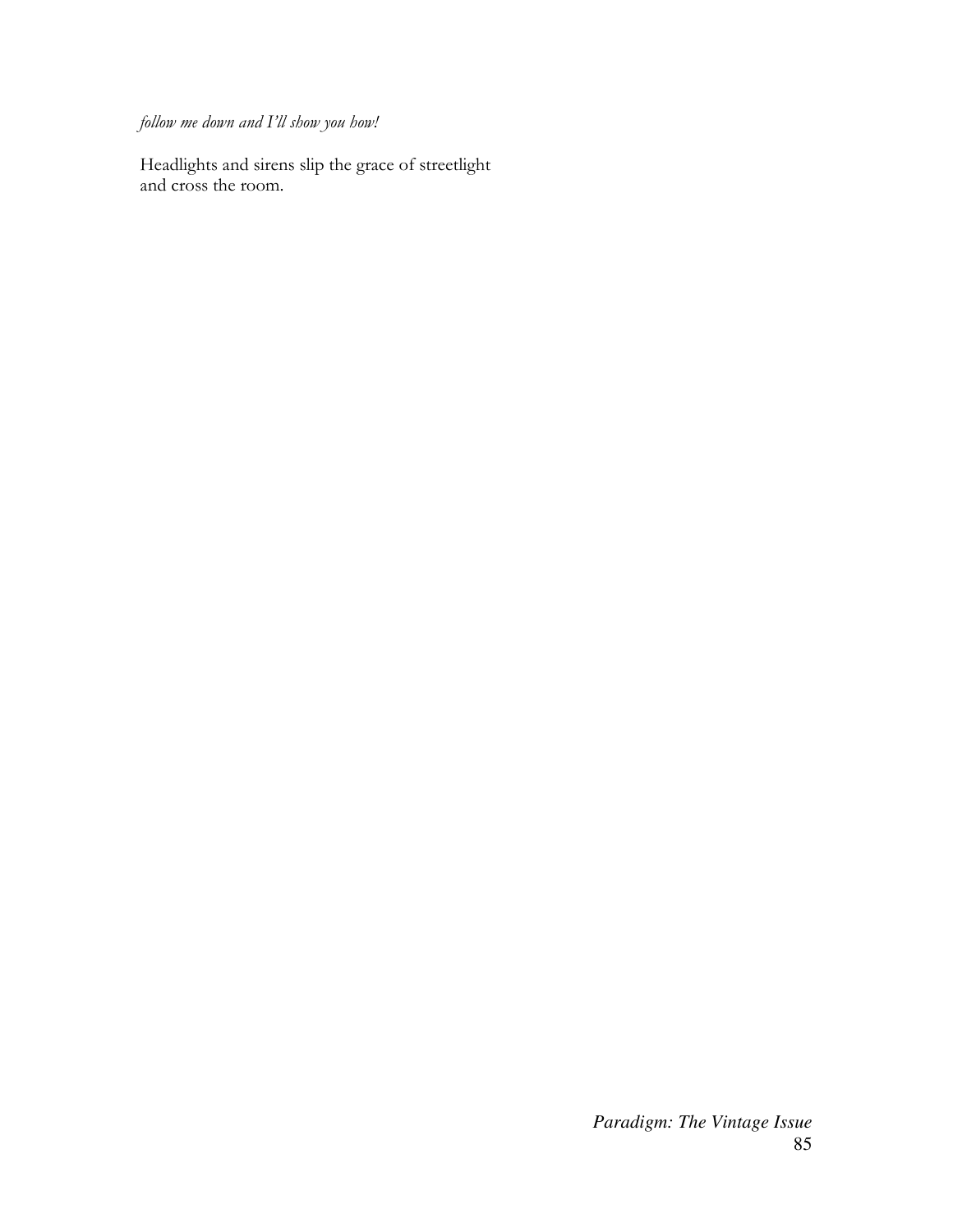## Coming Off the Mountain by Casady Monroe

somehow I understood hallucination, water, repetition of dry bone and rattlesnake an indent where the shine gave depth, pooling of solid surface as brown gave to red or a slight orange tone blued earth.

warning mountain lion then up through the brush branching of legs the sternum of small thing or large clavicle dusty one glib vertebra I pick up, a worry stone

tinkling, black-tongued eyes that follow me forward long, flicking mouth and shuddering noise plug the path whose grey and brown body, strewn deadwood and curlings, flowers with dogged heads, suggest this music

how many parts can we pick up and carry, a beautiful collage of what's left. hulk of an arm shell of a face odd beetled rib cage the ear of a facet the faucet, the running and the draining the downlooking face of lumbar sacrum see butterfly, pelvis, parabolic rib upper extremity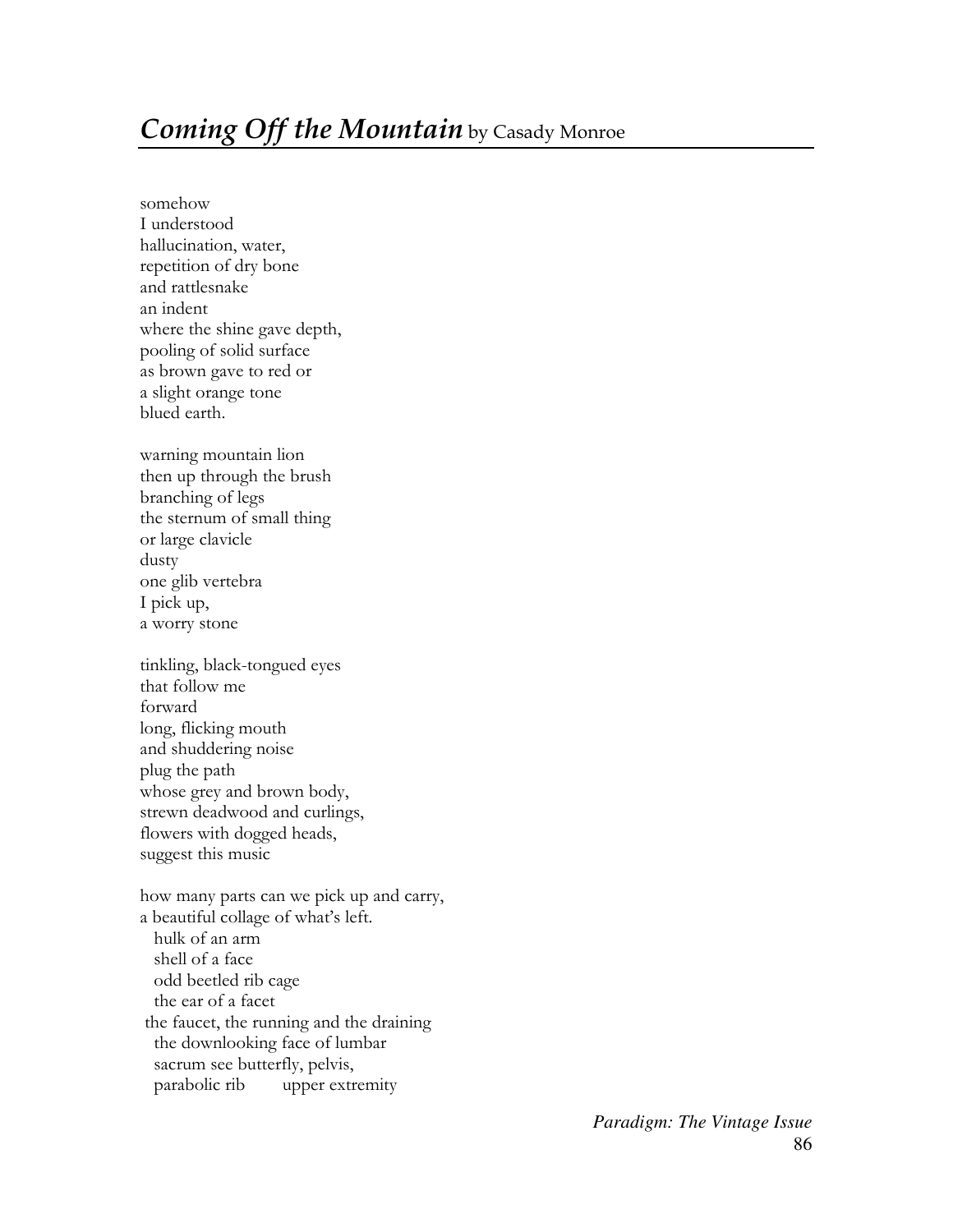lower extremity

a joint dents the cool ground, must have been several killed I see another shoulder and the trees look slicked with rain.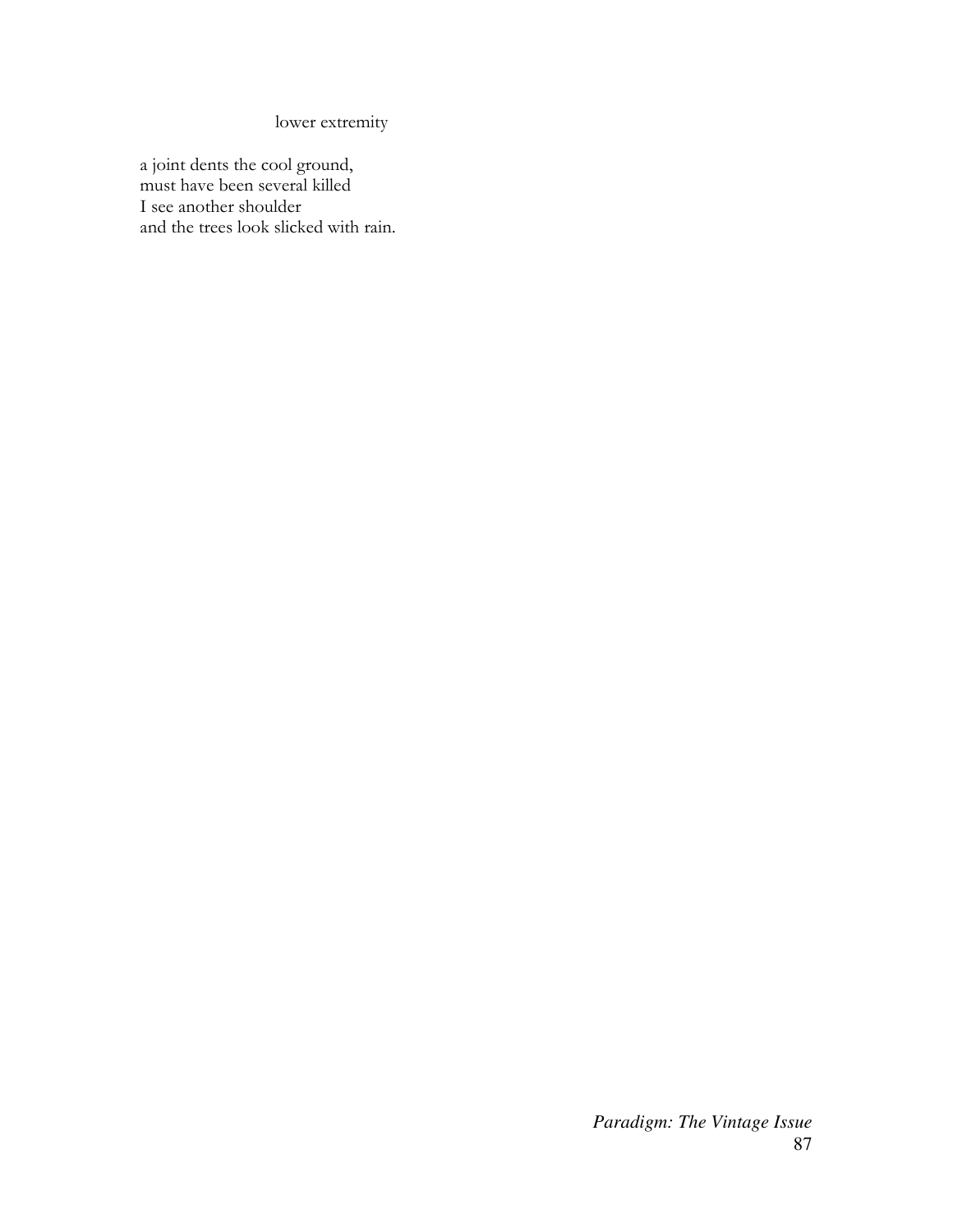### Vespers by Kate Schmitt

### for Fred Busch

It's getting darker. Night will soon take the trees, the drum-like earth between them.

Night will take the roads, their lines stitching seconds. The jackrabbit and the old dog.

It's not a long time that the light takes to sift away so right now catch yourself like a firefly,

hold yourself in your own gentle hands. Because as you pull back the covers you will fall into the deep holes

your dead have made and try to find them, knowing where? isn't the right question

and knowing you have no other. Try to believe anything, dark clarity pressing against you,

filling your mouth and eyes. You will see your life for what it is. So find comfort now

as night pools in your room, dark water that pulls in the light and doesn't give it back.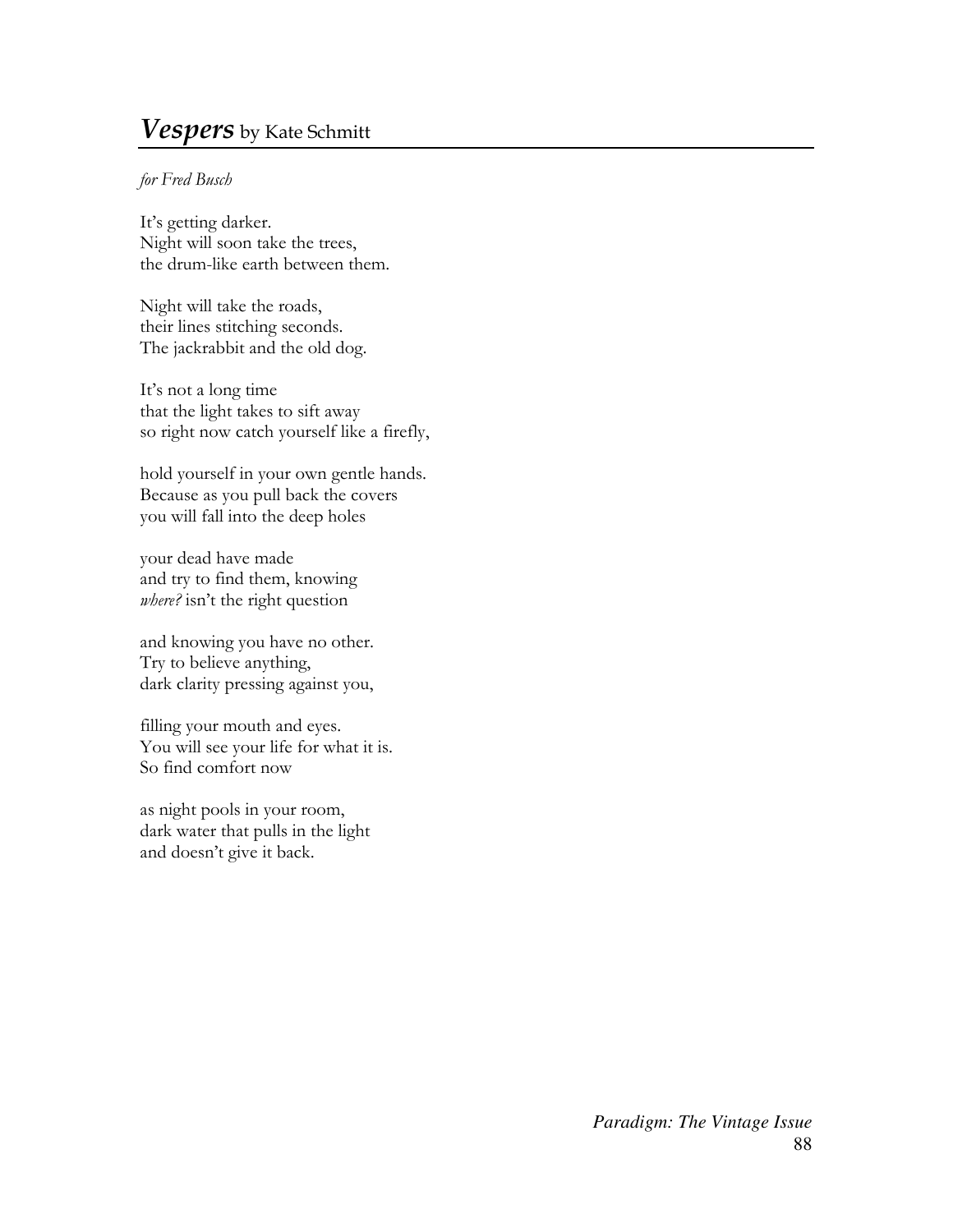I could tuck your hands neatly inside mittens. I am tired of piecing things together. I think I will go now, I say, and I can see outside the window behind you a patch of the lake in a thin stream melting the reflection of the streetlight, dozens of matches in dark space. I think of all the buttons I have saved, the ripped threads, the open windows I've passed.

The snow is old outside like ashes. Inside you are still and I fall away from you quietly.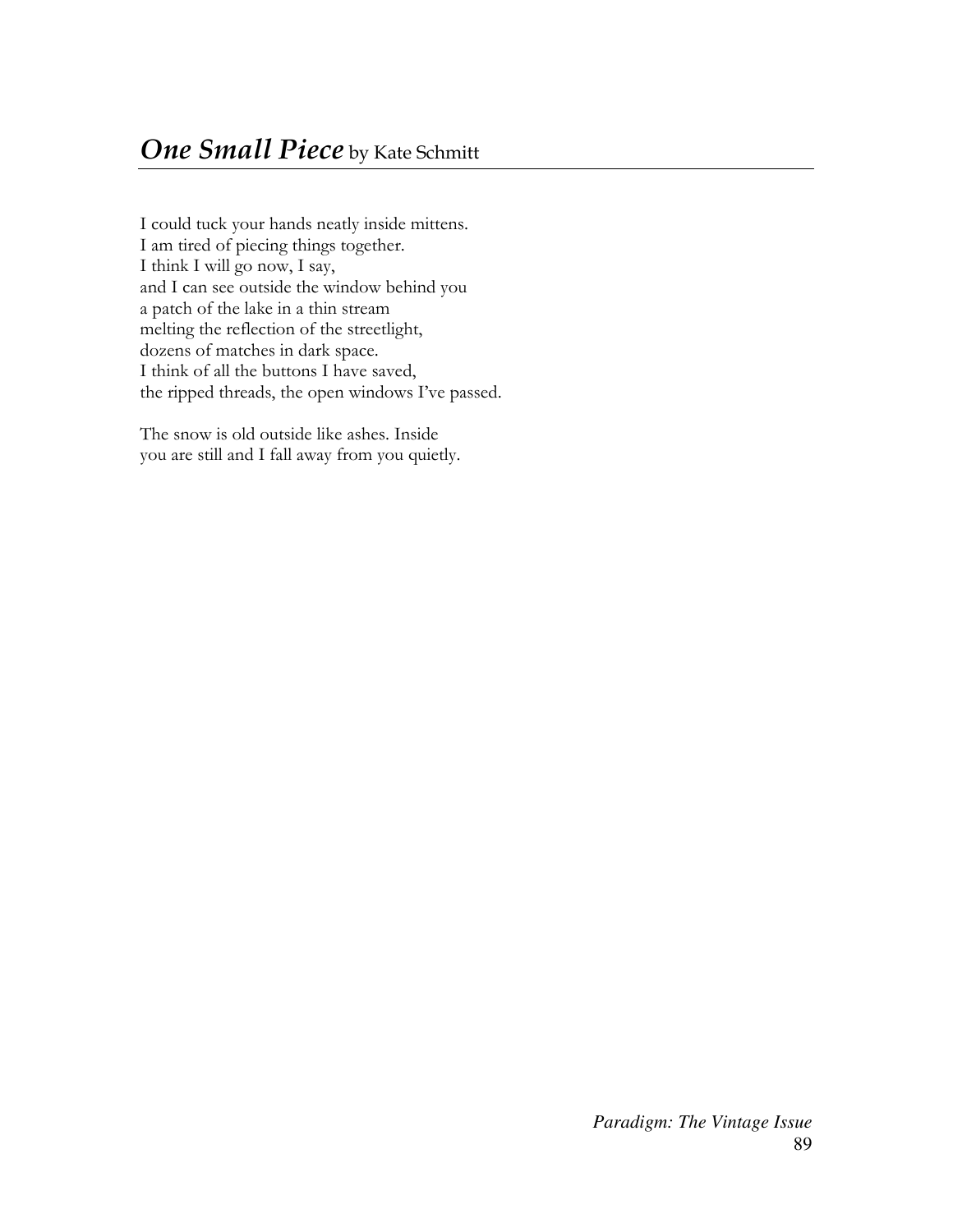### Uncle Jamesie Recording December's Unbroken Law by Tom Sheehan

Two other bums tripped over him on the tracks, Boston outbound, in December, under a Malden moon fracturing itself

on ice, on rails becoming one, on his last breath caught upright. They dropped him on my mother's bed, cut his ragged Mackinaw off, booted laces, found him a worn dark suit

at the A.O.H. They'd found two pages of Blackstone in his pocket, the failure who studied two pages a day for the remnant of his life;

these even marked, pencil frozen under key words, stones set aside to be memorialized. But his feet, freed of boots, blackest of my young deaths.

I watched dread ice slowly dismount his lashes, saw soft tears of it go back into his eyes, star-burst loosed from icicles, wondered what last word he had read,

remembered. Know December now, boots, laces, harsh cry of bedsprings, how the significant mouth of this month starts coming down midnight tracks with slow howls, and dark justices,

robed in the cold crawl of it, sitting, pointing.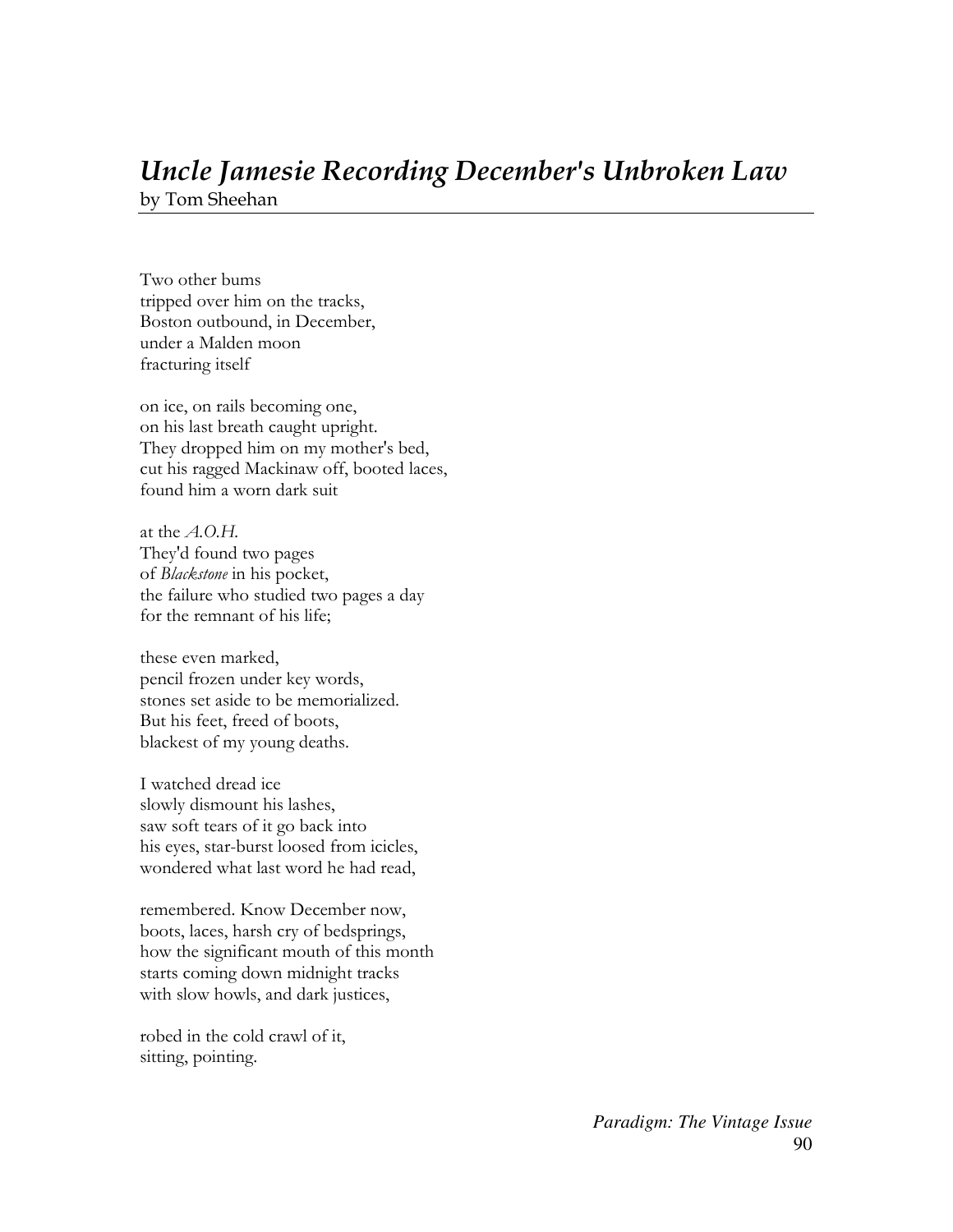## A Time of Time by Alex Tamaki

It is now, a time for singing. All our worries, past, away, But yet, to come again. So, the future; now, for joy And all we have, to rest. Going into happiness, But I am tired, nonetheless.

And when the singers come, And through their hollow hills And thinning smoke, drifting apart, And when we laugh, and others cry; Cry, who cry where else. And in our sunlit merry time The time of them has but soon passed Or, remaining, yet to come.

And time soon slips, and changing places, The time of time reveals, We are, then, the ones who cry. And the times of times That leave: and floating back, Times of when, and we were young, And even if we are.

And while those graduating come And dance, and singing, fly; And walk off, longer, down the road, And into warmth, I wish for them;

But when they leave, Too, weariness leaves This I only hope; For with their parting, mournful, yes, The time of time may shift again, And, give birth, and so remake The others' time of joy.

Even while I cry, or we.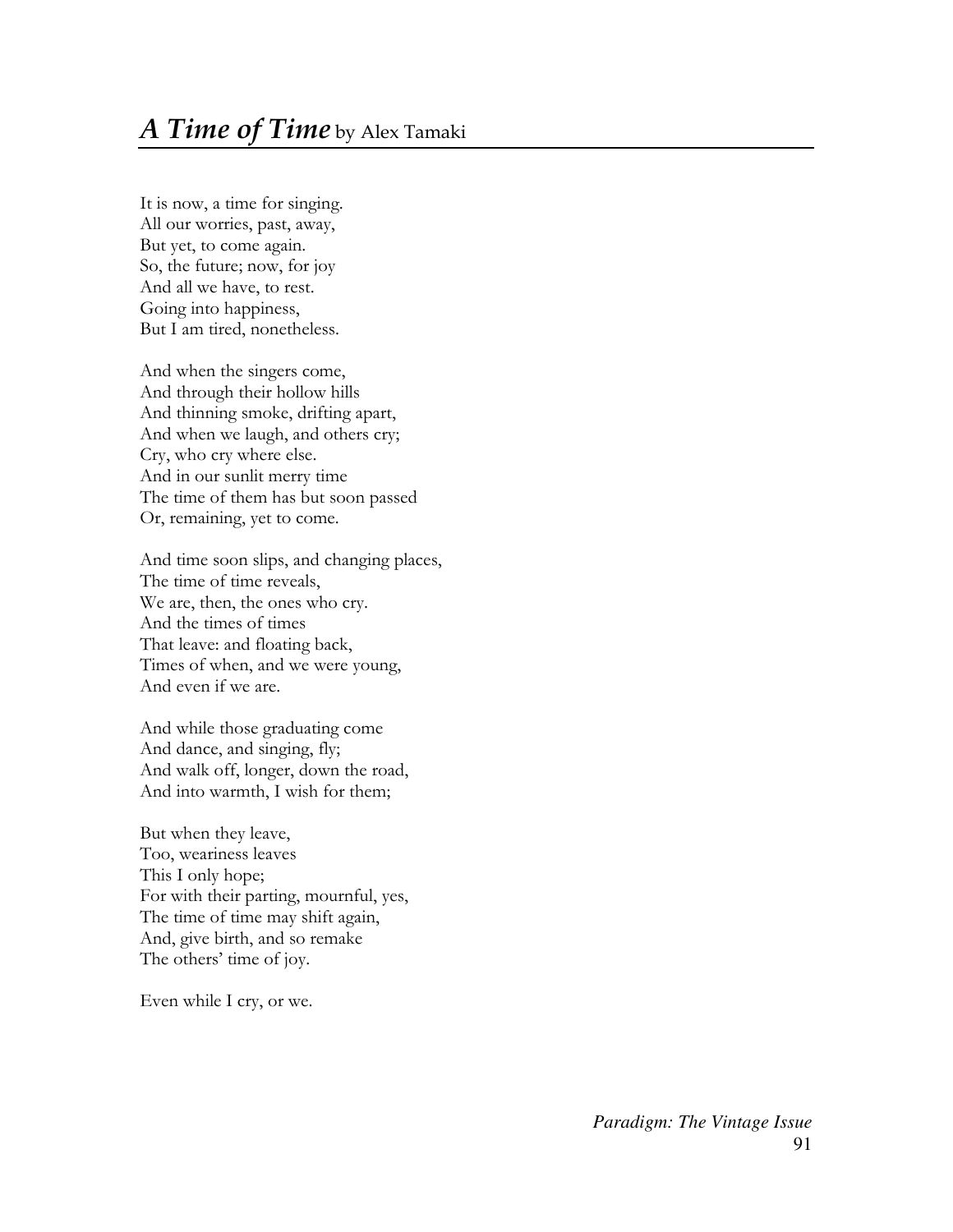Flaming red hair juts from the square hole in that apartment across; (the walls white) Like a bulging egg yolk, sunny side up Her hands soft and shriveled rest on the sill Brown eyes fixed on bustling bazaar below.

Street vendors draw battle lines on sidewalks Blue plastic sheets pinned down by pale red bricks Bus conductors cry out destinations Chowringhee, Dalhousie, Park Street Nameless hands reach for the conductor Like survivors readying for another skirmish.

Inside, body on body smell Of starched saris drenched in sweat Talcum powder turn dew drops on temples Smudge necks like plaster of Paris on walls A hand caresses a draped buttock The mound turns marble; the trespasser smirks, Come on, woman, what will you do?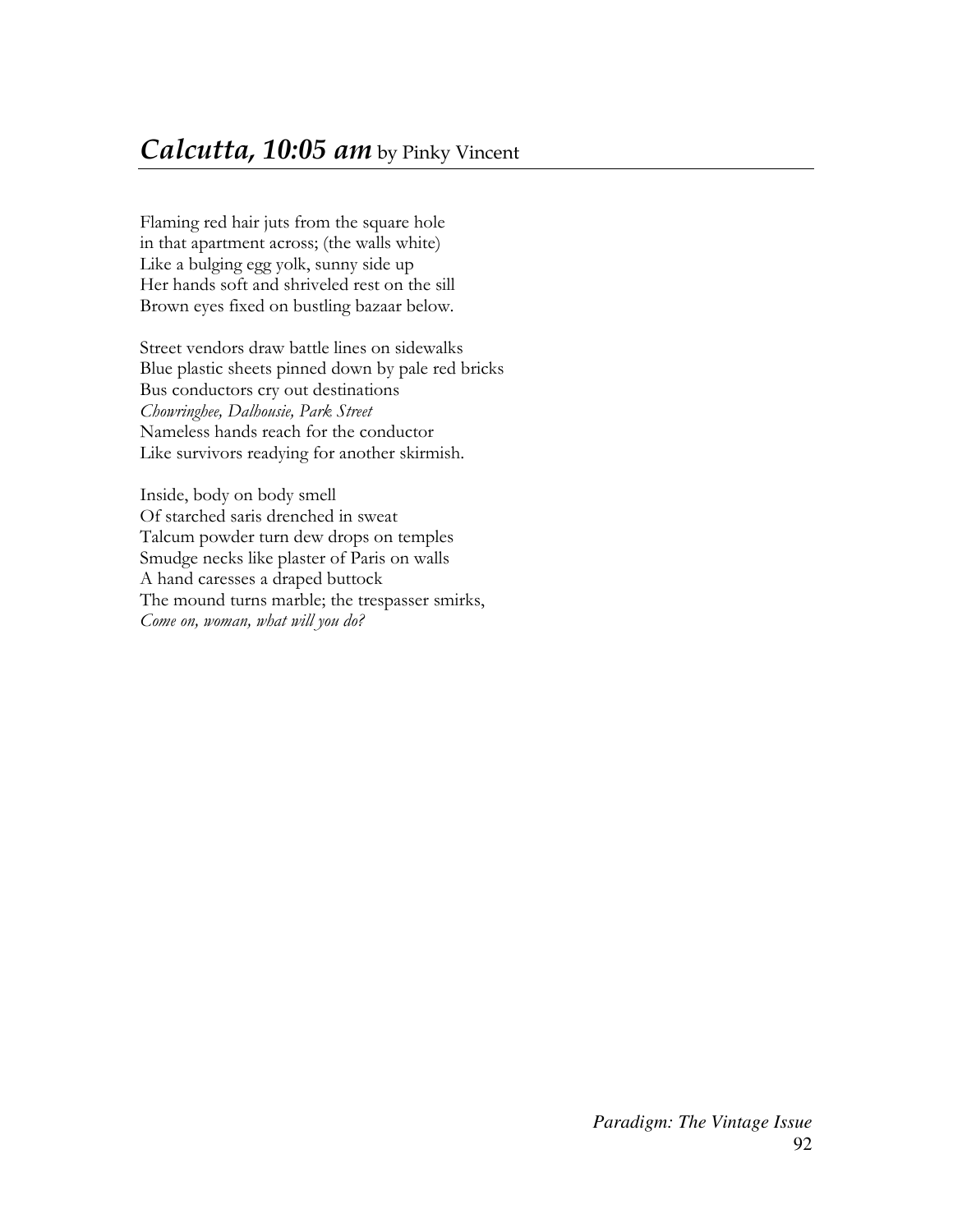# stage & screen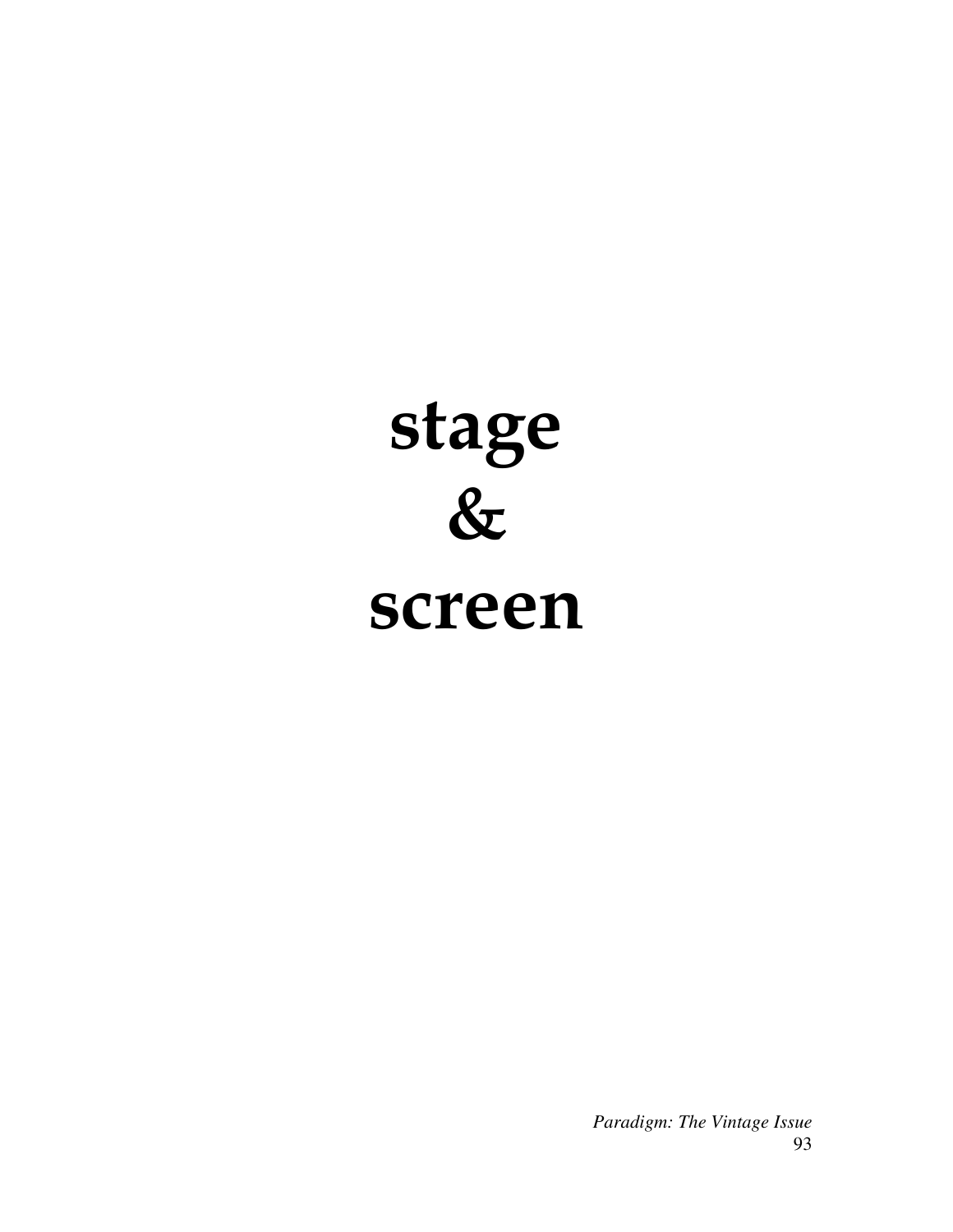## A Monologue by Casady Monroe

### Scene

There are seven fires with people sitting on the ground eye-level to the fire. Cas is at the center one, sitting cross-legged in front of the campfire. She is wrapped in layers of clothing and blankets. Her arms are propped up on her sides, half outstretched. Her eyes are closed.

Cas: Please. Please. White face, brown hands. White face, brown hands. Carrying it across tent thresholds. Raising it above head level. Never let go of it. Showing it to horses. Please. Please. A-kuu-ruu-deshh-ka. I told you, The rain went west, why don't you follow it? Should anyone make this way, I beg you. Fill these bowls with what then? Basins filled with arrowheads or kabuki knives.

### Lights blink quickly. Cas looks at the audience and speaks.

Cas: I don't know what I was thinking. I wrote, the first people were not the first person. I tried to explain it to Dawson using some bullshit diatribe on minority exclusion in archetypal masculinity. This stuff is maybe made up to begin with anyways, but he chuckled when I mentioned climbing trees and skipping stones with the Arkansas boys in the Garden of Eden. I mean, he teaches gender and migration theory to undergrads so I feel allowed to daydream in his papers. Besides, it was one of those little two-pagers, an assignment designed for closing your eyes and leaning into a fast wind to see what hits. The first people were not the first person. I feel like a more accurate explanation would have been, I was thinking about the order with which you arrive at a party. Indians used to show up to our family reunions; they were our blood and they were Sioux. A lot of them had names that initially seemed to be perversions of American names, so that around the backyard speakers you could catch bits of confused conversation. "Allison?" "No, Wildsun." "AlLI-son?" "No, W-EYE-uld-sun." Someone trying to call Ever Blooming, Mrs. Blooming.

My Aunt Diana used to sit like a white bird among them. Something about her always seemed hugely inappropriate, and people talked about her being a lesbian and having various roommates. She used to give me fancy lighters, ones with long strike bars or button triggers. At my graduation she slipped me a folded twenty. She wasn't the type to give cards.

I think I had secretly been hoping for some of the Indians to show up at my graduation. A single tear down a Navajo cheek as I walk across the stage. But I have not seen them in a long time, not since that handful of family reunions.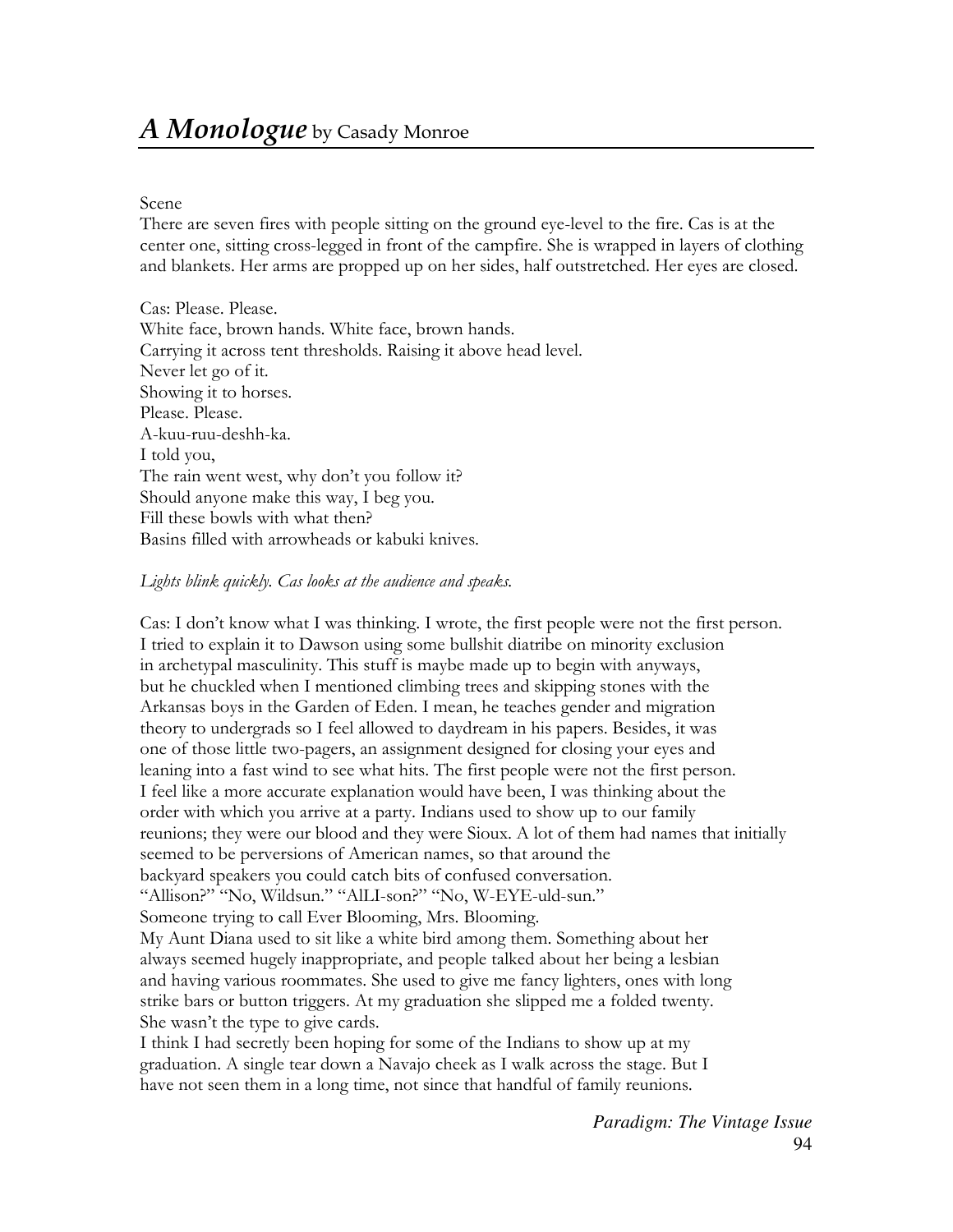I remember the red paisley tablecloths spread out and dogs running around with matching bandanas. My sister running up to me, giggling, "They have beads and silver in their hair. Even the men!"

These people, though, the Indians, I try to remember them now and it's hard. A beardless man leans darkly in the sun. His two braids cinched with blue elastic, he props his cigarette hand on his horse. He catches me staring and winks, says, "The

fry bread, with your mother's chicken salad, you must try it."

But that can't be how it really was, can it? See, the years have turned them into movie images.

### Cas rifles through a backpack and pulls out a thick stack of papers.

Cas: My dad is a genealogy freak. I honestly don't know what drives a person to become interested in that. I mean, my god, car trips to and hours spent in libraries and cemeteries just to find out when some McCullen was born, or how many Dowells were county officials.

I imagine it has something to do with him being the last and only son. As women, we don't get these notions in our heads, that we can look back at all of the names that have come from us and our mothers and our grandmothers and claim them. No, you'd think it would be more natural for us to claim them, since they lived in our bodies, since our bodies had to cleave for them to live. But we don't do that.

My dad's folder has a thousand Scot-Irish pages. He's got the suicides there, and he's got the technicians. He's got my grandfather too, with his broad face, dark and seven feet tall. His page has a few extra notes my mother must have supplied:

 -Romeo y Julieta cigars -1952 -Lake Benton, Minnesota -3-4 hours before death, screamed at the nurses, "You are killing me! You are killing me! You are killing me!"

I wonder if he ever looks at the things in his office. All of the mallard ducks, and a painting of buffalo above the fireplace. They are matted in navy. My dad has us back three hundred years, but no Indian blood. What did I see when I closed my eyes? I was living someone else's life. The fire projecting shadows from a hundred years ago. (An Indian with a mask on. Robes crossing land bridges from Japan, Running and carrying mirrors.) And everywhere the land looked a little divided. In my head, multiple fields of vision. The white face floating and the shank's brown hands.

Lights dim and reopen. Cas pokes around in the fire with a stick.

Cas: My fifth grade geography teacher, Mr. Tibbits, told us that women are delicate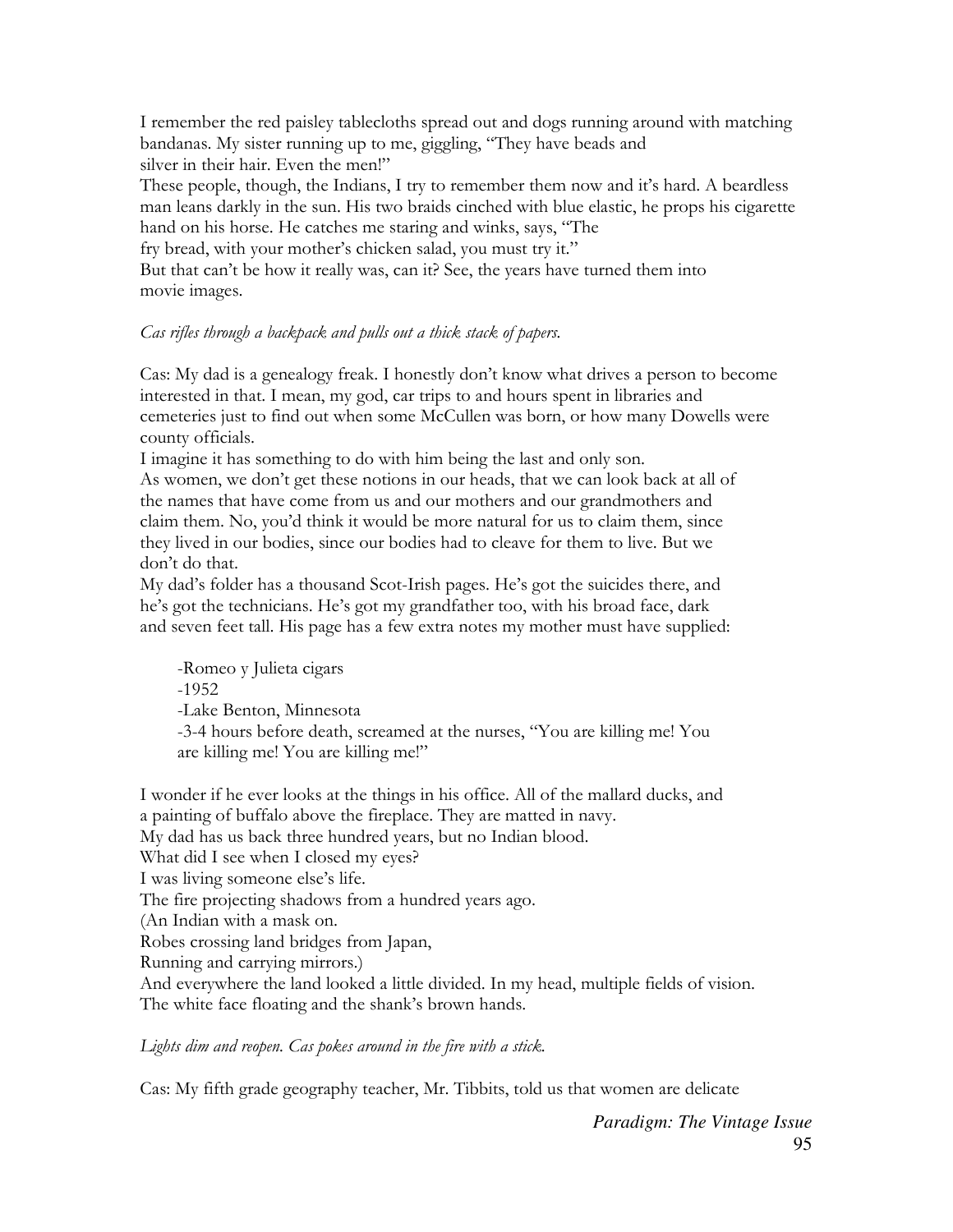vases. I waited for the other half of that lesson, which we never got. If women are vases, then men are… my dad, Mark, would say flowers, but he has no sense of analogy. He probably wouldn't notice, or at least pretend not to notice, that it was largely a sexual metaphor. But would he say flowers? My dad never held a tulip in his life. Women are delicate vases though; my mother cried when she told us, "Your father is a selfish lover."

Men are…

#### Cas closes eyes and stands for a minute. Then moves to sit on the bench, seems to be wiping tears off her face.

Cas: I find myself needing to explain myself way too often. That's something I've never even wanted to do: examining my actions, retelling my motives. Sometimes I feel like the most beautiful people are ghosts.

He said, "Everyone can hear us. You call me a child, but you're over there making noises and carrying on."

I wouldn't have cared if the whole camp could hear us. But he was right, so I said to him, "Look, I'm sorry I freaked out, but I just wanted you to look at me." It seemed like something he would want to hear.

I wondered if I could tell him what I saw without all the explaining.

So I told him, "I don't know where the vision came from, only that He twisted metal feathers into my gut and sang a Pow-Wow. He sang, 'I am creating space.'" I let that statement just sort of be for a minute. He had a weird look in his eyes, a small picture of the fire stretched on his pupil.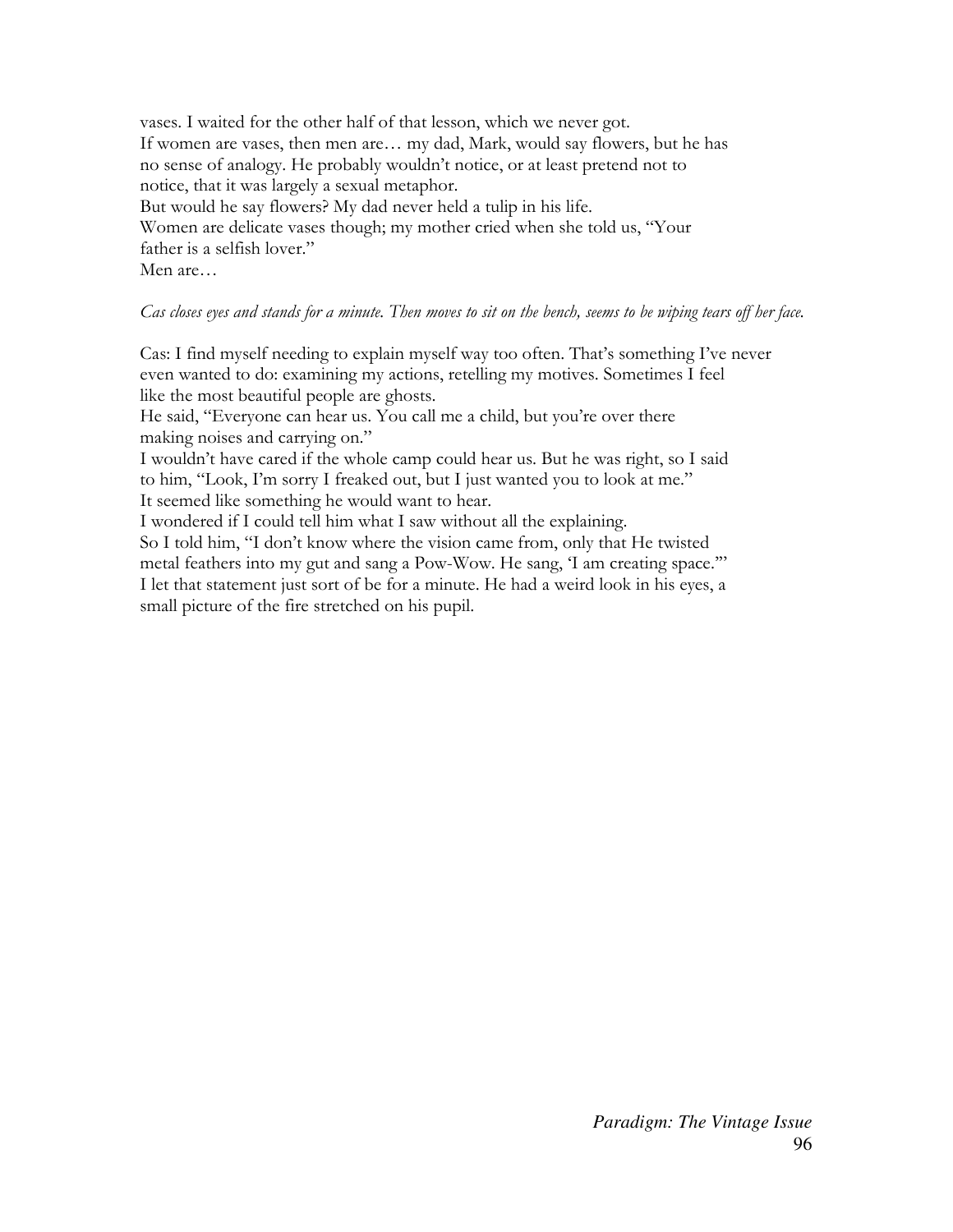## contributors

Rebecca Balcarcel ("Birthday Afghan") took an MFA from Bennington Writing Seminars and teaches creative writing at Tarrant County College. Her work has appeared in North American Review, Concho River Review, and elsewhere. She is the mother of identical twins, and once biked from Houston to Santa Fe.

Nancy Bonnington ("A.M. or P.M.") was born and raised in Seattle and works as a computer programmer for the Women's Health Initiative at Fred Hutchinson Cancer Research Center. She has an English degree from the University of Washington, where she also studied music performance. Nancy enjoys writing poetry, plays, and short stories and is working on her first novel.

**Stephen Greenblatt** is the John Cogan University Professor of the Humanities at Harvard University, editor of The Norton Shakespeare, and prizewinning author of many critical works, including Hamlet in Purgatory. He is also the bestselling author of the literary biography of William Shakespeare, Will in the World.

David William Hill ("A Small, Meaningful Death") recently completed his MFA at San Francisco State and now teaches Freshman Composition at the Academy of Art. His fiction has appeared previously in *Cimarron Review*. He lives in Vallejo, CA.

Jonas Kyle-Sidell ("Private Nation" and "The Poet") was born in Los Angeles, before moving with his family to Decatur, GA at the age of fifteen. Kyle-Sidell hold a bachelors in psychology from Georgia State University, and will have a poem featured in the forthcoming Los Angeles Review. After traveling around a bit (Los Angeles, New York City), he lives in Decatur, GA, pursuing acceptance into grad school for poetry, and continuing to write to hold up the world.

G. Abam Mambo ("To Grieve in America") was born and raised in Yaounde, Cameroon, and moved to the United States at 16. She received her Bachelor's degree in English and Political Science from the University of Minnesota, Twin Cities, and her J.D. from the University of Michigan Law School. She currently lives in Minneapolis, where she works as an employment lawyer.

Casady Monroe ("A Monologue" and "Coming Off the Mountain") is currently working on her MFA at the University of Colorado. Her plays and poems have appeared in *Eros*, *Prick of* the Spindle, and Conceit Magazine. She has worked as a poetry editor for Analecta and Square One, as well as a contributing writer for a Texas tourism magazine, where she researched bed and breakfasts and Willie Nelson. Her present projects include a translation of Théodore de Banville's Rondels and a lengthy manuscript of poetry that blends experimental language with themes from her childhood in Oklahoma.

Monet Moutrie ("Yeast and Yarn") is currently studying Creative Writing at the University of Colorado-Denver. She plans on travelling and pursuing an MFA in fiction after